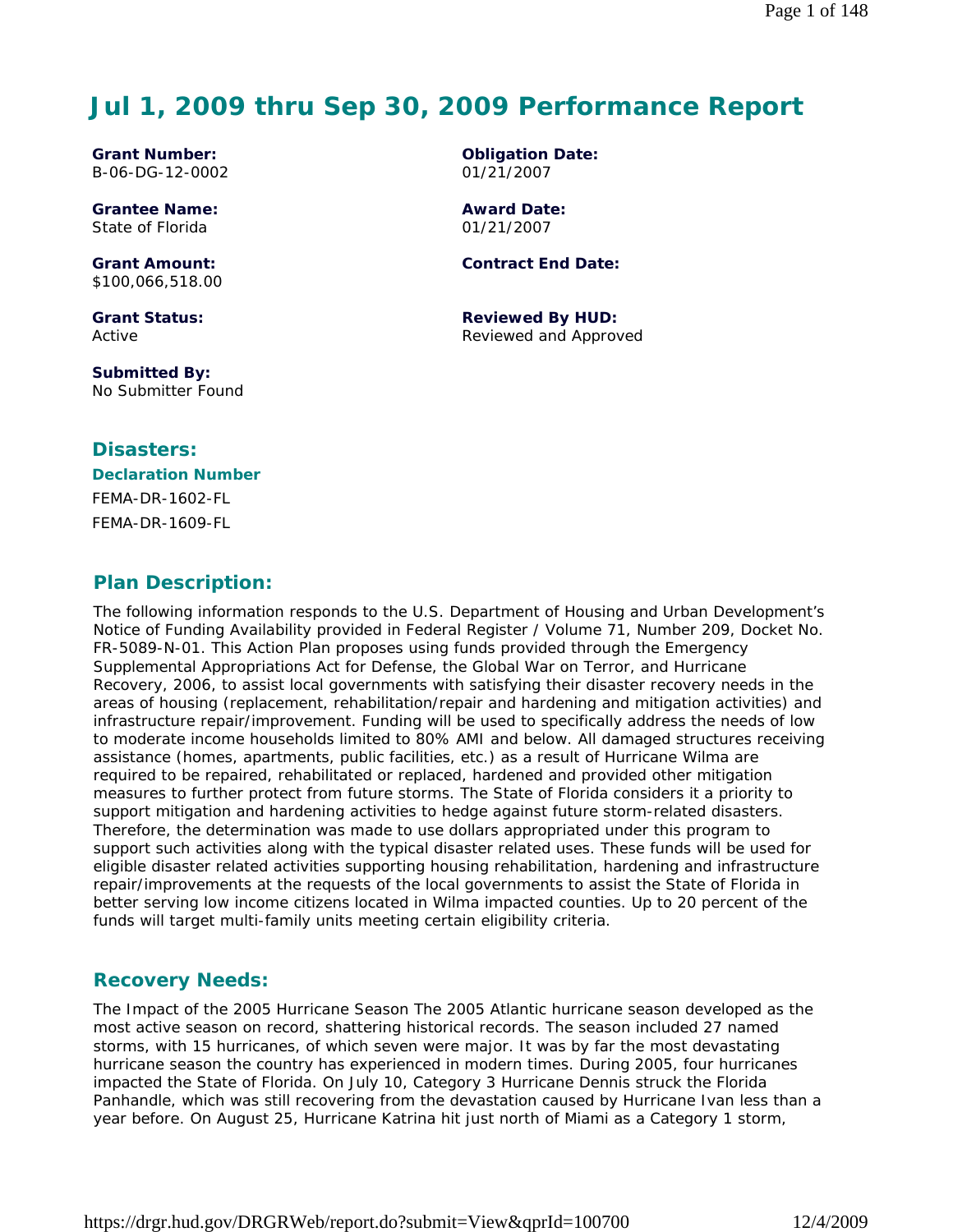causing tornadoes and wind damage in Southeast Florida. On September 20, Hurricane Rita passed just south of the Florida Keys, causing flooding and storm surge in the chain of islands. On October 24, Category 3 Hurricane Wilma struck the southern peninsula of Florida, causing major damage in Southwest Florida, the Florida Keys and heavily populated counties in Southeast Florida. Hurricane Wilma caused the largest disruption to electrical service ever experienced in Florida, with as much as 98 percent of South Florida without power after landfall. Wilma ranks as one of the costliest hurricanes on record. By the end of hurricane season, 37 of Florida's 67 counties had been declared a federal disaster area for the purpose of public assistance. Even as our state continued to prepare, respond and recover from hurricanes, Florida quickly responded to the requests from federal and state emergency managers to support our neighbors in the wake of Hurricane Katrina. Within hours of the second landfall of the catastrophic storm along the Gulf Coast, Florida began deploying first responders in Louisiana, Mississippi and Alabama. More than 7,000 Floridians, including members of the Florida National Guard, Florida Highway Patrol, Florida Department of Law Enforcement, county sheriffs, local police and fire departments, specialized search and rescue teams, emergency response managers, doctors, nurses and medical professionals, came to the aid of the people in those states. Along with essential equipment and communication tools, Florida advanced more than \$80 million in state and local funds to assist with these efforts, providing more than 3.6 million gallons of water and 19 million pounds of ice to help affected residents. The catastrophic storms destroyed and damaged thousands of homes. More than 40,000 roofs were temporarily repaired through the Corps of Engineers "Blue Roof" program. FEMA made available over 2,000 travel trailers and mobile homes for those left homeless by the storms. More than 625,000 Floridians registered for FEMA assistance and grants were provided to these 2005 disaster victims for housing repair and rental assistance and to repair or replace personal property. Hurricane Wilma alone impacted 275,437 housing units: • 3,124 units were destroyed by Wilma • 38,441 units sustained major damage from Wilma • 119,038 Wilma units were estimated to be lived in by homeowners/renters with annual incomes at or below \$30,000 (FEMA data compiled by Shimberg Center for Affordable Housing, UF) • \$4.6 billion in insurance claims for Wilma damage alone HUD subsidized rental units were hit hard by the disaster. Of the 17,804 HUD subsidized units in the Wilma counties, two developments reported severe damage with relocations, 61 households required temporary relocation, bitable; 401 units reported severe damage and were uninhabitable. A total of 393 households were displaced. Approximately 600 multi-family units financed by the Florida Housing Finance Corporation also received minor damage. Insurance Crisis and Florida's Response Equally important to the recovery process is the need to ensure that Floridians are able to maintain insurance on their homes and businesses and that public facilities and infrastructure remain insured. The 2.8 million insurance claims (\$36 billion) filed after the 2004 and 2005 hurricanes resulted in an insurance crisis in the State of Florida. Record payouts on claims demanded industry relief which was felt immediately in terms of cancelled policies and rate increases. As a result of the insurance industry's recovery needs, low and moderate income citizens, already faced with paying high insurance rates, now face even higher premiums. And, although housing was damaged or destroyed in specific areas hit hardest by the hurricanes, rate increases have occurred statewide. Without relief, homeowners with mortgages may have coverage placed for them by their mortgage bank, known as forced placed coverage, at four to five times the current rate and reduced policy provisions. Homeowners without mortgages may have to let their policies lapse. Given the potential for future hurricane related events, the state is aggressively addressing this crisis and actively pursuing reforms to address the problem statewide. The State of Florida was forced to take immediate and aggressive action to address this crisis. Because the insurance capacity necessary to sustain the population and housing growth in Florida is not readily available, recent state legislation enacted several measures to create more capacity in the private marketplace by providing incentives to insurers and consumers as described below. • Insurance Capital Build-Up Incentive Program – The state allocated \$250 million for an insurance capital build-up incentive. As of October 30, 2006, 11 companies had applied to the Program with a total amount of \$244 million requested, which could result in total additional new capital to Florida property insurers of \$488 million. • Premium credits for loss mitigation efforts – A 2002 study conducted by the Department of Community Affairs was the basis for establishing insurance credits for various mitigation techniques; and, at that time, only 50 percent of the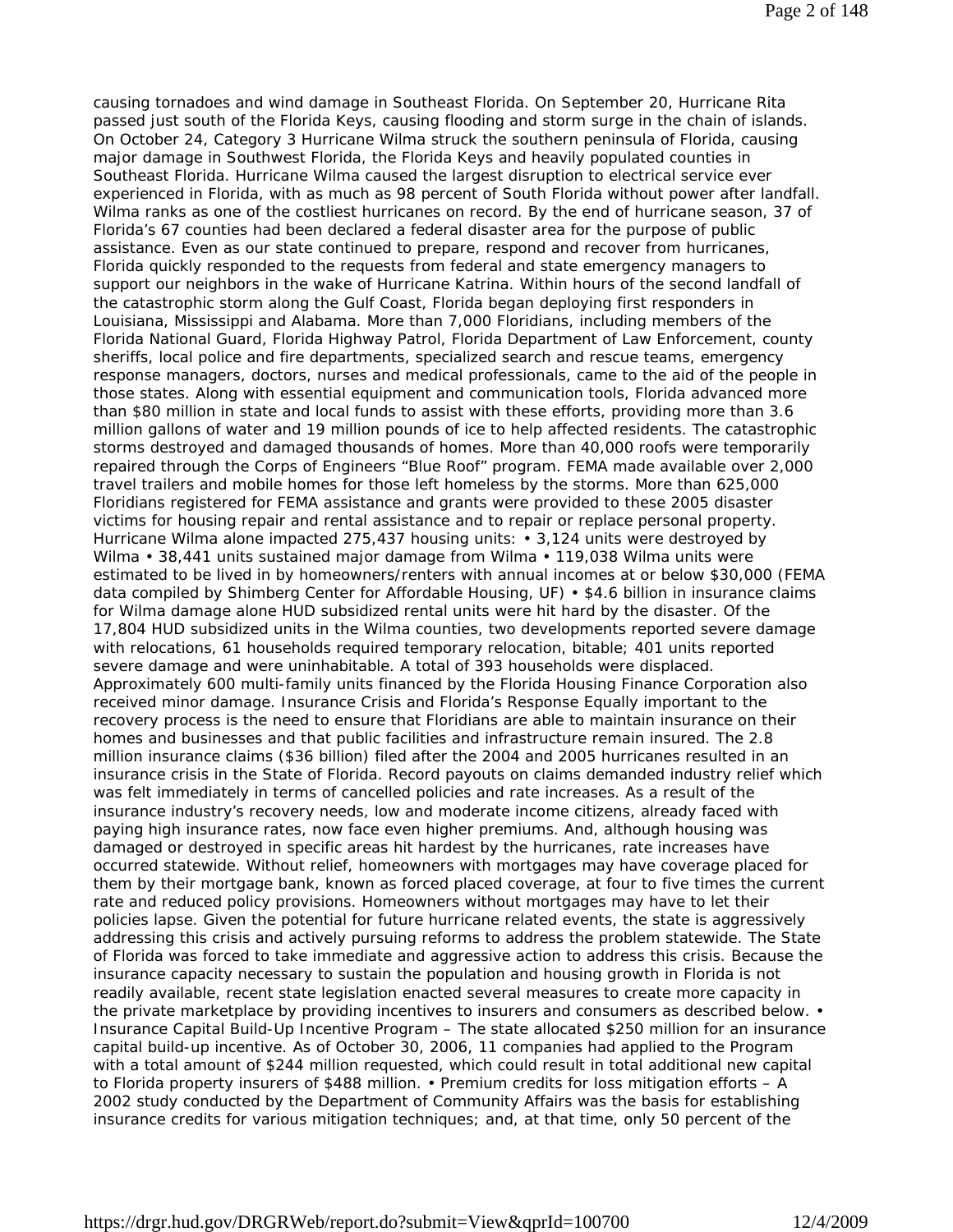maximum discounts were available to consumers. The Florida Cabinet has re-evaluated wind mitigation credits for homes built to building code standards to encourage wind loss mitigation efforts by consumers and felt those who proactively protected their homes from hurricanes should receive a more sizeable discount for the mitigation efforts and doubled the amount of credits offered to consumers. Now, homeowners that proactively mitigate their homes can, over the life of their insurance policy or mortgage, save double on their insurance credits, and most importantly help keep them in their homes after a hurricane. (The Rule was effective January 1, 2007.) Hurricane Loss Mitigation Efforts – The My Safe Florida Home Program provided \$250 million in grants for hurricane shutters, roofing and other improvements to better protect up to 45,000 homes against hurricane damage and reduce the state's insurance potential maximum loss. The program provides for free home inspections, as well as 50 percent matching grants of up to \$5,000 to encourage single-family homes to reduce vulnerability to hurricane damage. STATUS Following this disaster allocation, Congress awarded supplemental CDBG funds in the amount of \$100,066,518 to assist with the recovery effort. These funds were announced in the Federal Register (Volume 71, No. 209) published on October 30, 2006. An initial Action Plan was developed and submitted to HUD in December 2006; however, the State submitted an amended Action Plan in May. We anticipate that formal approval will be received prior to July 31, 2007. Three categories of funding have been established: Category Allocation Single-family/Multifamily Housing Repair and Mitigation \$56,287,416.38 Multifamily Rental Housing Repair and Mitigation \$20,013,303.60 Infrastructure Repair/Improvement \$18,762,472.12 State and Local Administration \$5,003,325.90 Total Allocation \$100,066,518.00 Counties eligible for assistance include: Brevard, Broward, Charlotte, Collier, Glades, Hardee, Hendry, Highlands, Indian River, Lee, Martin, Miami-Dade, Monroe, Okeechobee, Palm Beach, Polk, Sarasota, and St. Lucie. On August 3rd, the Department will conduct a conference call with these counties to go over the state's administrative rule that will govern the funds and the information that will be requested for projects proposed for funding. Following the conference call, local governments will begin submiting project proposals to the Department. If the amended Action Plan is approved by July 20th, 2007, project proposals will be due by the end of August. Staff will then make site visits and determine project eligibility. Contracts should be initiated no later than October 1, 2007. Although the amendment to the Action Plan delayed the delivery of funding to the affected areas, local governments were supportive of the amendments and believe that the revised Action Plan better meets local needs. Since the Department will begin the awards process in August, and detailed information on the allocation of the funds will be provided in the next quarterly report. CONTACT THE FLORIDA DEPARTMENT OF COMMUNITY AFFAIRS FOR A COMPLETE VERSION OF THIS ACTION PLAN. (850)487-3644

| <b>Overall</b>                                 | <b>This Report</b><br><b>Period</b> | <b>To Date</b> |
|------------------------------------------------|-------------------------------------|----------------|
| <b>Total Projected Budget from All Sources</b> | N/A                                 | 99,415,194.25  |
| <b>Total CDBG Program Funds Budgeted</b>       | N/A                                 | 99,415,194.25  |
| Program Funds Drawdown                         | 6,902,062.27                        | 11,920,148.85  |
| <b>Obligated CDBG DR Funds</b>                 | $-648,822.75$                       | 99,410,194.25  |
| <b>Expended CDBG DR Funds</b>                  | 6,902,062.27                        | 11,920,148.85  |
| <b>Match Contributed</b>                       | O                                   | O              |
| <b>Program Income Received</b>                 | O                                   | O              |
| Program Income Drawdown                        | O                                   | $\Omega$       |

#### **Progress Toward Required Numeric Targets**

| <b>Requirement</b>                 | <b>Reauired</b> | <b>To Date</b> |
|------------------------------------|-----------------|----------------|
| Minimum Overall Benefit Percentage | 50              | 82.16          |
| Minimum Non-Federal Match          |                 |                |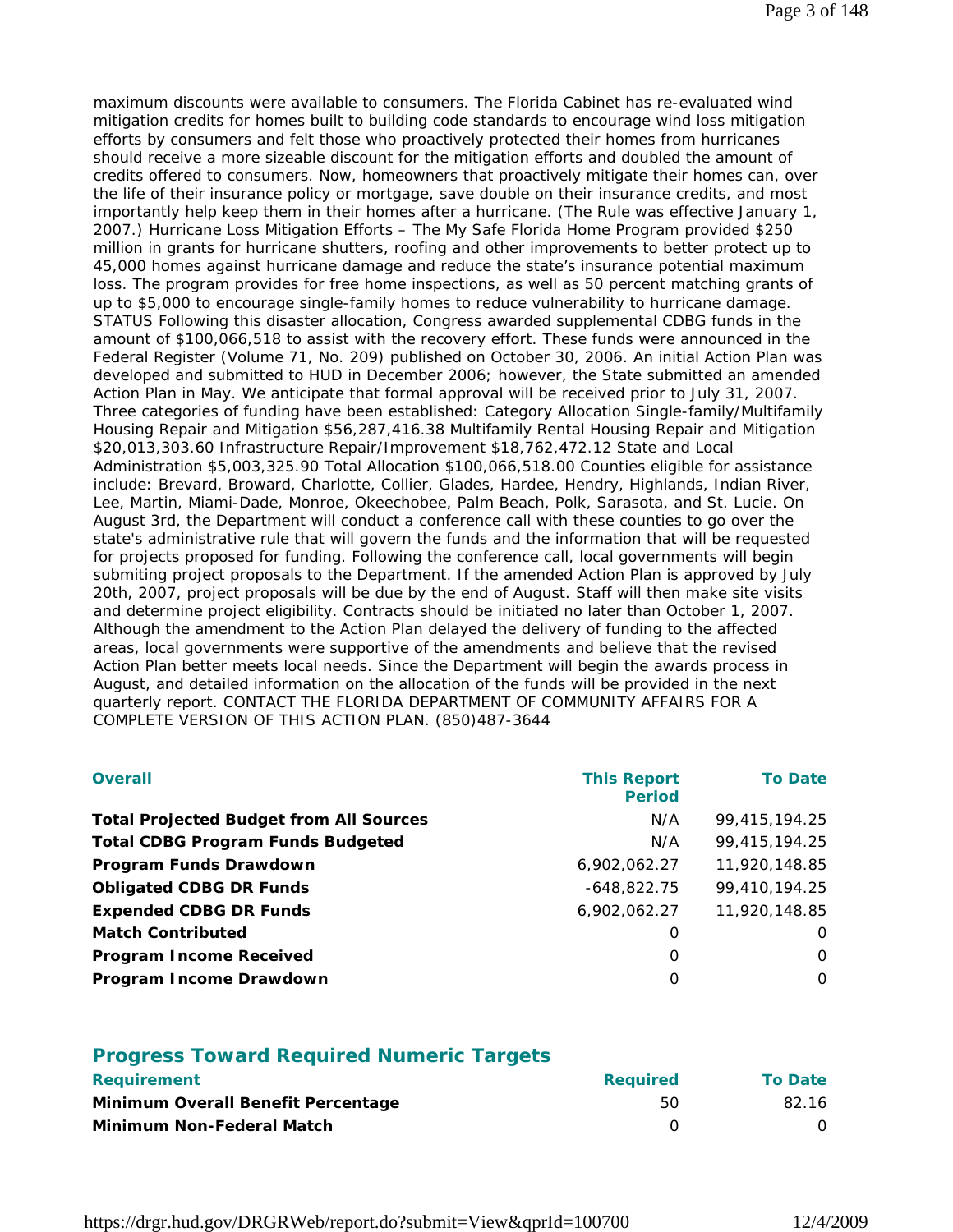| <b>Limit on Public Services</b>                                      | 15,009,977.7  | $\Omega$      |
|----------------------------------------------------------------------|---------------|---------------|
| Limit on Admin/Planning                                              | 20,013,303.6  | 430,019.59    |
| Limit on State Admin                                                 | 5,003,325.9   | O             |
| <b>Progress Toward Activity Type Targets</b><br><b>Activity Type</b> | <b>Target</b> | <b>Actual</b> |
| <b>Progress Toward National Objective Targets</b>                    |               |               |
| <b>National Objective</b>                                            | <b>Target</b> | <b>Actual</b> |

# **Overall Progress Narrative:**

The Department has hired new staff to assist with the administration of the Disaster Recovery funds and to monitor activities on-site. Staff are working with the grantees to ensure that projects move forward in a timely manner. Technical assistance is being provided as needed.

# **Project Summary**

| Project#, Project Title                     | <b>This Report Period</b>                         |                                            | <b>To Date</b>                                    |                                                    |
|---------------------------------------------|---------------------------------------------------|--------------------------------------------|---------------------------------------------------|----------------------------------------------------|
|                                             | <b>Project</b><br><b>Funds</b><br><b>Budgeted</b> | Program<br><b>Funds</b><br><b>Drawdown</b> | <b>Project</b><br><b>Funds</b><br><b>Budgeted</b> | Program<br><b>Funds</b><br><b>Drawdown</b>         |
| 099, Administrative Costs                   | $-4.921.69$                                       |                                            | 89,022.43 4,815,525.39                            | 238,450.09                                         |
| 101, Method of Distribution<br>Housing      |                                                   |                                            |                                                   | 401,152.59 6,171,410.1 80,318,199.23 10,032,902.99 |
| 102, Method of Distribution Non-<br>Housing | -425,732.05                                       |                                            | 641,629.74 14,910,791.93 1,648,795.77             |                                                    |
| 9999, Restricted Balance                    | 0                                                 | 0                                          | 0                                                 | $\Omega$                                           |
| <b>BCKT, Bucket Project</b>                 | O                                                 | 0                                          | 0                                                 | $\Omega$                                           |

# **Project/Activity Index:**

| Project $#$ | <b>Project Title</b>        | Grantee Activity $\#\ $ Activity Title |                |
|-------------|-----------------------------|----------------------------------------|----------------|
| 099         | <b>Administrative Costs</b> | <b>AA 21A</b>                          | <b>AA 21A</b>  |
|             |                             | <b>BC 21A</b>                          | <b>BC 21A</b>  |
|             |                             | Bw Co 21A                              | Bw Co 21A      |
|             |                             | Bw Co PHA 21A                          | Bw Co PHA 21A  |
|             |                             | <b>CCO 21A</b>                         | <b>CCO 21A</b> |
|             |                             | Ft L PHA 21A                           | Ft L PHA 21A   |
|             |                             | Ft P PHA 21A                           | Ft P PHA 21A   |
|             |                             | <b>GC 21A</b>                          | <b>GC 21A</b>  |
|             |                             |                                        |                |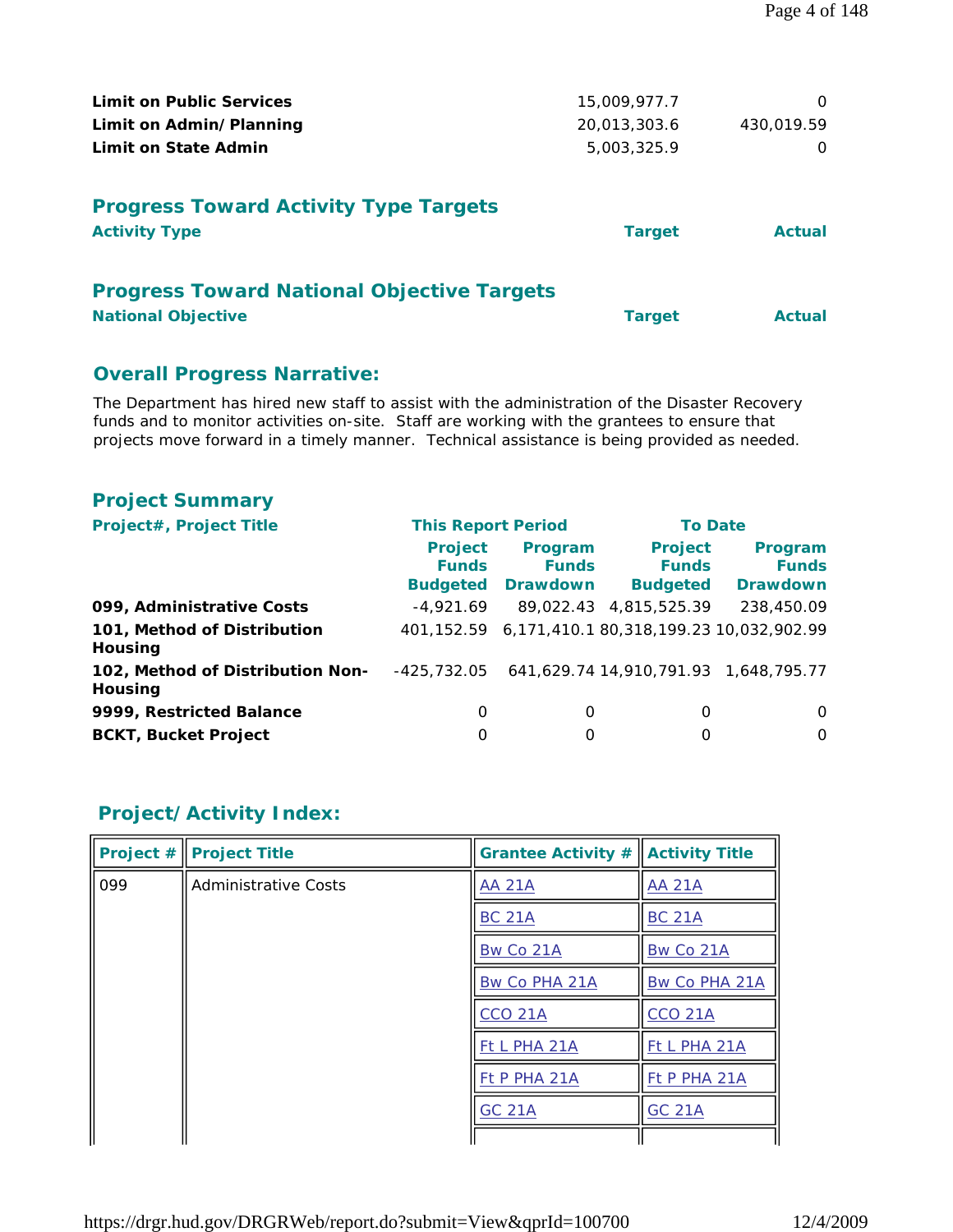|     |                                | <b>H PHA 21A</b>    | <b>H PHA 21A</b>     |
|-----|--------------------------------|---------------------|----------------------|
|     |                                | <b>HC 21A</b>       | <b>HC 21A</b>        |
|     |                                | HW PHA 21A          | HW PHA 21A           |
|     |                                | <b>IR Co 21A</b>    | <b>IR Co 21A</b>     |
|     |                                | <b>KW 21A</b>       | <b>KW 21A</b>        |
|     |                                | <b>KW PHA 21A</b>   | <b>KW PHA 21A</b>    |
|     |                                | <b>LC 21A</b>       | <b>LC 21A</b>        |
|     |                                | <b>M Co 21A</b>     | <b>M Co 21A</b>      |
|     |                                | <b>M-D Co 21A</b>   | <b>M-D Co 21A</b>    |
|     |                                | OKCo 21A            | OKCo 21A             |
|     |                                | <b>PBCO 21A</b>     | <b>PBCO 21A</b>      |
|     |                                | StL Co 21A          | StL Co 21A           |
|     |                                | <b>T PHA 21A</b>    | <b>T PHA 21A</b>     |
|     |                                | <b>WPB PHA 21A</b>  | WPB PHA 21A          |
| 101 | Method of Distribution Housing | <b>BC 12</b>        | <b>BC 12</b>         |
|     |                                | <b>BC 14B</b>       | <b>BC 14B</b>        |
|     |                                | <b>BR PHA 14B</b>   | BR PHA 14B           |
|     |                                | <b>BR PHA 21B</b>   | BR PHA 21B           |
|     |                                | <b>Bw Co 12</b>     | <b>Bw Co 12</b>      |
|     |                                | Bw Co 14A           | Bw Co 14A            |
|     |                                | Bw Co 14B           | Bw Co 14B            |
|     |                                | Bw Co PHA 14B       | <b>Bw Co PHA 14B</b> |
|     |                                | CCO 12              | CCO 12               |
|     |                                | CCO 14A             | <b>CCO 14A</b>       |
|     |                                | <b>CCO 14B</b>      | <b>CCO 14B</b>       |
|     |                                | DB PHA 14B          | DB PHA 14B           |
|     |                                | DB PHA 21B          | DB PHA 21B           |
|     |                                | Ft L PHA 14B        | Ft L PHA 14B         |
|     |                                | <u>Ft L PHA 21B</u> | <u>Ft L PHA 21B</u>  |
|     |                                | <b>Ft M PHA 14B</b> | <b>Ft M PHA 14B</b>  |
|     |                                | Ft P PHA 14B        | $Et$ P PHA 14B       |
|     |                                | Ft P PHA 21B        | Ft P PHA 21B         |
|     |                                |                     |                      |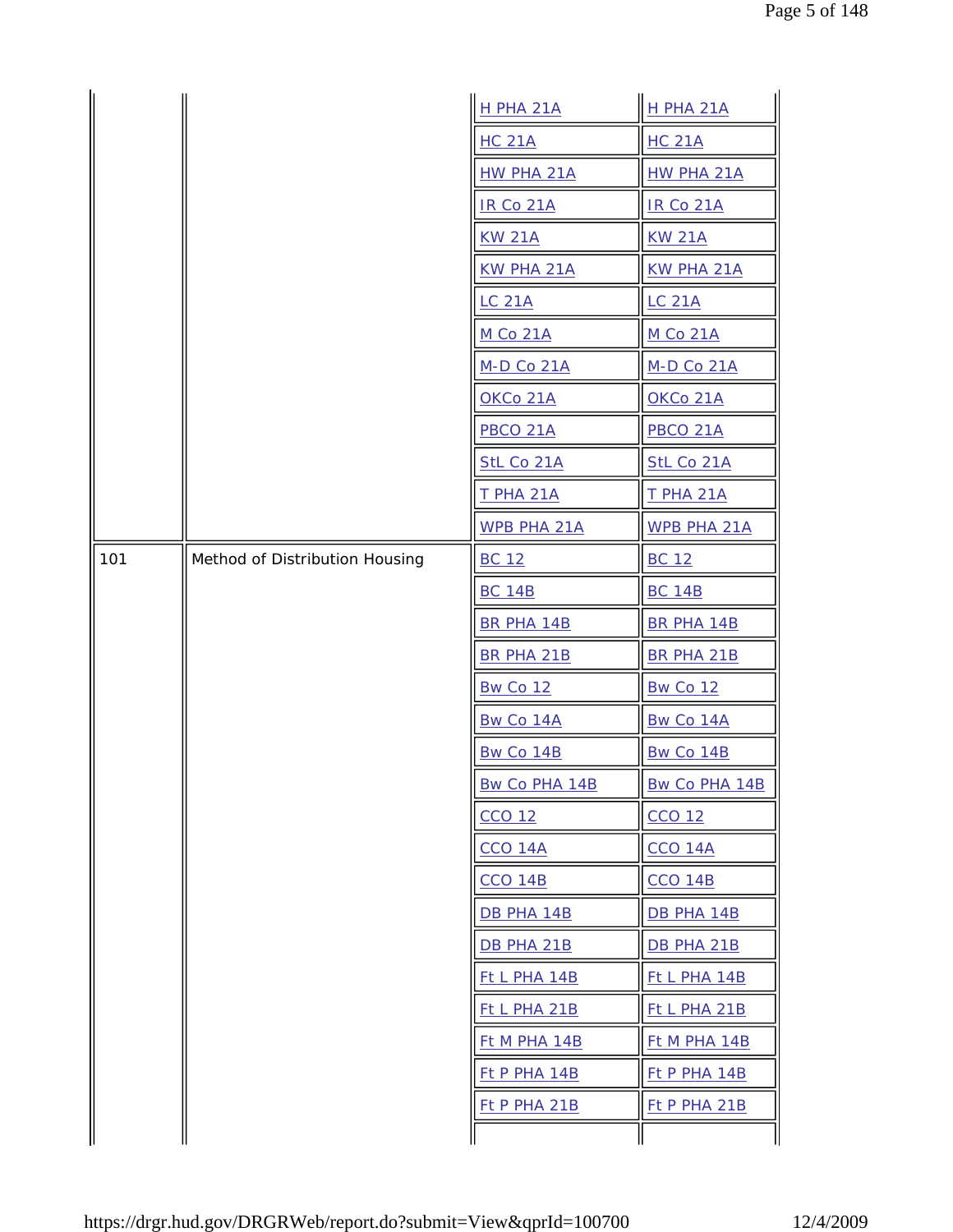| GC 08            | <b>GC 08</b>       |  |
|------------------|--------------------|--|
| GC 12            | GC 12              |  |
| <b>H PHA 14B</b> | H PHA 14B          |  |
| <b>HC 08</b>     | <b>HC 08</b>       |  |
| <b>HC 14A</b>    | <b>HC 14A</b>      |  |
| HW PHA 14B       | HW PHA 14B         |  |
| IR Co 14A        | IR Co 14A          |  |
| KW 14A           | <u>KW 14A</u>      |  |
| <b>KW 14B</b>    | <b>KW 14B</b>      |  |
| KW PHA 14B       | KW PHA 14B         |  |
| L PHA 08         | <b>L PHA 08</b>    |  |
| L PHA 14B        | L PHA 14B          |  |
| <b>LC 14A</b>    | <b>LC_14A</b>      |  |
| <b>LC 14B</b>    | <b>LC 14B</b>      |  |
| M B PHA 14B      | <b>M B PHA 14B</b> |  |
| <u>M Co 14A</u>  | <u>M Co 14A</u>    |  |
| <u>M Co 14B</u>  | <u>M Co 14B</u>    |  |
| <b>M-D Co 08</b> | M-D Co 08          |  |
| M-D Co 12        | M-D Co 12          |  |
| M-D Co 14A       | M-D Co 14A         |  |
| M-D Co 14B       | M-D Co 14B         |  |
| OkCo 12          | OkCo 12            |  |
| <b>P PHA 14B</b> | <b>P PHA 14B</b>   |  |
| PBCO 08          | <b>PBCO 08</b>     |  |
| <b>PBCO 12</b>   | <b>PBCO 12</b>     |  |
| PBCO 14A         | PBCO 14A           |  |
| PBCO 14B         | PBCO 14B           |  |
| PBCo PHA 14B     | PBCo PHA 14B       |  |
| <b>S PHA 14B</b> | <b>S PHA 14B</b>   |  |
| <b>S PHA 21B</b> | <u>S PHA 21B</u>   |  |
| <b>StL Co 08</b> | StL Co 08          |  |
| StL Co 14A       | StL Co 14A         |  |
|                  |                    |  |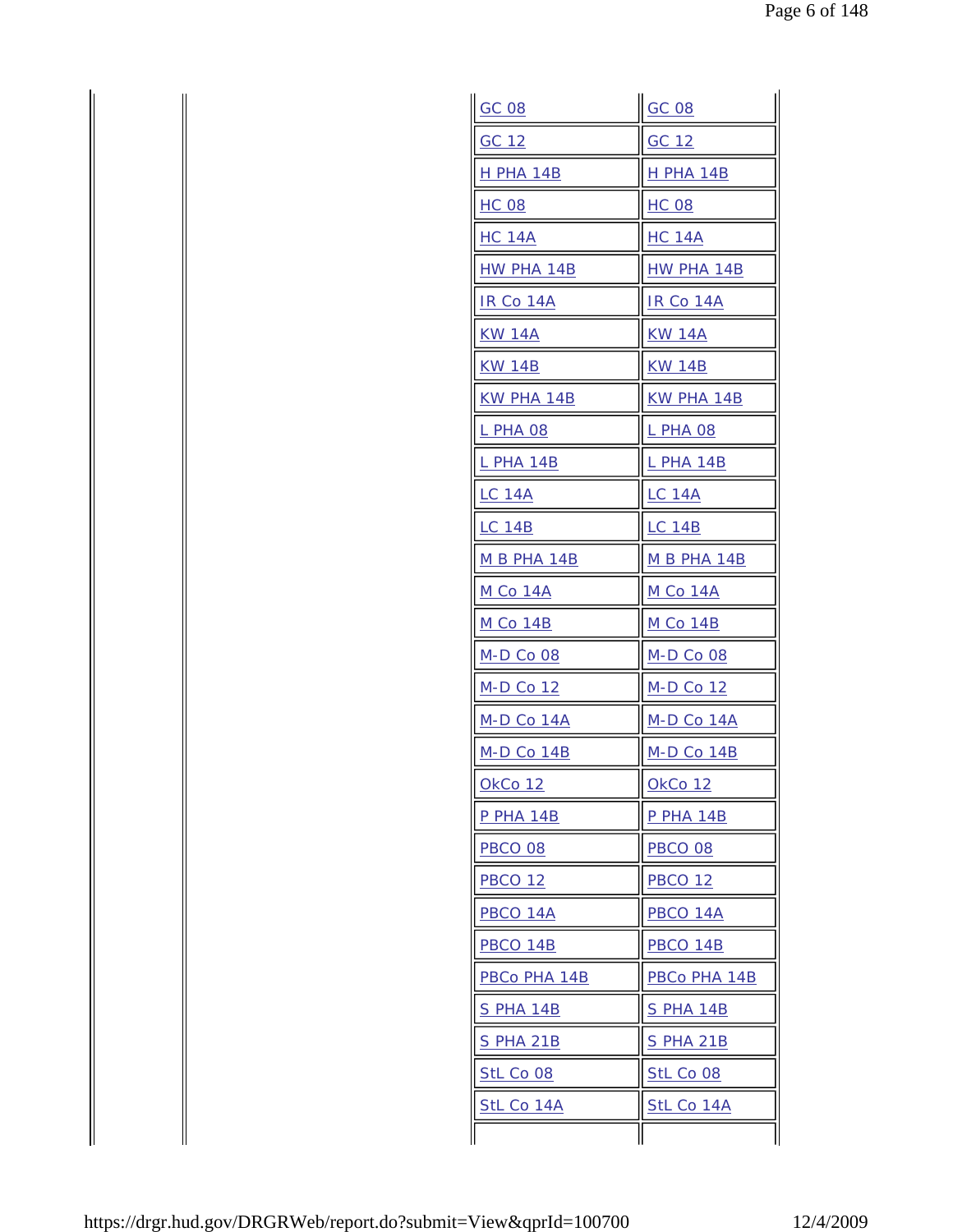|     |                                    | <b>T PHA 14B</b>   | <b>T PHA 14B</b>   |
|-----|------------------------------------|--------------------|--------------------|
|     |                                    | <b>WPB PHA 14B</b> | WPB PHA 14B        |
|     |                                    | WPB PHA 21B        | <b>WPB PHA 21B</b> |
| 102 | Method of Distribution Non-Housing | Bw Co 03           | Bw Co 03           |
|     |                                    | Bw Co O3E          | Bw Co 03E          |
|     |                                    | <b>Bw Co 031</b>   | <b>Bw Co 031</b>   |
|     |                                    | Bw Co 03J          | Bw Co 03J          |
|     |                                    | Bw Co 03K          | Bw Co 03K          |
|     |                                    | Bw Co 21B          | Bw Co 21B          |
|     |                                    | <b>CCO 03</b>      | <b>CCO 03</b>      |
|     |                                    | <b>CCO 03E</b>     | CCO 03E            |
|     |                                    | <b>CCO 03J</b>     | <b>CCO 03J</b>     |
|     |                                    | <b>CCO 21B</b>     | <b>CCO 21B</b>     |
|     |                                    | <b>HC 03</b>       | <b>HC 03</b>       |
|     |                                    | <b>KW 03</b>       | <b>KW03</b>        |
|     |                                    | <b>KW 21B</b>      | <b>KW 21B</b>      |
|     |                                    | M-D Co 031         | M-D Co 031         |
|     |                                    | <b>M-D Co 21B</b>  | <b>M-D Co 21B</b>  |
|     |                                    | <b>PBCO 03</b>     | <b>PBCO 03</b>     |
|     |                                    | PBCO 03F           | PBCO 03F           |
|     |                                    | <b>PBCO 031</b>    | <b>PBCO 031</b>    |
|     |                                    | <b>PBCO 03J</b>    | <b>PBCO 03J</b>    |
|     |                                    | <b>PBCO 21B</b>    | <b>PBCO 21B</b>    |
|     |                                    | StL Co 031         | <b>StL Co 031</b>  |
|     |                                    | StL Co 03J         | StL Co 03J         |

# **Activities**

**Grantee Activity Number:** AA 21A

**Activity Title:** AA 21A

**Activity Category:** Administration

**Activity Status:** Under Way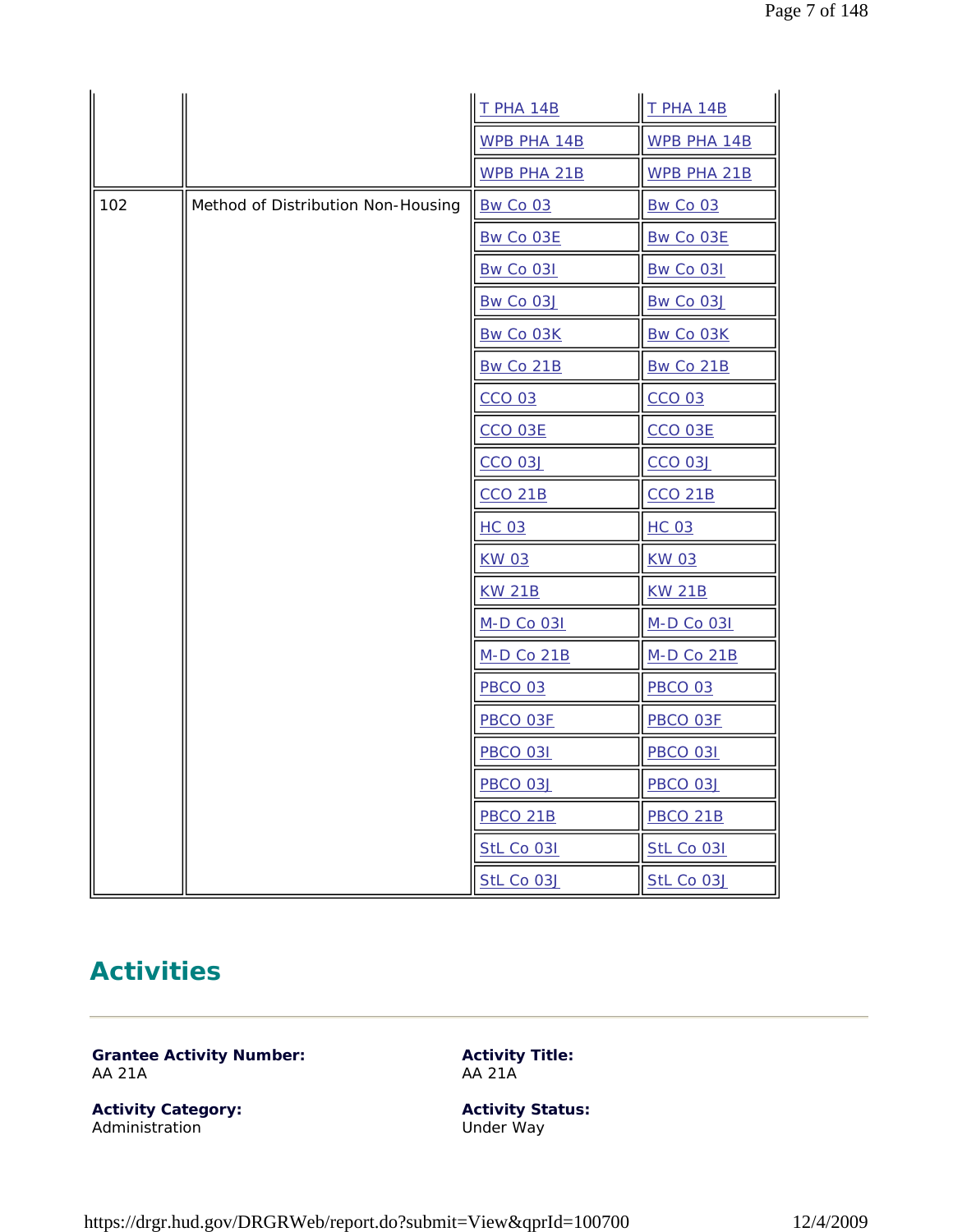**Project Number:** 099

**Projected Start Date:** 04/14/2008

**National Objective:** Low/Mod

**Responsible Organization:** State of Florida

 **Jul 1 thru Sep 30, 2009 To Date Total Projected Budget from All Sources** M/A 2,001,328 **Total CDBG Program Funds Budgeted N/A 2,001,328 Program Funds Drawdown** and the contract of the contract of the contract of the contract of the contract of the contract of the contract of the contract of the contract of the contract of the contract of the contract of t **Obligated CDBG DR Funds** 0 2,001,328 **Expended CDBG DR Funds** 0 0 **Match Contributed** 0 0 **Program Income Received** 0 0 **Program Income Drawdown** 0 0

**Project Title:** Administrative Costs

04/13/2010

**Projected End Date:**

**Performance Measures**

|                               | <b>This Report Period</b> |            | Cumulative Actual Total / |     |                 |       |
|-------------------------------|---------------------------|------------|---------------------------|-----|-----------------|-------|
|                               |                           |            |                           |     | <b>Expected</b> |       |
|                               | l ow                      | <b>Mod</b> | Total                     | Low | Mod             | Total |
| No Performance Measures Found |                           |            |                           |     |                 |       |

# **Activity Description:**

State administrative funds.

# **Location Description:**

State of Florida

# **Activity Progress Narrative:**

State admin

# **Activity Location:**

| <b>Address</b>              | City | <b>State</b> | <b>Zip</b> |
|-----------------------------|------|--------------|------------|
| No Activity Locations Found |      |              |            |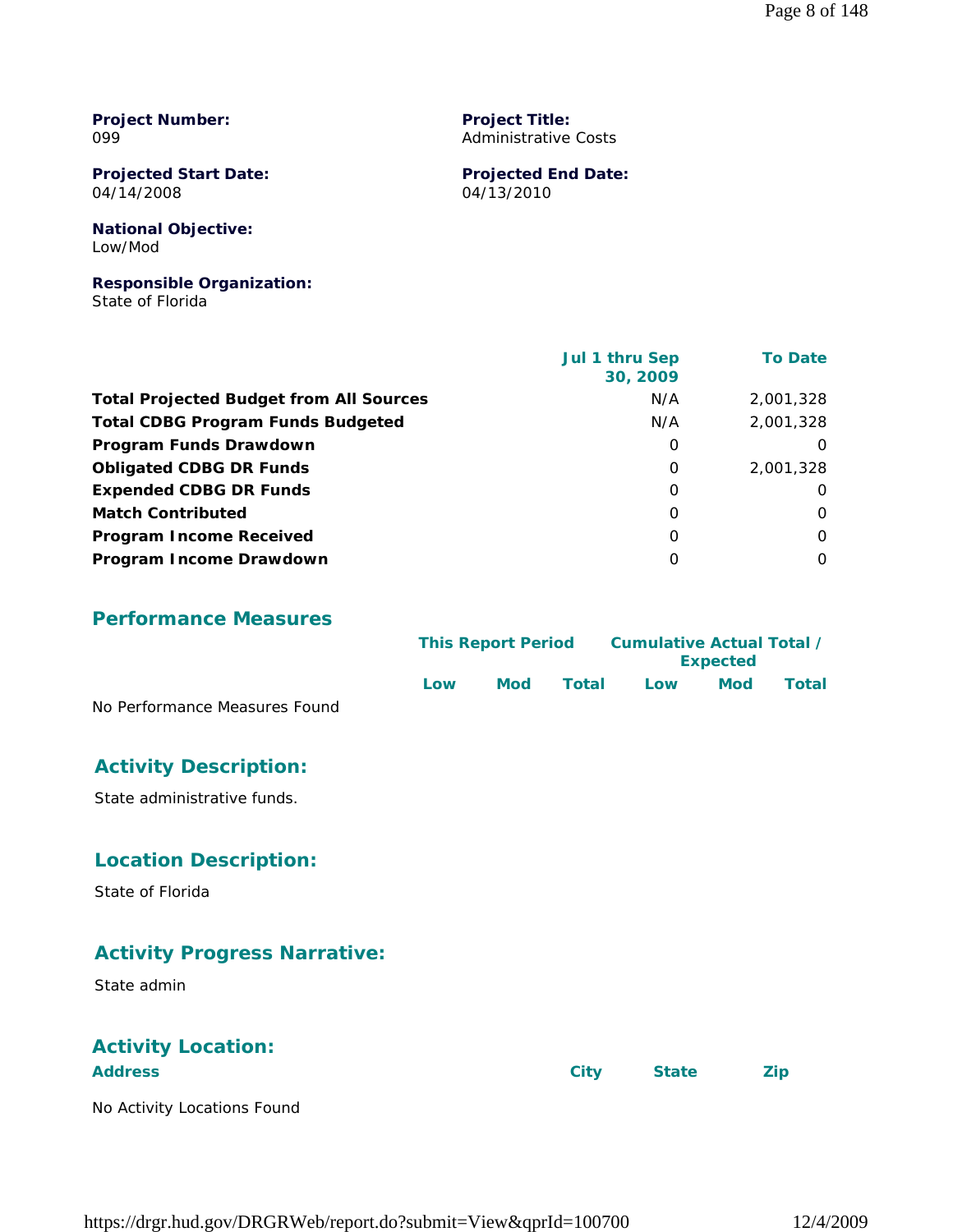# **Other Funding Sources Budgeted - Detail Match Sources Amount**

No Other Match Funding Sources Found

#### **Other Funding Sources Amount Amount Amount**

No Other Funding Sources Found

**Grantee Activity Number:** BC 12

**Activity Category:** Rehabilitation/reconstruction of residential structures

**Project Number:** 101

**Projected Start Date:** 04/14/2008

**National Objective:** Low/Mod

**Responsible Organization:** Brevard County

 **Jul 1 thru Sep 30, 2009 To Date Total Projected Budget from All Sources** M/A 579,585.55 **Total CDBG Program Funds Budgeted Network COBG Program Funds Budgeted Network COBG Program N/A** 579,585.55 **Program Funds Drawdown** and the contract of the contract of the contract of the contract of the contract of the contract of the contract of the contract of the contract of the contract of the contract of the contract of t **Obligated CDBG DR Funds** 0 579,585.55 **Expended CDBG DR Funds** 0 0 **Match Contributed** 0 0 **Program Income Received** 0 0 **Program Income Drawdown** 0 0

# **Performance Measures**

|                      |              | <b>This Report Period</b> |       |     | Cumulative Actual Total /<br><b>Expected</b> |       |
|----------------------|--------------|---------------------------|-------|-----|----------------------------------------------|-------|
|                      | Low          | Mod                       | Total | Low | <b>Mod</b>                                   | Total |
| $#$ of housing units | $\mathbf{U}$ | $\cap$                    | . വ   | 0/0 | 0/0                                          | 0/50  |

https://drgr.hud.gov/DRGRWeb/report.do?submit=View&qprId=100700 12/4/2009

**Activity Title:** BC 12

**Activity Status:** Under Way

**Project Title:** Method of Distribution Housing

#### **Projected End Date:** 04/14/2010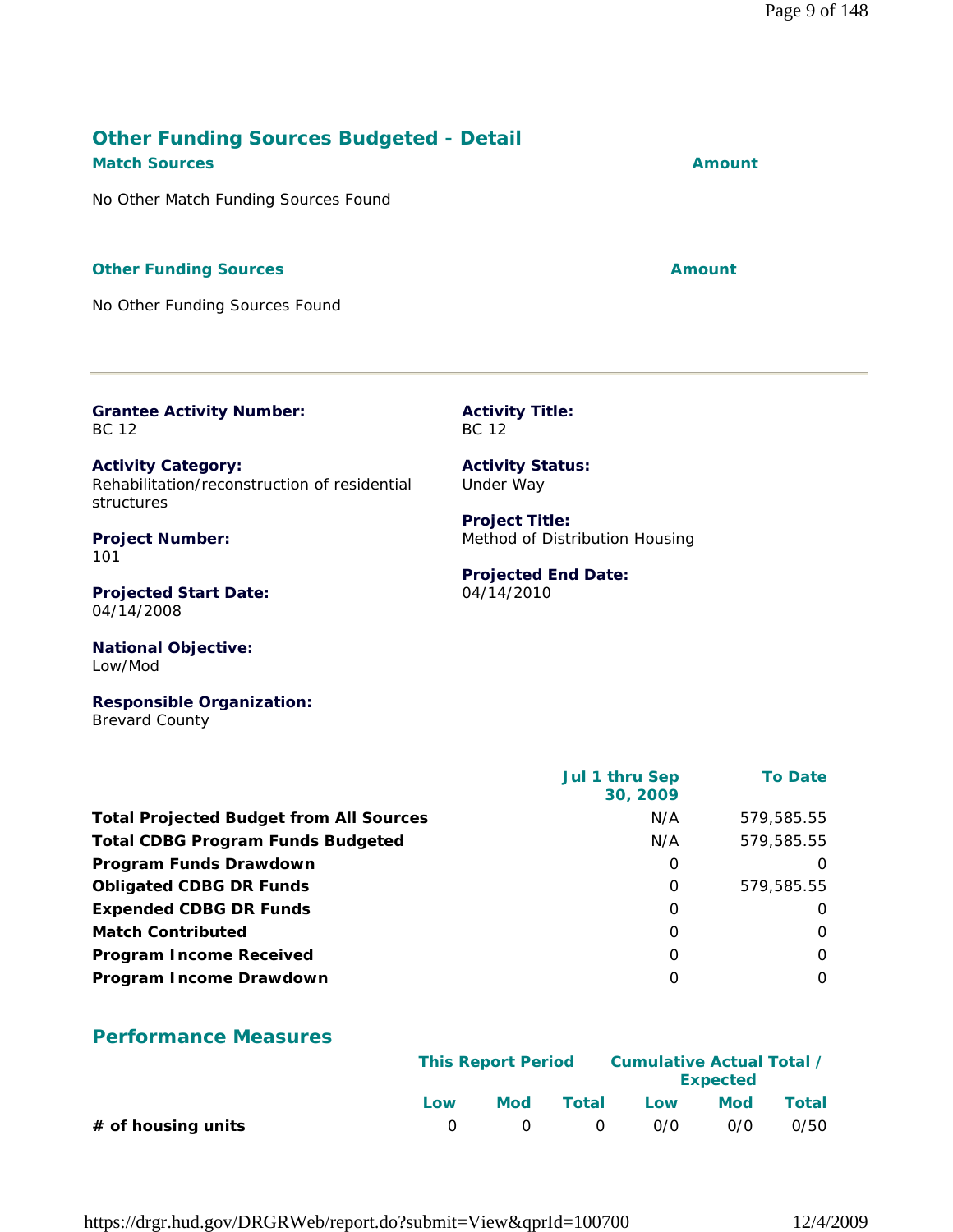| https://drgr.hud.gov/DRGRWeb/report.do?submit=View&qprId=100700 | 12/4/2009 |
|-----------------------------------------------------------------|-----------|
|                                                                 |           |

# **Activity Description:**

Replacement housing for hurricane victims.

# **Location Description:**

Brevard County 400 South Street Ste 1A Titusville, Florida 32780

# **Activity Progress Narrative:**

**Better Built Inc. had won the bid for replacing the home of Ms. Skinner. The home owner died** before contract and mortgage signing.

**# of Households benefitting** 0 0 0 0/0 0/50 0/50

 County indentified a new Wilma damaged home and are in the process of completing the Environmental Statuory Checklist along w/ the 8 step floodplain notification.

- On October 16, process will be completed and County will bid out the replacement home for new client, Ms. Sadie Bailey.
- Mr. Horsley's replacement home is 75% completed and we have expended \$45,470.40.
- Ms. Berry's replacement home is 75% completed and we have expended \$52,153.

 Ms. Felin's replacement is 10% completed, demolition of the home has occurred, with no pay requested in this reporting cycle.

 Ms. Combee's replacement home is 10% completed, demolition of the home has occurred, with no pay requested in this reporting cycle.

• The County anticipates that in the next quarter, the four bidded homes will be 100% completed and the fifth home will be approximately 60% complete.

# **Address City State Zip** No Activity Locations Found **Other Funding Sources Budgeted - Detail Match Sources Amount**

No Other Match Funding Sources Found

#### **Other Funding Sources Amount Amount Amount**

**Activity Location:** 

No Other Funding Sources Found

**Grantee Activity Number:** BC 14B

**Activity Title:** BC 14B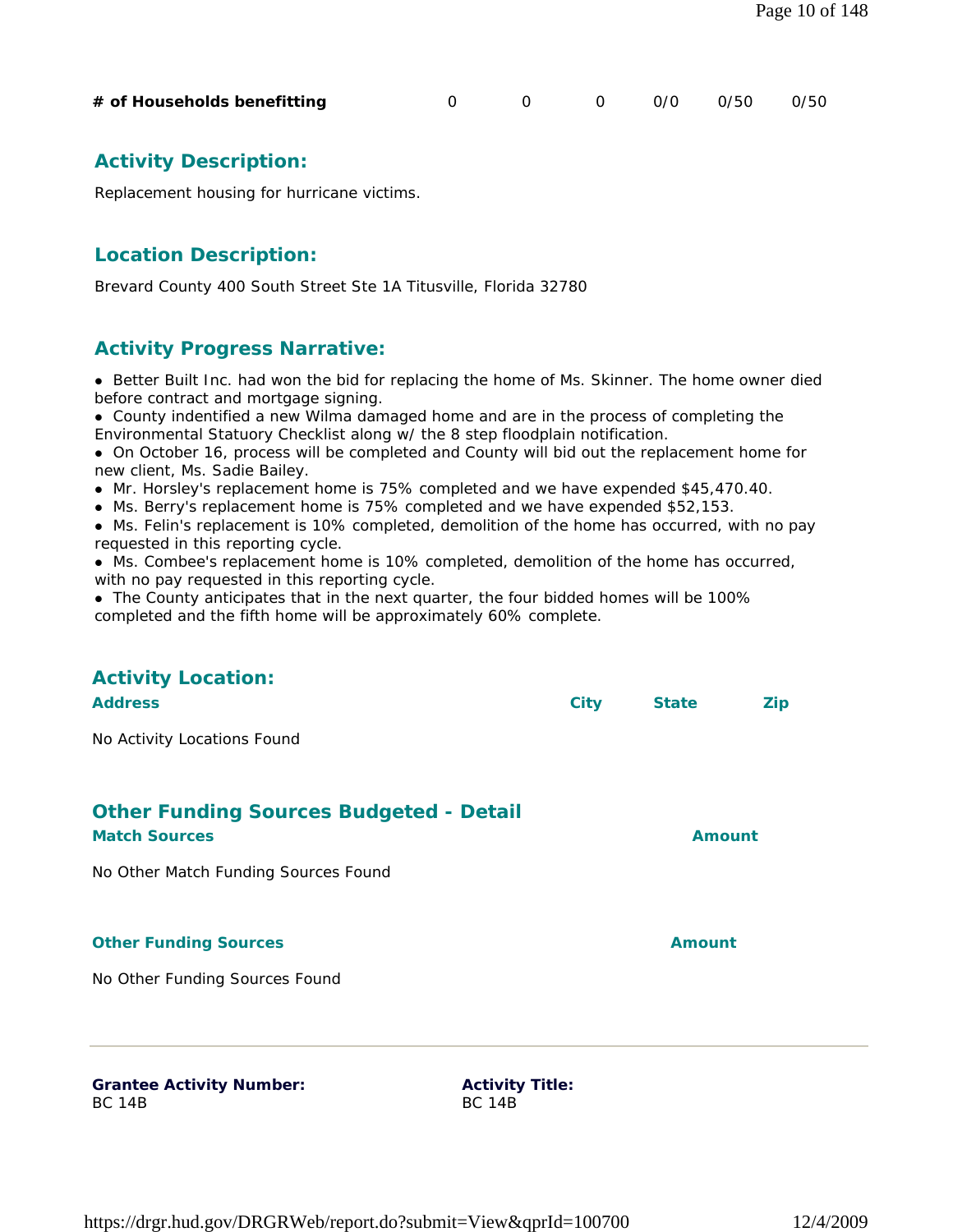**Activity Category:** Rehabilitation/reconstruction of residential structures

**Project Number:** 101

**Projected Start Date:** 04/14/2008

**National Objective:** Low/Mod

**Responsible Organization:**

Brevard County

**Activity Status:** Under Way

**Project Title:** Method of Distribution Housing

**Projected End Date:**

04/14/2010

|                                                | <b>Jul 1 thru Sep</b><br>30, 2009 | <b>To Date</b> |
|------------------------------------------------|-----------------------------------|----------------|
| <b>Total Projected Budget from All Sources</b> | N/A                               | 76,930.7       |
| <b>Total CDBG Program Funds Budgeted</b>       | N/A                               | 76,930.7       |
| Program Funds Drawdown                         | 0                                 | $\Omega$       |
| <b>Obligated CDBG DR Funds</b>                 | $-0.3$                            | 76.930.7       |
| <b>Expended CDBG DR Funds</b>                  | 0                                 | $\Omega$       |
| <b>Match Contributed</b>                       | O                                 | $\Omega$       |
| <b>Program Income Received</b>                 | O                                 | $\Omega$       |
| Program Income Drawdown                        | O                                 | $\Omega$       |

### **Performance Measures**

|                             |     | Cumulative Actual Total /<br><b>This Report Period</b><br><b>Expected</b> |          |     |      |       |
|-----------------------------|-----|---------------------------------------------------------------------------|----------|-----|------|-------|
|                             | Low | <b>Mod</b>                                                                | Total    | Low | Mod  | Total |
| $#$ of housing units        |     |                                                                           | $\Omega$ | 0/0 | 0/0  | 0/26  |
| # of Households benefitting | n   |                                                                           | $\Omega$ | 0/0 | 0/26 | 0/26  |

# **Activity Description:**

Rehab of multi-family housing units.

# **Location Description:**

Brevard County 400 South Street Ste 1A Titusville, Florida 32780

# **Activity Progress Narrative:**

Activity is underway.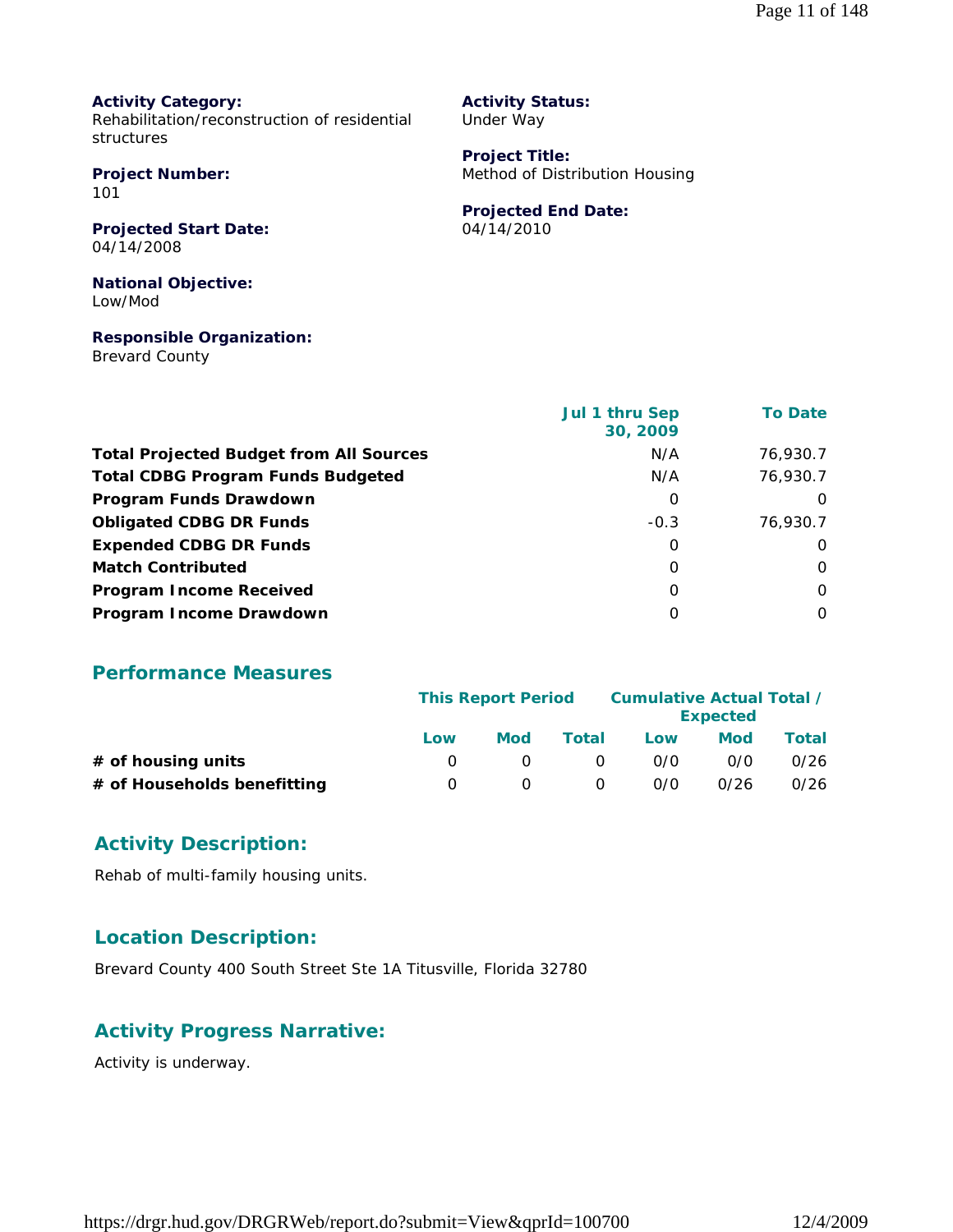| <b>Activity Location:</b><br><b>Address</b>                                                                    | <b>City</b> | <b>State</b>  | <b>Zip</b> |
|----------------------------------------------------------------------------------------------------------------|-------------|---------------|------------|
| No Activity Locations Found                                                                                    |             |               |            |
| <b>Other Funding Sources Budgeted - Detail</b><br><b>Match Sources</b><br>No Other Match Funding Sources Found |             | <b>Amount</b> |            |
| <b>Other Funding Sources</b><br>No Other Funding Sources Found                                                 |             | <b>Amount</b> |            |

**Grantee Activity Number:** BC 21A

**Activity Category:** Administration

**Project Number:** 099

**Projected Start Date:** 04/14/2008

**National Objective:** N/A

#### **Responsible Organization:** Brevard County

**Activity Title:** BC 21A

**Activity Status:** Under Way

**Project Title:** Administrative Costs

**Projected End Date:** 04/14/2010

|                                                | <b>Jul 1 thru Sep</b><br>30, 2009 | <b>To Date</b> |
|------------------------------------------------|-----------------------------------|----------------|
| <b>Total Projected Budget from All Sources</b> | N/A                               | 20,682         |
| <b>Total CDBG Program Funds Budgeted</b>       | N/A                               | 20,682         |
| Program Funds Drawdown                         | O                                 | $\Omega$       |
| <b>Obligated CDBG DR Funds</b>                 | $\Omega$                          | 20,682         |
| <b>Expended CDBG DR Funds</b>                  | 0                                 | $\Omega$       |
| <b>Match Contributed</b>                       | 0                                 | $\Omega$       |
| <b>Program Income Received</b>                 | 0                                 | $\Omega$       |
| Program Income Drawdown                        | O                                 | $\Omega$       |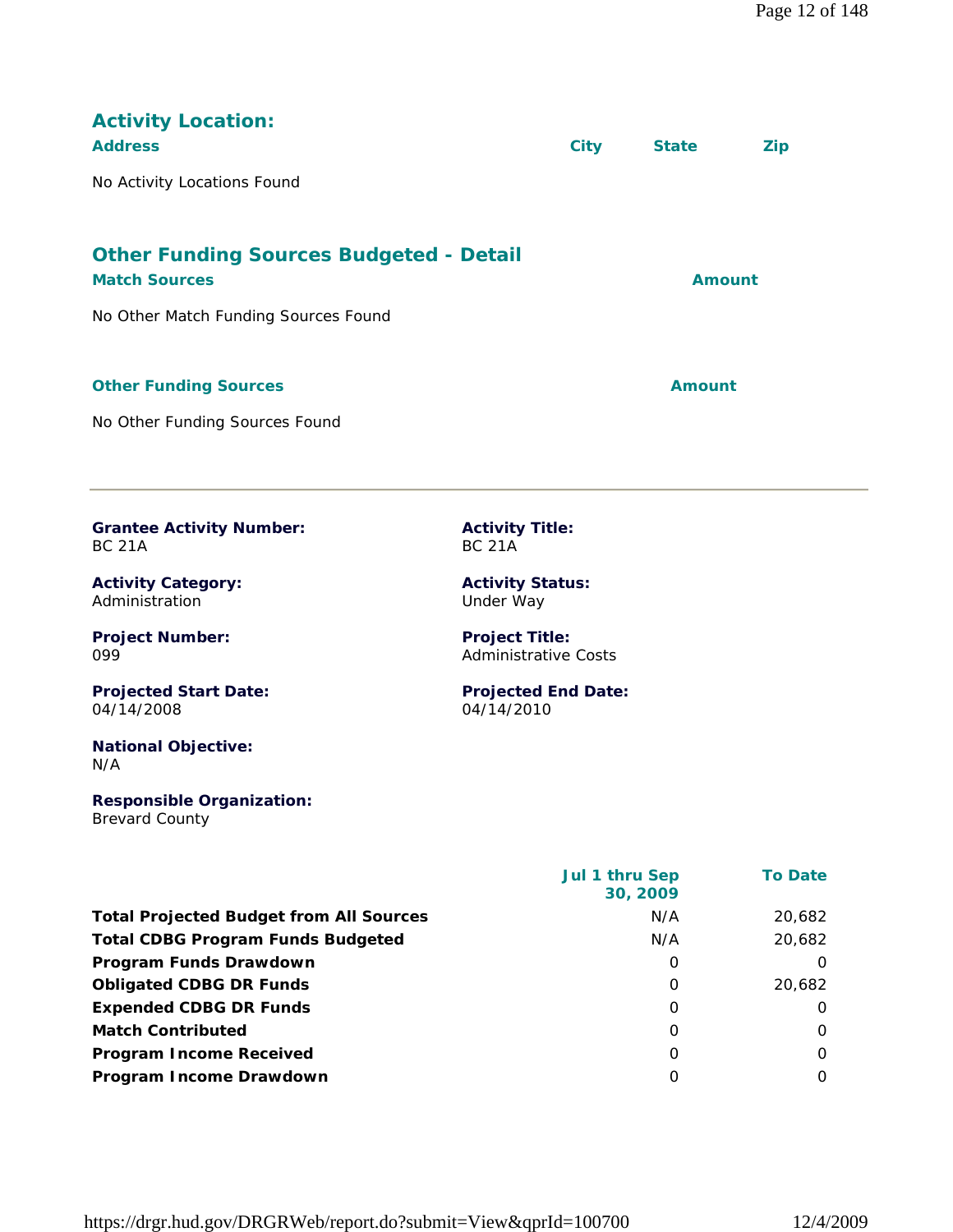# **Performance Measures**

|                               |     | <b>This Report Period</b> |       | Cumulative Actual Total /<br><b>Expected</b> |     |       |  |
|-------------------------------|-----|---------------------------|-------|----------------------------------------------|-----|-------|--|
|                               | Low | <b>Mod</b>                | Total | Low                                          | Mod | Total |  |
| No Performance Measures Found |     |                           |       |                                              |     |       |  |

# **Activity Description:**

Administrative funds associated with Brevard County Disaster Grant (Housing replacement and rehab)

# **Location Description:**

Brevard County 400 South Street Ste 1A Titusville, Florida 32780

# **Activity Progress Narrative:**

Administrative activities are underway and will continue until the disaster recovery activities are completed.

| <b>Grantee Activity Number:</b><br>BR PHA 14B                          | <b>Activity Title:</b><br>BR PHA 14B |               |     |
|------------------------------------------------------------------------|--------------------------------------|---------------|-----|
| No Other Funding Sources Found                                         |                                      |               |     |
| <b>Other Funding Sources</b>                                           |                                      | <b>Amount</b> |     |
| No Other Match Funding Sources Found                                   |                                      |               |     |
| <b>Other Funding Sources Budgeted - Detail</b><br><b>Match Sources</b> |                                      | <b>Amount</b> |     |
| No Activity Locations Found                                            |                                      |               |     |
| <b>Activity Location:</b><br><b>Address</b>                            | <b>City</b>                          | <b>State</b>  | Zip |

**Activity Category:** Affordable Rental Housing (KRW and Ike Grants Under Way Only) **Activity Status:**

**Project Number:** 101

**Project Title:** Method of Distribution Housing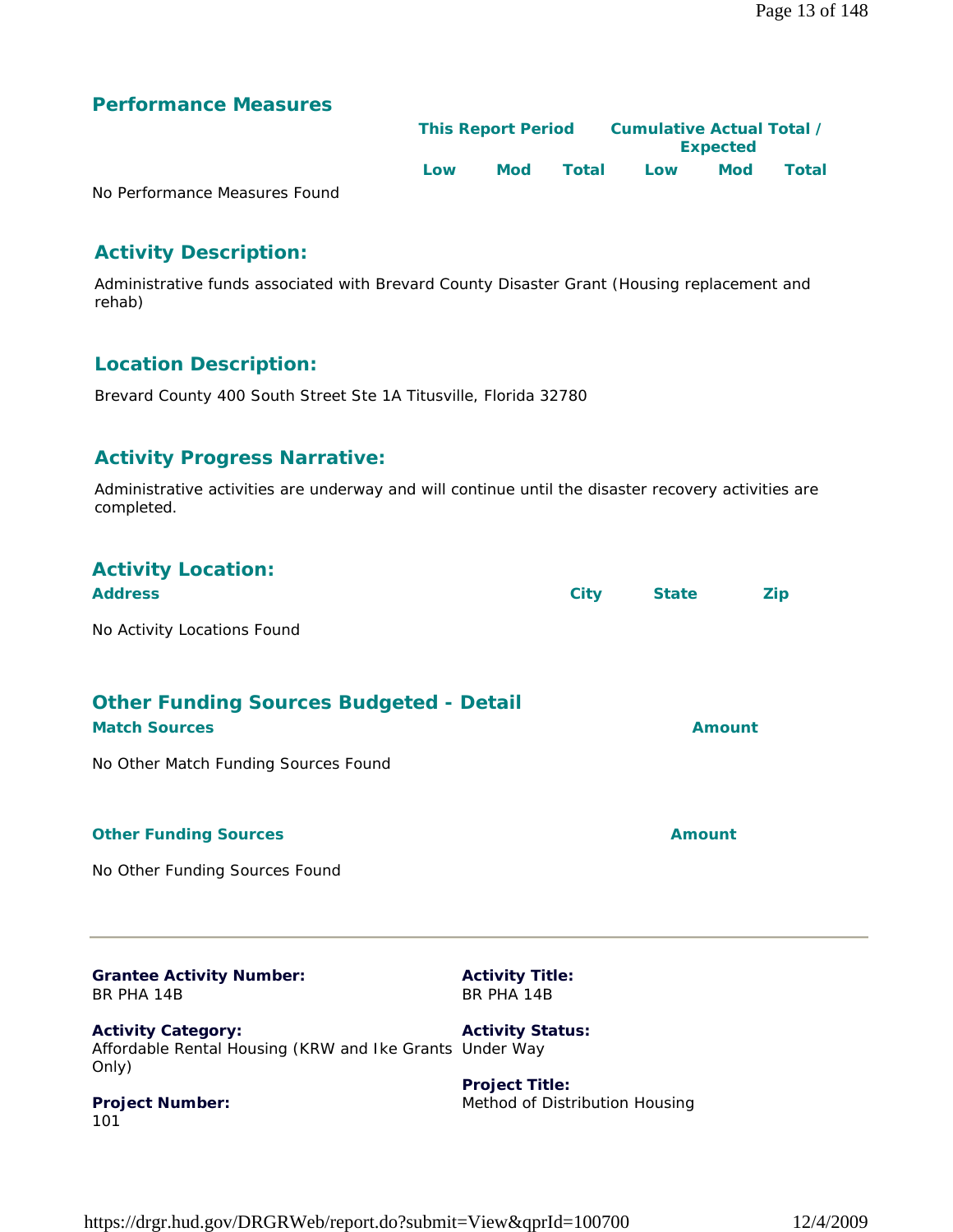#### **Projected Start Date:** 06/30/2008

#### **National Objective:** Low/Mod

**Responsible Organization:** Boca Raton PHA

|                                                | Jul 1 thru Sep<br>30, 2009 | <b>To Date</b> |
|------------------------------------------------|----------------------------|----------------|
| <b>Total Projected Budget from All Sources</b> | N/A                        | 329,659.88     |
| <b>Total CDBG Program Funds Budgeted</b>       | N/A                        | 329,659.88     |
| Program Funds Drawdown                         | 89,338.04                  | 275,172.59     |
| <b>Obligated CDBG DR Funds</b>                 | 10,000                     | 329,659.88     |
| <b>Expended CDBG DR Funds</b>                  | 89,338.04                  | 275,172.59     |
| <b>Match Contributed</b>                       | 0                          | O              |
| <b>Program Income Received</b>                 | $\Omega$                   | $\Omega$       |
| Program Income Drawdown                        | $\Omega$                   | $\Omega$       |

**Projected End Date:**

06/29/2010

# **Performance Measures**

|                             | <b>This Report Period</b> |     |          | Cumulative Actual Total / | <b>Expected</b> |       |
|-----------------------------|---------------------------|-----|----------|---------------------------|-----------------|-------|
|                             | Low                       | Mod | Total    | Low                       | Mod             | Total |
| # of housing units          |                           |     | $\Omega$ | 0/0                       | 0/0             | 0/95  |
| # of Households benefitting |                           |     | $\Omega$ | 0/0                       | 0/95            | 0/95  |

# **Activity Description:**

Multi family housing rehab.

# **Location Description:**

Boca Raton PHA 2333A West Glades Road Boca Raton, Florida 33431

# **Activity Progress Narrative:**

Activity is underway.

# **Activity Location:**

**Address City State Zip**

No Activity Locations Found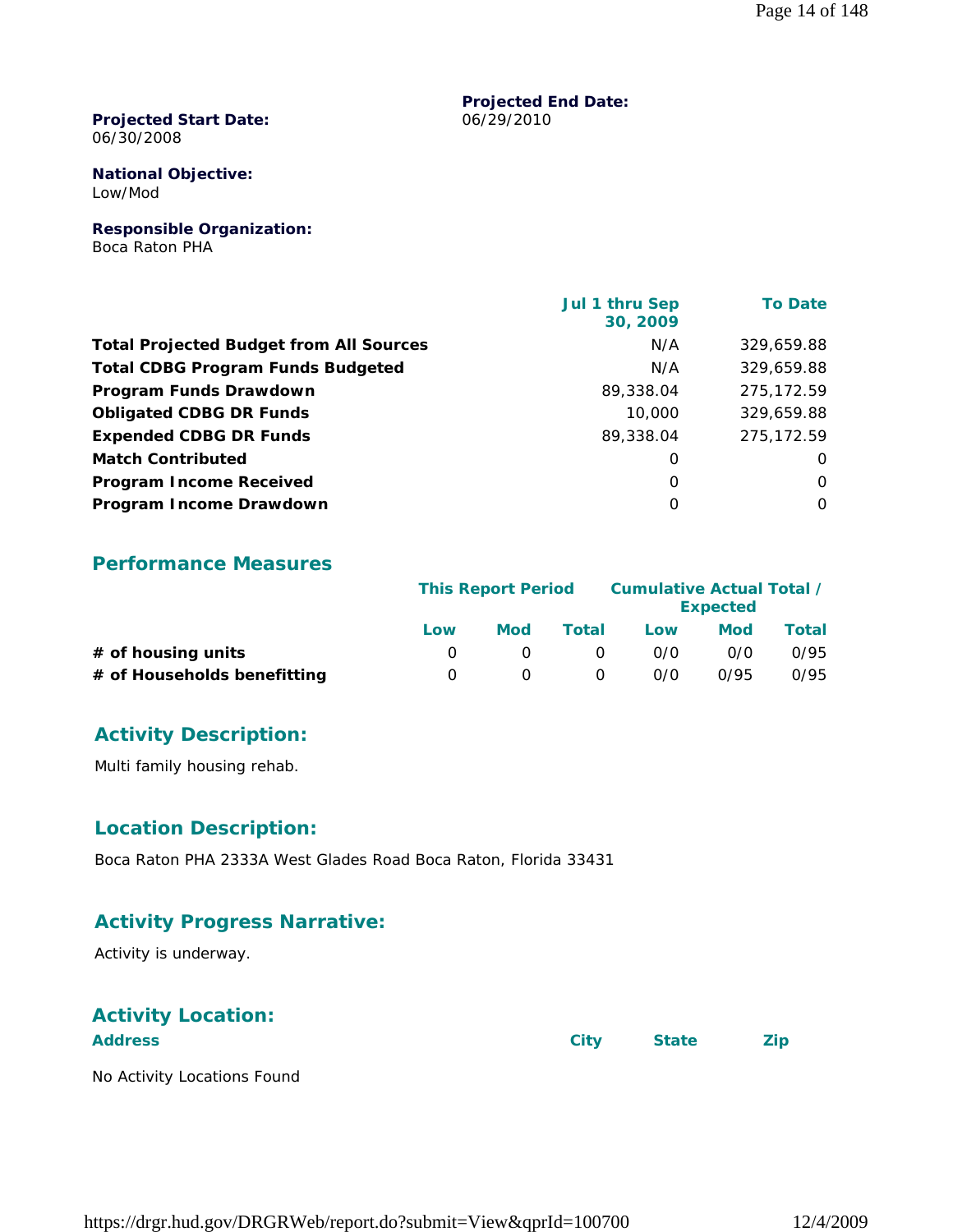# https://drgr.hud.gov/DRGRWeb/report.do?submit=View&qprId=100700 12/4/2009

# **Other Funding Sources Budgeted - Detail Match Sources Amount**

No Other Match Funding Sources Found

#### **Other Funding Sources Amount**

No Other Funding Sources Found

**Grantee Activity Number:**

BR PHA 21B

06/30/2008

Planning

101

N/A

**Activity Category:**

**Project Number:**

**Projected Start Date:**

**National Objective:**

**Activity Title:** BR PHA 21B

> **Activity Status:** Cancelled

**Project Title:** Method of Distribution Housing

**Projected End Date:** 06/29/2010

**Responsible Organization:** Boca Raton PHA

| <b>Total Projected Budget from All Sources</b><br>N/A<br><b>Total CDBG Program Funds Budgeted</b><br>N/A<br>Program Funds Drawdown<br>Ω<br><b>Obligated CDBG DR Funds</b><br>$-10,000$<br><b>Expended CDBG DR Funds</b><br>Ω |                          | Jul 1 thru Sep<br>30, 2009 | <b>To Date</b> |
|------------------------------------------------------------------------------------------------------------------------------------------------------------------------------------------------------------------------------|--------------------------|----------------------------|----------------|
|                                                                                                                                                                                                                              |                          |                            | $\Omega$       |
|                                                                                                                                                                                                                              |                          |                            | $\Omega$       |
|                                                                                                                                                                                                                              |                          |                            | $\Omega$       |
|                                                                                                                                                                                                                              |                          |                            | $\Omega$       |
|                                                                                                                                                                                                                              |                          |                            | $\Omega$       |
|                                                                                                                                                                                                                              | <b>Match Contributed</b> | 0                          | $\Omega$       |
| <b>Program Income Received</b><br>0                                                                                                                                                                                          |                          |                            | $\Omega$       |
| Program Income Drawdown<br>O                                                                                                                                                                                                 |                          |                            | $\Omega$       |

# **Performance Measures**

|                               |     | <b>This Report Period</b> |       | Cumulative Actual Total / | <b>Expected</b> |       |
|-------------------------------|-----|---------------------------|-------|---------------------------|-----------------|-------|
| No Dorformance Moncures Found | Low | Mod                       | Total | Low                       | Mod             | Total |

No Performance Measures Found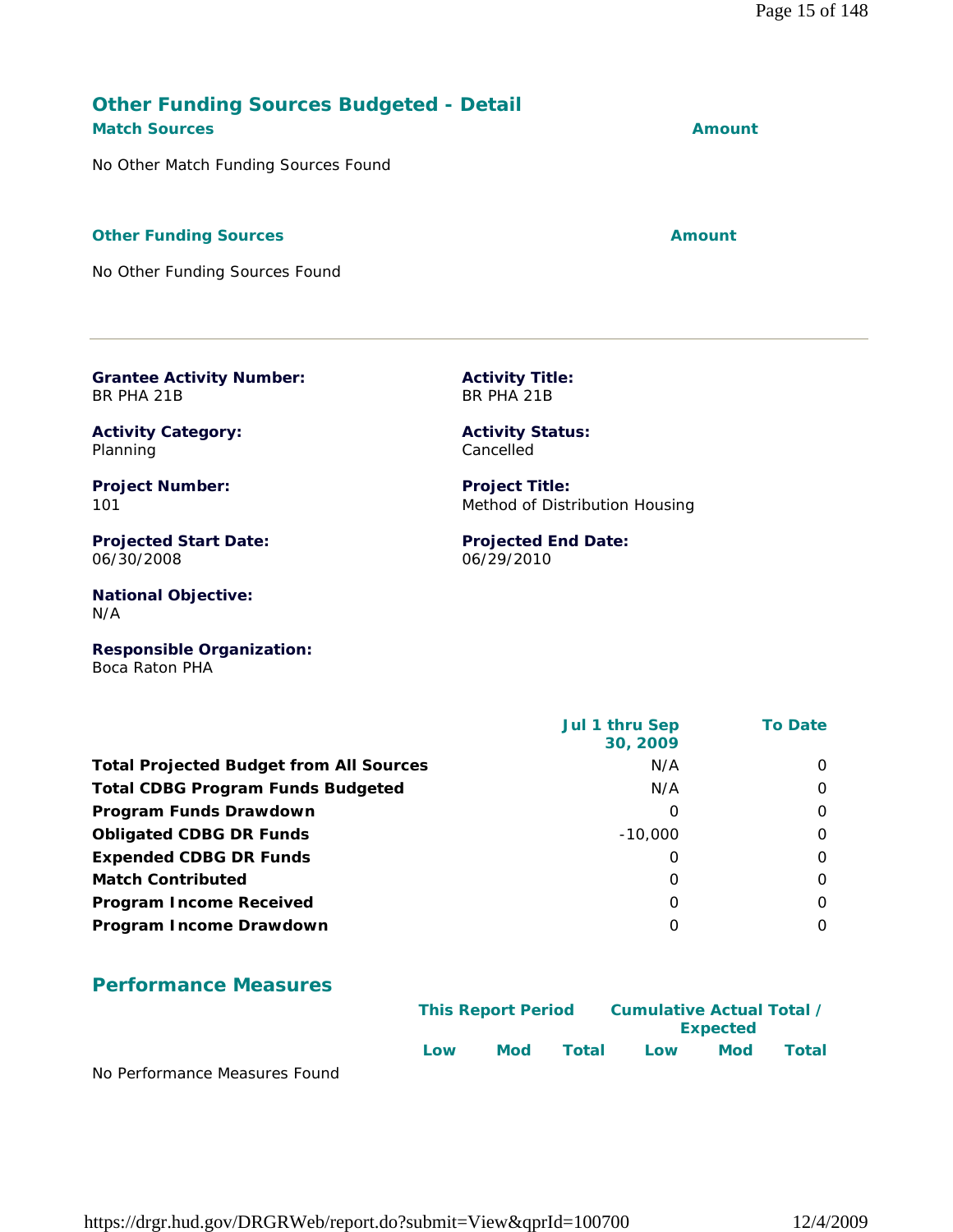Page 16 of 148

# **Activity Description:**

Engineering funds associated with the Boca Raton PHA disaster grant. Funds moved to the multi-family rehab activity BR PHA 14B.

# **Location Description:**

Boca Raton PHA 2333A West Glades Road Boca Raton, Florida 33431

# **Activity Progress Narrative:**

| <b>Activity Location:</b><br><b>Address</b>                                                                    |                                                             | <b>City</b> | <b>State</b>  | <b>Zip</b> |
|----------------------------------------------------------------------------------------------------------------|-------------------------------------------------------------|-------------|---------------|------------|
| No Activity Locations Found                                                                                    |                                                             |             |               |            |
| <b>Other Funding Sources Budgeted - Detail</b><br><b>Match Sources</b><br>No Other Match Funding Sources Found |                                                             |             | <b>Amount</b> |            |
| <b>Other Funding Sources</b>                                                                                   |                                                             |             | Amount        |            |
| No Other Funding Sources Found                                                                                 |                                                             |             |               |            |
| <b>Grantee Activity Number:</b><br>Bw Co 03                                                                    | <b>Activity Title:</b><br>Bw Co 03                          |             |               |            |
| <b>Activity Category:</b><br>Rehabilitation/reconstruction of public facilities                                | <b>Activity Status:</b><br>Under Way                        |             |               |            |
| <b>Project Number:</b><br>102                                                                                  | <b>Project Title:</b><br>Method of Distribution Non-Housing |             |               |            |
| <b>Projected Start Date:</b><br>06/27/2008                                                                     | <b>Projected End Date:</b><br>06/27/2010                    |             |               |            |
| <b>National Objective:</b><br>Low/Mod                                                                          |                                                             |             |               |            |
| <b>Responsible Organization:</b><br><b>Broward County</b>                                                      |                                                             |             |               |            |

 **Jul 1 thru Sep To Date**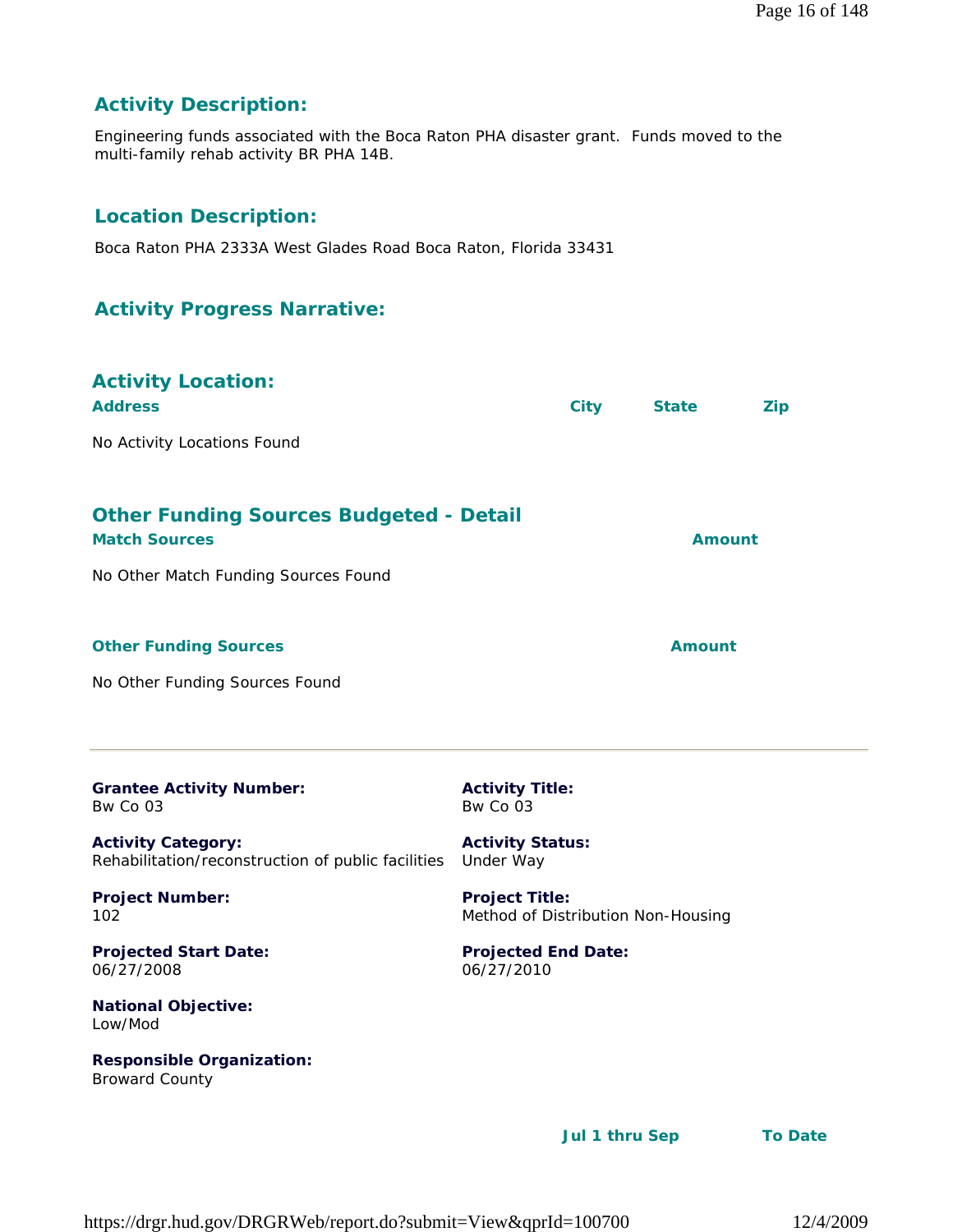|                                                | 30, 2009 |          |
|------------------------------------------------|----------|----------|
| <b>Total Projected Budget from All Sources</b> | N/A      | 165,000  |
| <b>Total CDBG Program Funds Budgeted</b>       | N/A      | 165,000  |
| Program Funds Drawdown                         | 0        |          |
| <b>Obligated CDBG DR Funds</b>                 | 0        | 165,000  |
| <b>Expended CDBG DR Funds</b>                  | 0        | $\Omega$ |
| <b>Match Contributed</b>                       | 0        | $\Omega$ |
| <b>Program Income Received</b>                 | $\Omega$ | $\Omega$ |
| Program Income Drawdown                        | Ω        | $\Omega$ |
|                                                |          |          |

# **Performance Measures**

|                          |     | <b>This Report Period</b> |          |     | Cumulative Actual Total /<br><b>Expected</b> |       |
|--------------------------|-----|---------------------------|----------|-----|----------------------------------------------|-------|
|                          | Low | <b>Mod</b>                | Total    | Low | <b>Mod</b>                                   | Total |
| # of Public Facilities   |     |                           | $\Omega$ | 0/0 | 0/0                                          | 0/2   |
| # of Persons benefitting |     |                           | $\Omega$ |     | 0/0 0/4,312 0/4,312                          |       |

# **Activity Description:**

Public Facilities and improvements

# **Location Description:**

Broward County

# **Activity Progress Narrative:**

- SA14 North Lauderdale Project is underway, City has secured cost estimates to provide and install impact windows at Hampton Pines Park, pending County authorization to proceed.
- SA15 North Lauderdale City is working with the County to address marquee options and begin procurement process.
- SA16 North Lauderdale Project is underway, City is finalizing scope of work and preparing RFP for review by the County.

| <b>Activity Location:</b>   |      |              |            |
|-----------------------------|------|--------------|------------|
| <b>Address</b>              | City | <b>State</b> | <b>Zip</b> |
| No Activity Locations Found |      |              |            |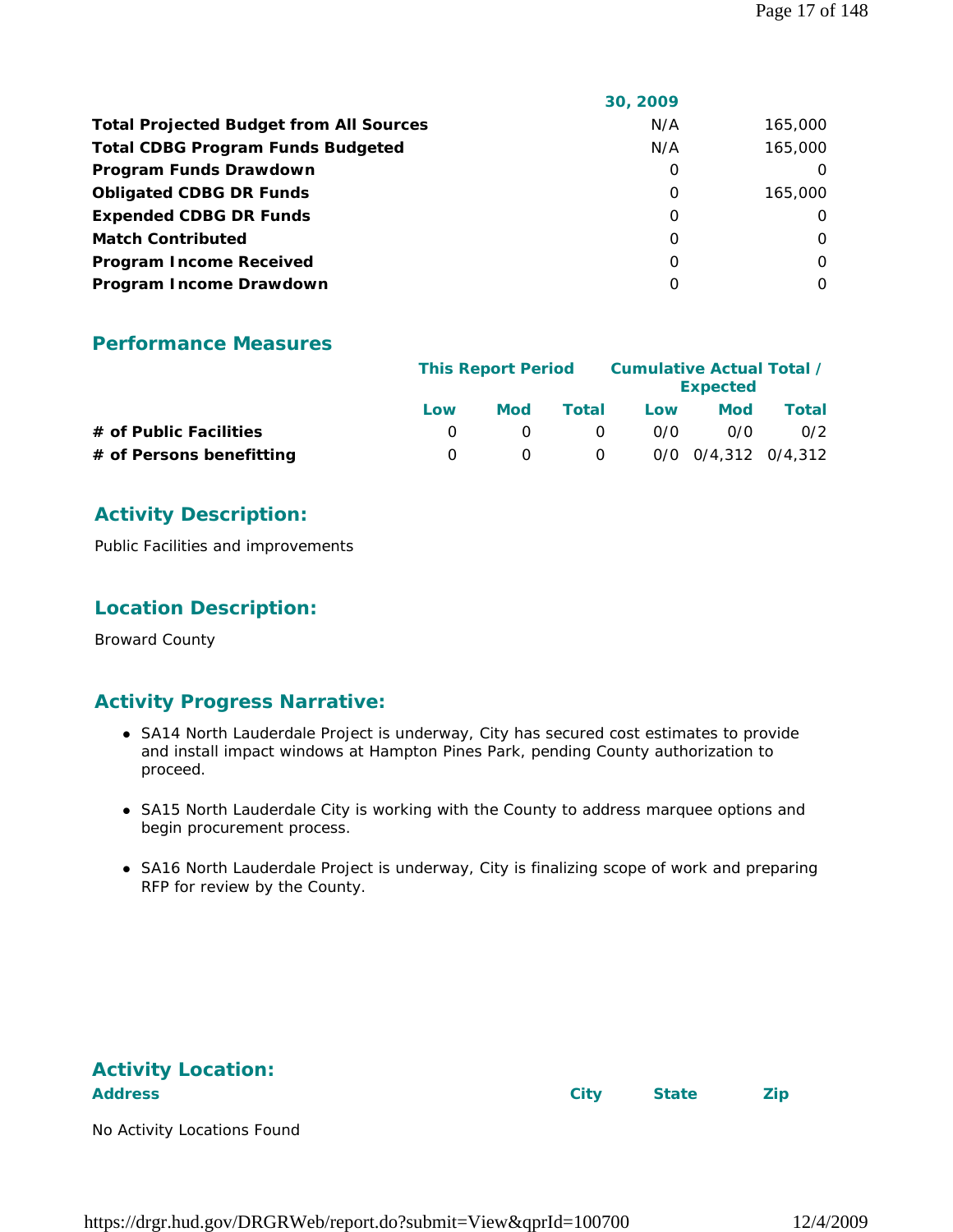# https://drgr.hud.gov/DRGRWeb/report.do?submit=View&qprId=100700 12/4/2009

# **Other Funding Sources Budgeted - Detail Match Sources Amount**

No Other Match Funding Sources Found

#### **Other Funding Sources Amount**

No Other Funding Sources Found

**Grantee Activity Number:** Bw Co 03E

**Activity Category:** Rehabilitation/reconstruction of public facilities Under Way

**Project Number:** 102

**Projected Start Date:** 06/27/2008

**National Objective:** Low/Mod

**Responsible Organization:** Broward County

|                                                | Jul 1 thru Sep<br>30, 2009 | <b>To Date</b> |
|------------------------------------------------|----------------------------|----------------|
| <b>Total Projected Budget from All Sources</b> | N/A                        | 740,750.2      |
| <b>Total CDBG Program Funds Budgeted</b>       | N/A                        | 740,750.2      |
| Program Funds Drawdown                         | O                          | 0              |
| <b>Obligated CDBG DR Funds</b>                 | $\Omega$                   | 740,750.2      |
| <b>Expended CDBG DR Funds</b>                  | 0                          | O              |
| <b>Match Contributed</b>                       | O                          | 0              |
| <b>Program Income Received</b>                 | O                          | O              |
| Program Income Drawdown                        | Ω                          | O              |

# **Performance Measures**

|                          |     | <b>This Report Period</b> |       |                 | Cumulative Actual Total /<br><b>Expected</b> |             |
|--------------------------|-----|---------------------------|-------|-----------------|----------------------------------------------|-------------|
|                          | Low | Mod                       | Total | Low             | <b>Mod</b>                                   | Total       |
| # of Public Facilities   |     |                           |       | O/O<br>$\Omega$ |                                              | 0/0 0/1,536 |
| # of Persons benefitting |     |                           |       |                 | 0 0/1,186 0/5,780 0/9,303                    |             |

**Projected End Date:** 06/26/2010

Method of Distribution Non-Housing

**Activity Title:** Bw Co 03E

**Activity Status:**

**Project Title:**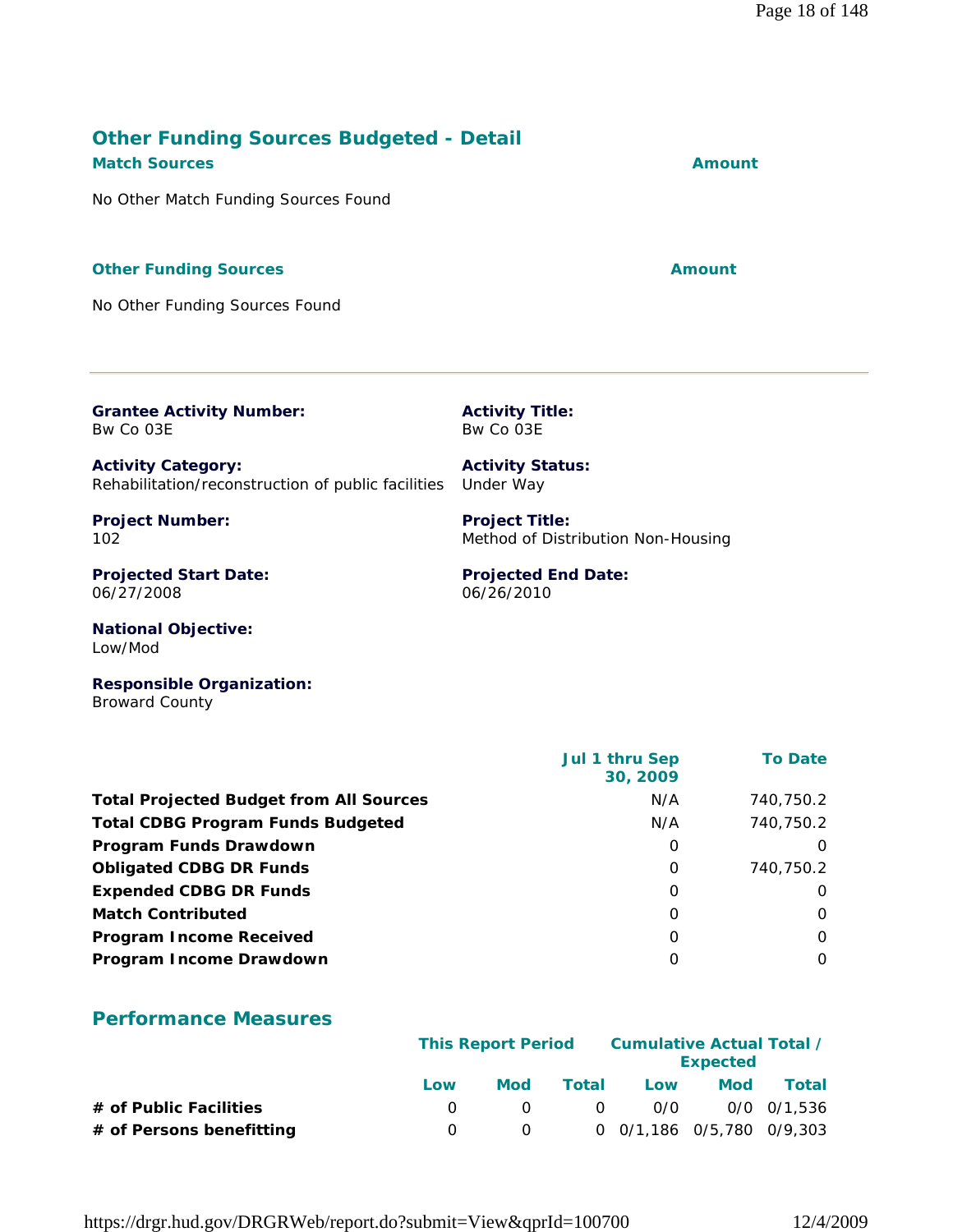# **Activity Description:**

Recreation/Neighborhood Center and Senior Center

# **Location Description:**

Broward County

.

# **Activity Progress Narrative:**

SA6 Lauderdale Lakes The city is in the process of selecting the design firm for renovations to the Alzheimer Care Center. It evaluated the proposals and three firms were short-listed.

SA6 Lauderdale Lakes The city is in the process of selecting the design firm for renovations to the Alzheimer Care Center.

It evaluated the proposals and three firms were short-listed.

| <b>Activity Location:</b><br><b>Address</b>                            | <b>City</b> | <b>State</b>  | <b>Zip</b> |
|------------------------------------------------------------------------|-------------|---------------|------------|
| No Activity Locations Found                                            |             |               |            |
| <b>Other Funding Sources Budgeted - Detail</b><br><b>Match Sources</b> |             | Amount        |            |
| No Other Match Funding Sources Found                                   |             |               |            |
| <b>Other Funding Sources</b>                                           |             | <b>Amount</b> |            |
| No Other Funding Sources Found                                         |             |               |            |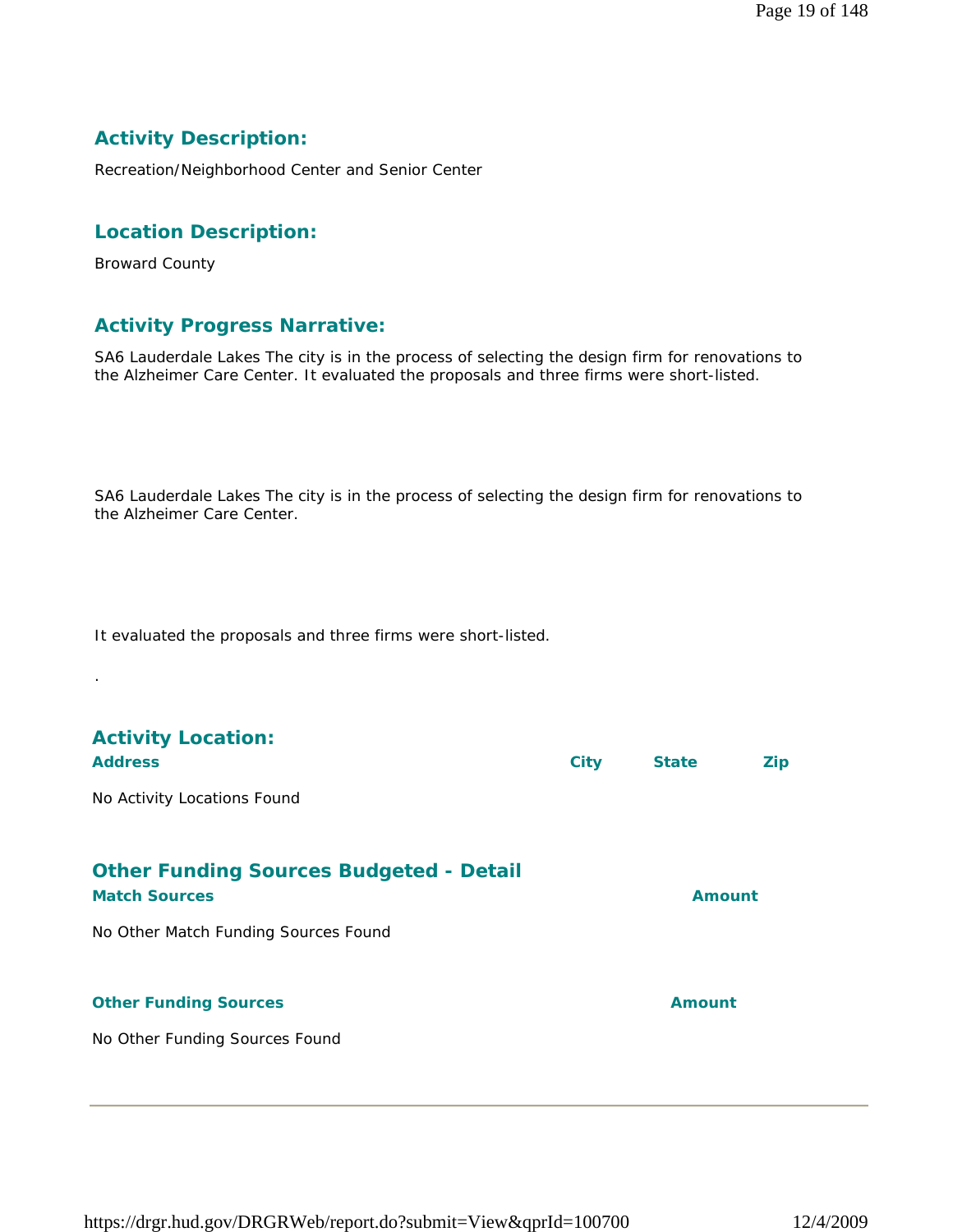**Grantee Activity Number:** Bw Co 03I

**Activity Category:** Rehabilitation/reconstruction of a public improvement

**Project Number:** 102

**Projected Start Date:** 06/27/2008

**National Objective:** Low/Mod

**Responsible Organization:** Broward County

**Activity Title:** Bw Co 03I

**Activity Status:** Under Way

**Project Title:** Method of Distribution Non-Housing

# **Projected End Date:**

06/26/2010

|                                                | Jul 1 thru Sep<br>30, 2009 | <b>To Date</b> |
|------------------------------------------------|----------------------------|----------------|
| <b>Total Projected Budget from All Sources</b> | N/A                        | 1,198,081.01   |
| <b>Total CDBG Program Funds Budgeted</b>       | N/A                        | 1,198,081.01   |
| Program Funds Drawdown                         | 121,489.63                 | 121,489.63     |
| <b>Obligated CDBG DR Funds</b>                 | 30,000                     | 1,198,081.01   |
| <b>Expended CDBG DR Funds</b>                  | 121,489.63                 | 121,489.63     |
| <b>Match Contributed</b>                       | 0                          | O              |
| <b>Program Income Received</b>                 | O                          | 0              |
| Program Income Drawdown                        | 0                          | $\Omega$       |

# **Performance Measures**

|                                           |     | <b>This Report Period</b> |              |                             | Cumulative Actual Total /<br><b>Expected</b> |                 |
|-------------------------------------------|-----|---------------------------|--------------|-----------------------------|----------------------------------------------|-----------------|
|                                           | Low | <b>Mod</b>                | <b>Total</b> | Low                         | <b>Mod</b>                                   | Total           |
| # of Persons benefitting                  |     | $\Omega$                  |              | $0$ 0/1,484 0/6,918 0/9,216 |                                              |                 |
| # of Linear feet of Public<br>Improvement |     | $\Omega$                  | $\Omega$     | 0/0                         |                                              | $0/0$ $0/3.300$ |

# **Activity Description:**

Flood and Drainage

# **Location Description:**

Broward County

# **Activity Progress Narrative:**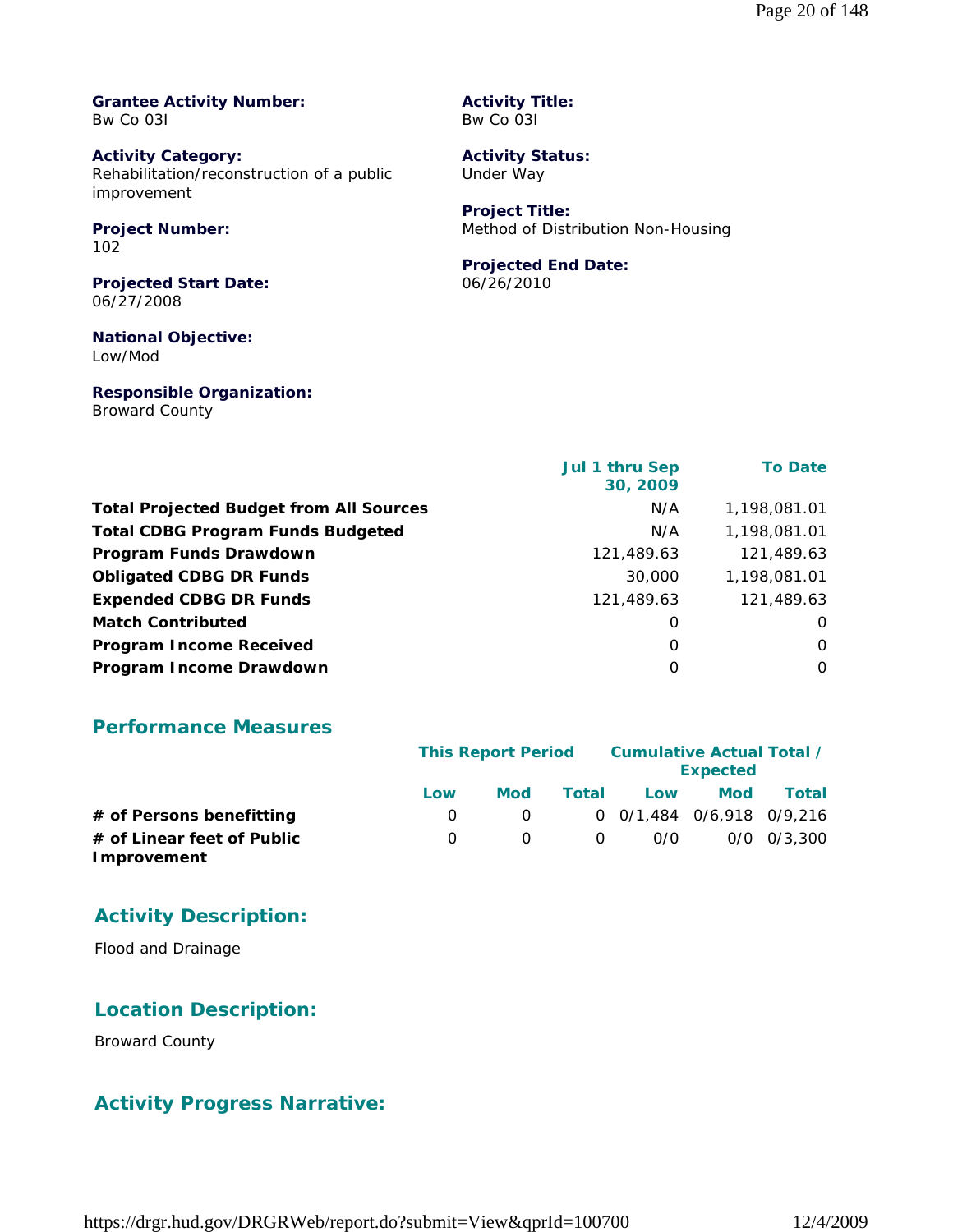- SA11 Lighthouse Point Project Project plans and RFP completed and approved by Broward County - RFP advertised on 9/11/09. Pre-Bid conference meeting held on 9/24/09.
- SA19 Oakland Park Construction started in August on water main and continued with drainage line installation; approximately 40% of the work has been completed. Progress is proceeding as scheduled.
- SA20 Pembroke Park Final design and prep of bid docs, M/WBE Davis Bacon wage rate determination all completed. Ad for bids and pre-bid conference NTP completed - with construction underway.

| <b>Activity Location:</b><br><b>Address</b>                                                                             | <b>City</b><br><b>Zip</b><br><b>State</b>                                                 |  |
|-------------------------------------------------------------------------------------------------------------------------|-------------------------------------------------------------------------------------------|--|
| No Activity Locations Found                                                                                             |                                                                                           |  |
| <b>Other Funding Sources Budgeted - Detail</b><br><b>Match Sources</b><br>No Other Match Funding Sources Found          | <b>Amount</b>                                                                             |  |
| <b>Other Funding Sources</b><br>No Other Funding Sources Found                                                          | <b>Amount</b>                                                                             |  |
| <b>Grantee Activity Number:</b><br>Bw Co 03J<br><b>Activity Category:</b><br>Construction/reconstruction of water/sewer | <b>Activity Title:</b><br>Bw Co 03J<br><b>Activity Status:</b><br>Under Way               |  |
| lines or systems<br><b>Project Number:</b><br>102                                                                       | <b>Project Title:</b><br>Method of Distribution Non-Housing<br><b>Projected End Date:</b> |  |
| <b>Projected Start Date:</b><br>06/27/2008<br><b>National Objective:</b><br>Low/Mod                                     | 06/27/2010                                                                                |  |
| <b>Responsible Organization:</b><br><b>Broward County</b>                                                               |                                                                                           |  |
|                                                                                                                         | Jul 1 thru Sep<br><b>To Date</b>                                                          |  |

|                                                | <b>JUIT TIME SEP</b><br>30, 2009 | To Date    |
|------------------------------------------------|----------------------------------|------------|
| <b>Total Projected Budget from All Sources</b> | N/A                              | 487.250.61 |
| <b>Total CDBG Program Funds Budgeted</b>       | N/A                              | 487.250.61 |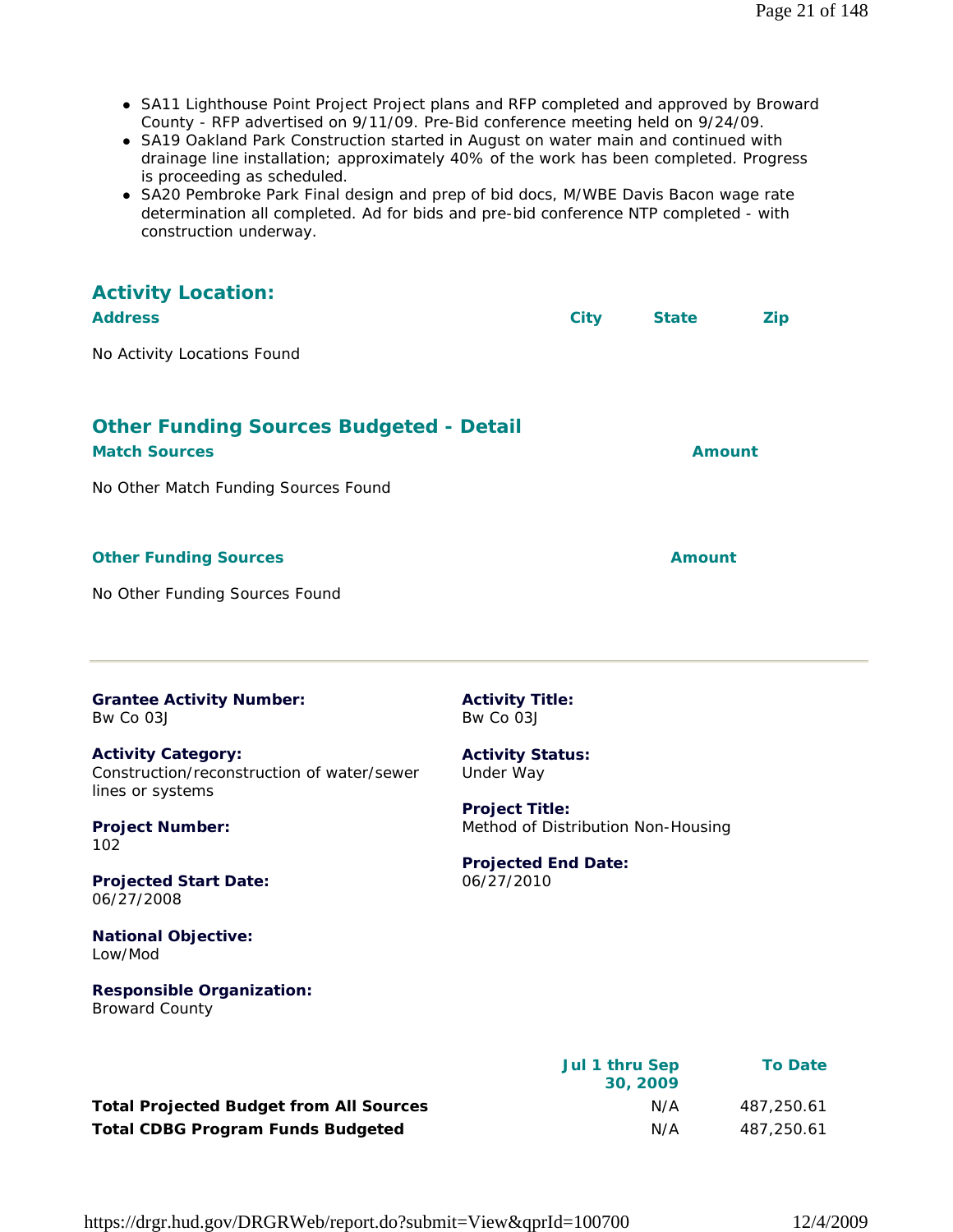| Program Funds Drawdown         |            |
|--------------------------------|------------|
| <b>Obligated CDBG DR Funds</b> | 487.250.61 |
| <b>Expended CDBG DR Funds</b>  |            |
| <b>Match Contributed</b>       |            |
| <b>Program Income Received</b> |            |
| Program Income Drawdown        |            |

# **Performance Measures**

|                          | <b>This Report Period</b> |     | Cumulative Actual Total / | <b>Expected</b>           |            |       |
|--------------------------|---------------------------|-----|---------------------------|---------------------------|------------|-------|
|                          | Low                       | Mod | Total                     | Low                       | <b>Mod</b> | Total |
| # of Public Facilities   |                           |     | $\Omega$                  | 0/0                       | 0/0        | 0/2   |
| # of Persons benefitting |                           |     |                           | 0 0/1.389 0/4.958 0/9.017 |            |       |

# **Activity Description:**

Sewer line replacement

# **Location Description:**

Broward County

# **Activity Progress Narrative:**

Activity is underway.

# **Activity Location: Address City State Zip** No Activity Locations Found **Other Funding Sources Budgeted - Detail Match Sources Amount** No Other Match Funding Sources Found

### **Other Funding Sources Amount**

No Other Funding Sources Found

#### Grantee Activity Number: **Activity Title:**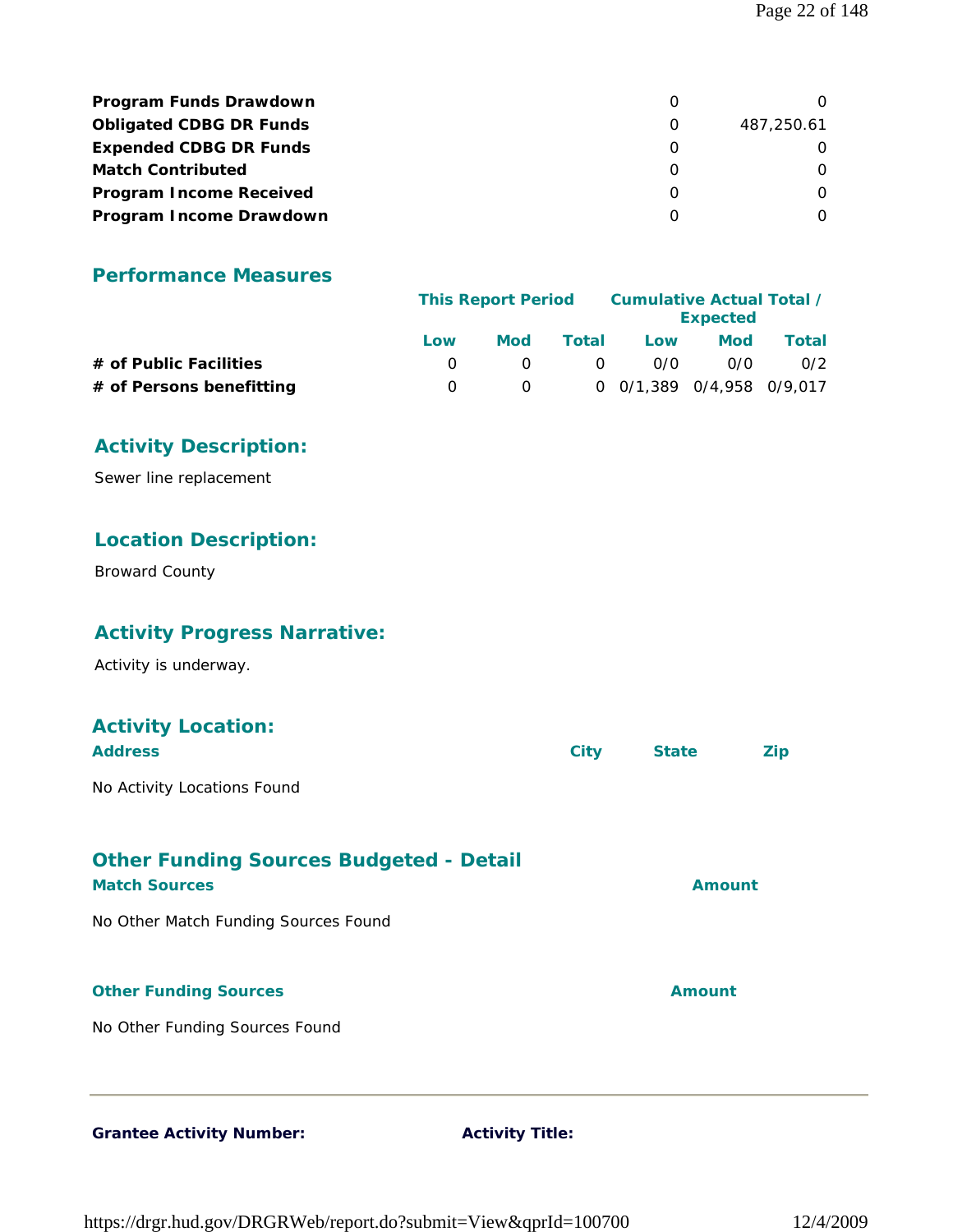Bw Co 03K

**Activity Category:** Construction/reconstruction of streets

**Project Number:** 102

**Projected Start Date:** 06/27/2008

**National Objective:** Low/Mod

**Responsible Organization:** Broward County

Bw Co 03K

**Activity Status:** Under Way

**Project Title:** Method of Distribution Non-Housing

### **Projected End Date:**

06/26/2010

|                                                | Jul 1 thru Sep<br>30, 2009 | <b>To Date</b> |
|------------------------------------------------|----------------------------|----------------|
| <b>Total Projected Budget from All Sources</b> | N/A                        | 711,000        |
| <b>Total CDBG Program Funds Budgeted</b>       | N/A                        | 711,000        |
| Program Funds Drawdown                         | 127,228.15                 | 127,228.15     |
| <b>Obligated CDBG DR Funds</b>                 | 0                          | 711,000        |
| <b>Expended CDBG DR Funds</b>                  | 127,228.15                 | 127,228.15     |
| <b>Match Contributed</b>                       | 0                          | O              |
| <b>Program Income Received</b>                 | O                          | 0              |
| Program Income Drawdown                        | O                          | 0              |

# **Performance Measures**

|                                           |                  | <b>This Report Period</b> |          |                                    | Cumulative Actual Total /<br><b>Expected</b> |       |  |
|-------------------------------------------|------------------|---------------------------|----------|------------------------------------|----------------------------------------------|-------|--|
|                                           | Low              | Mod                       | Total    | Low                                | <b>Mod</b>                                   | Total |  |
| # of Persons benefitting                  | $\left( \right)$ | $\Omega$                  |          | $0$ $0/2.955$ $0/9.202$ $0/18.631$ |                                              |       |  |
| # of Linear feet of Public<br>Improvement | $\Omega$         |                           | $\Omega$ | 0/0                                | 0/0                                          | 0/458 |  |

# **Activity Description:**

Street improvements.

# **Location Description:**

Broward County

# **Activity Progress Narrative:**

• SA17 North Lauderdale Project is underway pending meeting with Broward Sheriff's Office (BSO) to begin procurement process.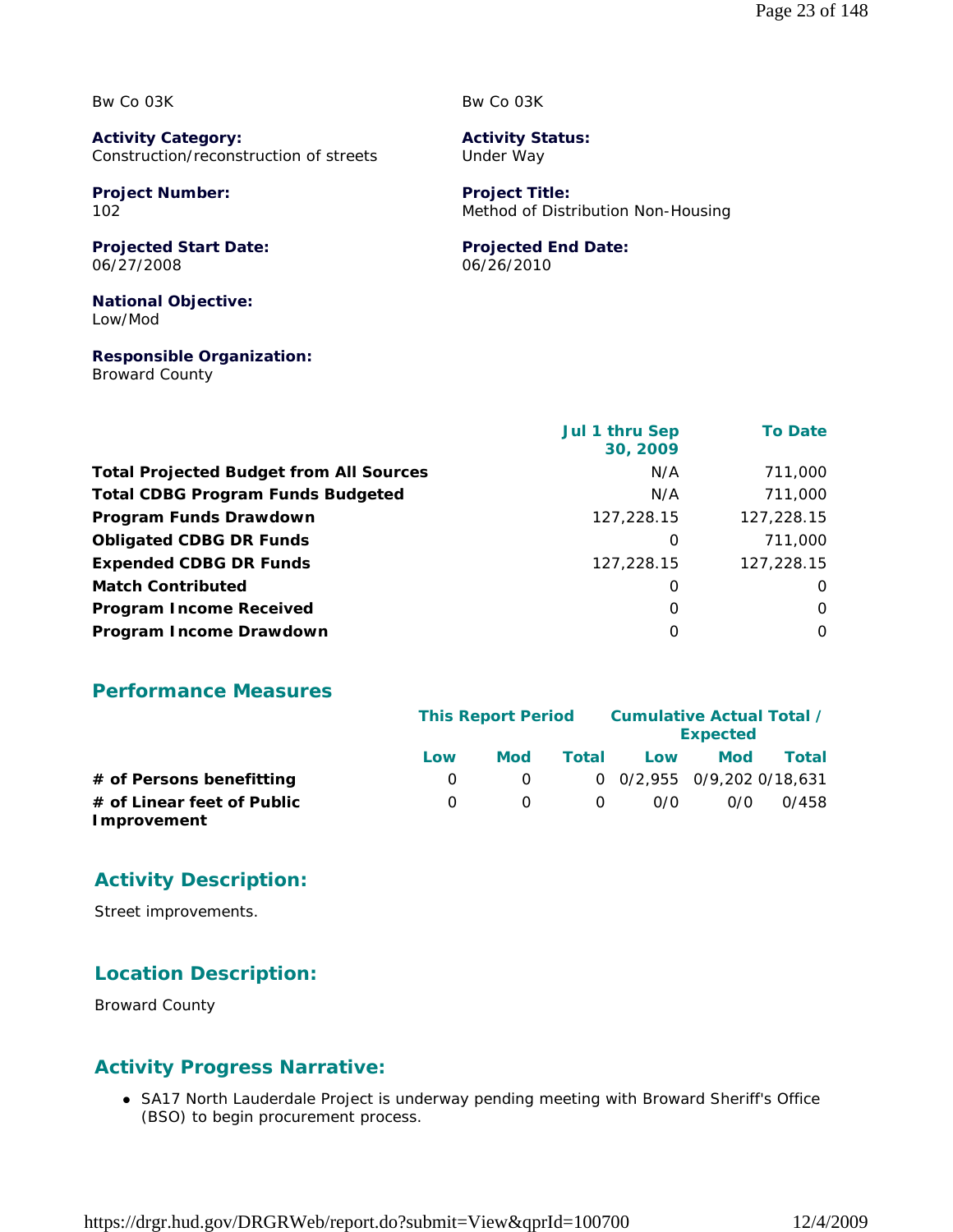- SA6 Lauderdale Lakes City in process of selecting design firm for MAST arms and traffic signals. City has evaluated proposals received; three firms were short-listed.
- SA21 Pembroke Park Final design, prep of bid docs, M/WBE Davis Bacon wage rate determination all completed. Ad for bids and pre-bid conference, NTP completed construction underway.

| <b>Activity Location:</b><br><b>Address</b><br>No Activity Locations Found | <b>City</b>                                             | <b>State</b>               | <b>Zip</b>     |
|----------------------------------------------------------------------------|---------------------------------------------------------|----------------------------|----------------|
| <b>Other Funding Sources Budgeted - Detail</b><br><b>Match Sources</b>     |                                                         | Amount                     |                |
| No Other Match Funding Sources Found                                       |                                                         |                            |                |
| <b>Other Funding Sources</b>                                               |                                                         | Amount                     |                |
| No Other Funding Sources Found                                             |                                                         |                            |                |
| <b>Grantee Activity Number:</b><br>Bw Co 12                                | <b>Activity Title:</b><br><b>Bw Co 12</b>               |                            |                |
| <b>Activity Category:</b><br>Construction of new replacement housing       | <b>Activity Status:</b><br>Under Way                    |                            |                |
| <b>Project Number:</b><br>101                                              | <b>Project Title:</b><br>Method of Distribution Housing |                            |                |
| <b>Projected Start Date:</b><br>06/27/2008                                 | <b>Projected End Date:</b><br>06/26/2010                |                            |                |
| <b>National Objective:</b><br>Low/Mod                                      |                                                         |                            |                |
| <b>Responsible Organization:</b><br><b>Broward County</b>                  |                                                         |                            |                |
|                                                                            |                                                         | Jul 1 thru Sep<br>30, 2009 | <b>To Date</b> |
| <b>Total Projected Budget from All Sources</b>                             |                                                         | N/A                        | 200,000        |
| <b>Total CDBG Program Funds Budgeted</b>                                   |                                                         | N/A                        | 200,000        |
| Program Funds Drawdown                                                     |                                                         | $\mathbf 0$                | 0              |
| <b>Obligated CDBG DR Funds</b>                                             |                                                         | 0                          | 200,000        |

**Expended CDBG DR Funds** 0 0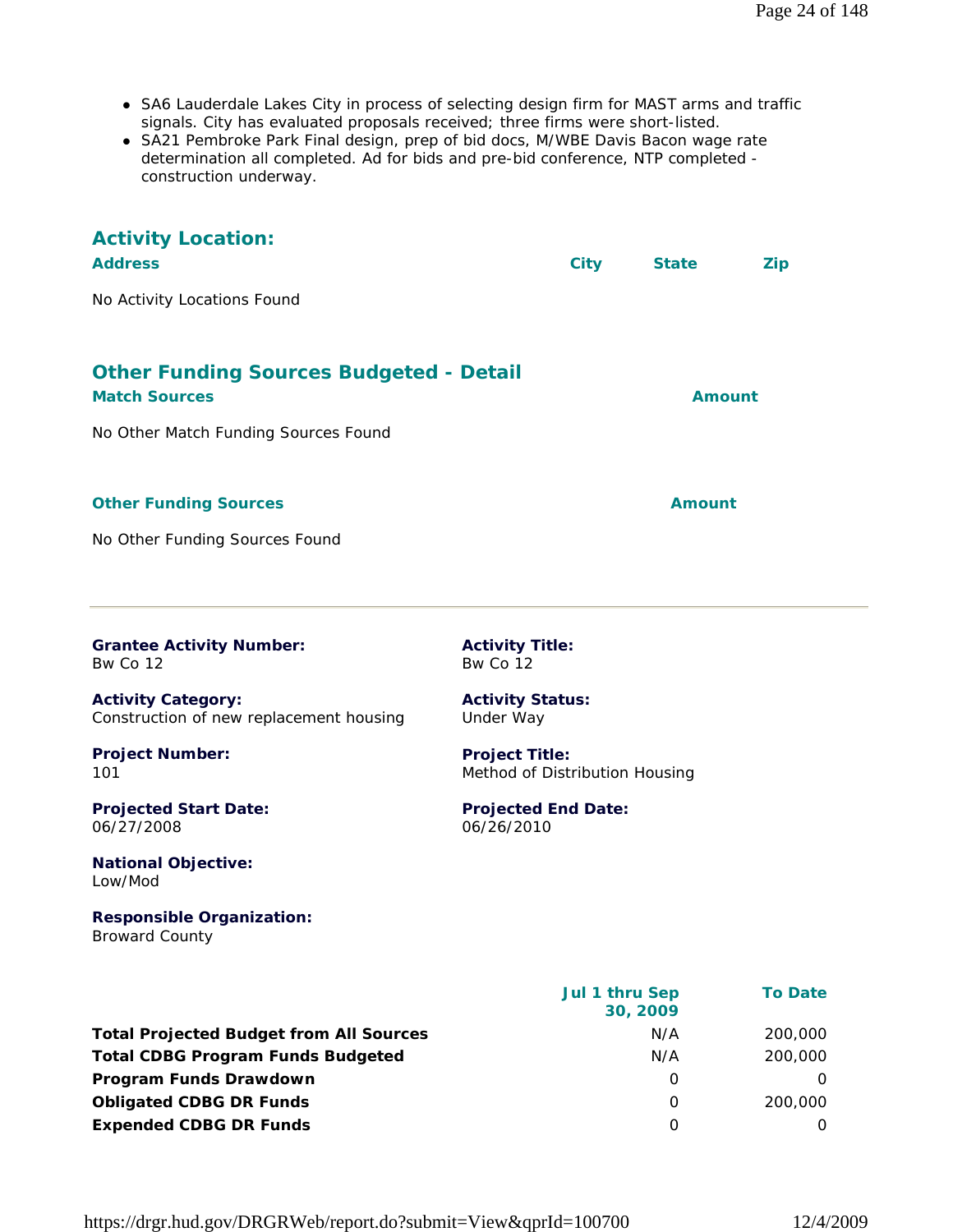| <b>Match Contributed</b>       |  |
|--------------------------------|--|
| <b>Program Income Received</b> |  |
| Program Income Drawdown        |  |

# **Performance Measures**

|                             | <b>This Report Period</b> |            |       | Cumulative Actual Total /<br><b>Expected</b> |     |       |
|-----------------------------|---------------------------|------------|-------|----------------------------------------------|-----|-------|
|                             | Low                       | <b>Mod</b> | Total | Low                                          | Mod | Total |
| $#$ of housing units        |                           |            | 0     | 0/0                                          | 0/0 | 0/1   |
| # of Households benefitting | $\left( \right)$          |            | O     | 0/0                                          | 0/1 | 0/1   |

# **Activity Description:**

Replacement housing for hurricane victims

# **Location Description:**

Broward County

.

# **Activity Progress Narrative:**

SAS Hollywood Executed agreement rece

ived. City is in process of amending the contract

| <b>Activity Location:</b><br><b>Address</b>                            | <b>City</b> | <b>State</b>  | <b>Zip</b> |
|------------------------------------------------------------------------|-------------|---------------|------------|
| No Activity Locations Found                                            |             |               |            |
| <b>Other Funding Sources Budgeted - Detail</b><br><b>Match Sources</b> |             | <b>Amount</b> |            |
| No Other Match Funding Sources Found                                   |             |               |            |
| <b>Other Funding Sources</b>                                           |             | Amount        |            |

# No Other Funding Sources Found

https://drgr.hud.gov/DRGRWeb/report.do?submit=View&qprId=100700 12/4/2009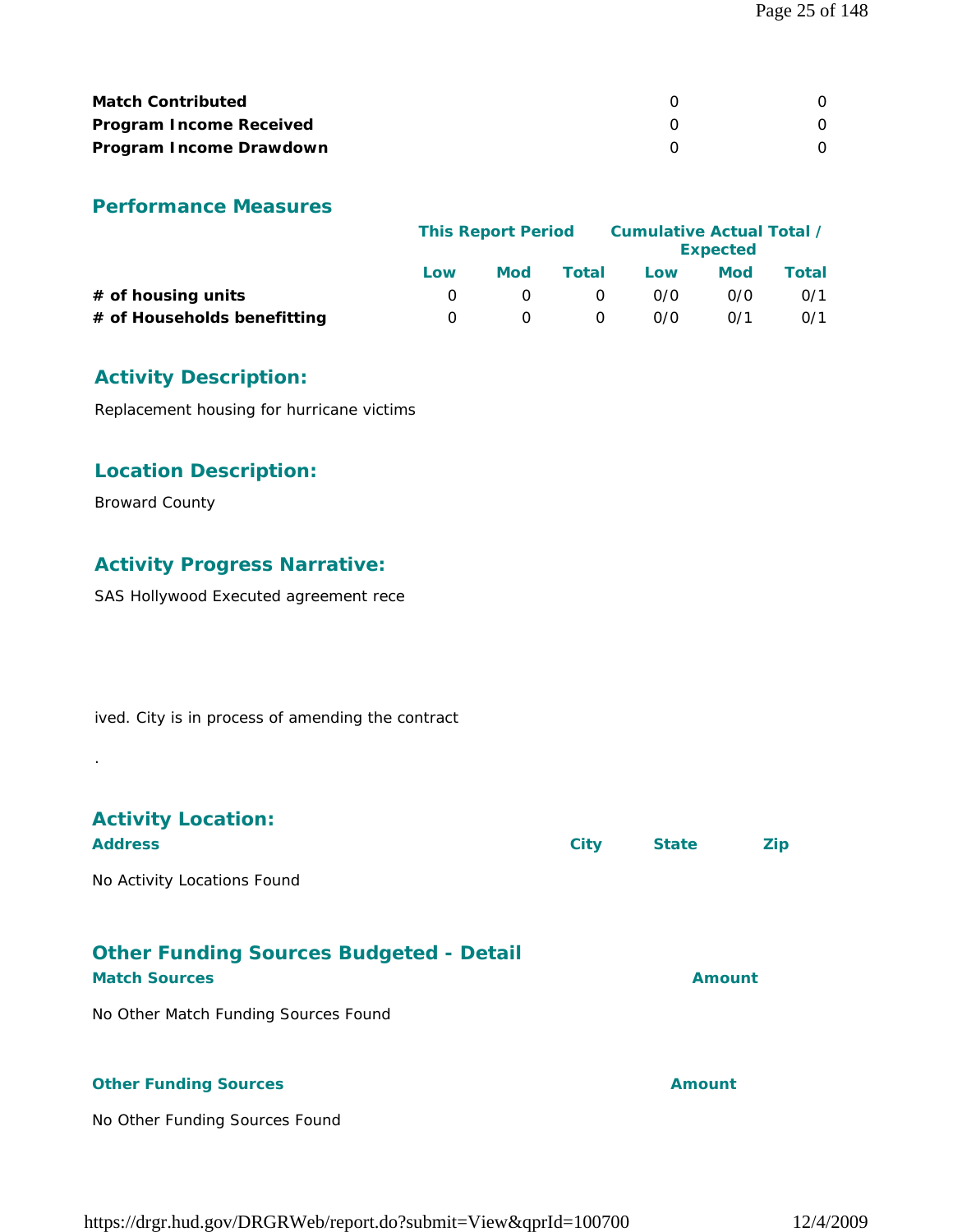#### **Grantee Activity Number:** Bw Co 14A

**Activity Category:** Rehabilitation/reconstruction of residential structures

**Project Number:** 101

**Projected Start Date:** 06/27/2008

**National Objective:** Low/Mod

# **Responsible Organization:**

Broward County

#### **Activity Title:** Bw Co 14A

# **Activity Status:**

Under Way

#### **Project Title:** Method of Distribution Housing

# **Projected End Date:**

06/26/2010

|                                                | Jul 1 thru Sep<br>30, 2009 | <b>To Date</b> |
|------------------------------------------------|----------------------------|----------------|
| <b>Total Projected Budget from All Sources</b> | N/A                        | 12,433,326.54  |
| <b>Total CDBG Program Funds Budgeted</b>       | N/A                        | 12,433,326.54  |
| <b>Program Funds Drawdown</b>                  | O                          | $\Omega$       |
| <b>Obligated CDBG DR Funds</b>                 | 0                          | 12,433,326.54  |
| <b>Expended CDBG DR Funds</b>                  | 0                          | O              |
| <b>Match Contributed</b>                       | 0                          | O              |
| <b>Program Income Received</b>                 | $\Omega$                   | $\Omega$       |
| Program Income Drawdown                        | O                          | $\Omega$       |

# **Performance Measures**

|                             | <b>This Report Period</b> |            |          | Cumulative Actual Total /<br><b>Expected</b> |            |       |
|-----------------------------|---------------------------|------------|----------|----------------------------------------------|------------|-------|
|                             | Low                       | <b>Mod</b> | Total    | Low                                          | <b>Mod</b> | Total |
| $#$ of housing units        |                           |            | $\Omega$ | 0/0                                          | 0/0        | 0/324 |
| # of Households benefitting |                           |            | 0        | 0/0                                          | 0/324      | 0/324 |

# **Activity Description:**

Rehab of single family housing.

# **Location Description:**

Broward County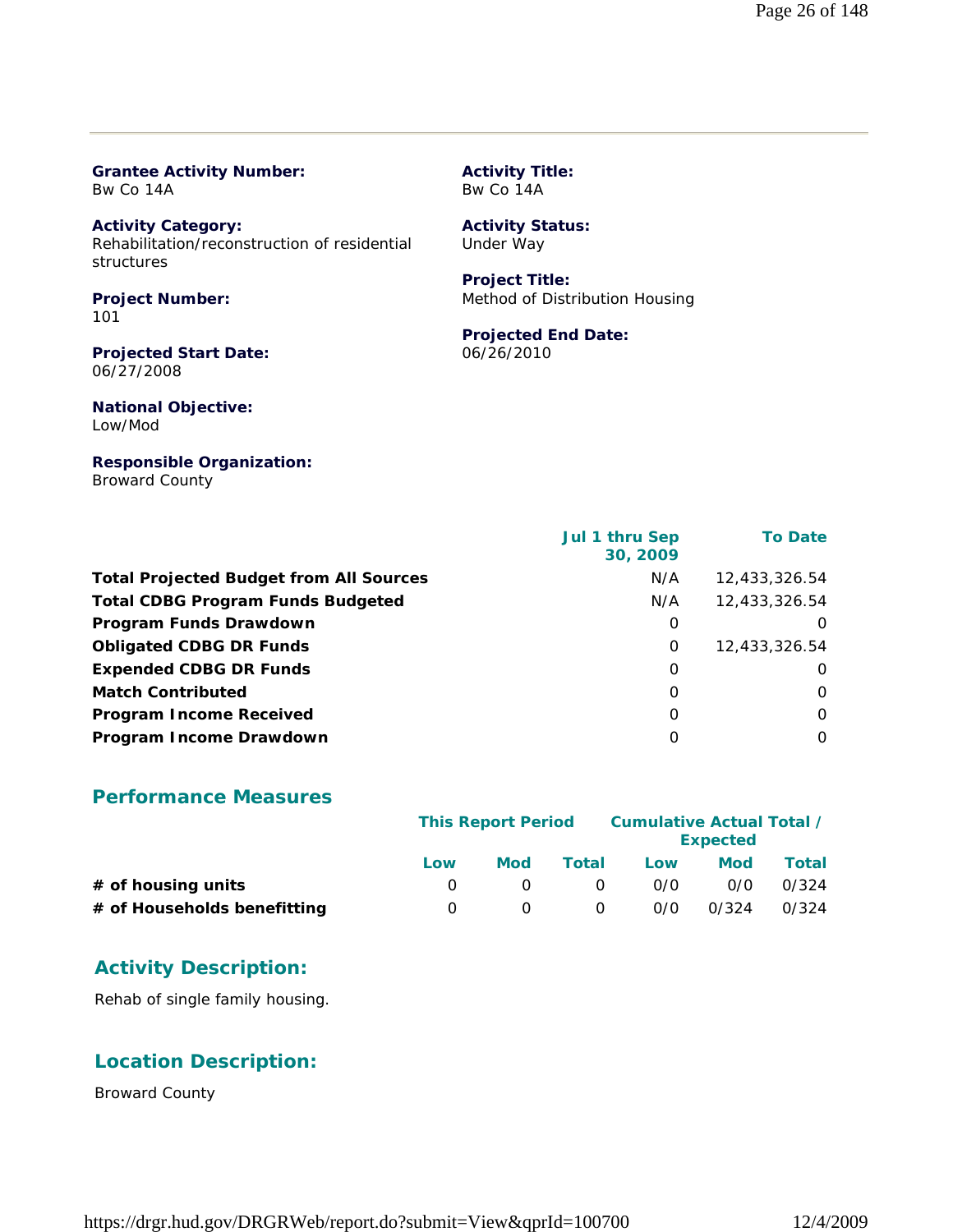# **Activity Progress Narrative:**

• NOTE TO HUD: A change has been made to the amount of funds obligated in the drawdown component, but it does not show up on this QPR.

It is the Department's understanding that changes to obligations show up in the QPR for the period in which they were made. So, changes that were made after September 30, 2009, will be reflected in the QPR for the period of October 1, 2009 through December 31, 2009. This makes it appear that the fund balances are out of line even though changes have been made.

- SAI Coconut Creek Bid docs being reviewed by state.
- SA4 Deerfield Beach Housing Rehab has 20 units completed, and Hurricane Mitigation has 11 units in progress.
- SA5 Hollywood The City is in the process of amending the current contract and anticipate closing files once amended.
- SA8 Lauderdale Lakes The City has solicited the project. The Legal Notice was published 9/19/09 and 9/26/09; the RFP closed 9/30/09.
- SA9 Lauderhill Processed 39 applicants, and 25 families are completed rehabilitation.
- SA12 Margate Executed agreement picked up 02/26/09, no progress reported.
- SA13 Miramar The City awarded contract for professional services to CRA of Florida. RFP for Professional Services is underway.
- SA18 North Lauderdale New Community Strategies contracted for delivery services; applications sent to 9 homeowners; 4 clients in qualification process.
- SA21 Pembroke Pines The City awarded contract for professional services to CRA of Florida. RU's submitted to the city 9/22/09 are under review.
- SA24 Sunrise Contract awarded to New Community Strategies on 8/11/09 by the City Commission. NOFA sent to the County for approval.
- SA25 Tamarac Applications being processed to determine income eligibility, 28 applications approved and work is underway. 10 units have been completed.

# **Activity Location:**

**Address City State Zip**

No Activity Locations Found

# **Other Funding Sources Budgeted - Detail**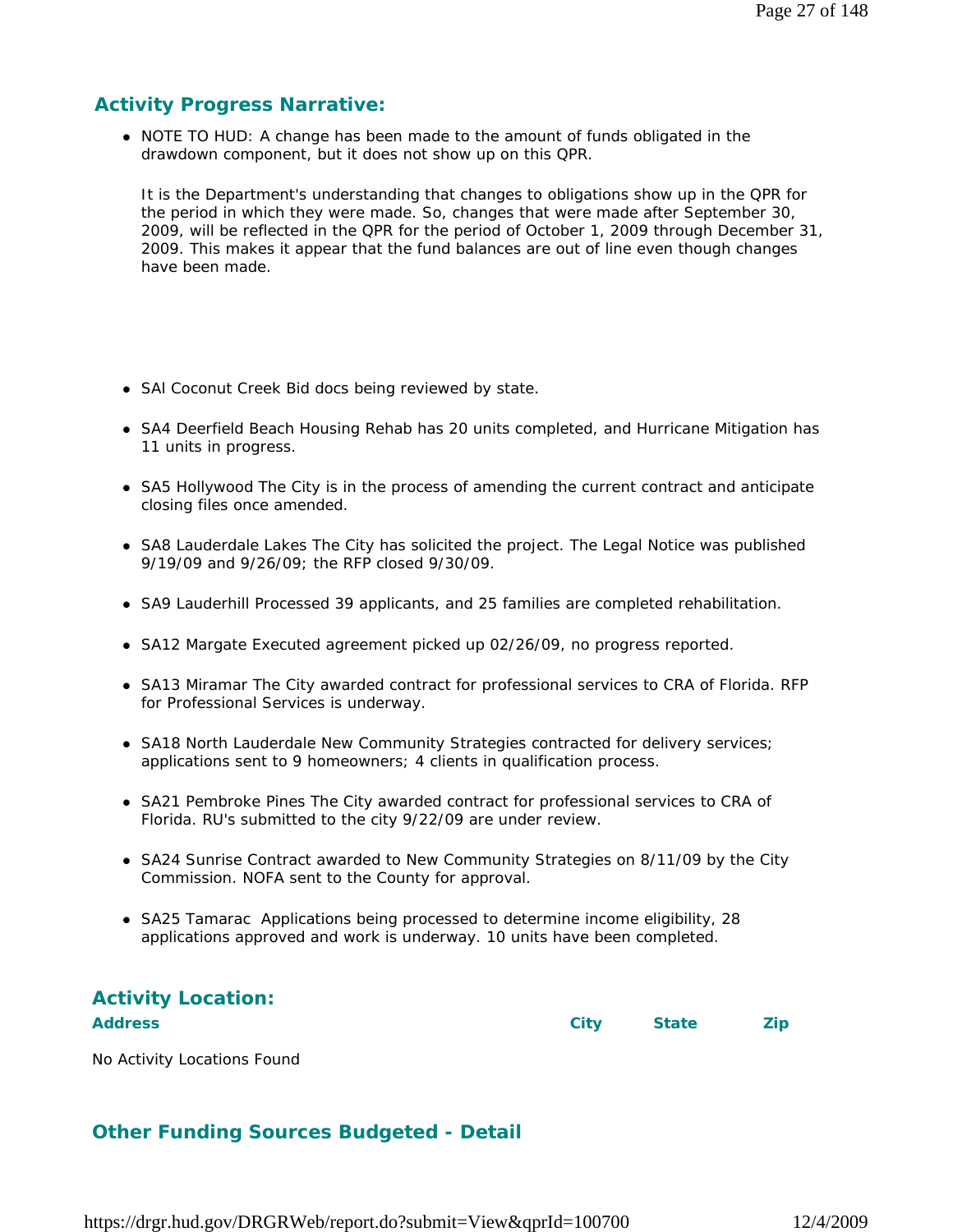# **Match Sources Amount**

No Other Match Funding Sources Found

# **Other Funding Sources Amount Amount Amount**

No Other Funding Sources Found

**Grantee Activity Number:** Bw Co 14B

**Activity Category:** Rehabilitation/reconstruction of residential structures

**Project Number:** 101

**Projected Start Date:** 06/27/2008

**National Objective:** Low/Mod

**Responsible Organization:** Broward County

 **Jul 1 thru Sep 30, 2009 To Date Total Projected Budget from All Sources** N/A 4,848,254.06 **Total CDBG Program Funds Budgeted NA 2,848,254.06 Program Funds Drawdown** 0 0 **Obligated CDBG DR Funds** 0 4,848,254.06 **Expended CDBG DR Funds** 0 0 **Match Contributed** 0 0 **Program Income Received** 0 0 **Program Income Drawdown** 0 0

**Activity Title:** Bw Co 14B

**Activity Status:** Under Way

**Projected End Date:**

Method of Distribution Housing

**Project Title:**

06/26/2010

# **Performance Measures**

|                             |     | <b>This Report Period</b> |          |     | Cumulative Actual Total /<br><b>Expected</b> |       |  |
|-----------------------------|-----|---------------------------|----------|-----|----------------------------------------------|-------|--|
|                             | Low | Mod                       | Total    | Low | Mod                                          | Total |  |
| $#$ of housing units        |     |                           | $\Omega$ | 0/0 | 0/0                                          | 0/507 |  |
| # of Households benefitting |     |                           | 0        | 0/0 | 0/507                                        | 0/507 |  |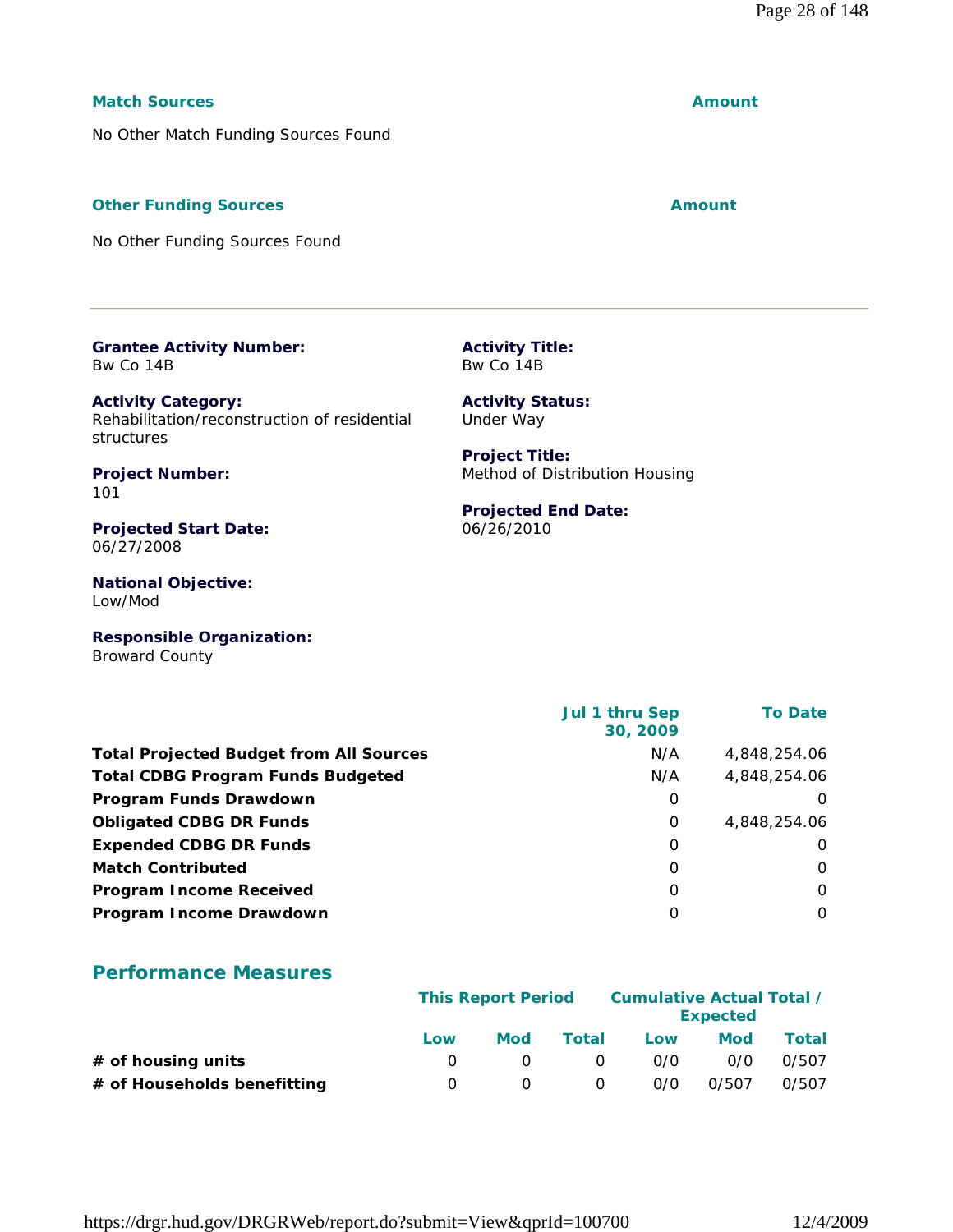# **Activity Description:**

Rehab of multi-family housing units.

# **Location Description:**

Broward County

# **Activity Progress Narrative:**

- SAW Lauderhill Staff is actively involved in qualifying applicants. Approximately 17 units undergoing rehabilitation.
- SA24 Sunrise The contract was awarded to New Community Strategies on 8/11/09 by the City Commission. The NOFA was sent to the County for review and approval.

| <b>Activity Location:</b><br><b>Address</b>                            |                                                      | <b>City</b> | <b>State</b>  | Zip |
|------------------------------------------------------------------------|------------------------------------------------------|-------------|---------------|-----|
| No Activity Locations Found                                            |                                                      |             |               |     |
| <b>Other Funding Sources Budgeted - Detail</b><br><b>Match Sources</b> |                                                      |             | <b>Amount</b> |     |
| No Other Match Funding Sources Found                                   |                                                      |             |               |     |
| <b>Other Funding Sources</b>                                           |                                                      |             | <b>Amount</b> |     |
| No Other Funding Sources Found                                         |                                                      |             |               |     |
| <b>Grantee Activity Number:</b><br>Bw Co 21A                           | <b>Activity Title:</b><br>Bw Co 21A                  |             |               |     |
| <b>Activity Category:</b><br>Administration                            | <b>Activity Status:</b><br>Under Way                 |             |               |     |
| <b>Project Number:</b><br>099                                          | <b>Project Title:</b><br><b>Administrative Costs</b> |             |               |     |

**Projected Start Date:** 06/27/2008

**Projected End Date:** 06/26/2010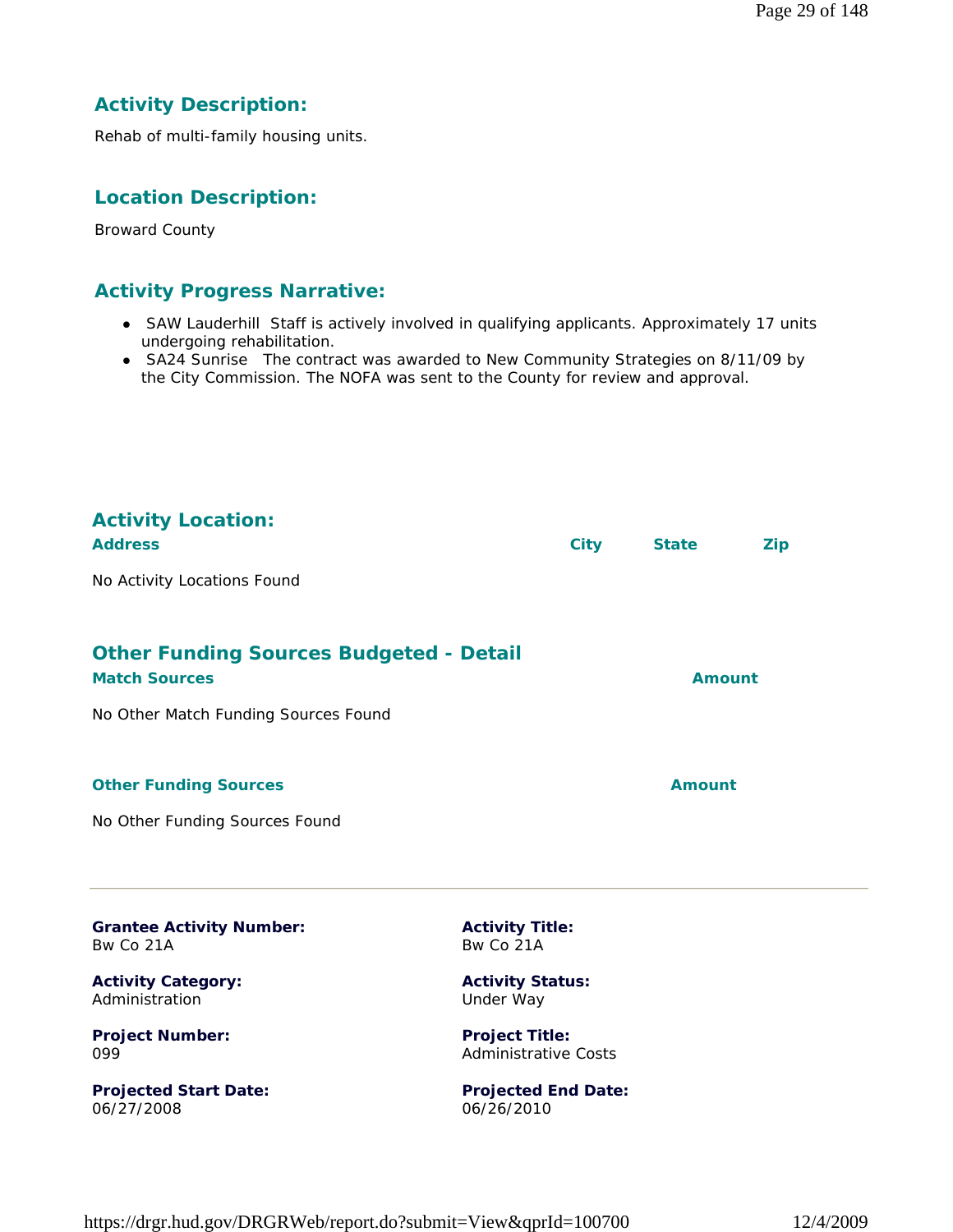#### **National Objective:** N/A

#### **Responsible Organization:**

Broward County

|                                                | Jul 1 thru Sep<br>30, 2009 | <b>To Date</b> |
|------------------------------------------------|----------------------------|----------------|
| <b>Total Projected Budget from All Sources</b> | N/A                        | 654,727.84     |
| <b>Total CDBG Program Funds Budgeted</b>       | N/A                        | 654,727.84     |
| Program Funds Drawdown                         | 0                          | $\Omega$       |
| <b>Obligated CDBG DR Funds</b>                 | $\Omega$                   | 654,727.84     |
| <b>Expended CDBG DR Funds</b>                  | $\Omega$                   | $\Omega$       |
| <b>Match Contributed</b>                       | $\Omega$                   | $\Omega$       |
| <b>Program Income Received</b>                 | $\Omega$                   | $\Omega$       |
| Program Income Drawdown                        | O                          | $\Omega$       |

# **Performance Measures**

|                               |     | <b>This Report Period</b> |       | Cumulative Actual Total /<br><b>Expected</b> |            |       |
|-------------------------------|-----|---------------------------|-------|----------------------------------------------|------------|-------|
|                               | Low | Mod                       | Total | Low                                          | <b>Mod</b> | Total |
| No Performance Measures Found |     |                           |       |                                              |            |       |

No Performance Measures Found

# **Activity Description:**

Administratvie funds associated with the Broward County disaster grant(housing replacement and rehab).

# **Location Description:**

Broward County

# **Activity Progress Narrative:**

Administrative activities are underway and will continue until the disaster recovery activities are completed.

| <b>Activity Location:</b>   |      |              |            |
|-----------------------------|------|--------------|------------|
| <b>Address</b>              | City | <b>State</b> | <b>Zip</b> |
| No Activity Locations Found |      |              |            |

#### No Activity Locations Found

# **Other Funding Sources Budgeted - Detail Match Sources Amount**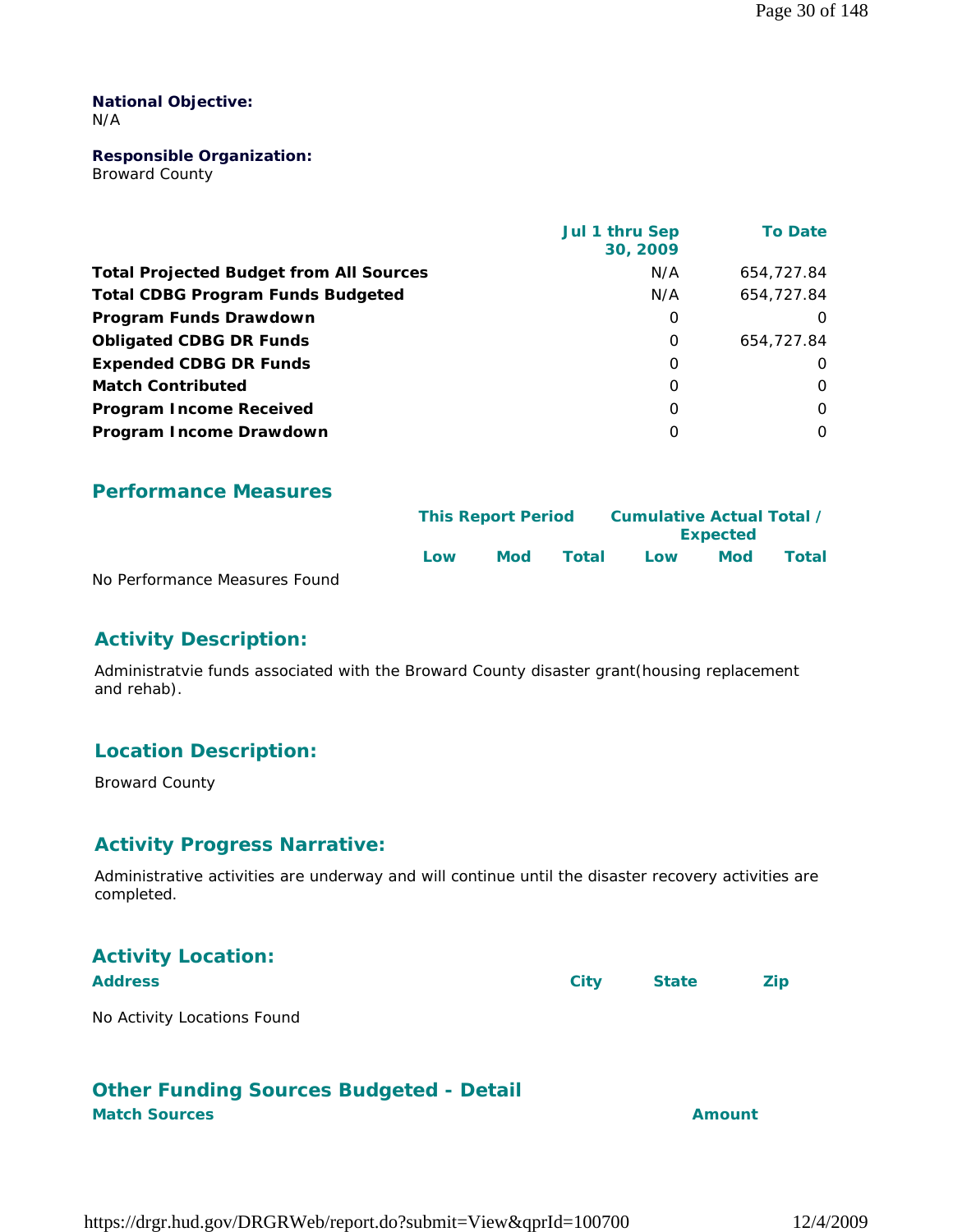No Other Match Funding Sources Found

#### **Other Funding Sources Amount Amount Amount**

No Other Funding Sources Found

**Grantee Activity Number:** Bw Co 21B

**Activity Category:** Planning

**Project Number:** 102

**Projected Start Date:** 06/27/2008

**National Objective:** N/A

**Responsible Organization:** Broward County

 **Jul 1 thru Sep 30, 2009 To Date Total Projected Budget from All Sources** N/A 00 **Total CDBG Program Funds Budgeted N/A 0011 11 12 12 13 14 14 15 16 17 17 18 18 18 18 18 18 18 18 18 18 18 18 1 Program Funds Drawdown** 0 0 **Obligated CDBG DR Funds**  $-30,000$  0 **Expended CDBG DR Funds** 0 0 **Match Contributed** 0 0 **Program Income Received and Second Community Community Community Community Community Community Community Community Program Income Drawdown** 0 0

### **Performance Measures**

|                               |     | <b>This Report Period</b> |       | Cumulative Actual Total /<br><b>Expected</b> |            |              |  |
|-------------------------------|-----|---------------------------|-------|----------------------------------------------|------------|--------------|--|
|                               | Low | Mod                       | Total | Low                                          | <b>Mod</b> | <b>Total</b> |  |
| No Performance Measures Found |     |                           |       |                                              |            |              |  |

nance Measures

# **Activity Description:**

Engineering costs associated with Broward County disaster grant.

https://drgr.hud.gov/DRGRWeb/report.do?submit=View&qprId=100700 12/4/2009

**Activity Title:** Bw Co 21B

**Activity Status:** Completed

**Project Title:** Method of Distribution Non-Housing

**Projected End Date:** 06/26/2010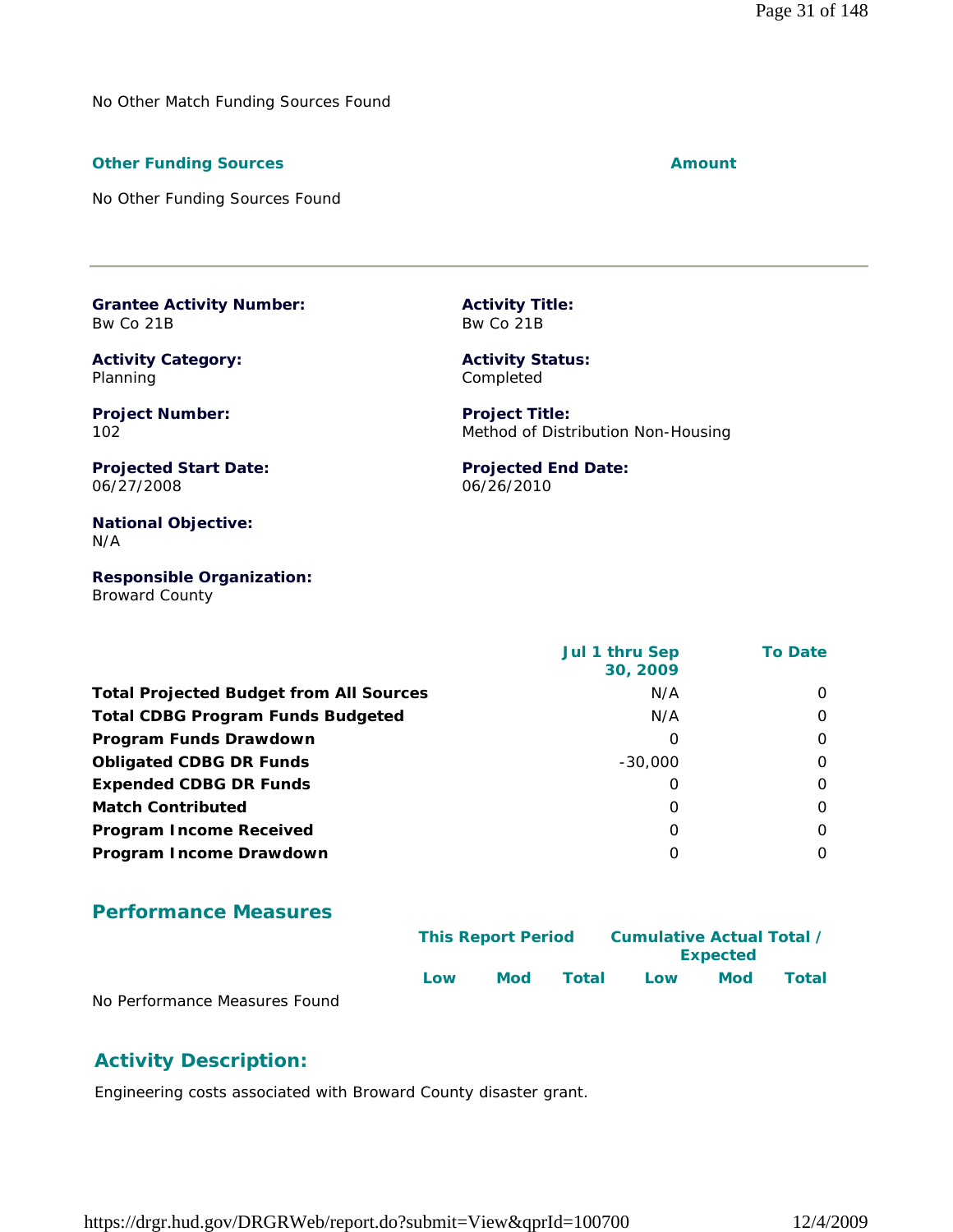# **Location Description:**

Broward County

# **Activity Progress Narrative:**

Activity was cancelled and funds were moved to 03I.

| <b>Activity Location:</b><br><b>Address</b>                                                   | <b>City</b>                                             | <b>State</b>               |               | <b>Zip</b>     |
|-----------------------------------------------------------------------------------------------|---------------------------------------------------------|----------------------------|---------------|----------------|
| No Activity Locations Found                                                                   |                                                         |                            |               |                |
|                                                                                               |                                                         |                            |               |                |
| <b>Other Funding Sources Budgeted - Detail</b><br><b>Match Sources</b>                        |                                                         |                            | <b>Amount</b> |                |
| No Other Match Funding Sources Found                                                          |                                                         |                            |               |                |
|                                                                                               |                                                         |                            |               |                |
| <b>Other Funding Sources</b>                                                                  |                                                         |                            | <b>Amount</b> |                |
| No Other Funding Sources Found                                                                |                                                         |                            |               |                |
|                                                                                               |                                                         |                            |               |                |
|                                                                                               |                                                         |                            |               |                |
| <b>Grantee Activity Number:</b><br>Bw Co PHA 14B                                              | <b>Activity Title:</b><br>Bw Co PHA 14B                 |                            |               |                |
| <b>Activity Category:</b><br>Affordable Rental Housing (KRW and Ike Grants Under Way<br>Only) | <b>Activity Status:</b>                                 |                            |               |                |
| <b>Project Number:</b><br>101                                                                 | <b>Project Title:</b><br>Method of Distribution Housing |                            |               |                |
| <b>Projected Start Date:</b><br>06/27/2008                                                    | <b>Projected End Date:</b><br>06/26/2010                |                            |               |                |
| <b>National Objective:</b><br>Low/Mod                                                         |                                                         |                            |               |                |
| <b>Responsible Organization:</b><br><b>Broward County PHA</b>                                 |                                                         |                            |               |                |
|                                                                                               |                                                         | Jul 1 thru Sep<br>30, 2009 |               | <b>To Date</b> |
| <b>Total Projected Budget from All Sources</b>                                                |                                                         | N/A                        |               | 697,897        |

**Total CDBG Program Funds Budgeted** N/A 697,897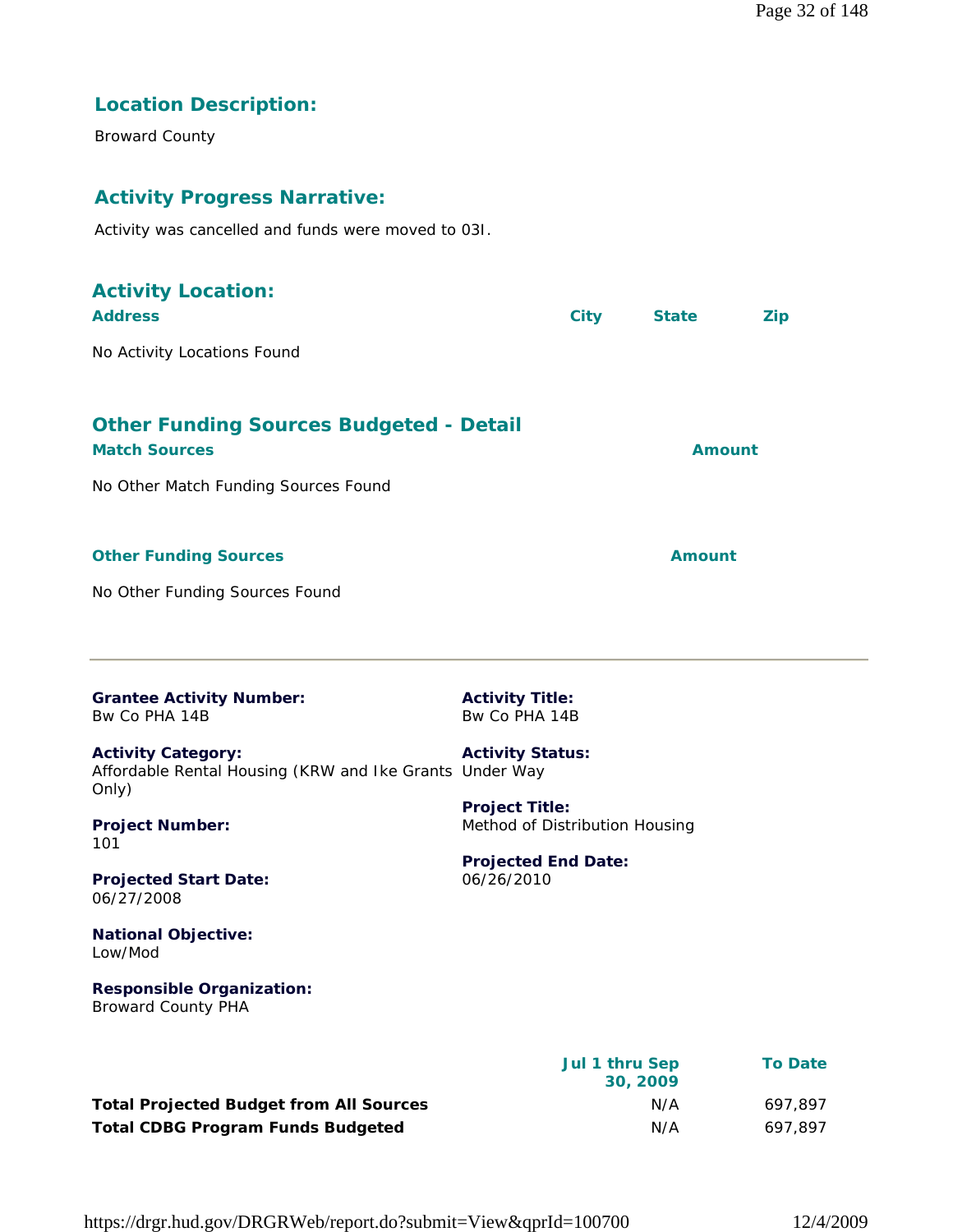| <b>Program Funds Drawdown</b>  |         |
|--------------------------------|---------|
| <b>Obligated CDBG DR Funds</b> | 697.897 |
| <b>Expended CDBG DR Funds</b>  |         |
| <b>Match Contributed</b>       |         |
| <b>Program Income Received</b> |         |
| Program Income Drawdown        |         |

# **Performance Measures**

|                             | <b>This Report Period</b> |     |          | Cumulative Actual Total / | <b>Expected</b> |       |
|-----------------------------|---------------------------|-----|----------|---------------------------|-----------------|-------|
|                             | Low                       | Mod | Total    | Low                       | Mod             | Total |
| # of housing units          |                           |     | $\Omega$ | 0/0                       | 0/0             | 0/200 |
| # of Households benefitting |                           |     | 0        | 0/0                       | 0/200           | 0/200 |

# **Activity Description:**

Mulit family housing rehab.

# **Location Description:**

Broward County PHA

# **Activity Progress Narrative:**

- Contracts are in for permitting.
- Waiting for production from window manufacturer.
- Should start project by beginning of November.

# **Activity Location:**

| <b>Address</b>                                                         | <b>City</b> | <b>State</b>  | <b>Zip</b> |
|------------------------------------------------------------------------|-------------|---------------|------------|
| No Activity Locations Found                                            |             |               |            |
|                                                                        |             |               |            |
| <b>Other Funding Sources Budgeted - Detail</b><br><b>Match Sources</b> |             | Amount        |            |
| No Other Match Funding Sources Found                                   |             |               |            |
|                                                                        |             |               |            |
| <b>Other Funding Sources</b>                                           |             | <b>Amount</b> |            |
| No Other Funding Sources Found                                         |             |               |            |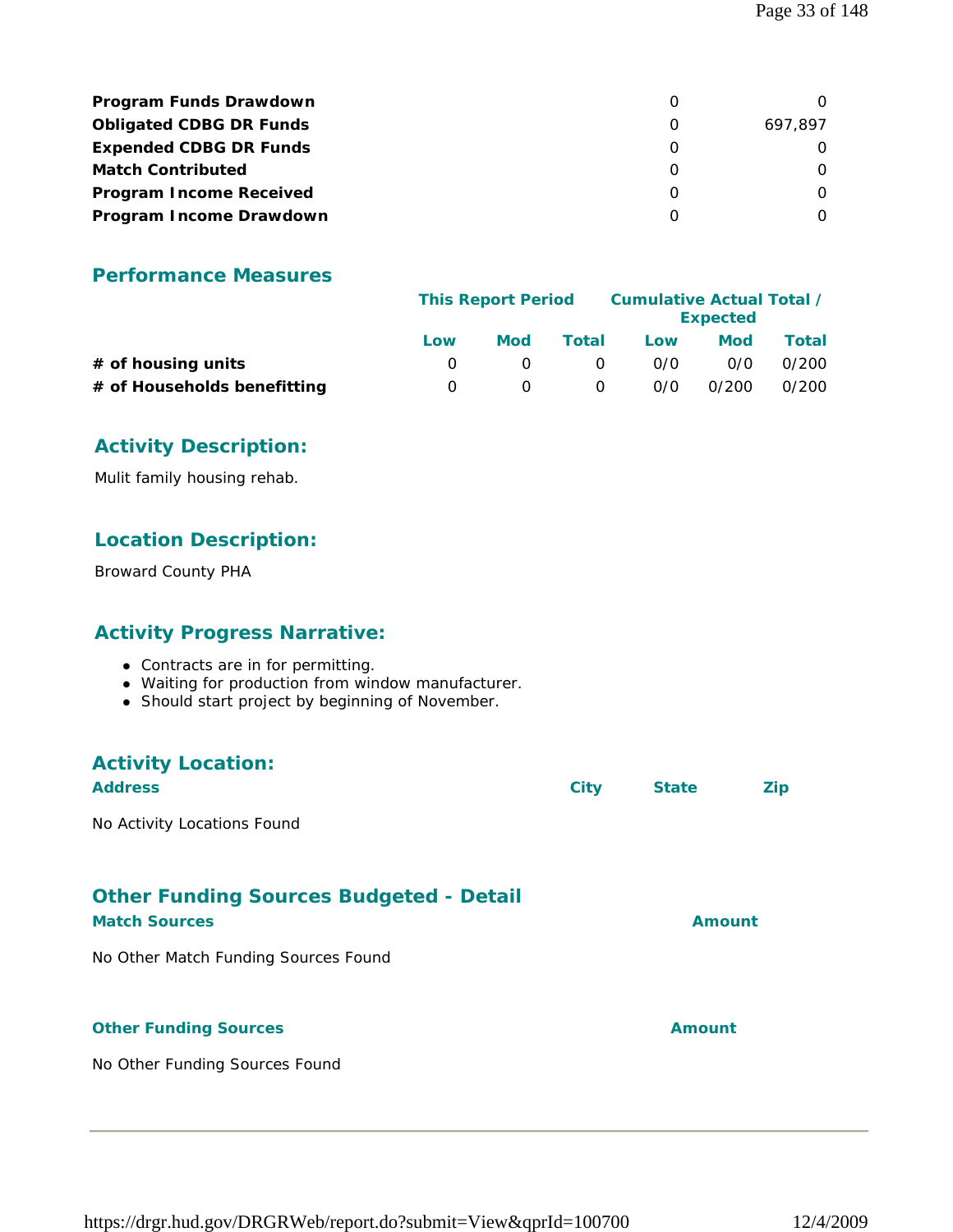#### **Grantee Activity Number:** Bw Co PHA 21A

**Activity Category:** Administration

**Project Number:** 099

**Projected Start Date:** 06/27/2008

**National Objective:** N/A

**Responsible Organization:** Broward County PHA

**Activity Title:** Bw Co PHA 21A

**Activity Status:** Under Way

**Project Title:** Administrative Costs

**Projected End Date:** 06/26/2010

|                                                | Jul 1 thru Sep<br>30, 2009 | <b>To Date</b> |
|------------------------------------------------|----------------------------|----------------|
| <b>Total Projected Budget from All Sources</b> | N/A                        | 20,937         |
| <b>Total CDBG Program Funds Budgeted</b>       | N/A                        | 20,937         |
| Program Funds Drawdown                         | 0                          | $\Omega$       |
| <b>Obligated CDBG DR Funds</b>                 | 0                          | 20,937         |
| <b>Expended CDBG DR Funds</b>                  | $\Omega$                   | $\Omega$       |
| <b>Match Contributed</b>                       | 0                          | $\Omega$       |
| <b>Program Income Received</b>                 | $\Omega$                   | $\Omega$       |
| Program Income Drawdown                        | $\Omega$                   | $\Omega$       |

### **Performance Measures**

|                               | <b>This Report Period</b> |            |       | Cumulative Actual Total /<br><b>Expected</b> |            |       |
|-------------------------------|---------------------------|------------|-------|----------------------------------------------|------------|-------|
|                               | l ow                      | <b>Mod</b> | Total | Low                                          | <b>Mod</b> | Total |
| No Performance Measures Found |                           |            |       |                                              |            |       |

# **Activity Description:**

Administrative funds associated with the Broward County PHA disaster grant.

# **Location Description:**

Broward County PHA

# **Activity Progress Narrative:**

Administrative activities are underway and will continue until the disaster recovery activities are completed.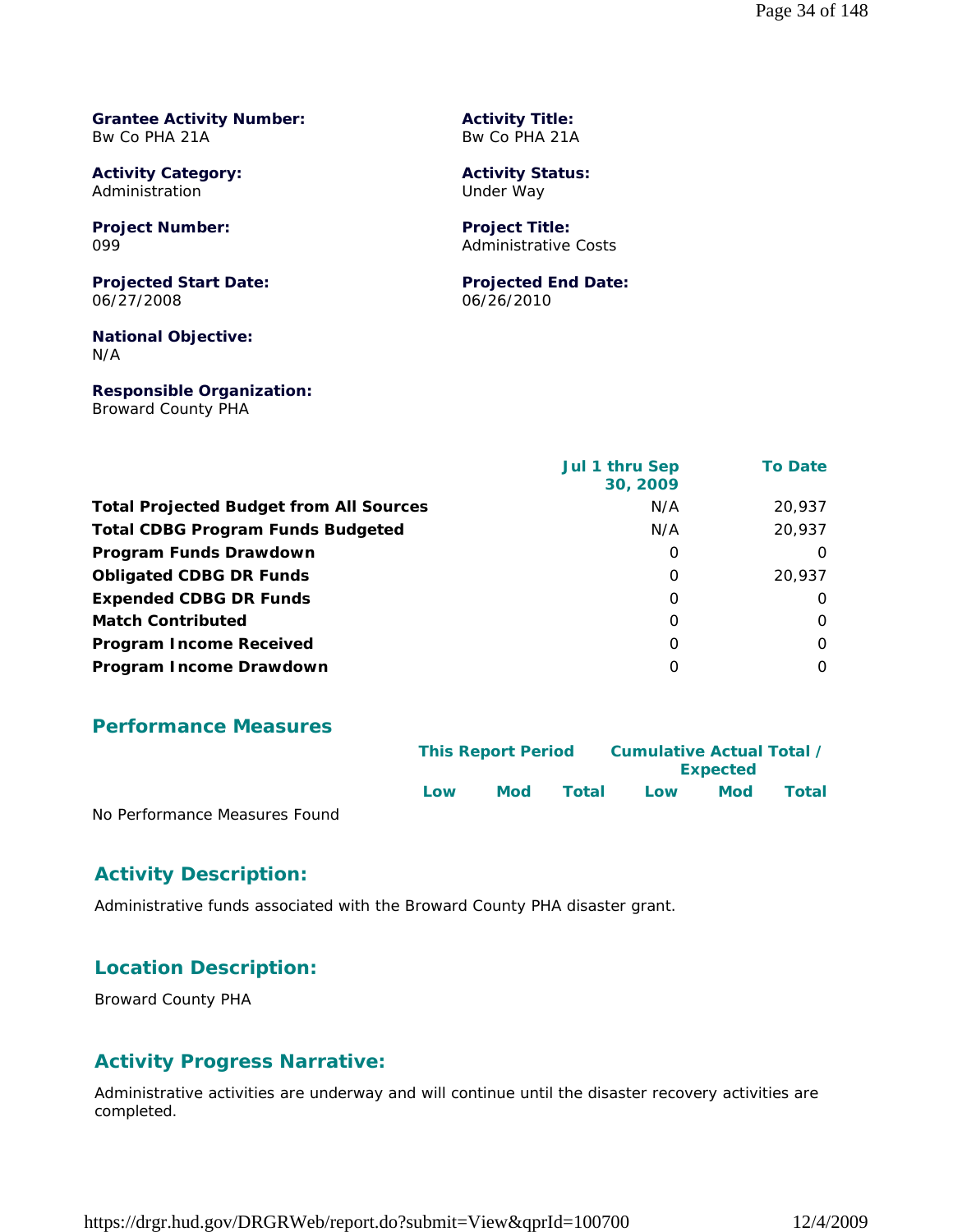| <b>Activity Location:</b><br><b>Address</b>                                     | <b>City</b>                                                 | <b>State</b>  | Zip |
|---------------------------------------------------------------------------------|-------------------------------------------------------------|---------------|-----|
| No Activity Locations Found                                                     |                                                             |               |     |
| <b>Other Funding Sources Budgeted - Detail</b><br><b>Match Sources</b>          |                                                             | <b>Amount</b> |     |
| No Other Match Funding Sources Found                                            |                                                             |               |     |
| <b>Other Funding Sources</b>                                                    |                                                             | <b>Amount</b> |     |
| No Other Funding Sources Found                                                  |                                                             |               |     |
|                                                                                 |                                                             |               |     |
| <b>Grantee Activity Number:</b><br><b>CCO 03</b>                                | <b>Activity Title:</b><br><b>CCO 03</b>                     |               |     |
| <b>Activity Category:</b><br>Rehabilitation/reconstruction of public facilities | <b>Activity Status:</b><br>Under Way                        |               |     |
| <b>Project Number:</b><br>102                                                   | <b>Project Title:</b><br>Method of Distribution Non-Housing |               |     |
| <b>Projected Start Date:</b><br>05/14/2008                                      | <b>Projected End Date:</b><br>05/13/2010                    |               |     |
| <b>National Objective:</b><br>Low/Mod                                           |                                                             |               |     |
| <b>Responsible Organization:</b><br><b>Collier County</b>                       |                                                             |               |     |

|                                                | <b>Jul 1 thru Sep</b><br>30, 2009 | <b>To Date</b> |
|------------------------------------------------|-----------------------------------|----------------|
| <b>Total Projected Budget from All Sources</b> | N/A                               | 60,000         |
| <b>Total CDBG Program Funds Budgeted</b>       | N/A                               | 60,000         |
| Program Funds Drawdown                         | 0                                 | O              |
| <b>Obligated CDBG DR Funds</b>                 | $\Omega$                          | 60,000         |
| <b>Expended CDBG DR Funds</b>                  | $\Omega$                          | O              |
| <b>Match Contributed</b>                       | $\Omega$                          | O              |
| <b>Program Income Received</b>                 | $\Omega$                          | 0              |
| Program Income Drawdown                        | O                                 | 0              |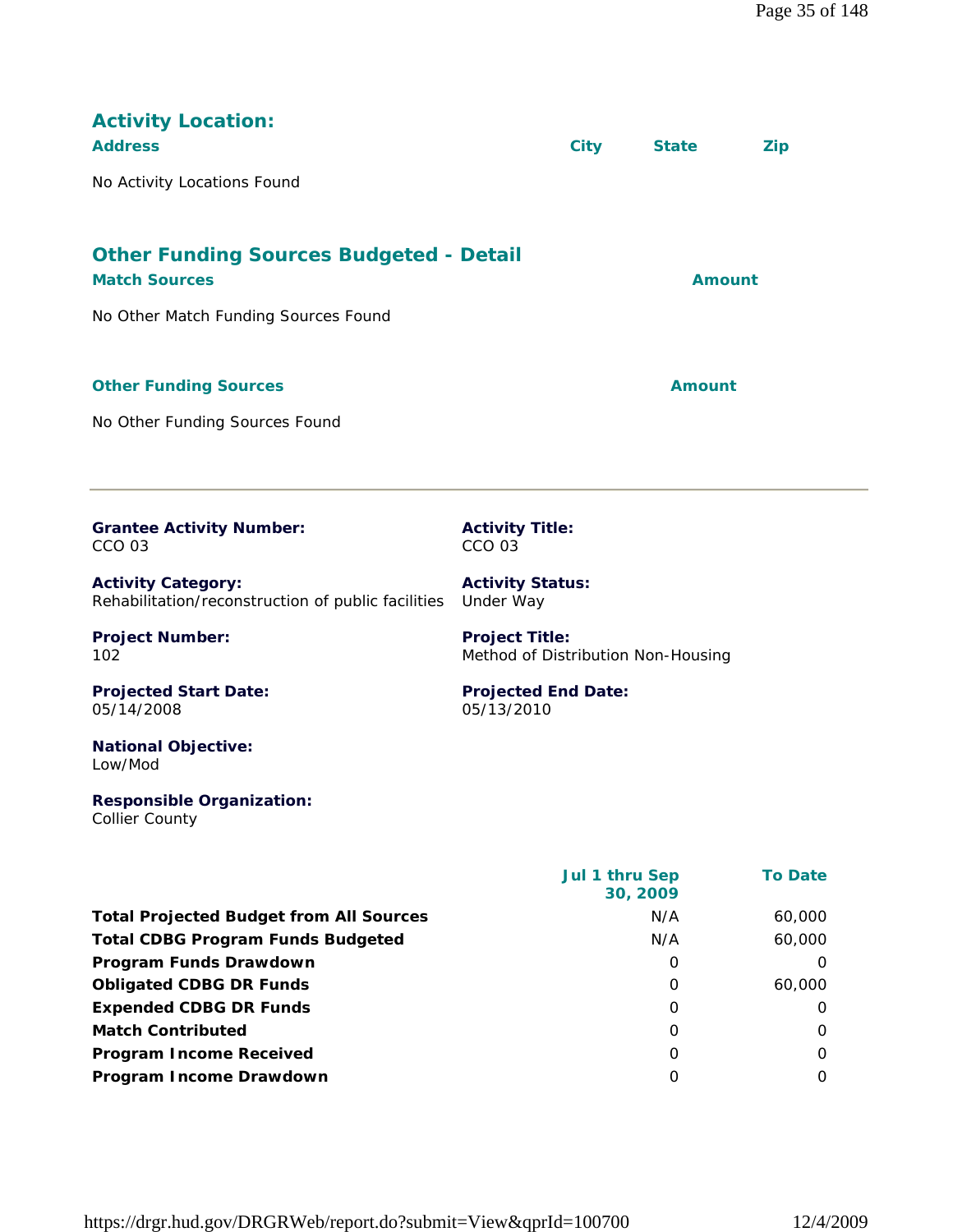# **Performance Measures**

|                          | <b>This Report Period</b> |            |          | <b>Cumulative Actual Total /</b><br><b>Expected</b> |            |       |
|--------------------------|---------------------------|------------|----------|-----------------------------------------------------|------------|-------|
|                          | Low                       | <b>Mod</b> | Total    | Low                                                 | <b>Mod</b> | Total |
| # of Public Facilities   |                           | $\cap$     | - 0      | 0/0                                                 | 0/0        | 0/1   |
| # of Persons benefitting |                           |            | $\Omega$ | 0/0                                                 | 0/450      | 0/450 |

# **Activity Description:**

Public Facility improvements.

# **Location Description:**

Collier County

# **Activity Progress Narrative:**

St. Matthews House project will advertise for bid in October.

| <b>Activity Location:</b><br><b>Address</b>                                                                    | <b>City</b>                                                 | <b>State</b>  | <b>Zip</b> |
|----------------------------------------------------------------------------------------------------------------|-------------------------------------------------------------|---------------|------------|
| No Activity Locations Found                                                                                    |                                                             |               |            |
| <b>Other Funding Sources Budgeted - Detail</b><br><b>Match Sources</b><br>No Other Match Funding Sources Found |                                                             | Amount        |            |
| <b>Other Funding Sources</b>                                                                                   |                                                             | <b>Amount</b> |            |
| No Other Funding Sources Found                                                                                 |                                                             |               |            |
| <b>Grantee Activity Number:</b><br>CCO 03E                                                                     | <b>Activity Title:</b><br>CCO 03E                           |               |            |
| <b>Activity Category:</b><br>Rehabilitation/reconstruction of public facilities                                | <b>Activity Status:</b><br>Under Way                        |               |            |
| <b>Project Number:</b><br>102                                                                                  | <b>Project Title:</b><br>Method of Distribution Non-Housing |               |            |
| <b>Projected Start Date:</b>                                                                                   | <b>Projected End Date:</b>                                  |               |            |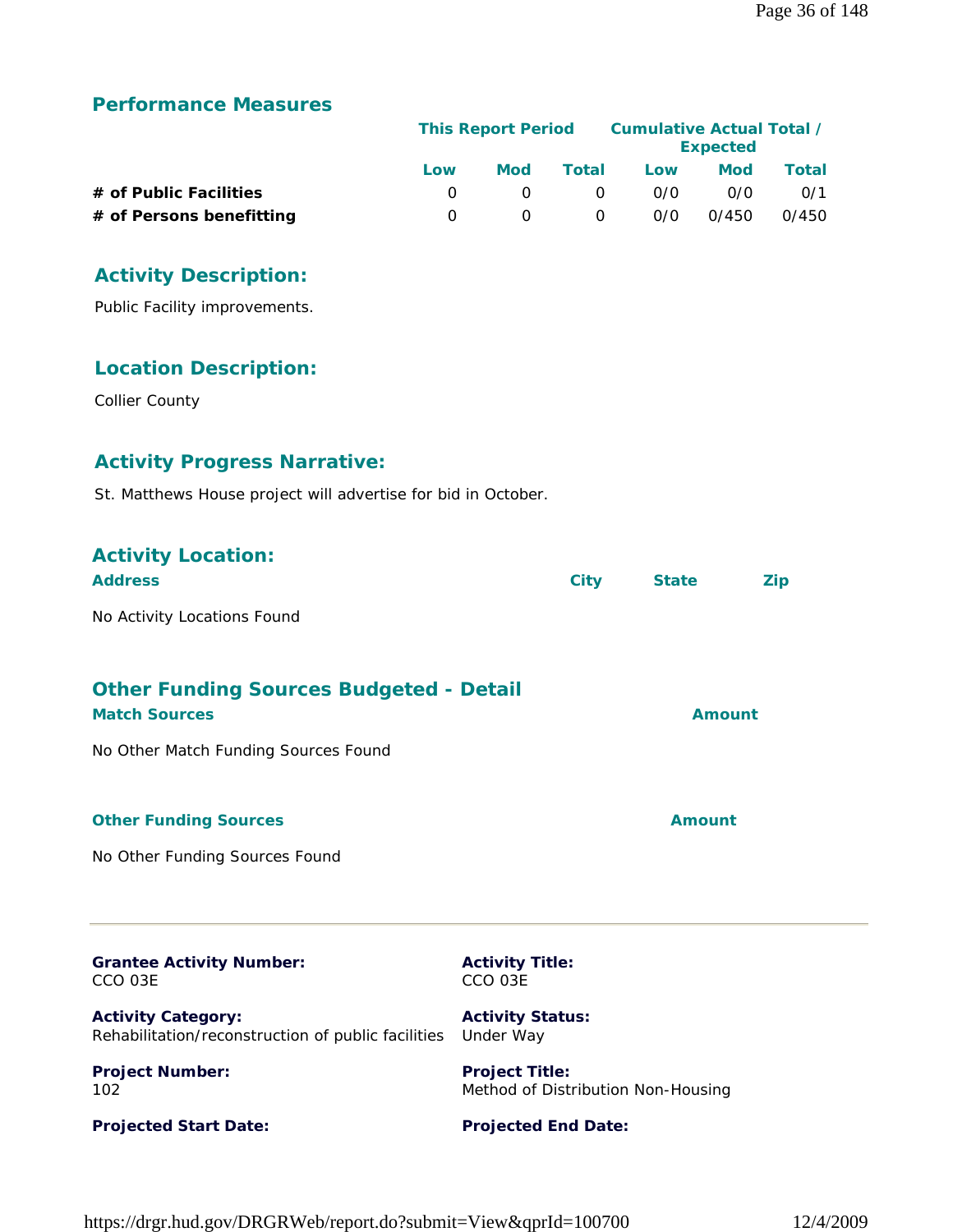#### 05/14/2008

#### 05/13/2010

#### **National Objective:** Low/Mod

**Responsible Organization:**

Collier County

|                                                | Jul 1 thru Sep<br>30, 2009 | <b>To Date</b> |
|------------------------------------------------|----------------------------|----------------|
| <b>Total Projected Budget from All Sources</b> | N/A                        | 300,000        |
| <b>Total CDBG Program Funds Budgeted</b>       | N/A                        | 300,000        |
| Program Funds Drawdown                         | 0.48                       | 299,999.61     |
| <b>Obligated CDBG DR Funds</b>                 | $\Omega$                   | 300,000        |
| <b>Expended CDBG DR Funds</b>                  | 0.48                       | 299,999.61     |
| <b>Match Contributed</b>                       | $\Omega$                   | $\Omega$       |
| <b>Program Income Received</b>                 | $\Omega$                   | $\Omega$       |
| Program Income Drawdown                        | $\Omega$                   | $\Omega$       |

## **Performance Measures**

|                          |          | <b>This Report Period</b> |       | Cumulative Actual Total / | <b>Expected</b>     |       |
|--------------------------|----------|---------------------------|-------|---------------------------|---------------------|-------|
|                          | Low      | <b>Mod</b>                | Total | Low                       | <b>Mod</b>          | Total |
| # of Public Facilities   |          | $\cap$                    |       | 0/0                       | 0/0                 | 1/1   |
| # of Persons benefitting | $\Omega$ | 329                       | 329   |                           | 0/0 329/329 329/329 |       |

## **Activity Description:**

Construction of public facilities including a Recreation/Neighborhood Center.

## **Location Description:**

Collier County

## **Activity Progress Narrative:**

Project is completed.

## **Activity Location:**

| <b>Address</b>              | City | <b>State</b> | <b>Zip</b> |
|-----------------------------|------|--------------|------------|
| No Activity Locations Found |      |              |            |

## **Other Funding Sources Budgeted - Detail**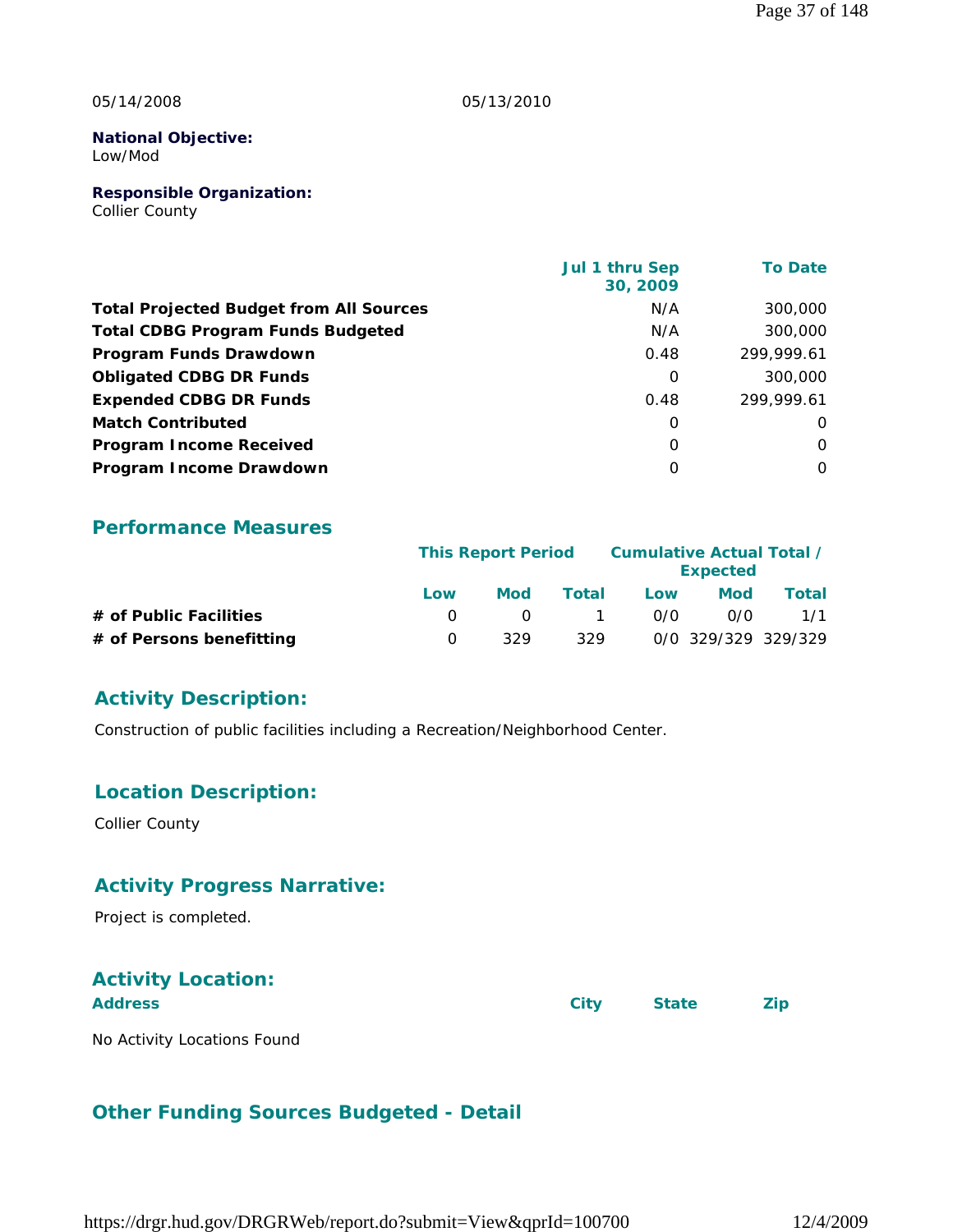## **Match Sources Amount**

No Other Match Funding Sources Found

#### **Other Funding Sources Amount** 2008 2012 12:30 Amount

No Other Funding Sources Found

#### **Grantee Activity Number:** CCO 03J

**Activity Category:** Construction/reconstruction of water/sewer lines or systems

**Activity Status:** Under Way **Project Title:**

**Projected End Date:**

05/13/2010

Method of Distribution Non-Housing

**Activity Title:** CCO 03J

**Project Number:** 102

**Projected Start Date:** 05/14/2008

**National Objective:** Low/Mod

**Responsible Organization:** Collier County

|                                                | Jul 1 thru Sep<br>30, 2009 | <b>To Date</b> |
|------------------------------------------------|----------------------------|----------------|
| <b>Total Projected Budget from All Sources</b> | N/A                        | 75,000         |
| <b>Total CDBG Program Funds Budgeted</b>       | N/A                        | 75,000         |
| Program Funds Drawdown                         | O                          | $\Omega$       |
| <b>Obligated CDBG DR Funds</b>                 | 5,750                      | 75,000         |
| <b>Expended CDBG DR Funds</b>                  | 0                          | $\Omega$       |
| <b>Match Contributed</b>                       | O                          | $\Omega$       |
| <b>Program Income Received</b>                 | O                          | $\Omega$       |
| Program Income Drawdown                        | 0                          | $\Omega$       |

## **Performance Measures**

|                          |     | <b>This Report Period</b> |          | Cumulative Actual Total / | <b>Expected</b> |       |
|--------------------------|-----|---------------------------|----------|---------------------------|-----------------|-------|
|                          | Low | Mod                       | Total    | Low                       | <b>Mod</b>      | Total |
| # of Public Facilities   |     |                           | - 0      | 0/0                       | 0/0             | 0/1   |
| # of Persons benefitting |     |                           | $\Omega$ | 0/0                       | 0/259           | 0/259 |

https://drgr.hud.gov/DRGRWeb/report.do?submit=View&qprId=100700 12/4/2009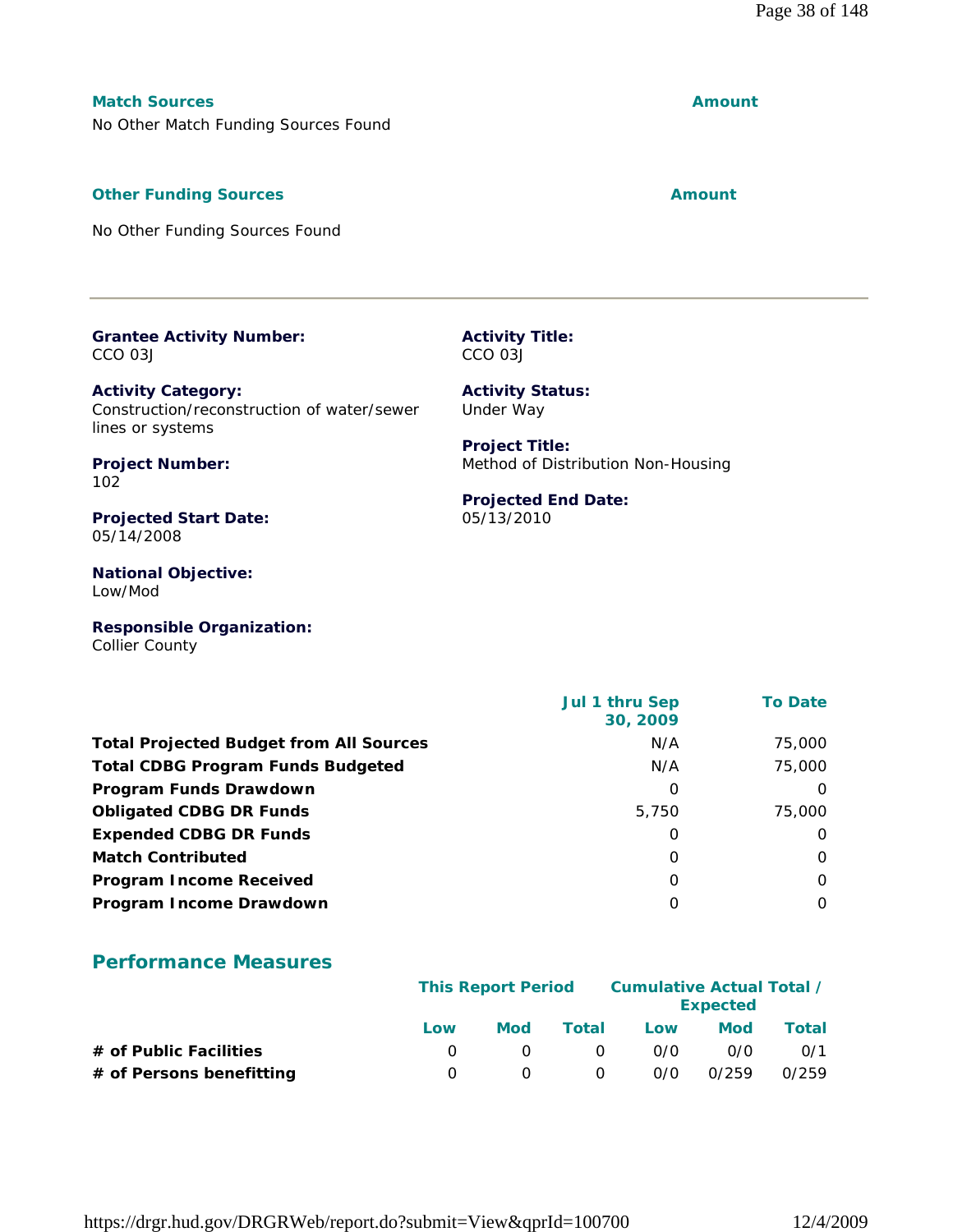## **Activity Description:**

Construction of a sewer treatment plant.

## **Location Description:**

Collier County

## **Activity Progress Narrative:**

The generator for the Copeland water/sewer system is complete. County is waiting on payment request.

| <b>Activity Location:</b><br><b>Address</b>                                                                    |                                                         | <b>City</b> | <b>State</b>  | Zip           |
|----------------------------------------------------------------------------------------------------------------|---------------------------------------------------------|-------------|---------------|---------------|
| No Activity Locations Found                                                                                    |                                                         |             |               |               |
| <b>Other Funding Sources Budgeted - Detail</b><br><b>Match Sources</b><br>No Other Match Funding Sources Found |                                                         |             |               | <b>Amount</b> |
| <b>Other Funding Sources</b>                                                                                   |                                                         |             | <b>Amount</b> |               |
| No Other Funding Sources Found                                                                                 |                                                         |             |               |               |
| <b>Grantee Activity Number:</b><br><b>CCO 12</b>                                                               | <b>Activity Title:</b><br><b>CCO 12</b>                 |             |               |               |
| <b>Activity Category:</b><br>Rehabilitation/reconstruction of residential<br>structures                        | <b>Activity Status:</b><br>Under Way                    |             |               |               |
| <b>Project Number:</b><br>101                                                                                  | <b>Project Title:</b><br>Method of Distribution Housing |             |               |               |
| <b>Projected Start Date:</b><br>05/14/2008                                                                     | <b>Projected End Date:</b><br>05/13/2010                |             |               |               |
| <b>National Objective:</b><br>Low/Mod                                                                          |                                                         |             |               |               |
| <b>Responsible Organization:</b><br><b>Collier County</b>                                                      |                                                         |             |               |               |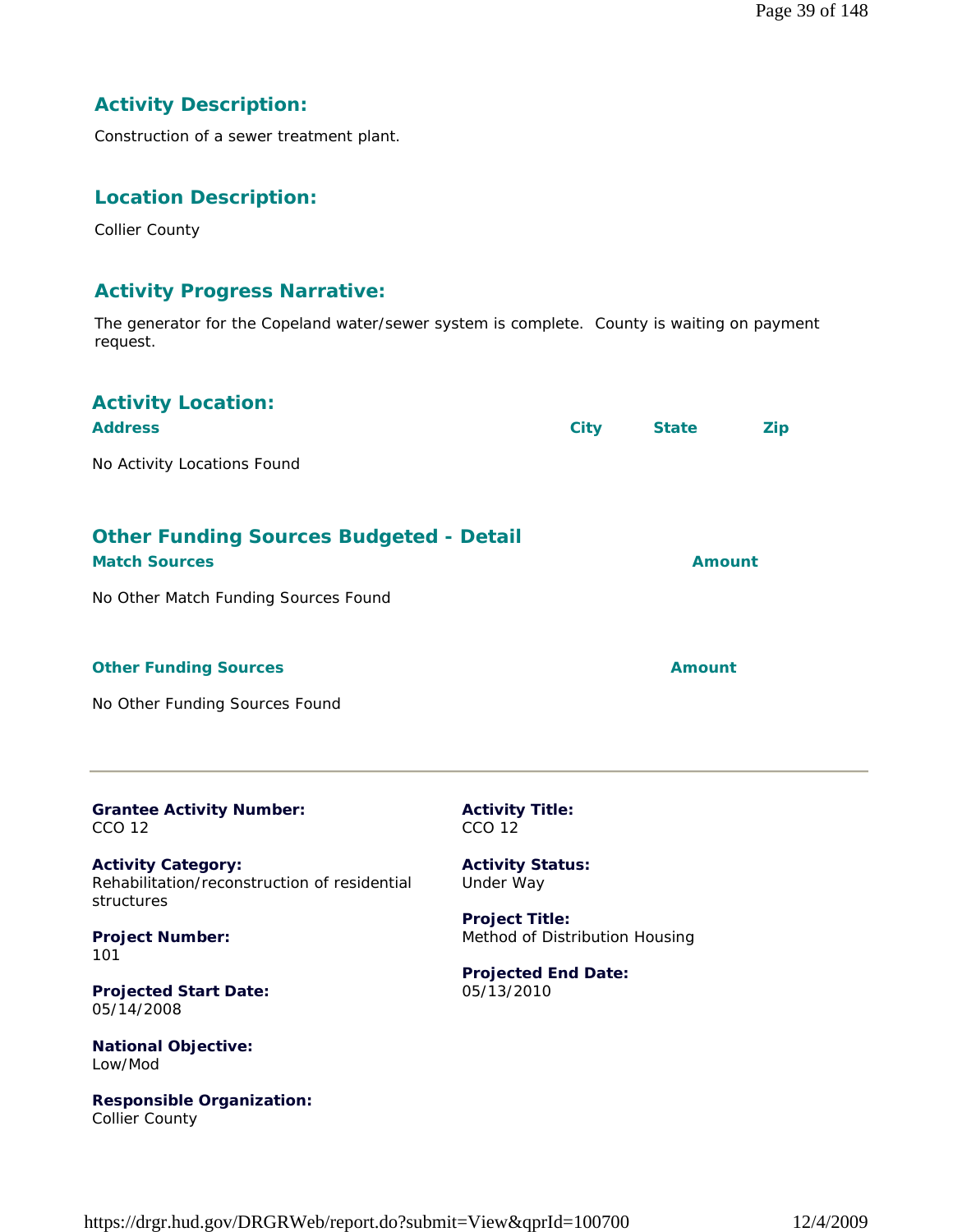|                                                | Jul 1 thru Sep<br>30, 2009 | <b>To Date</b> |
|------------------------------------------------|----------------------------|----------------|
| <b>Total Projected Budget from All Sources</b> | N/A                        | 300,000        |
| <b>Total CDBG Program Funds Budgeted</b>       | N/A                        | 300,000        |
| Program Funds Drawdown                         | 0                          | $\Omega$       |
| <b>Obligated CDBG DR Funds</b>                 | 0                          | 300,000        |
| <b>Expended CDBG DR Funds</b>                  | 0                          | $\Omega$       |
| <b>Match Contributed</b>                       | $\Omega$                   | $\Omega$       |
| <b>Program Income Received</b>                 | $\Omega$                   | $\Omega$       |
| Program Income Drawdown                        | O                          | $\Omega$       |

|                             | <b>This Report Period</b> |            | Cumulative Actual Total / | <b>Expected</b> |            |       |
|-----------------------------|---------------------------|------------|---------------------------|-----------------|------------|-------|
|                             | Low                       | <b>Mod</b> | Total                     | Low             | <b>Mod</b> | Total |
| $#$ of housing units        |                           |            |                           | 0/0             | 0/0        | 0/2   |
| # of Households benefitting | $\left( \right)$          |            |                           | 0/0             | 0/2        | 0/2   |

## **Activity Description:**

Replacement housing for hurricane victims.

### **Location Description:**

Collier County

## **Activity Progress Narrative:**

I Hope, non-profit organization has procured the contractor for replacement homes.

NOTE TO HUD: A change has been made to the amount of funds obligated in the drawdown component, but it does not show up on this QPR.

It is the Department's understanding that changes to obligations show up in the QPR for the period in which they were made. So, changes that were made after September 30, 2009, will be reflected in the QPR for the period of October 1, 2009 through December 31, 2009. This makes it appear that the fund balances are out of line even though changes have been made.

# **Activity Location:**

**Address City State Zip**

No Activity Locations Found

## **Other Funding Sources Budgeted - Detail**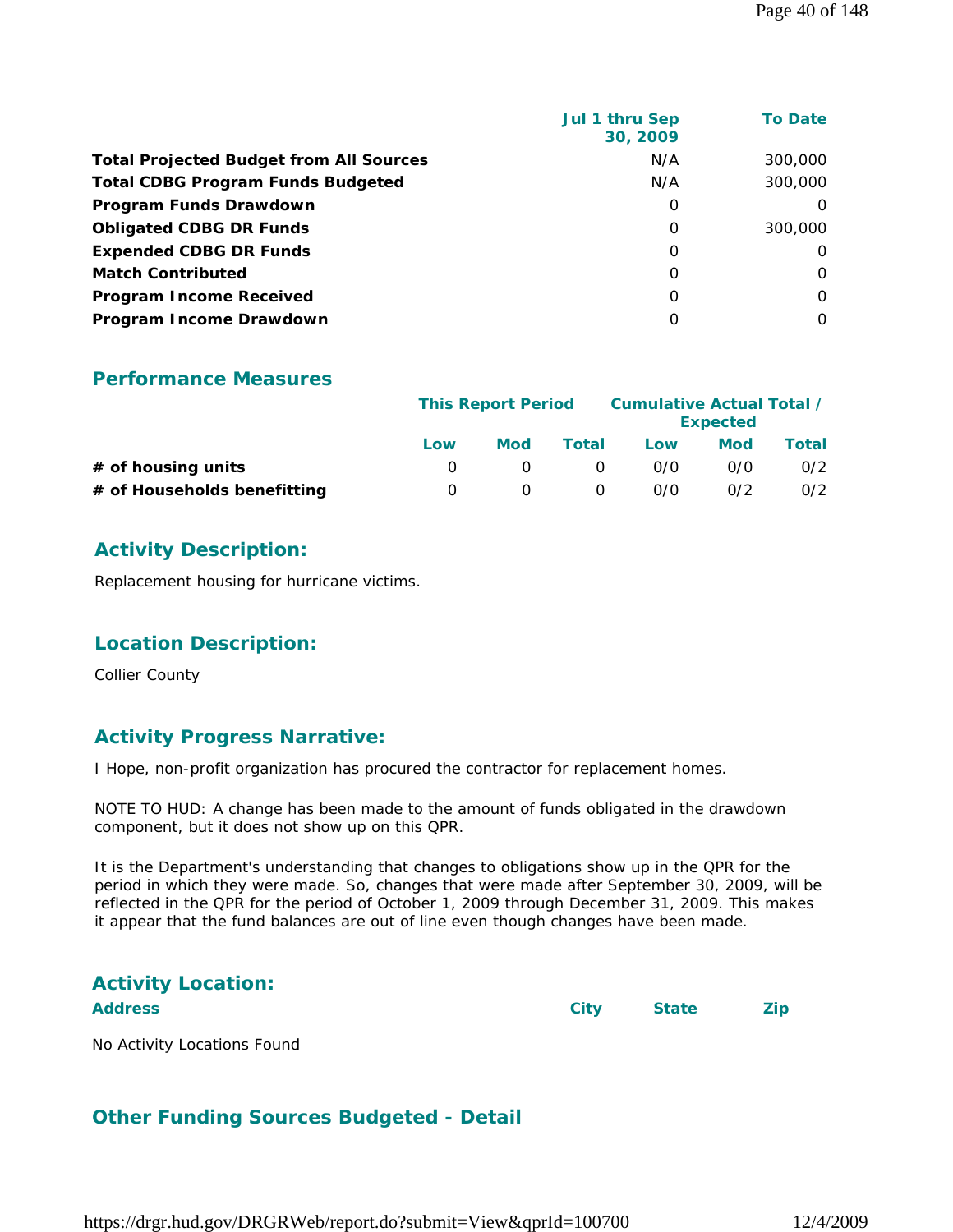## **Match Sources Amount**

No Other Match Funding Sources Found

## **Other Funding Sources Amount** 2008 2012 12:30 Amount

No Other Funding Sources Found

#### **Grantee Activity Number:** CCO 14A

**Activity Category:** Rehabilitation/reconstruction of residential structures

**Project Number:** 101

**Projected Start Date:** 05/14/2008

**National Objective:** Low/Mod

**Responsible Organization:** Collier County

|                                                | Jul 1 thru Sep<br>30, 2009 | <b>To Date</b> |
|------------------------------------------------|----------------------------|----------------|
| <b>Total Projected Budget from All Sources</b> | N/A                        | 1,478,257.21   |
| <b>Total CDBG Program Funds Budgeted</b>       | N/A                        | 1,478,257.21   |
| Program Funds Drawdown                         | 67,138.4                   | 278,223.79     |
| <b>Obligated CDBG DR Funds</b>                 | 40,000                     | 1,478,257.21   |
| <b>Expended CDBG DR Funds</b>                  | 67,138.4                   | 278,223.79     |
| <b>Match Contributed</b>                       | 0                          | 0              |
| <b>Program Income Received</b>                 | 0                          | $\Omega$       |
| Program Income Drawdown                        | 0                          | O              |

## **Performance Measures**

|                             | <b>This Report Period</b> |            | Cumulative Actual Total / | <b>Expected</b> |      |       |
|-----------------------------|---------------------------|------------|---------------------------|-----------------|------|-------|
|                             | Low                       | <b>Mod</b> | Total                     | Low             | Mod  | Total |
| # of housing units          |                           |            | $\left( \right)$          | 0/0             | 0/0  | 0/50  |
| # of Households benefitting | $\Omega$                  |            | O                         | 0/0             | 0/50 | 0/50  |

Under Way **Project Title:**

**Activity Status:**

**Activity Title:** CCO 14A

Method of Distribution Housing

**Projected End Date:** 05/13/2010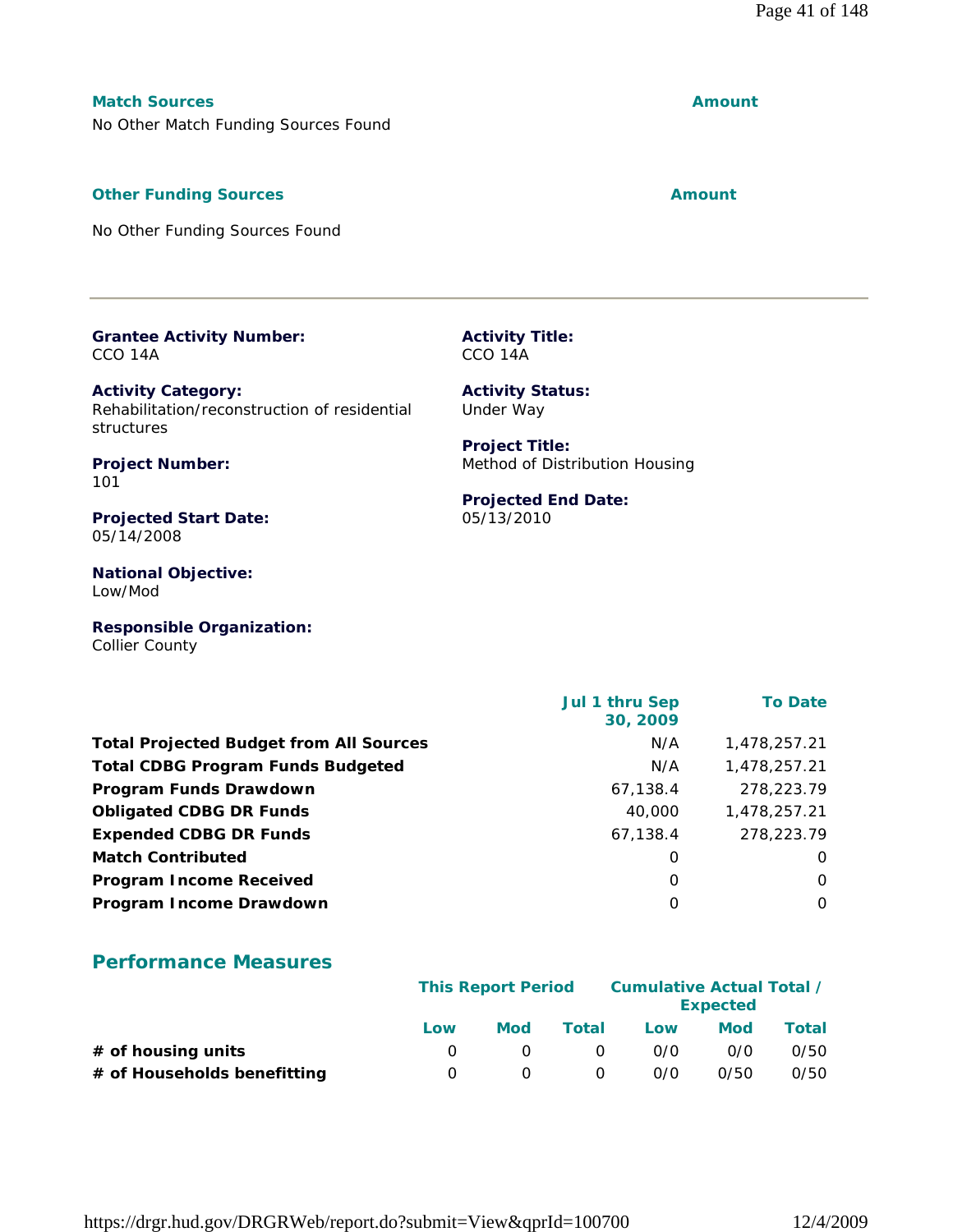## **Activity Description:**

Rehab of single family houses.

## **Location Description:**

Collier County

## **Activity Progress Narrative:**

The Countywide Rehabilitation Program has completed 14 homes - 21 others are at various stages of rehabilitation.

| <b>Activity Location:</b><br><b>Address</b><br>No Activity Locations Found                                     |                                                         | City | <b>State</b>  | <b>Zip</b> |
|----------------------------------------------------------------------------------------------------------------|---------------------------------------------------------|------|---------------|------------|
| <b>Other Funding Sources Budgeted - Detail</b><br><b>Match Sources</b><br>No Other Match Funding Sources Found |                                                         |      | <b>Amount</b> |            |
| <b>Other Funding Sources</b><br>No Other Funding Sources Found                                                 |                                                         |      | Amount        |            |
| <b>Grantee Activity Number:</b><br>CCO <sub>14B</sub>                                                          | <b>Activity Title:</b><br>CCO <sub>14B</sub>            |      |               |            |
| <b>Activity Category:</b><br>Rehabilitation/reconstruction of residential<br>structures                        | <b>Activity Status:</b><br>Under Way                    |      |               |            |
| <b>Project Number:</b><br>101                                                                                  | <b>Project Title:</b><br>Method of Distribution Housing |      |               |            |
| <b>Projected Start Date:</b><br>05/14/2008                                                                     | <b>Projected End Date:</b><br>05/13/2010                |      |               |            |
| <b>National Objective:</b><br>Low/Mod                                                                          |                                                         |      |               |            |

**Responsible Organization:** Collier County

https://drgr.hud.gov/DRGRWeb/report.do?submit=View&qprId=100700 12/4/2009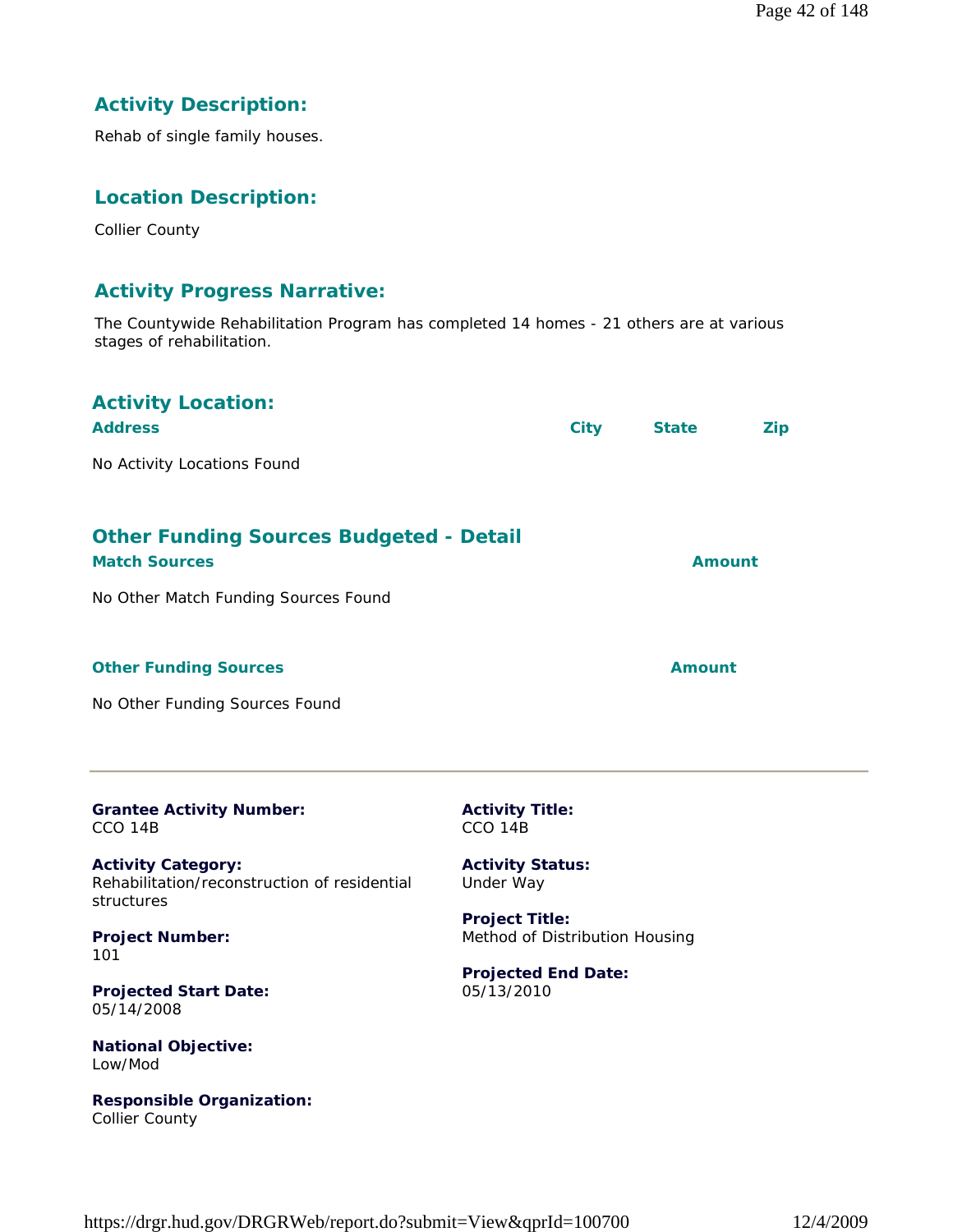| Jul 1 thru Sep<br>30, 2009 | <b>To Date</b> |
|----------------------------|----------------|
| N/A                        | 500,000        |
| N/A                        | 500,000        |
| 0                          | O              |
| $-57.000$                  | 500,000        |
| 0                          | $\Omega$       |
| $\Omega$                   | $\Omega$       |
| 0                          | $\Omega$       |
| 0                          | 0              |
|                            |                |

|                             |                  | <b>This Report Period</b> |          | Cumulative Actual Total / | <b>Expected</b> |       |
|-----------------------------|------------------|---------------------------|----------|---------------------------|-----------------|-------|
|                             | Low              | <b>Mod</b>                | Total    | Low                       | <b>Mod</b>      | Total |
| $#$ of housing units        |                  |                           | $\Omega$ | 0/0                       | 0/0             | 0/100 |
| # of Households benefitting | $\left( \right)$ |                           | 0        | 0/0                       | 0/100           | 0/100 |

## **Activity Description:**

Rehab of multi-family houisng units.

## **Location Description:**

Collier County

## **Activity Progress Narrative:**

All roof repairs are completed on the Immokalee apartments, windows replaced in two buildings.

| <b>Activity Location:</b><br><b>Address</b>                            | <b>City</b> | <b>State</b>  | <b>Zip</b> |
|------------------------------------------------------------------------|-------------|---------------|------------|
| No Activity Locations Found                                            |             |               |            |
| <b>Other Funding Sources Budgeted - Detail</b><br><b>Match Sources</b> |             | <b>Amount</b> |            |
| No Other Match Funding Sources Found                                   |             |               |            |
| <b>Other Funding Sources</b>                                           |             | Amount        |            |
| No Other Funding Sources Found                                         |             |               |            |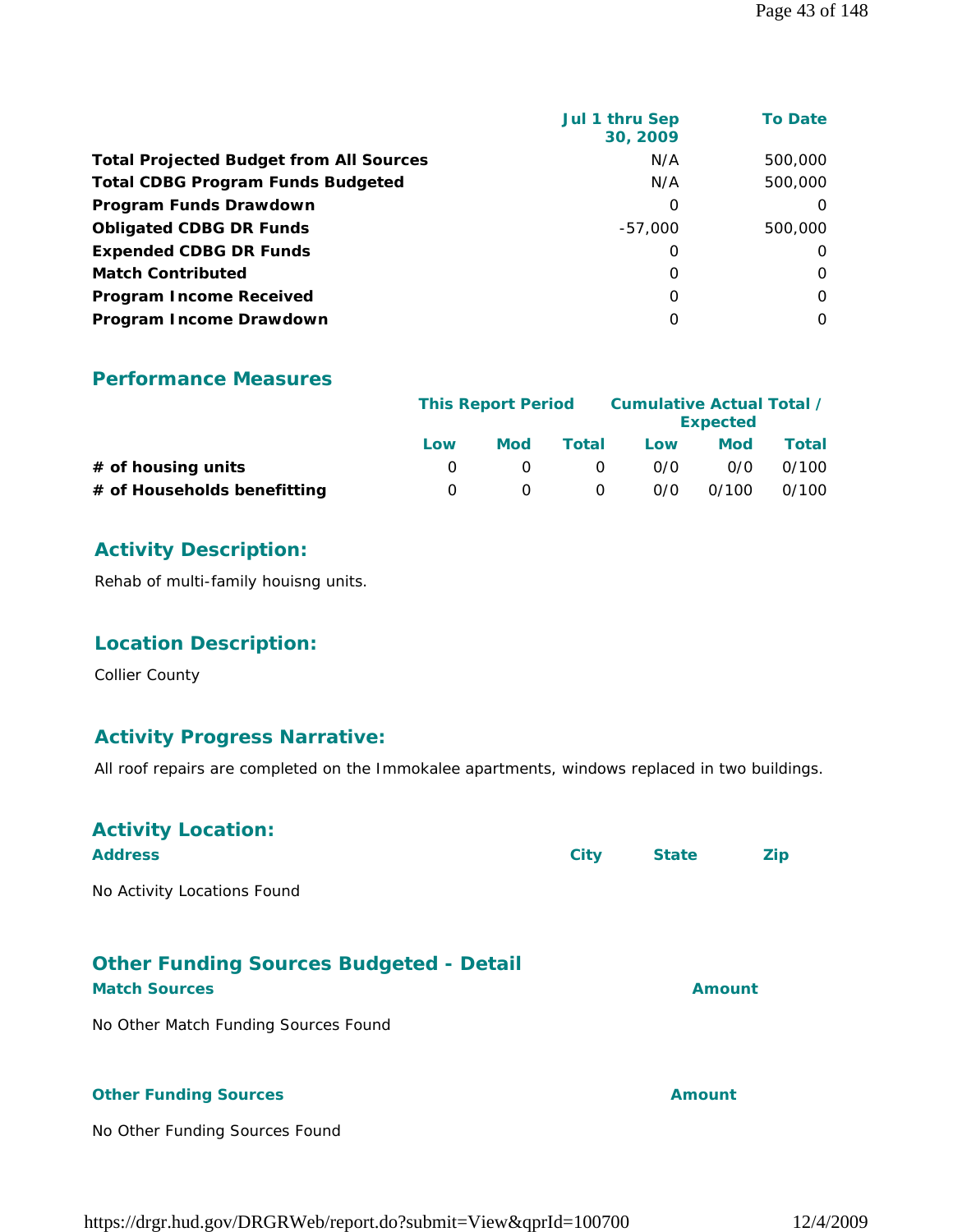#### **Grantee Activity Number:** CCO 21A

**Activity Category:** Administration

**Project Number:** 099

**Projected Start Date:** 05/14/2008

**National Objective:** N/A

**Responsible Organization:** Collier County

**Activity Title:** CCO 21A

#### **Activity Status:** Under Way

**Project Title:** Administrative Costs

**Projected End Date:** 05/13/2010

|                                                | Jul 1 thru Sep<br>30, 2009 | <b>To Date</b> |
|------------------------------------------------|----------------------------|----------------|
| <b>Total Projected Budget from All Sources</b> | N/A                        | 84,440.94      |
| <b>Total CDBG Program Funds Budgeted</b>       | N/A                        | 84,440.94      |
| Program Funds Drawdown                         | 837.69                     | 13,520.8       |
| <b>Obligated CDBG DR Funds</b>                 | $\Omega$                   | 84,440.94      |
| <b>Expended CDBG DR Funds</b>                  | 837.69                     | 13,520.8       |
| <b>Match Contributed</b>                       | 0                          | $\Omega$       |
| <b>Program Income Received</b>                 | $\Omega$                   | $\Omega$       |
| Program Income Drawdown                        | 0                          | $\Omega$       |

#### **Performance Measures**

|                               | Cumulative Actual Total /<br><b>This Report Period</b><br><b>Expected</b> |            |       |     |     |              |
|-------------------------------|---------------------------------------------------------------------------|------------|-------|-----|-----|--------------|
| No Dorformance Moasures Found | Low                                                                       | <b>Mod</b> | Total | Low | Mod | <b>Total</b> |

No Performance Measures Found

### **Activity Description:**

Administrative funds associtated with Collier County disaster grant (housing replacement and rehab).

## **Location Description:**

Collier County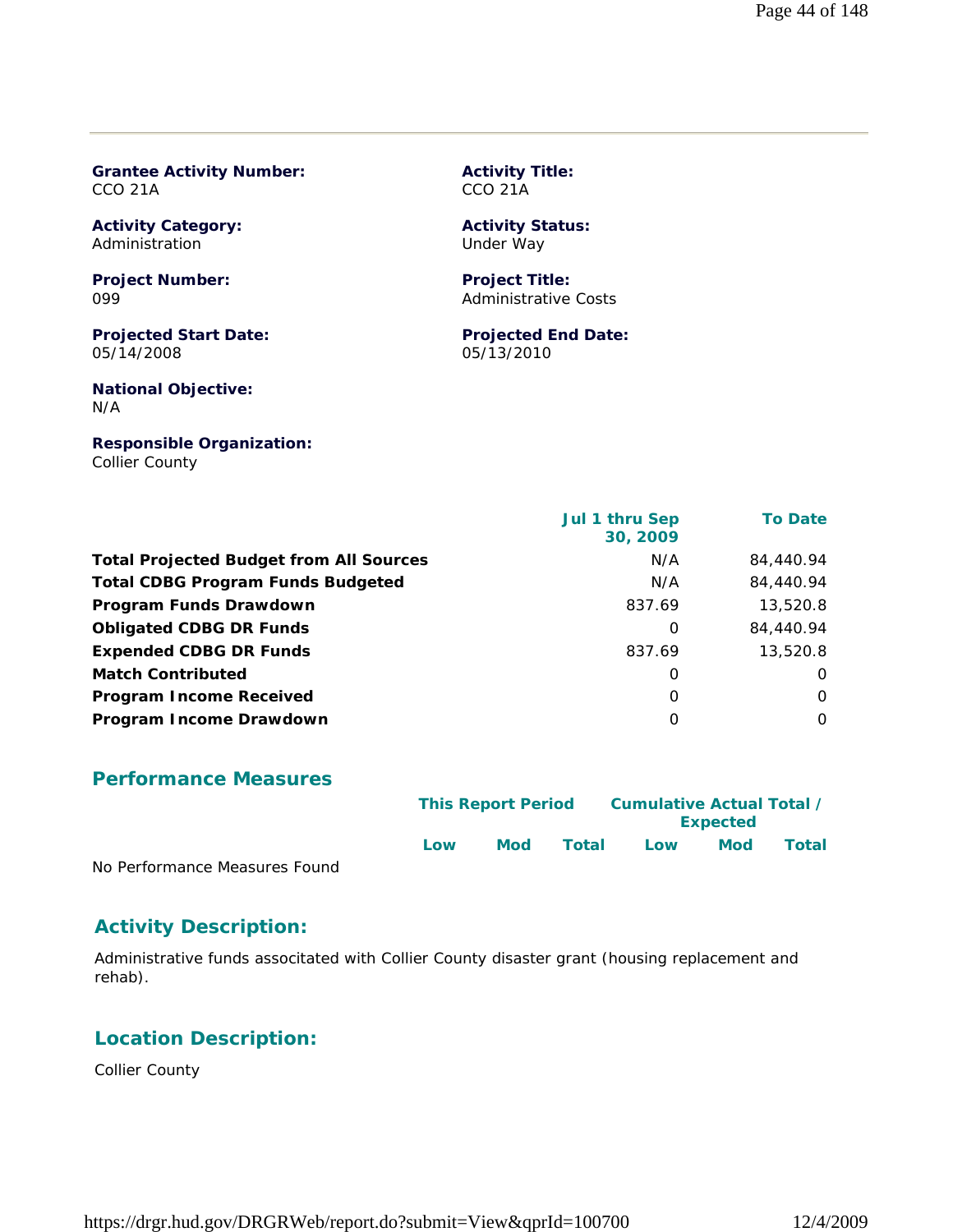## **Activity Progress Narrative:**

- Administrative activities are underway and will continue until the disaster recovery activities are completed.
- Technical assistance, project monitoring and processing payments.

| <b>Activity Location:</b><br><b>Address</b><br>No Activity Locations Found | City                                                        | <b>State</b>  | <b>Zip</b>     |
|----------------------------------------------------------------------------|-------------------------------------------------------------|---------------|----------------|
| <b>Other Funding Sources Budgeted - Detail</b><br><b>Match Sources</b>     |                                                             | <b>Amount</b> |                |
| No Other Match Funding Sources Found                                       |                                                             |               |                |
| <b>Other Funding Sources</b>                                               |                                                             | Amount        |                |
| No Other Funding Sources Found                                             |                                                             |               |                |
| <b>Grantee Activity Number:</b><br>CCO <sub>21B</sub>                      | <b>Activity Title:</b><br>CCO <sub>21B</sub>                |               |                |
| <b>Activity Category:</b><br>Planning                                      | <b>Activity Status:</b><br>Completed                        |               |                |
| <b>Project Number:</b><br>102                                              | <b>Project Title:</b><br>Method of Distribution Non-Housing |               |                |
| <b>Projected Start Date:</b><br>05/13/2008                                 | <b>Projected End Date:</b><br>05/13/2010                    |               |                |
| <b>National Objective:</b><br>N/A                                          |                                                             |               |                |
| <b>Responsible Organization:</b><br><b>Collier County</b>                  |                                                             |               |                |
|                                                                            | Jul 1 thru Sep                                              | 30, 2009      | <b>To Date</b> |
| <b>Total Projected Budget from All Sources</b>                             |                                                             | N/A           | 0              |
| <b>Total CDBG Program Funds Budgeted</b>                                   |                                                             | N/A           | 0              |
| Program Funds Drawdown                                                     |                                                             | 0             | 0              |
| <b>Obligated CDBG DR Funds</b>                                             |                                                             | $-5,750$      | 0              |
| <b>Expended CDBG DR Funds</b>                                              |                                                             | $\mathbf 0$   | 0              |

https://drgr.hud.gov/DRGRWeb/report.do?submit=View&qprId=100700 12/4/2009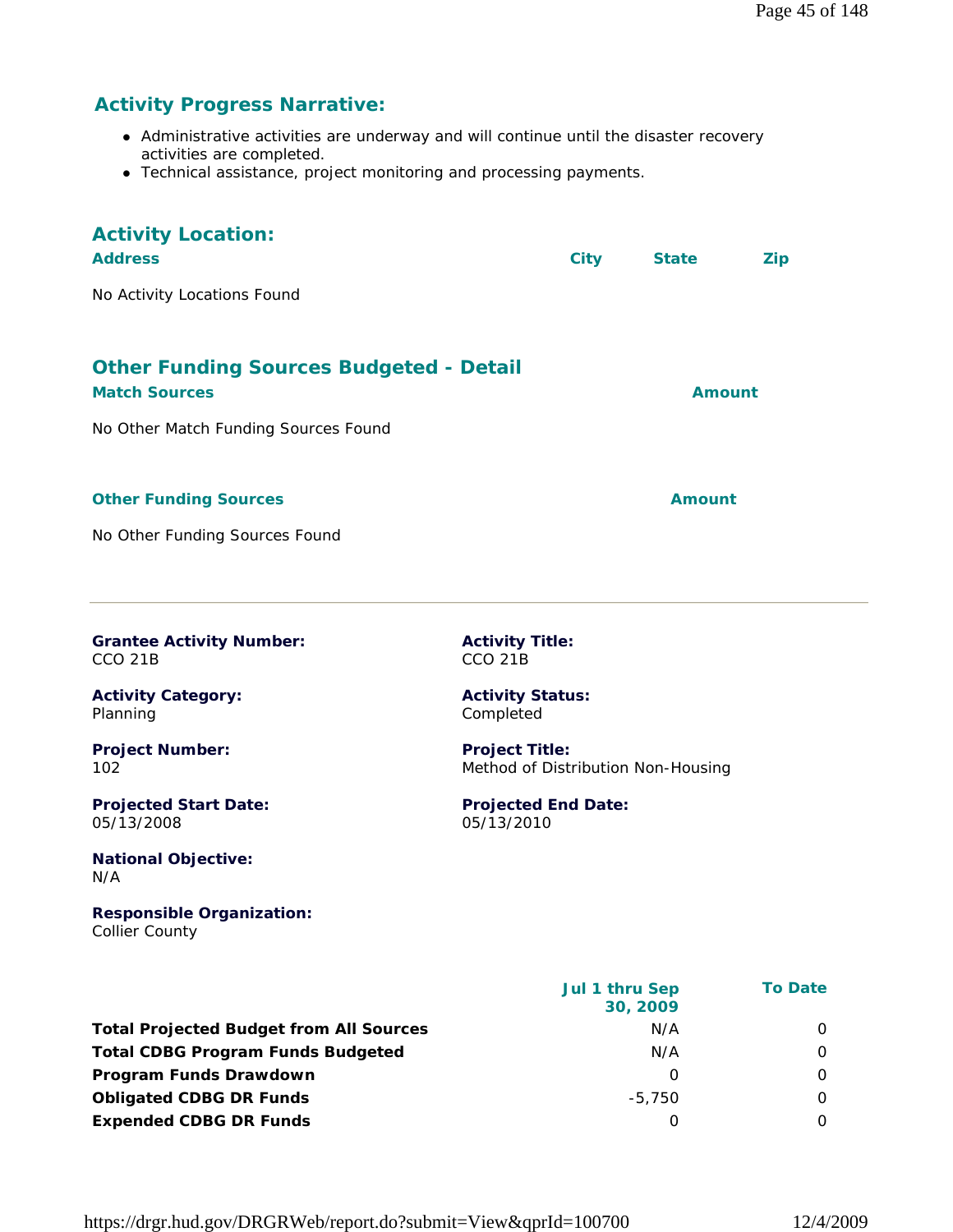| <b>Match Contributed</b>       |  |
|--------------------------------|--|
| <b>Program Income Received</b> |  |
| Program Income Drawdown        |  |

|                               | <b>This Report Period</b> |     | Cumulative Actual Total / |     |                 |       |
|-------------------------------|---------------------------|-----|---------------------------|-----|-----------------|-------|
|                               |                           |     |                           |     | <b>Expected</b> |       |
|                               | Low                       | Mod | Total                     | Low | <b>Mod</b>      | Total |
| No Performance Measures Found |                           |     |                           |     |                 |       |

## **Activity Description:**

Activities associated with engineering for sewer plant.

## **Location Description:**

Collier County

## **Activity Progress Narrative:**

Activity was cancelled and funds were moved to 03J.

| <b>Grantee Activity Number:</b><br><b>Activity Title:</b>              |             |               |            |
|------------------------------------------------------------------------|-------------|---------------|------------|
| No Other Funding Sources Found                                         |             |               |            |
|                                                                        |             |               |            |
| <b>Other Funding Sources</b>                                           |             | <b>Amount</b> |            |
| No Other Match Funding Sources Found                                   |             |               |            |
| <b>Other Funding Sources Budgeted - Detail</b><br><b>Match Sources</b> |             | <b>Amount</b> |            |
| No Activity Locations Found                                            |             |               |            |
| <b>Activity Location:</b><br><b>Address</b>                            | <b>City</b> | <b>State</b>  | <b>Zip</b> |

DB PHA 14B

**Activity Title:** DB PHA 14B

**Activity Category:** Affordable Rental Housing (KRW and Ike Grants Under Way Only) **Activity Status:**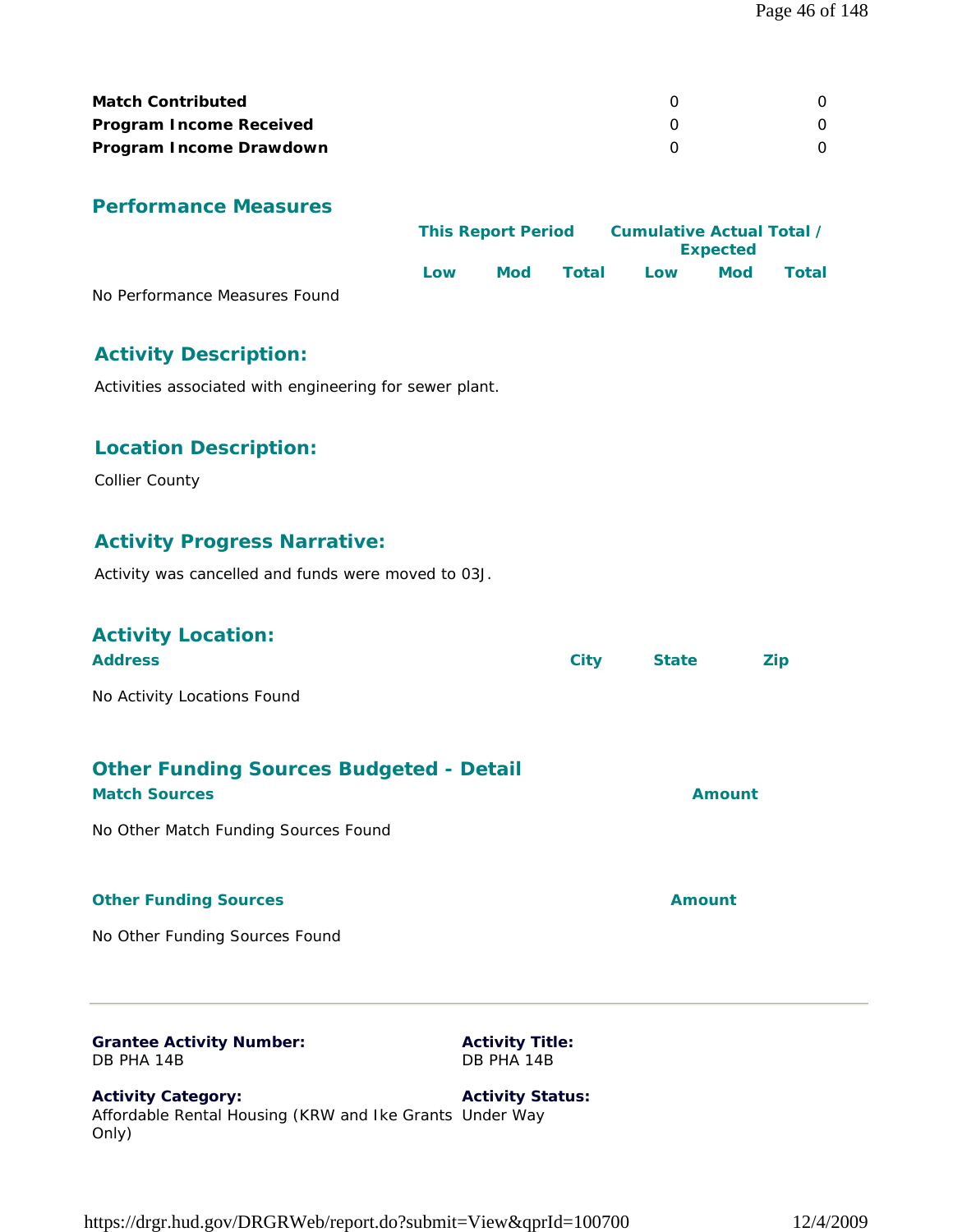**Project Number:** 101

**Projected Start Date:** 06/30/2008

**National Objective:** Low/Mod

**Responsible Organization:** Deerfield Beach PHA

**Project Title:** Method of Distribution Housing

**Projected End Date:** 06/29/2010

|                                                | Jul 1 thru Sep<br>30, 2009 | <b>To Date</b> |
|------------------------------------------------|----------------------------|----------------|
| <b>Total Projected Budget from All Sources</b> | N/A                        | 646,956.05     |
| <b>Total CDBG Program Funds Budgeted</b>       | N/A                        | 646,956.05     |
| Program Funds Drawdown                         | 289,038.73                 | 558,253.46     |
| <b>Obligated CDBG DR Funds</b>                 | 7.500                      | 646,956.05     |
| <b>Expended CDBG DR Funds</b>                  | 289,038.73                 | 558,253.46     |
| <b>Match Contributed</b>                       | O                          | O              |
| <b>Program Income Received</b>                 | $\Omega$                   | O              |
| Program Income Drawdown                        | $\Omega$                   | 0              |

#### **Performance Measures**

|                             |                  | <b>This Report Period</b> |          | <b>Cumulative Actual Total /</b> | <b>Expected</b> |       |
|-----------------------------|------------------|---------------------------|----------|----------------------------------|-----------------|-------|
|                             | Low              | Mod                       | Total    | Low                              | <b>Mod</b>      | Total |
| $#$ of housing units        |                  |                           | $\Omega$ | 0/0                              | 0/0             | 0/196 |
| # of Households benefitting | $\left( \right)$ |                           | 0        | 0/0                              | 0/196           | 0/196 |

## **Activity Description:**

Rehab of multi family housing units.

### **Location Description:**

Deerfield Beach PHA

### **Activity Progress Narrative:**

- Window and door replacement has been completed in all 96 units at the Stanley Terrace Apts.
- Window and sliding glass door replacement has been completed in 100 units at the Palms of Deerfield Apts.
- Palms of Deerfield common area window and storefront door replacement is complete.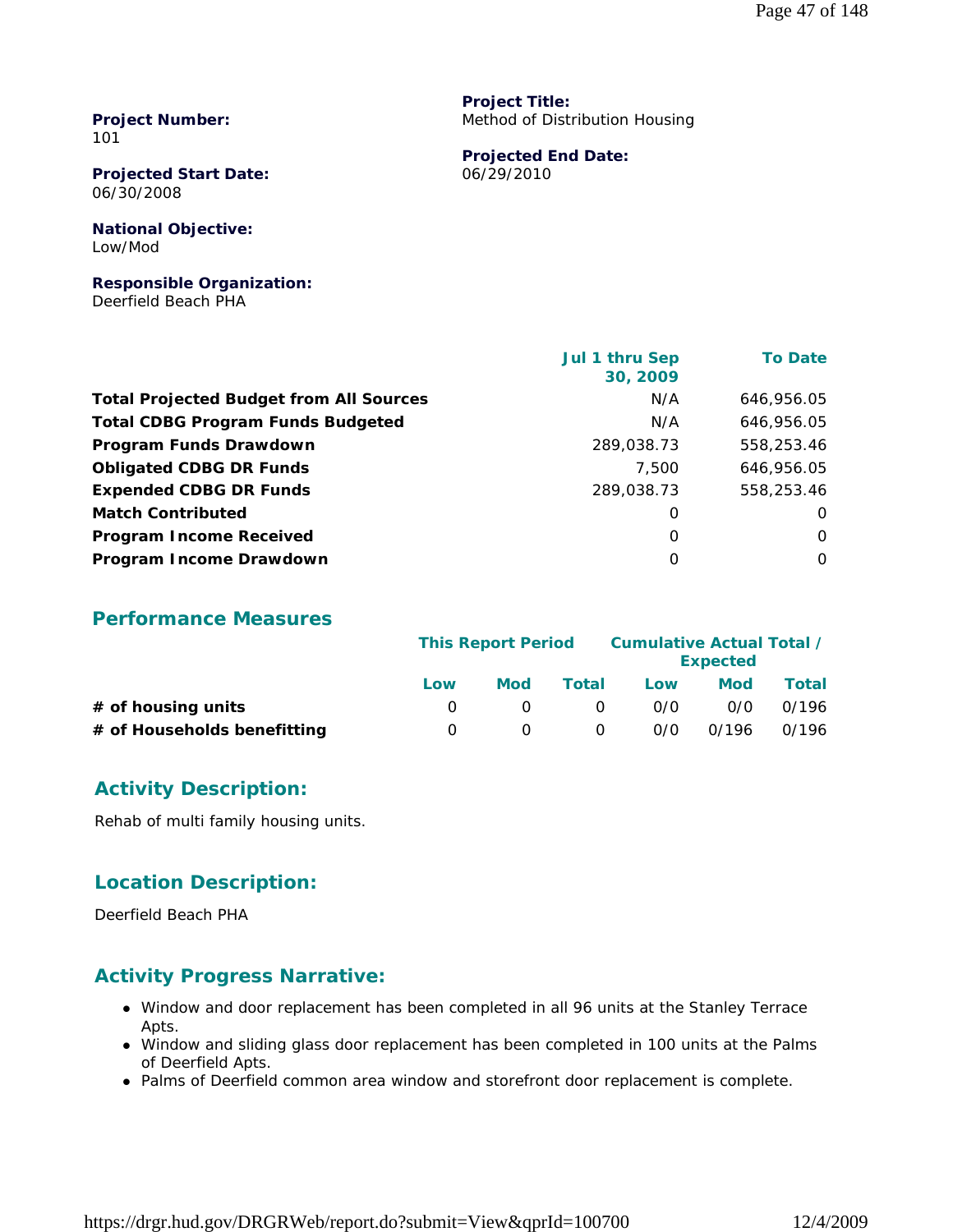| <b>Activity Location:</b><br><b>Address</b><br>No Activity Locations Found                                                                                                                                                                                            |                                                                                                                                                                                     | <b>City</b> | <b>State</b>  | <b>Zip</b> |
|-----------------------------------------------------------------------------------------------------------------------------------------------------------------------------------------------------------------------------------------------------------------------|-------------------------------------------------------------------------------------------------------------------------------------------------------------------------------------|-------------|---------------|------------|
| <b>Other Funding Sources Budgeted - Detail</b><br><b>Match Sources</b><br>No Other Match Funding Sources Found                                                                                                                                                        |                                                                                                                                                                                     |             | <b>Amount</b> |            |
| <b>Other Funding Sources</b><br>No Other Funding Sources Found                                                                                                                                                                                                        |                                                                                                                                                                                     |             | <b>Amount</b> |            |
| <b>Grantee Activity Number:</b><br>DB PHA 21B<br><b>Activity Category:</b><br>Planning<br><b>Project Number:</b><br>101<br><b>Projected Start Date:</b><br>06/30/2008<br><b>National Objective:</b><br>N/A<br><b>Responsible Organization:</b><br>Deerfield Beach PHA | <b>Activity Title:</b><br>DB PHA 21B<br><b>Activity Status:</b><br>Under Way<br><b>Project Title:</b><br>Method of Distribution Housing<br><b>Projected End Date:</b><br>06/29/2010 |             |               |            |

| Jul 1 thru Sep<br>30, 2009 | <b>To Date</b> |
|----------------------------|----------------|
| N/A                        | $\Omega$       |
| N/A                        | 0              |
| O                          | 0              |
| O                          | 0              |
| O                          | 0              |
| O                          | $\Omega$       |
| O                          | $\Omega$       |
| 0                          | $\Omega$       |
|                            |                |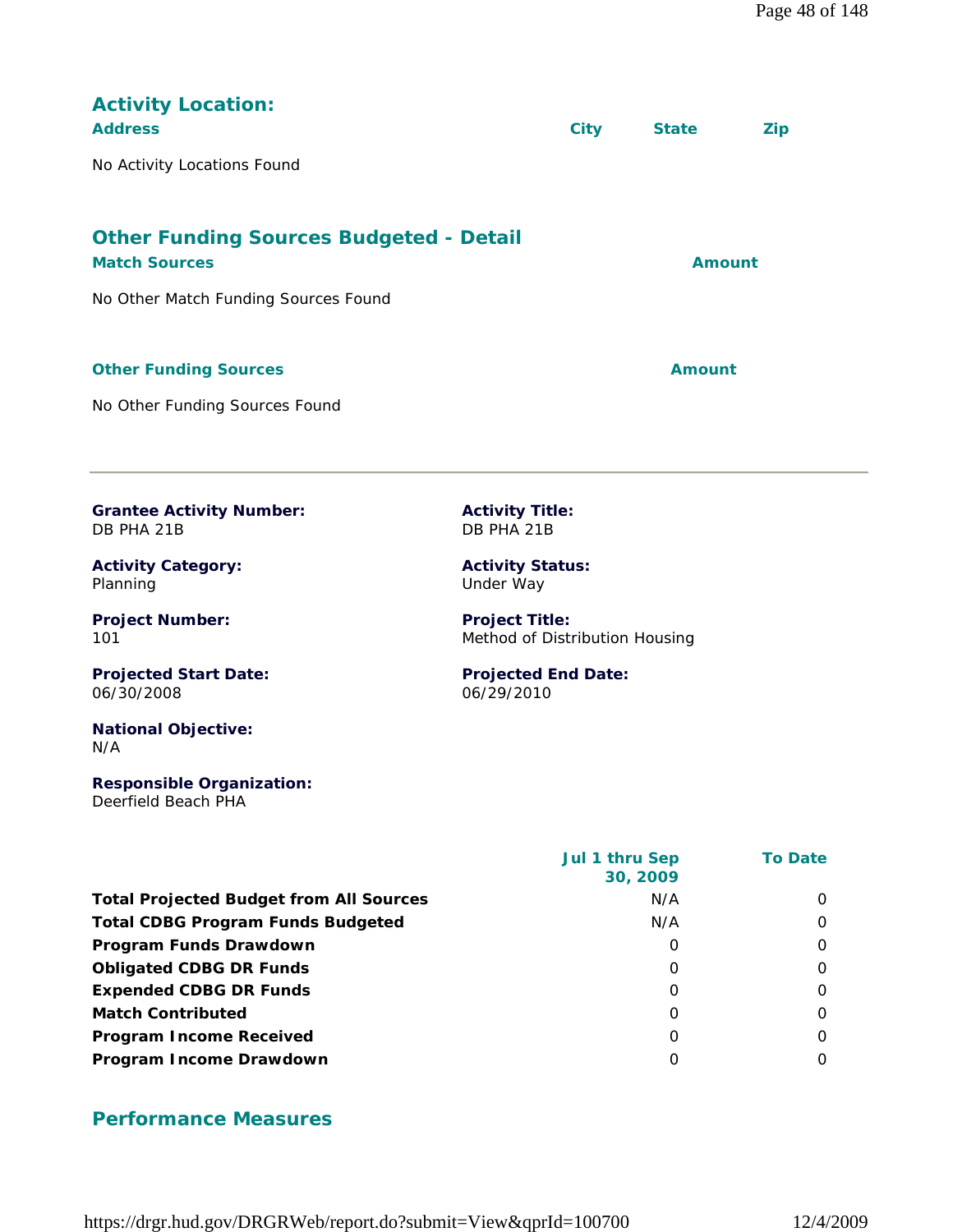|                               |     | <b>This Report Period</b> |       | Cumulative Actual Total /<br><b>Expected</b> |            |       |
|-------------------------------|-----|---------------------------|-------|----------------------------------------------|------------|-------|
|                               | Low | Mod                       | Total | Low                                          | <b>Mod</b> | Total |
| No Performance Measures Found |     |                           |       |                                              |            |       |

## **Activity Description:**

Engineering funds associated with Deerfield Beach Housing disaster grant.

## **Location Description:**

Deeefeild Beach PHA

## **Activity Progress Narrative:**

| <b>Activity Location:</b><br><b>Address</b>                                                   | <b>City</b>                                             | <b>State</b>  | <b>Zip</b> |
|-----------------------------------------------------------------------------------------------|---------------------------------------------------------|---------------|------------|
| No Activity Locations Found                                                                   |                                                         |               |            |
| <b>Other Funding Sources Budgeted - Detail</b><br><b>Match Sources</b>                        |                                                         | <b>Amount</b> |            |
| No Other Match Funding Sources Found                                                          |                                                         |               |            |
| <b>Other Funding Sources</b>                                                                  |                                                         | <b>Amount</b> |            |
| No Other Funding Sources Found                                                                |                                                         |               |            |
| <b>Grantee Activity Number:</b><br>Ft L PHA 14B                                               | <b>Activity Title:</b><br>Ft L PHA 14B                  |               |            |
| <b>Activity Category:</b><br>Affordable Rental Housing (KRW and Ike Grants Under Way<br>Only) | <b>Activity Status:</b>                                 |               |            |
| <b>Project Number:</b><br>101                                                                 | <b>Project Title:</b><br>Method of Distribution Housing |               |            |
| <b>Projected Start Date:</b><br>07/23/2008                                                    | <b>Projected End Date:</b><br>07/22/2010                |               |            |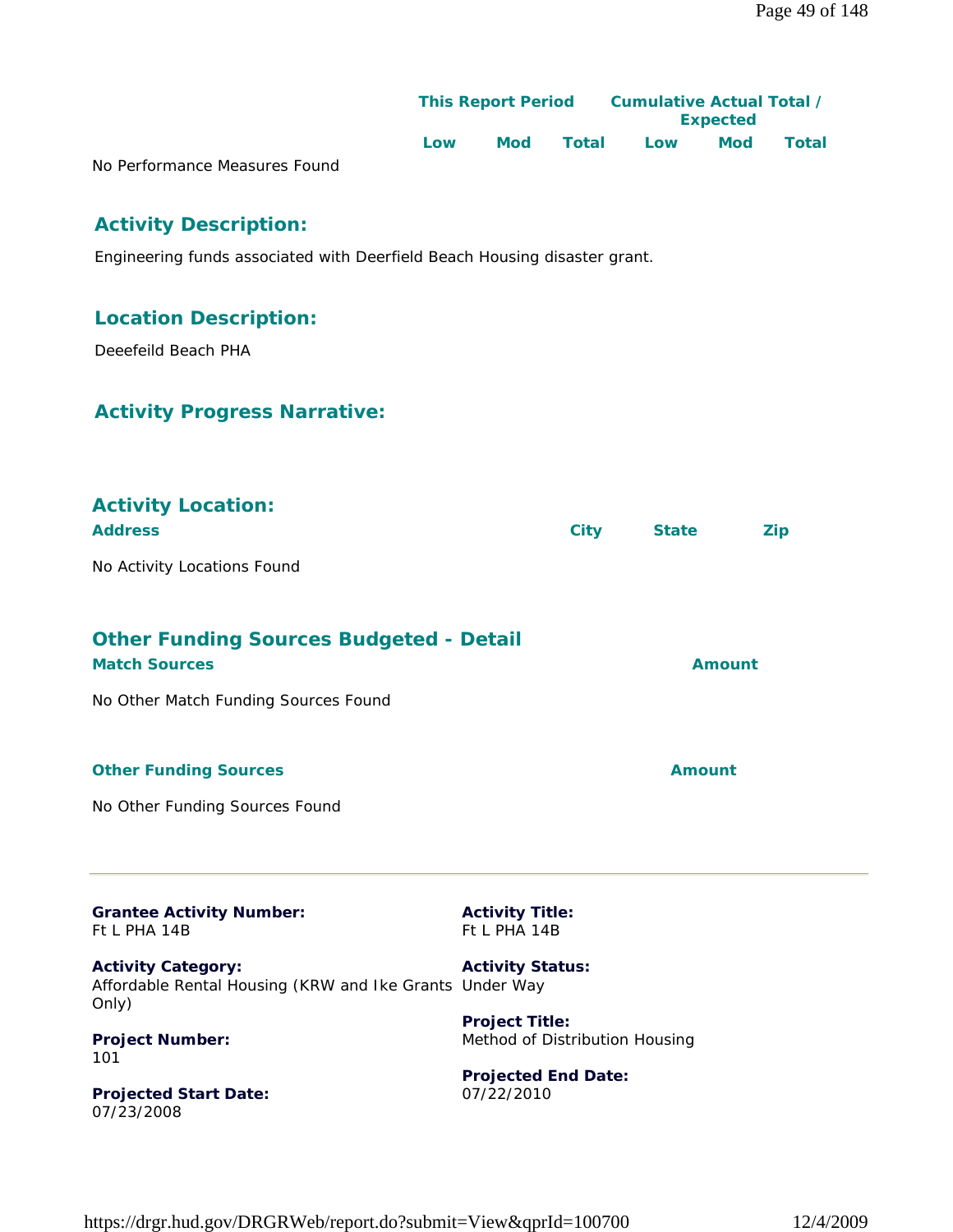#### **National Objective:** Low/Mod

#### **Responsible Organization:**

Fort Lauderdale PHA

|                                                | Jul 1 thru Sep<br>30, 2009 | <b>To Date</b> |
|------------------------------------------------|----------------------------|----------------|
| <b>Total Projected Budget from All Sources</b> | N/A                        | 730,000        |
| <b>Total CDBG Program Funds Budgeted</b>       | N/A                        | 730,000        |
| Program Funds Drawdown                         | 341,350.22                 | 448,343.45     |
| <b>Obligated CDBG DR Funds</b>                 | 20,000                     | 730,000        |
| <b>Expended CDBG DR Funds</b>                  | 341,350.22                 | 448,343.45     |
| <b>Match Contributed</b>                       | 0                          | 0              |
| <b>Program Income Received</b>                 | $\Omega$                   | $\Omega$       |
| Program Income Drawdown                        | $\Omega$                   | 0              |

#### **Performance Measures**

|                             | <b>This Report Period</b> |     |              | Cumulative Actual Total / | <b>Expected</b> |       |
|-----------------------------|---------------------------|-----|--------------|---------------------------|-----------------|-------|
|                             | Low                       | Mod | <b>Total</b> | Low                       | Mod             | Total |
| # of housing units          |                           |     | - 0          | 0/0                       | 0/0             | 0/205 |
| # of Households benefitting | $\left( \right)$          |     | 0            | 0/0                       | 0/205           | 0/205 |

### **Activity Description:**

Rehab of multi family housing units.

## **Location Description:**

Fort Lauderdale PHA

### **Activity Progress Narrative:**

- All shutters and windows have been installed for all units.
- Entry doors are on back order.
- Roof work is expected to begin shortly.

## **Activity Location: Address City State Zip**

No Activity Locations Found

## **Other Funding Sources Budgeted - Detail**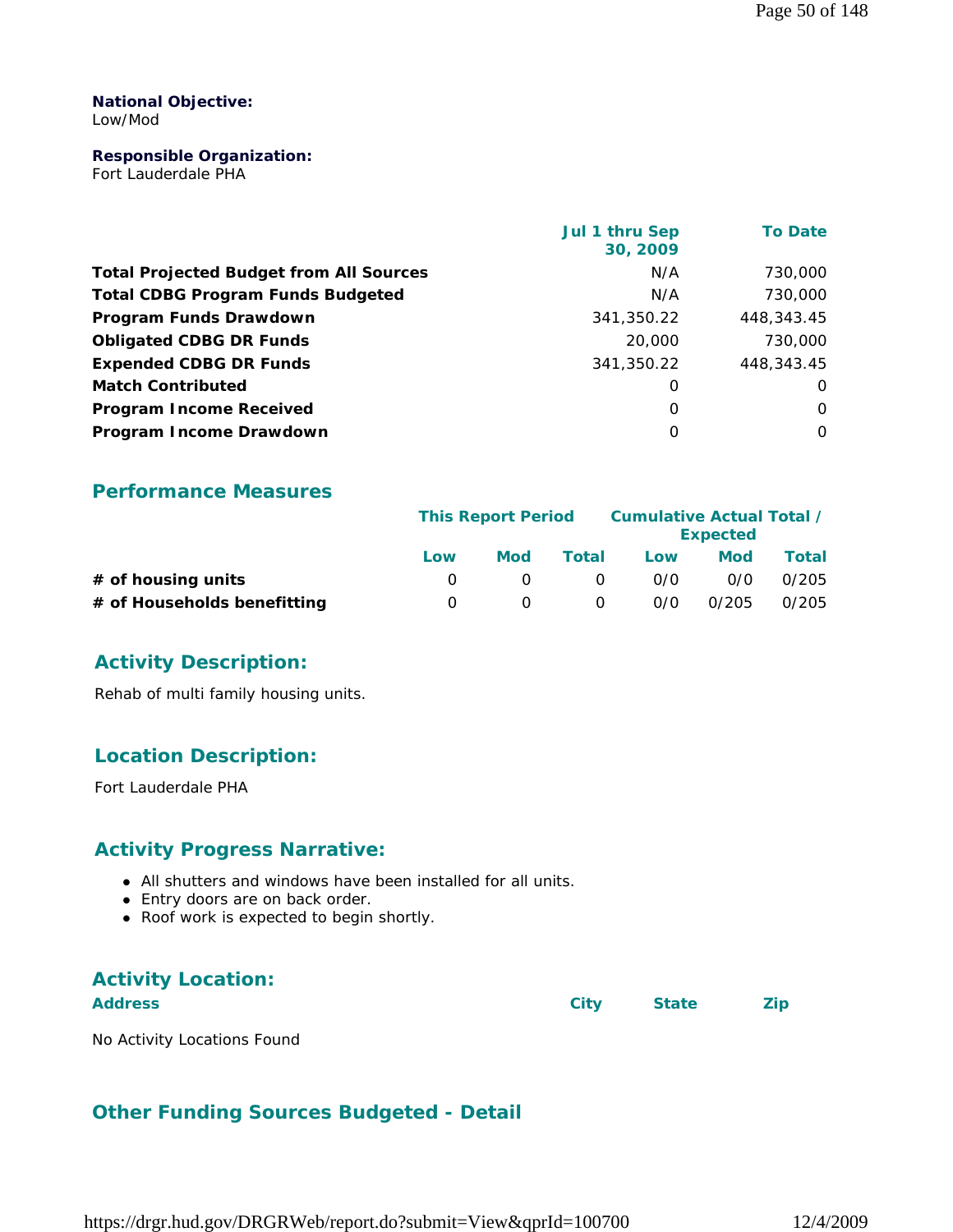## **Match Sources Amount**

No Other Match Funding Sources Found

## **Other Funding Sources Amount** 2008 2012 12:30 Amount

No Other Funding Sources Found

#### **Grantee Activity Number:** Ft L PHA 21A

**Activity Category:** Administration

**Project Number:** 099

**Projected Start Date:** 07/23/2008

**National Objective:** N/A

**Responsible Organization:** Fort Lauderdale PHA

|                                                | <b>Jul 1 thru Sep</b><br>30, 2009 | <b>To Date</b> |
|------------------------------------------------|-----------------------------------|----------------|
| <b>Total Projected Budget from All Sources</b> | N/A                               | 20,000         |
| <b>Total CDBG Program Funds Budgeted</b>       | N/A                               | 20,000         |
| Program Funds Drawdown                         | 5,000                             | 10,000         |
| <b>Obligated CDBG DR Funds</b>                 | 0                                 | 20,000         |
| <b>Expended CDBG DR Funds</b>                  | 5,000                             | 10,000         |
| <b>Match Contributed</b>                       | O                                 | $\Omega$       |
| <b>Program Income Received</b>                 | O                                 | O              |
| Program Income Drawdown                        | O                                 | $\Omega$       |

## **Performance Measures**

|                               |      | <b>This Report Period</b> |       | Cumulative Actual Total /<br><b>Expected</b> |            |              |
|-------------------------------|------|---------------------------|-------|----------------------------------------------|------------|--------------|
|                               | l ow | Mod                       | Total | Low                                          | <b>Mod</b> | <b>Total</b> |
| No Performance Measures Found |      |                           |       |                                              |            |              |

## **Activity Description:**

Administrative funds associated with the Fort Lauderdale PHA disaster grant.

**Activity Status:** Planned

**Activity Title:** Ft L PHA 21A

**Project Title:** Administrative Costs

**Projected End Date:** 07/22/2010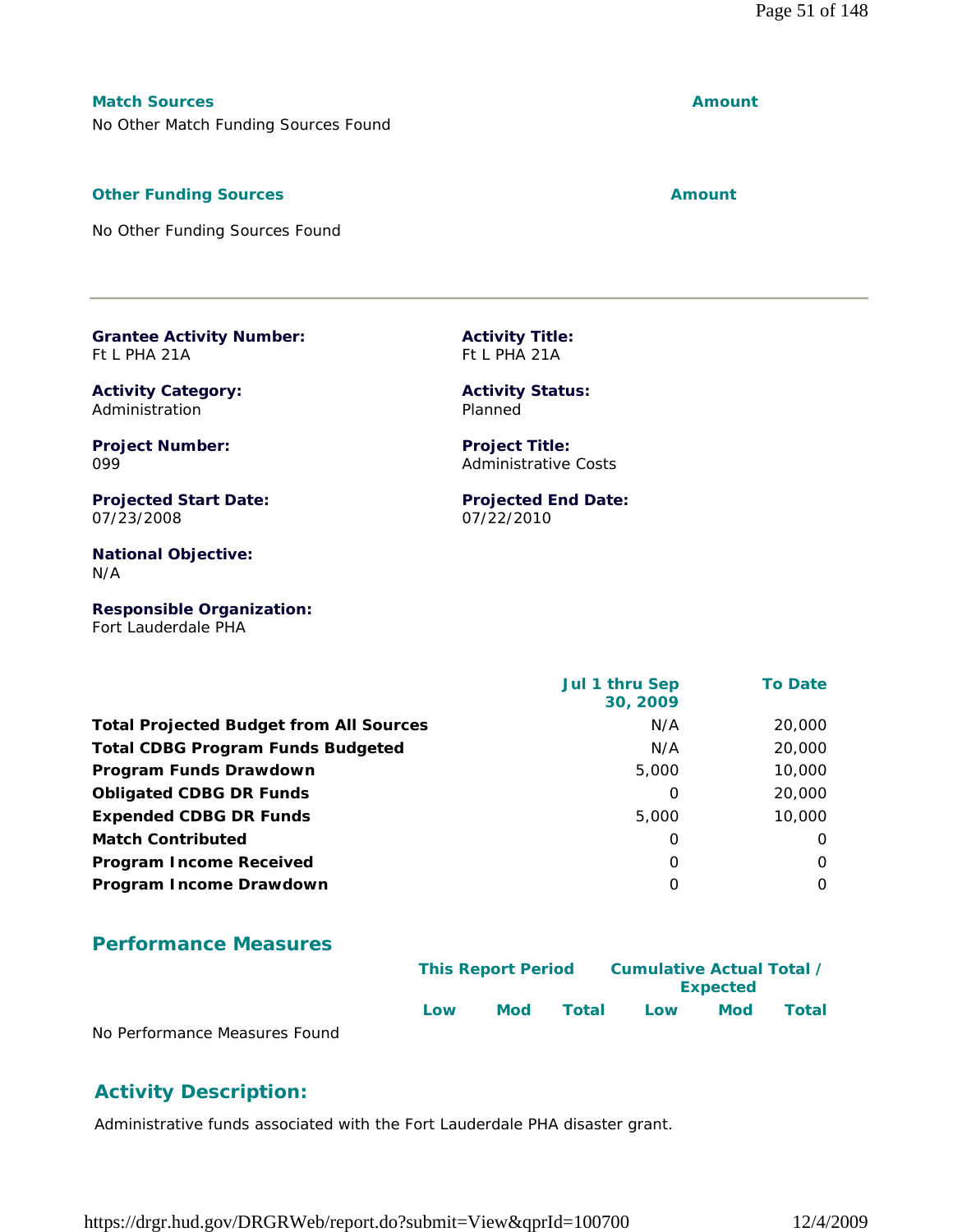## **Location Description:**

Fort Lauderdale PHA

## **Activity Progress Narrative:**

Administrative activities are underway and will continue until the disaster recovery activities are completed.

| <b>Activity Location:</b>                                              |                                                         |                |               |                |
|------------------------------------------------------------------------|---------------------------------------------------------|----------------|---------------|----------------|
| <b>Address</b>                                                         |                                                         | <b>City</b>    | <b>State</b>  | <b>Zip</b>     |
| No Activity Locations Found                                            |                                                         |                |               |                |
| <b>Other Funding Sources Budgeted - Detail</b><br><b>Match Sources</b> |                                                         |                | <b>Amount</b> |                |
| No Other Match Funding Sources Found                                   |                                                         |                |               |                |
| <b>Other Funding Sources</b>                                           |                                                         |                | <b>Amount</b> |                |
| No Other Funding Sources Found                                         |                                                         |                |               |                |
| <b>Grantee Activity Number:</b><br>Ft L PHA 21B                        | <b>Activity Title:</b><br>Ft L PHA 21B                  |                |               |                |
| <b>Activity Category:</b><br>Planning                                  | <b>Activity Status:</b><br>Cancelled                    |                |               |                |
| <b>Project Number:</b><br>101                                          | <b>Project Title:</b><br>Method of Distribution Housing |                |               |                |
| <b>Projected Start Date:</b><br>07/23/2008                             | <b>Projected End Date:</b><br>07/22/2010                |                |               |                |
| <b>National Objective:</b><br>N/A                                      |                                                         |                |               |                |
| <b>Responsible Organization:</b><br>Fort Lauderdale PHA                |                                                         |                |               |                |
|                                                                        |                                                         | Jul 1 thru Sep | 30, 2009      | <b>To Date</b> |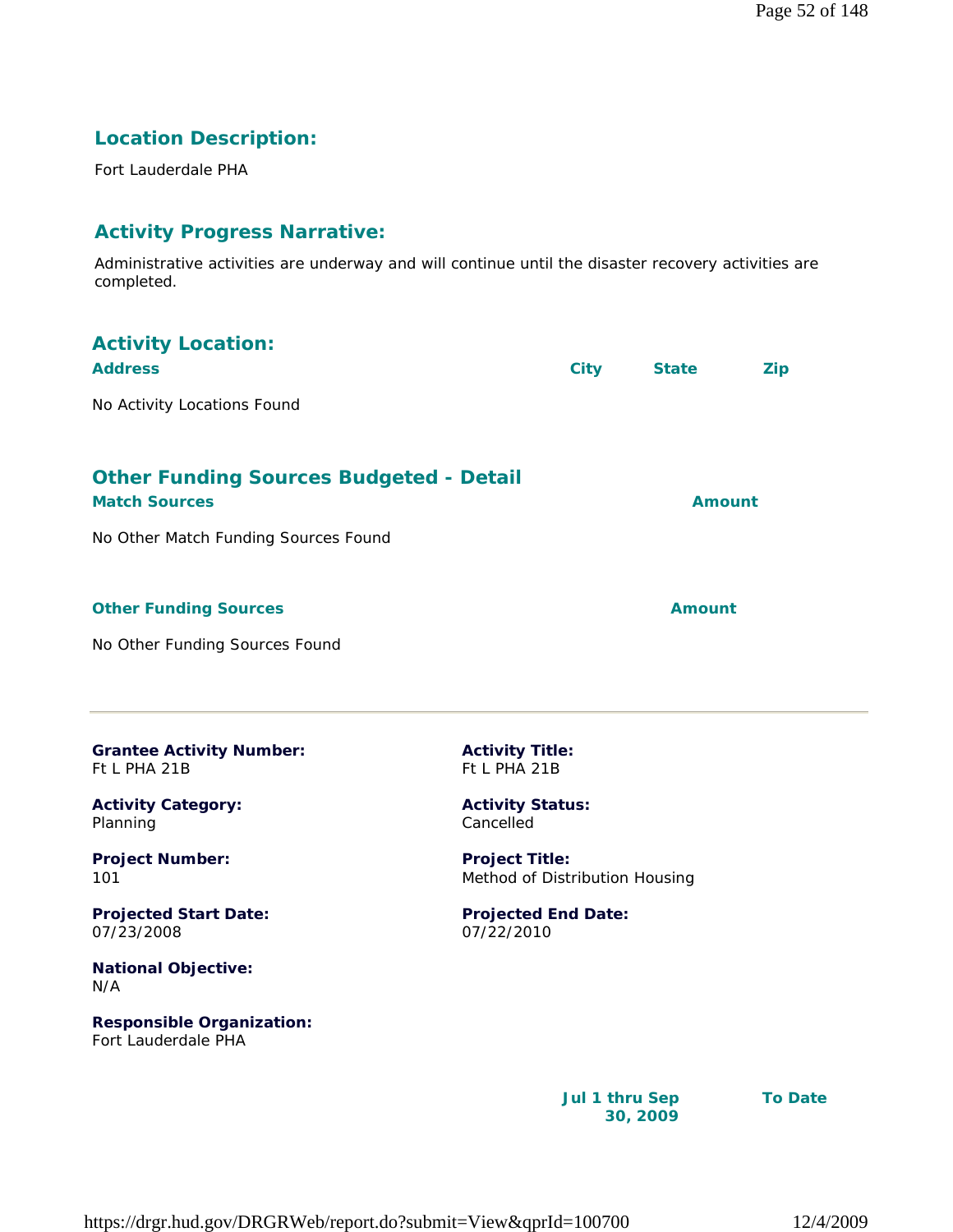| <b>Total Projected Budget from All Sources</b> | N/A       |          |
|------------------------------------------------|-----------|----------|
| <b>Total CDBG Program Funds Budgeted</b>       | N/A       | O        |
| Program Funds Drawdown                         | O         | $\Omega$ |
| <b>Obligated CDBG DR Funds</b>                 | $-20.000$ | O        |
| <b>Expended CDBG DR Funds</b>                  | O         | $\Omega$ |
| <b>Match Contributed</b>                       | O         | 0        |
| <b>Program Income Received</b>                 | O         |          |
| Program Income Drawdown                        | O         |          |

|                               |     | <b>This Report Period</b> |       | Cumulative Actual Total /<br><b>Expected</b> |            |              |
|-------------------------------|-----|---------------------------|-------|----------------------------------------------|------------|--------------|
|                               | Low | Mod                       | Total | Low                                          | <b>Mod</b> | <b>Total</b> |
| No Performance Measures Found |     |                           |       |                                              |            |              |

## **Activity Description:**

Engineering funds associated with the Fort Lauderdale PHA disaster grant.

## **Location Description:**

Fort Lauderdale PHA

## **Activity Progress Narrative:**

| <b>Activity Location:</b><br><b>Address</b>                            | <b>City</b> | <b>State</b>  | <b>Zip</b> |
|------------------------------------------------------------------------|-------------|---------------|------------|
| No Activity Locations Found                                            |             |               |            |
| <b>Other Funding Sources Budgeted - Detail</b><br><b>Match Sources</b> |             | Amount        |            |
| No Other Match Funding Sources Found                                   |             |               |            |
| <b>Other Funding Sources</b>                                           |             | <b>Amount</b> |            |
| No Other Funding Sources Found                                         |             |               |            |
|                                                                        |             |               |            |

Grantee Activity Number: **Activity Title:**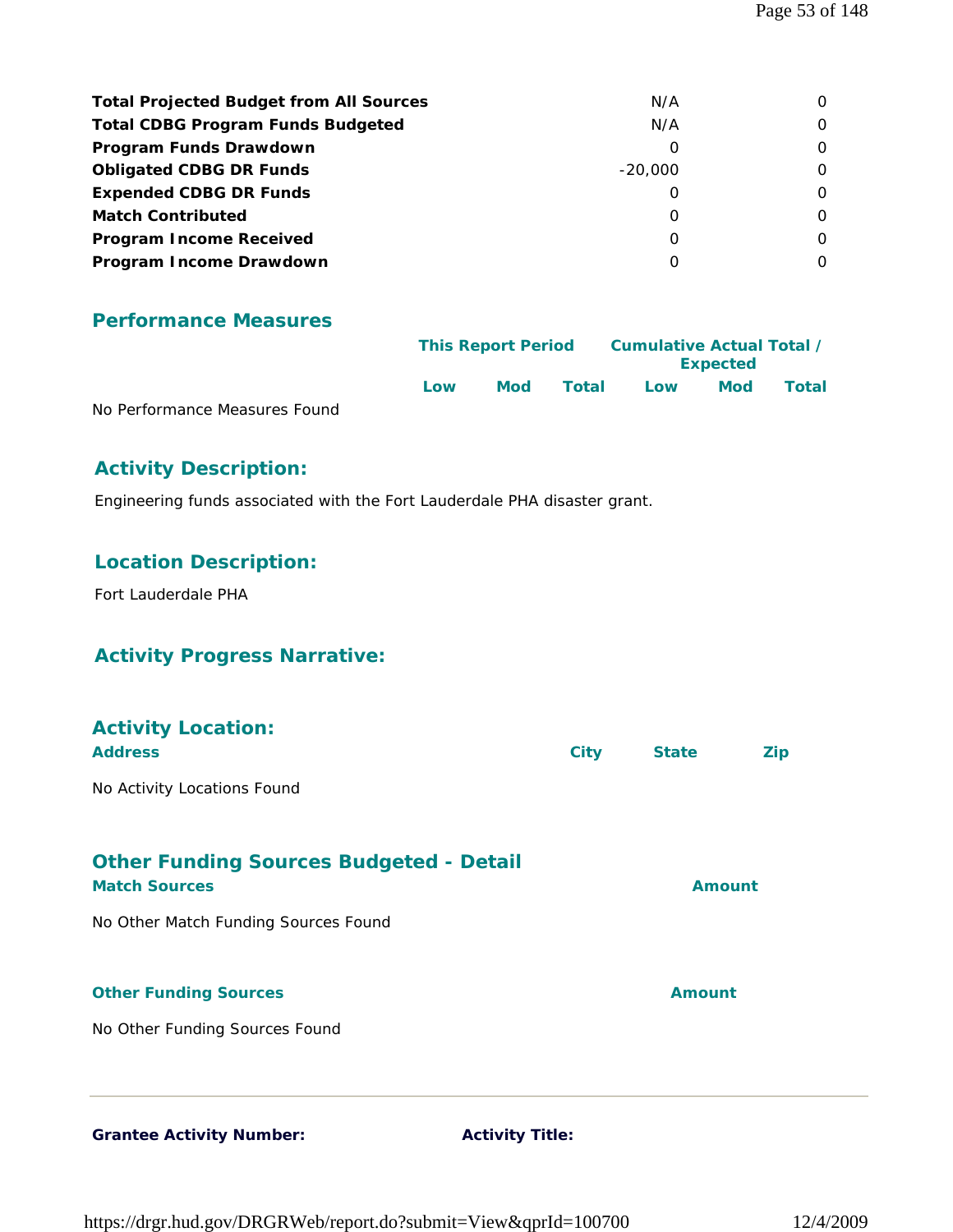Ft M PHA 14B

Ft M PHA 14B

**Project Title:**

**Activity Category:** Affordable Rental Housing (KRW and Ike Grants Under Way Only) **Activity Status:**

## **Project Number:**

101

**Projected End Date:** 06/29/2010

Method of Distribution Housing

**Projected Start Date:** 06/30/2008

**National Objective:** Low/Mod

**Responsible Organization:** Fort Myers PHA

|                                                | <b>Jul 1 thru Sep</b><br>30, 2009 | <b>To Date</b> |
|------------------------------------------------|-----------------------------------|----------------|
| <b>Total Projected Budget from All Sources</b> | N/A                               | 750,000        |
| <b>Total CDBG Program Funds Budgeted</b>       | N/A                               | 750,000        |
| Program Funds Drawdown                         | 94,555.25                         | 421,636.59     |
| <b>Obligated CDBG DR Funds</b>                 | 0                                 | 750,000        |
| <b>Expended CDBG DR Funds</b>                  | 94,555.25                         | 421,636.59     |
| <b>Match Contributed</b>                       | 0                                 | 0              |
| <b>Program Income Received</b>                 | $\Omega$                          | $\Omega$       |
| Program Income Drawdown                        | O                                 | 0              |

### **Performance Measures**

|                             |          | <b>This Report Period</b> |          | Cumulative Actual Total / | <b>Expected</b> |       |
|-----------------------------|----------|---------------------------|----------|---------------------------|-----------------|-------|
|                             | Low      | <b>Mod</b>                | Total    | Low                       | Mod             | Total |
| # of housing units          |          |                           | $\Omega$ | 0/0                       | 0/0             | 0/101 |
| # of Households benefitting | $\Omega$ |                           | 0        | 0/0                       | 0/101           | 0/101 |

## **Activity Description:**

Rehab of multi family housing units.

## **Location Description:**

Fort Myers PHA

## **Activity Progress Narrative:**

All windows and entry doors have been installed. Storefront windows and entry doors are underway.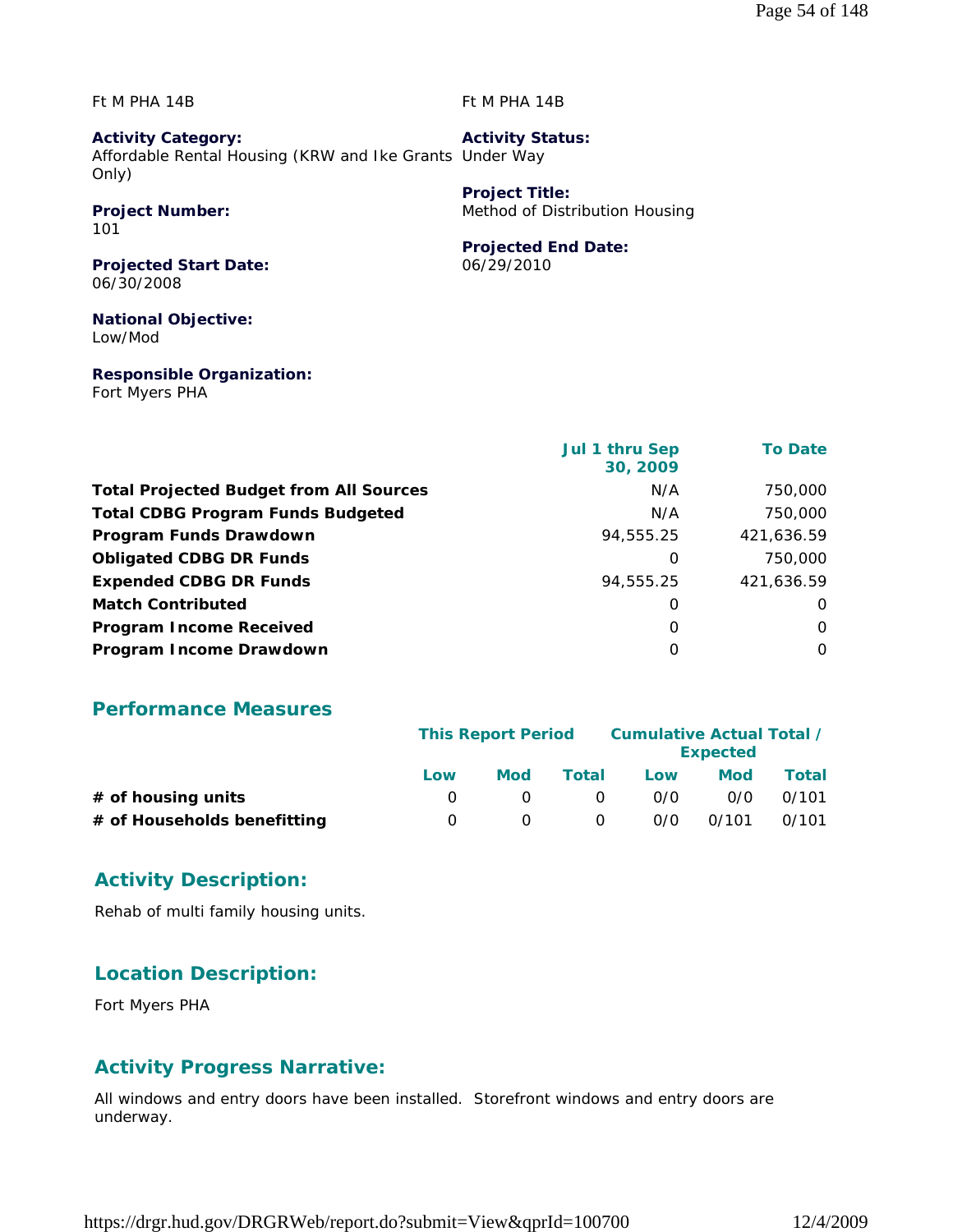| <b>Activity Location:</b><br><b>Address</b>                                                   |                                                         | <b>City</b> | <b>State</b>  | <b>Zip</b> |  |
|-----------------------------------------------------------------------------------------------|---------------------------------------------------------|-------------|---------------|------------|--|
| No Activity Locations Found                                                                   |                                                         |             |               |            |  |
| <b>Other Funding Sources Budgeted - Detail</b><br><b>Match Sources</b>                        |                                                         |             | <b>Amount</b> |            |  |
| No Other Match Funding Sources Found                                                          |                                                         |             |               |            |  |
| <b>Other Funding Sources</b>                                                                  |                                                         |             | <b>Amount</b> |            |  |
| No Other Funding Sources Found                                                                |                                                         |             |               |            |  |
| <b>Grantee Activity Number:</b><br>Ft P PHA 14B                                               | <b>Activity Title:</b><br>Ft P PHA 14B                  |             |               |            |  |
| <b>Activity Category:</b><br>Affordable Rental Housing (KRW and Ike Grants Under Way<br>Only) | <b>Activity Status:</b>                                 |             |               |            |  |
| <b>Project Number:</b><br>101                                                                 | <b>Project Title:</b><br>Method of Distribution Housing |             |               |            |  |
| <b>Projected Start Date:</b><br>06/30/2008                                                    | <b>Projected End Date:</b><br>06/29/2010                |             |               |            |  |

#### **National Objective:** Low/Mod

#### **Responsible Organization:** Fort Pierce PHA

 **Jul 1 thru Sep 30, 2009 To Date** Total Projected Budget from All Sources **N/A** 680,000 **Total CDBG Program Funds Budgeted N/A** 680,000 **Program Funds Drawdown** 0 0 **Obligated CDBG DR Funds 0 680,000 Expended CDBG DR Funds** 0 0 **Match Contributed** 0 0 **Program Income Received** 0 0 **Program Income Drawdown** 0 0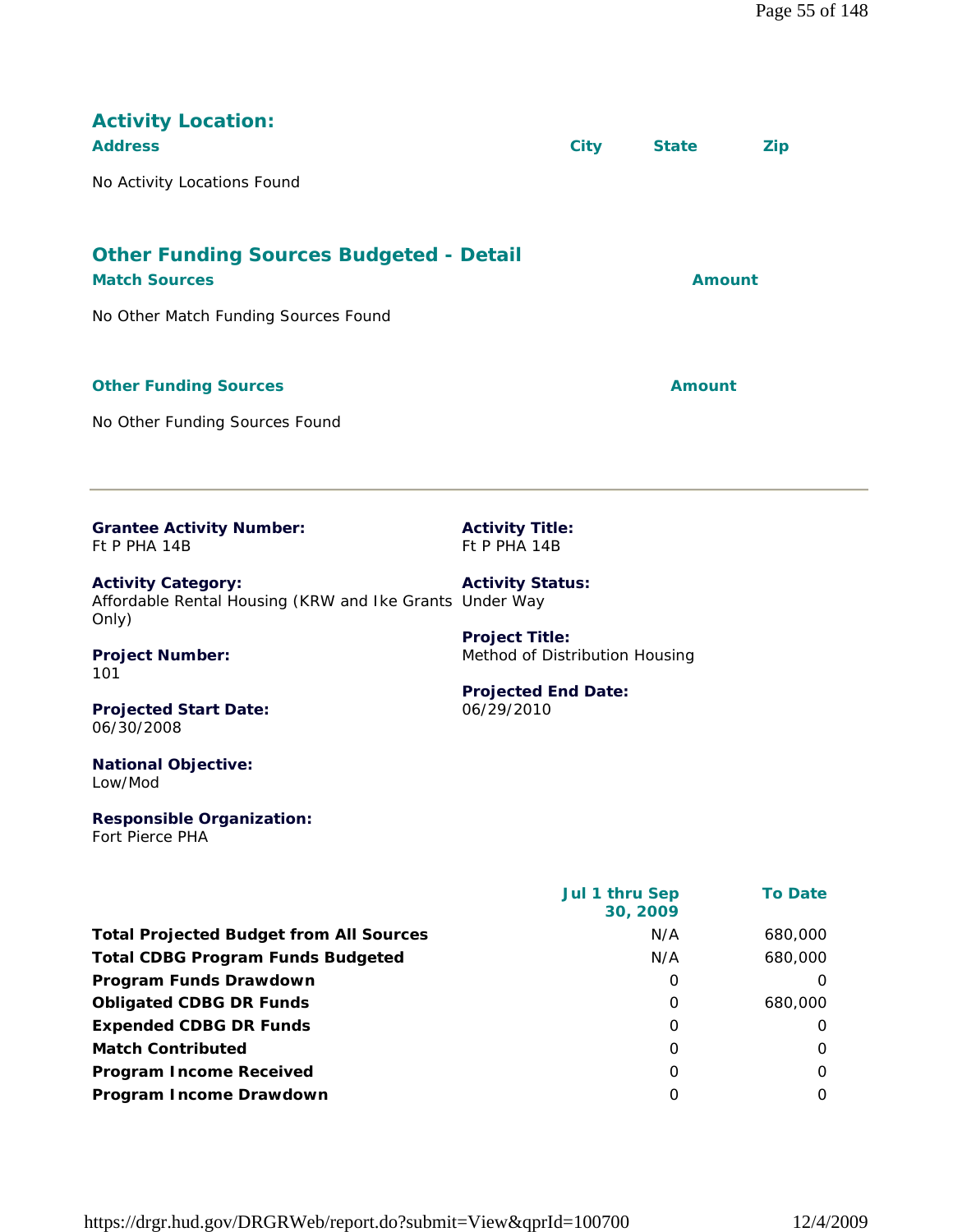|                             |     | <b>This Report Period</b> |          |     | Cumulative Actual Total /<br><b>Expected</b> |       |
|-----------------------------|-----|---------------------------|----------|-----|----------------------------------------------|-------|
|                             | Low | Mod                       | Total    | Low | Mod                                          | Total |
| $#$ of housing units        |     |                           | $\Omega$ | 0/0 | 0/0                                          | 0/144 |
| # of Households benefitting |     |                           | 0        | 0/0 | 0/144                                        | 0/144 |

## **Activity Description:**

Rehab of multi family housing units.

## **Location Description:**

Fort Pierce PHA

## **Activity Progress Narrative:**

Contract modification submitted (scope of work and location).

| <b>Activity Location:</b><br><b>Address</b>                            | <b>City</b>                                          | <b>State</b> | <b>Zip</b> |
|------------------------------------------------------------------------|------------------------------------------------------|--------------|------------|
| No Activity Locations Found                                            |                                                      |              |            |
| <b>Other Funding Sources Budgeted - Detail</b><br><b>Match Sources</b> |                                                      | Amount       |            |
| No Other Match Funding Sources Found                                   |                                                      |              |            |
| <b>Other Funding Sources</b>                                           |                                                      | Amount       |            |
| No Other Funding Sources Found                                         |                                                      |              |            |
| <b>Grantee Activity Number:</b><br>Ft P PHA 21A                        | <b>Activity Title:</b><br>Ft P PHA 21A               |              |            |
| <b>Activity Category:</b><br>Administration                            | <b>Activity Status:</b><br>Under Way                 |              |            |
| <b>Project Number:</b><br>099                                          | <b>Project Title:</b><br><b>Administrative Costs</b> |              |            |

**Projected Start Date:**

**Projected End Date:**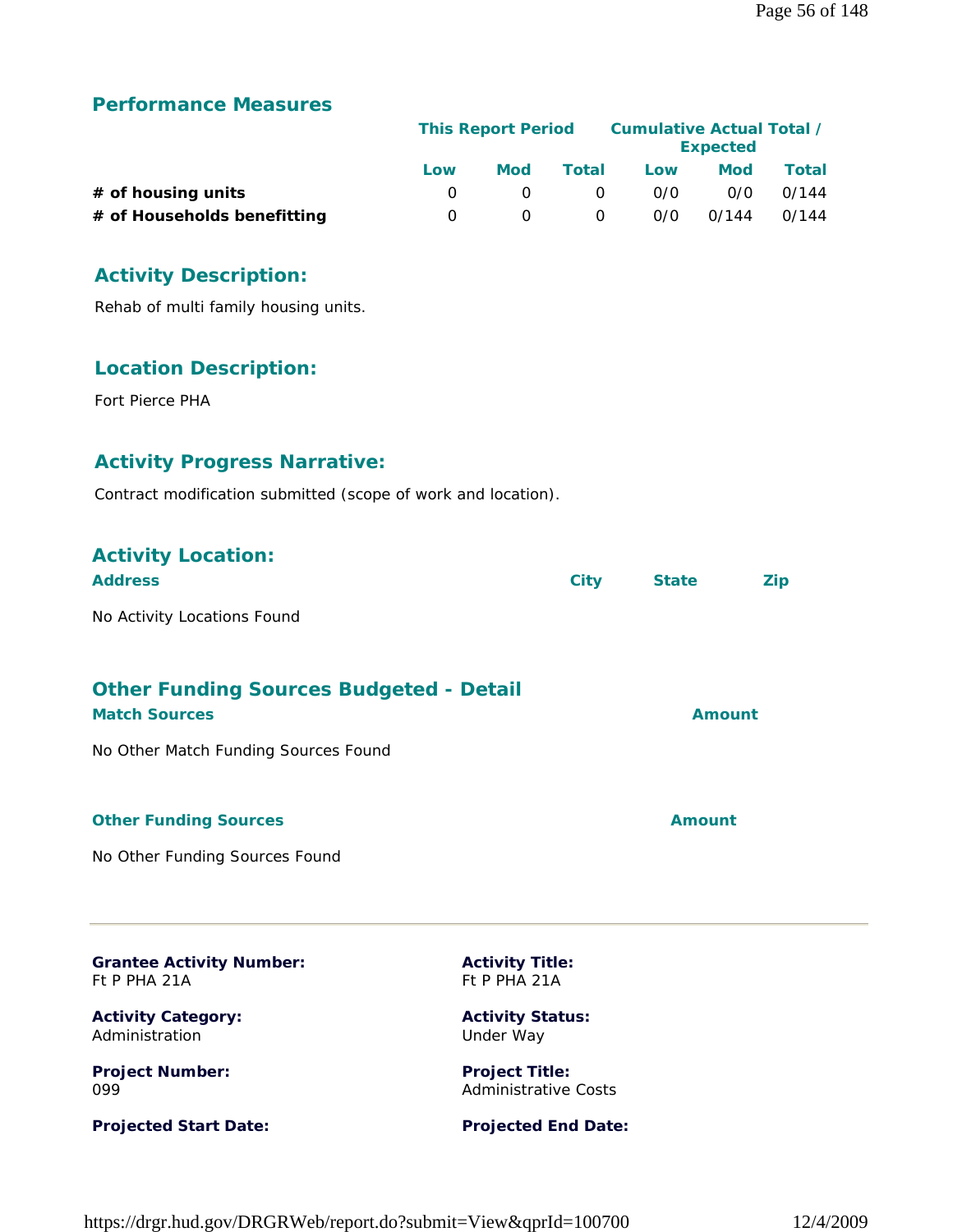#### 06/30/2008

#### 06/29/2010

#### **National Objective:** N/A

**Responsible Organization:** Fort Pierce PHA

|                                                | Jul 1 thru Sep<br>30, 2009 | <b>To Date</b> |
|------------------------------------------------|----------------------------|----------------|
| <b>Total Projected Budget from All Sources</b> | N/A                        | 20,000         |
| <b>Total CDBG Program Funds Budgeted</b>       | N/A                        | 20,000         |
| Program Funds Drawdown                         | 0                          | $\Omega$       |
| <b>Obligated CDBG DR Funds</b>                 | $\Omega$                   | 20,000         |
| <b>Expended CDBG DR Funds</b>                  | $\Omega$                   | 0              |
| <b>Match Contributed</b>                       | $\Omega$                   | $\Omega$       |
| <b>Program Income Received</b>                 | 0                          | $\Omega$       |
| Program Income Drawdown                        | $\Omega$                   | $\Omega$       |

### **Performance Measures**

|                               | <b>This Report Period</b> |     | Cumulative Actual Total / |     |                 |              |
|-------------------------------|---------------------------|-----|---------------------------|-----|-----------------|--------------|
|                               |                           |     |                           |     | <b>Expected</b> |              |
|                               | Low                       | Mod | Total                     | Low | <b>Mod</b>      | <b>Total</b> |
| No Performance Measures Found |                           |     |                           |     |                 |              |

## **Activity Description:**

Administrative funds associated with the Fort Pierce PHA disaster grant.

## **Location Description:**

Fort Pierce PHA

## **Activity Progress Narrative:**

Administrative activities are underway and will continue until the disaster recovery activities are completed.

| <b>Activity Location:</b>   |      |              |            |
|-----------------------------|------|--------------|------------|
| <b>Address</b>              | City | <b>State</b> | <b>Zip</b> |
| No Activity Locations Found |      |              |            |

## **Other Funding Sources Budgeted - Detail**

**Match Sources Amount**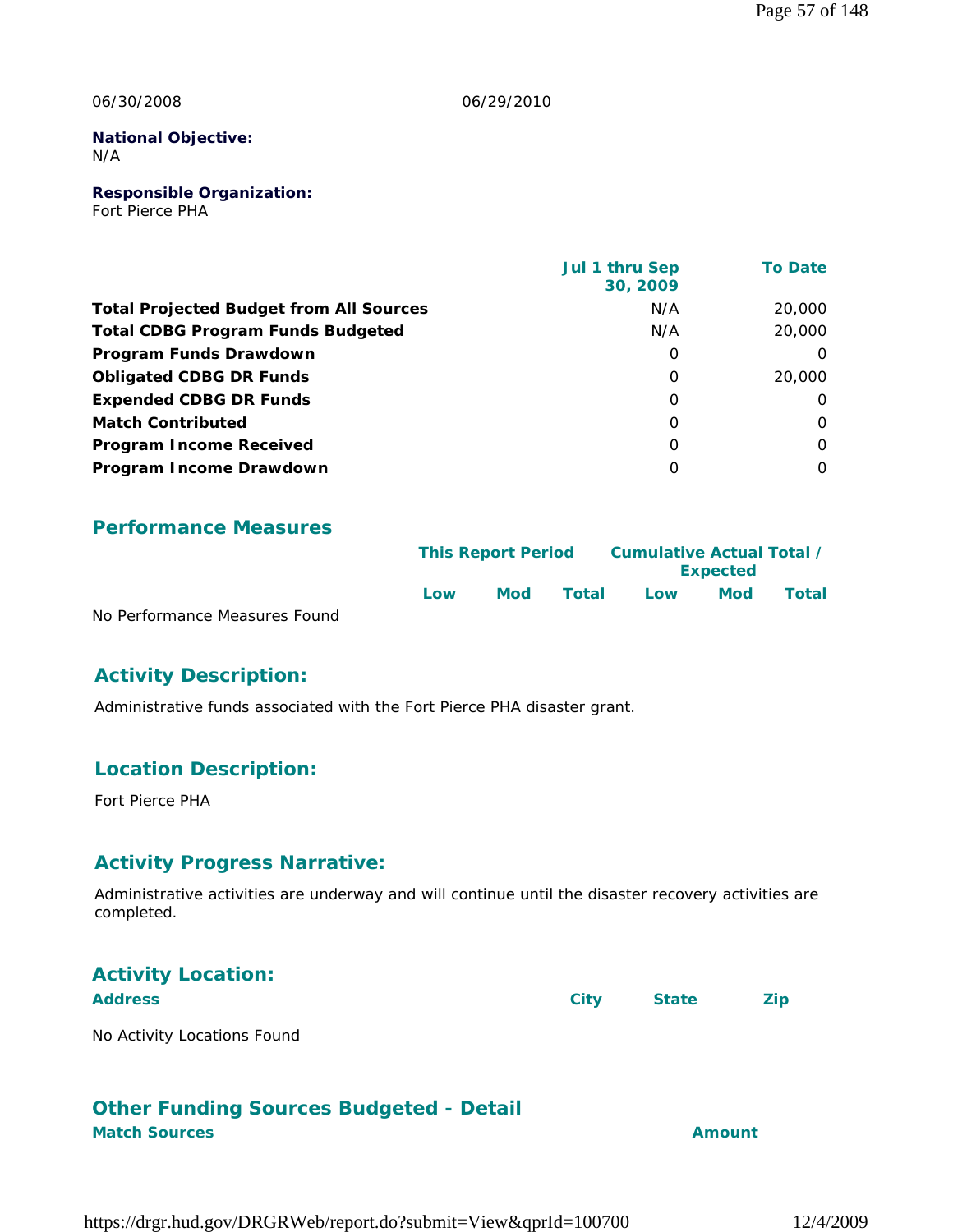No Other Match Funding Sources Found

#### **Other Funding Sources Amount Amount Amount**

No Other Funding Sources Found

**Grantee Activity Number:** Ft P PHA 21B

**Activity Category:** Planning

**Project Number:** 101

**Projected Start Date:** 06/30/2008

**National Objective:** N/A

**Responsible Organization:** Fort Pierce PHA

 **Jul 1 thru Sep 30, 2009 To Date Total Projected Budget from All Sources** N/A 0 **Total CDBG Program Funds Budgeted** N/A 0 **Program Funds Drawdown** 0 0 **Obligated CDBG DR Funds**  $-50,000$  0 **Expended CDBG DR Funds** 0 0 **Match Contributed** 0 0 **Program Income Received** 0 0 **Program Income Drawdown** 0 0

#### **Performance Measures**

|                               |     | <b>This Report Period</b> |       | Cumulative Actual Total / |                 |       |
|-------------------------------|-----|---------------------------|-------|---------------------------|-----------------|-------|
|                               |     |                           |       |                           | <b>Expected</b> |       |
|                               | Low | Mod                       | Total | Low                       | <b>Mod</b>      | Total |
| No Performance Measures Found |     |                           |       |                           |                 |       |

### **Activity Description:**

Engineering funds associated with the Fort Pierce PHA disaster grant.

https://drgr.hud.gov/DRGRWeb/report.do?submit=View&qprId=100700 12/4/2009

**Activity Title:** Ft P PHA 21B

**Activity Status:** Under Way

**Project Title:** Method of Distribution Housing

**Projected End Date:** 06/29/2010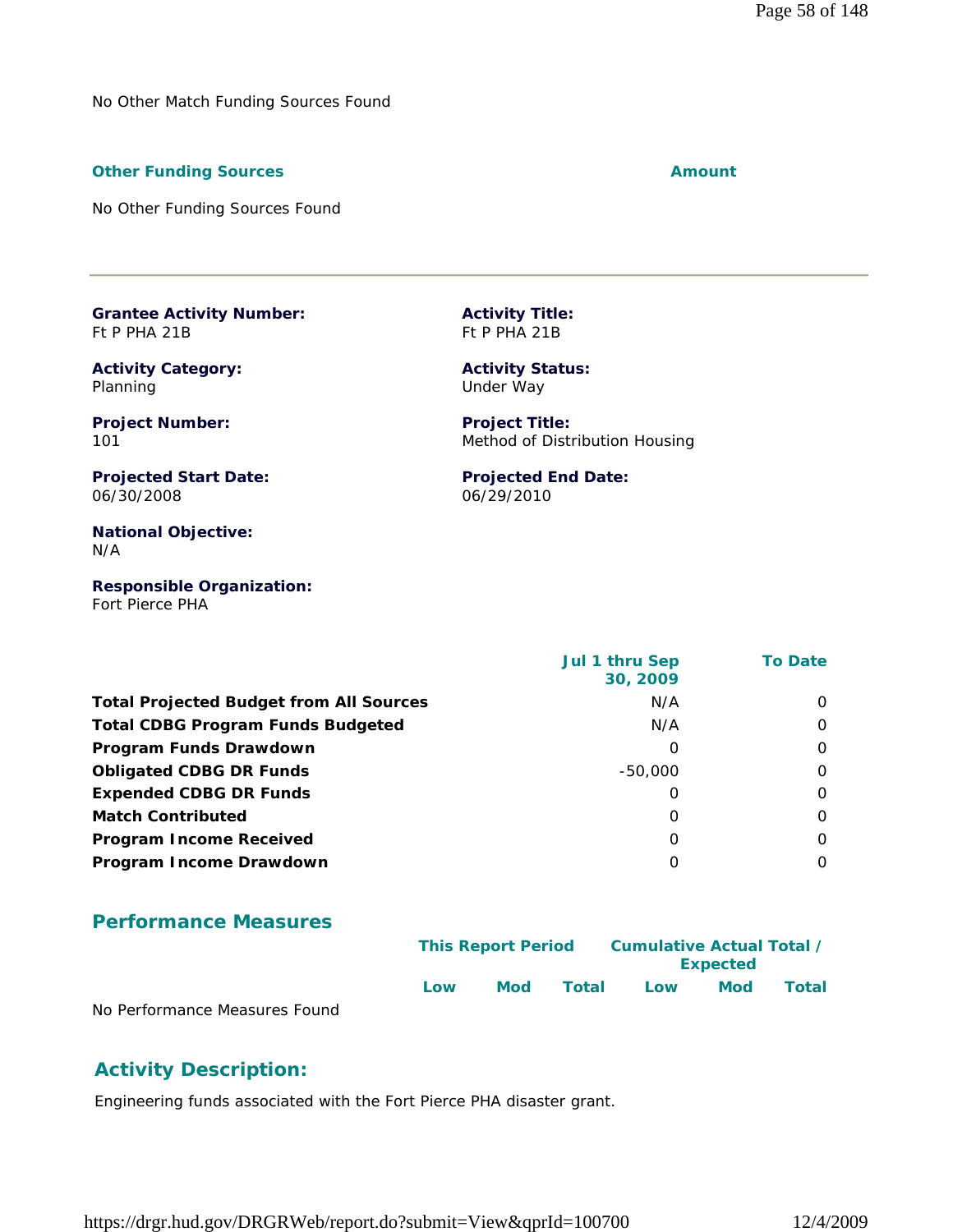## **Location Description:**

Fort Pierce PHA

## **Activity Progress Narrative:**

| <b>Activity Location:</b><br><b>Address</b>                                                                    |                                                         | <b>City</b> | <b>State</b>  | <b>Zip</b> |
|----------------------------------------------------------------------------------------------------------------|---------------------------------------------------------|-------------|---------------|------------|
| No Activity Locations Found                                                                                    |                                                         |             |               |            |
| <b>Other Funding Sources Budgeted - Detail</b><br><b>Match Sources</b><br>No Other Match Funding Sources Found |                                                         |             | <b>Amount</b> |            |
| <b>Other Funding Sources</b><br>No Other Funding Sources Found                                                 |                                                         |             | <b>Amount</b> |            |
|                                                                                                                |                                                         |             |               |            |
| <b>Grantee Activity Number:</b><br>GC 08                                                                       | <b>Activity Title:</b><br>GC 08                         |             |               |            |
| <b>Activity Category:</b><br>Relocation payments and assistance                                                | <b>Activity Status:</b><br>Under Way                    |             |               |            |
| <b>Project Number:</b><br>101                                                                                  | <b>Project Title:</b><br>Method of Distribution Housing |             |               |            |
| <b>Projected Start Date:</b><br>04/14/2008                                                                     | <b>Projected End Date:</b><br>04/14/2010                |             |               |            |

**National Objective:** Low/Mod

**Responsible Organization:** Glades County

 **Jul 1 thru Sep 30, 2009 To Date Total Projected Budget from All Sources** N/A 5,000 **Total CDBG Program Funds Budgeted N/A** 5,000 **Program Funds Drawdown** 0 0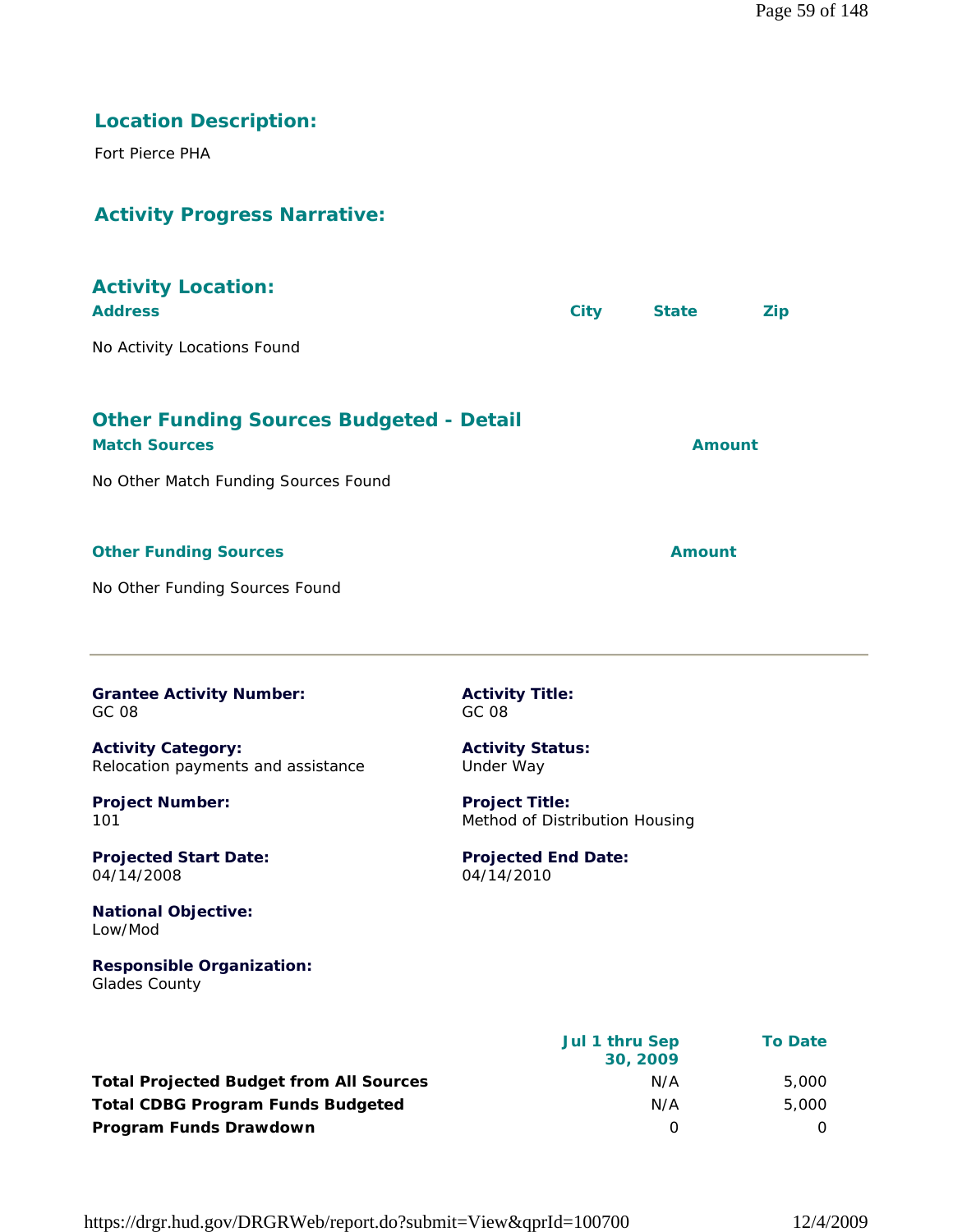| <b>Obligated CDBG DR Funds</b> | 5,000 |
|--------------------------------|-------|
| <b>Expended CDBG DR Funds</b>  |       |
| <b>Match Contributed</b>       |       |
| <b>Program Income Received</b> |       |
| Program Income Drawdown        |       |

|                             |     | <b>This Report Period</b> |          |     | Cumulative Actual Total /<br><b>Expected</b> |       |  |
|-----------------------------|-----|---------------------------|----------|-----|----------------------------------------------|-------|--|
|                             | Low | <b>Mod</b>                | Total    | Low | Mod                                          | Total |  |
| $#$ of housing units        |     |                           | $\Omega$ | 0/0 | 0/0                                          | 0/1   |  |
| # of Households benefitting |     |                           | O        | 0/0 | 0/1                                          | 0/1   |  |

## **Activity Description:**

Temporary relocation for hurricane victims.

## **Location Description:**

Glades County

## **Activity Progress Narrative:**

Relocation assistance has been provided.

| <b>Activity Location:</b>                                              |             |               |            |
|------------------------------------------------------------------------|-------------|---------------|------------|
| <b>Address</b>                                                         | <b>City</b> | <b>State</b>  | <b>Zip</b> |
| No Activity Locations Found                                            |             |               |            |
| <b>Other Funding Sources Budgeted - Detail</b><br><b>Match Sources</b> |             | <b>Amount</b> |            |
| No Other Match Funding Sources Found                                   |             |               |            |
| <b>Other Funding Sources</b>                                           |             | <b>Amount</b> |            |
| No Other Funding Sources Found                                         |             |               |            |
|                                                                        |             |               |            |
|                                                                        |             |               |            |

#### **Grantee Activity Number:** GC 12

**Activity Title:** GC 12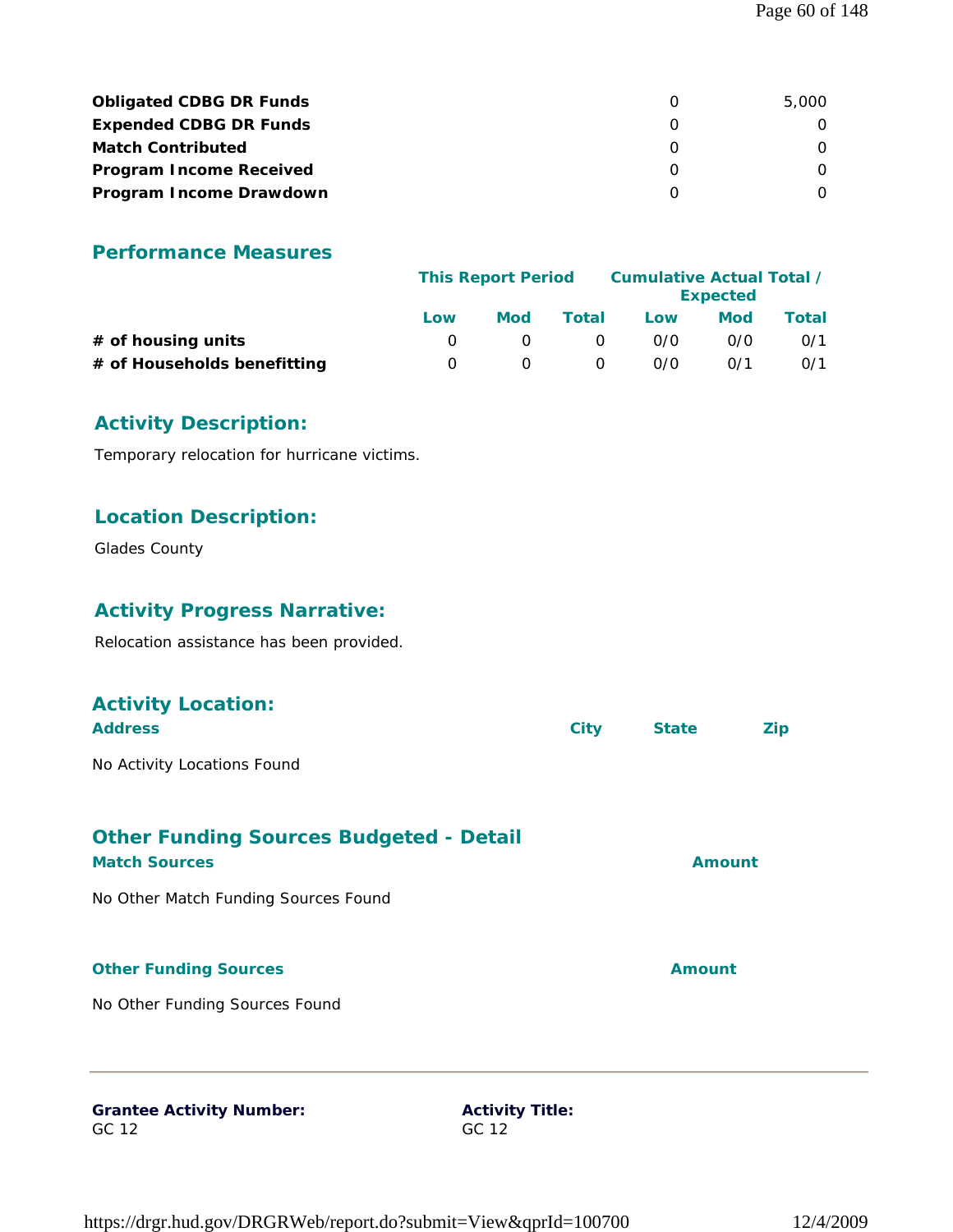#### **Activity Category:**

Rehabilitation/reconstruction of residential structures

**Project Number:** 101

**Projected Start Date:** 04/14/2008

**National Objective:** Low/Mod

### **Responsible Organization:**

Glades County

### **Activity Status:**

Under Way

**Project Title:** Method of Distribution Housing

## **Projected End Date:**

04/14/2010

|                                                | <b>Jul 1 thru Sep</b><br>30, 2009 | <b>To Date</b> |
|------------------------------------------------|-----------------------------------|----------------|
| <b>Total Projected Budget from All Sources</b> | N/A                               | 120,000        |
| <b>Total CDBG Program Funds Budgeted</b>       | N/A                               | 120,000        |
| Program Funds Drawdown                         | 0                                 | $\Omega$       |
| <b>Obligated CDBG DR Funds</b>                 | 0                                 | 120,000        |
| <b>Expended CDBG DR Funds</b>                  | O                                 | $\Omega$       |
| <b>Match Contributed</b>                       | O                                 | $\Omega$       |
| <b>Program Income Received</b>                 | O                                 | 0              |
| Program Income Drawdown                        | Ω                                 | 0              |

### **Performance Measures**

|                             | <b>This Report Period</b> |     |          | Cumulative Actual Total / |     |       |
|-----------------------------|---------------------------|-----|----------|---------------------------|-----|-------|
|                             |                           |     |          | <b>Expected</b>           |     |       |
|                             | Low                       | Mod | Total    | Low                       | Mod | Total |
| # of housing units          |                           |     | $\Omega$ | 0/0                       | 0/0 | 0/1   |
| # of Households benefitting | $\left( \right)$          |     | $\Omega$ | 0/0                       | 0/1 | 0/1   |

### **Activity Description:**

Replacement housing for hurricane victims.

## **Location Description:**

Glades County

## **Activity Progress Narrative:**

- Rehabilitation/replacement of one housing unit is underway and is at 60% completion. Completion dated is November 10, 2009.
- Secondary home has been identified and is now in Environmental Review.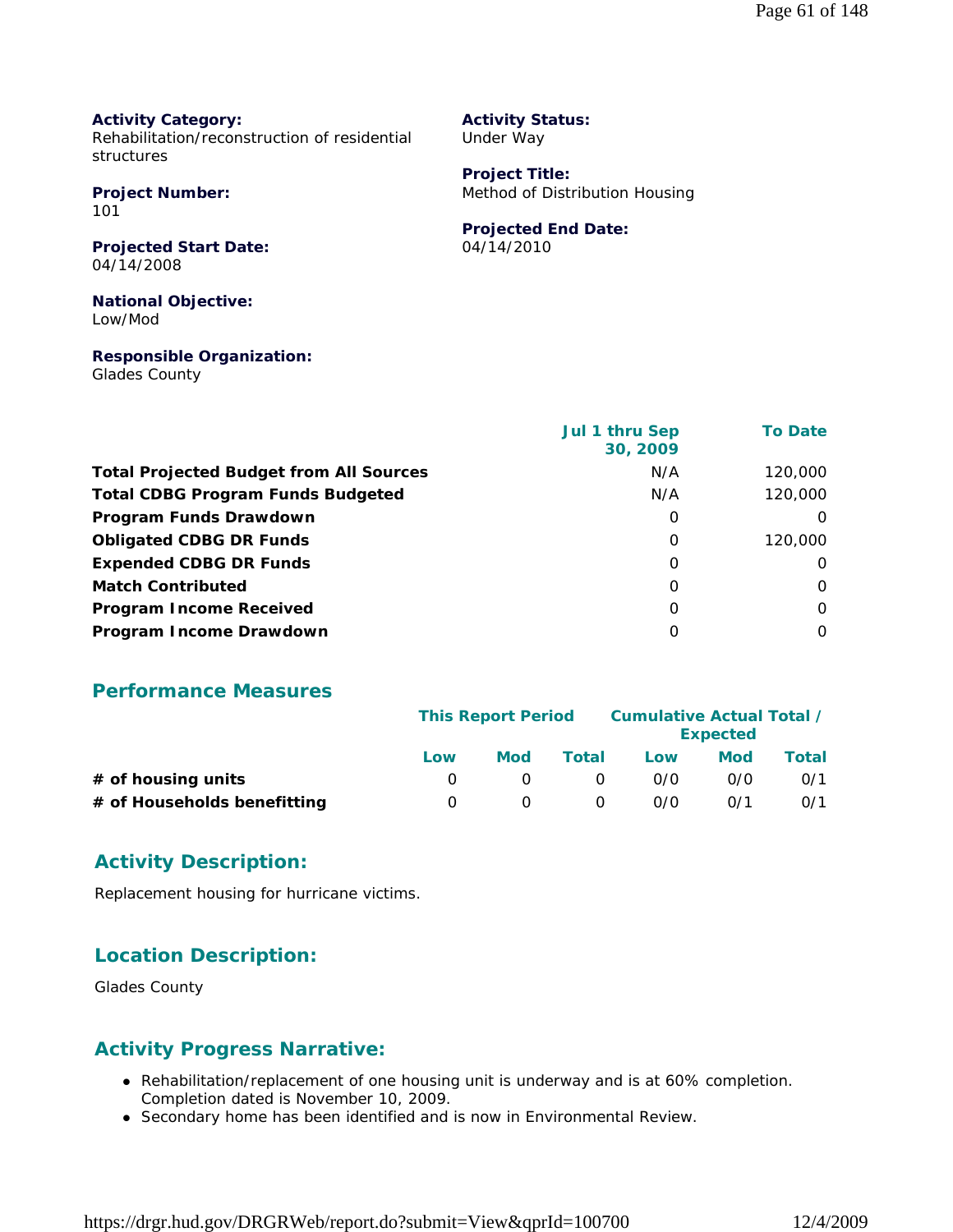| <b>Activity Location:</b><br><b>Address</b>                                                                    | <b>City</b> | <b>State</b>  | <b>Zip</b> |  |
|----------------------------------------------------------------------------------------------------------------|-------------|---------------|------------|--|
| No Activity Locations Found                                                                                    |             |               |            |  |
| <b>Other Funding Sources Budgeted - Detail</b><br><b>Match Sources</b><br>No Other Match Funding Sources Found |             | <b>Amount</b> |            |  |
| <b>Other Funding Sources</b><br>No Other Funding Sources Found                                                 |             | <b>Amount</b> |            |  |
|                                                                                                                |             |               |            |  |

**Grantee Activity Number:** GC 21A

**Activity Category:** Administration

**Project Number:** 099

**Projected Start Date:** 04/14/2008

**National Objective:** N/A

#### **Responsible Organization:** Glades County

**Activity Title:** GC 21A

**Activity Status:** Under Way

**Project Title:** Administrative Costs

**Projected End Date:** 04/14/2010

|                                                | <b>Jul 1 thru Sep</b><br>30, 2009 | <b>To Date</b> |
|------------------------------------------------|-----------------------------------|----------------|
| <b>Total Projected Budget from All Sources</b> | N/A                               | 3,947.37       |
| <b>Total CDBG Program Funds Budgeted</b>       | N/A                               | 3,947.37       |
| Program Funds Drawdown                         | 0                                 | $\Omega$       |
| <b>Obligated CDBG DR Funds</b>                 | $-0.03$                           | 3,947.37       |
| <b>Expended CDBG DR Funds</b>                  | O                                 | $\Omega$       |
| <b>Match Contributed</b>                       | 0                                 | $\Omega$       |
| <b>Program Income Received</b>                 | 0                                 | $\Omega$       |
| Program Income Drawdown                        | O                                 | $\Omega$       |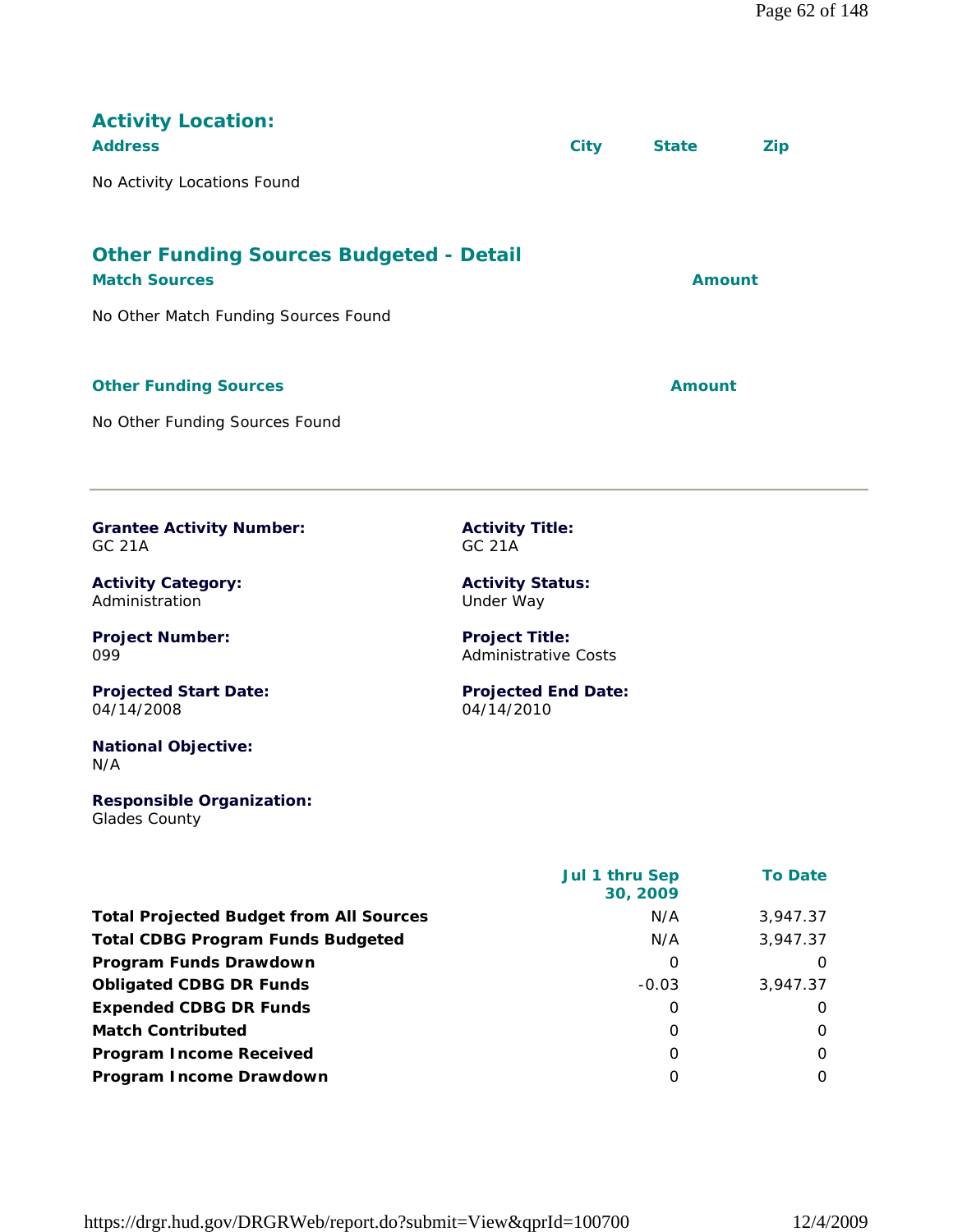|                               | <b>This Report Period</b> |     |       | Cumulative Actual Total /<br><b>Expected</b> |            |       |  |
|-------------------------------|---------------------------|-----|-------|----------------------------------------------|------------|-------|--|
|                               | Low                       | Mod | Total | Low                                          | <b>Mod</b> | Total |  |
| No Performance Measures Found |                           |     |       |                                              |            |       |  |

## **Activity Description:**

Administrative activities associated with disaster recovery from hurricanes.

## **Location Description:**

Glades County

## **Activity Progress Narrative:**

Administrative activities are underway and will continue until the disaster recovery activities are completed.

| <b>Activity Location:</b><br><b>Address</b>                                                   |                                                                                       | <b>City</b> | <b>State</b>  | <b>Zip</b> |
|-----------------------------------------------------------------------------------------------|---------------------------------------------------------------------------------------|-------------|---------------|------------|
| No Activity Locations Found                                                                   |                                                                                       |             |               |            |
| <b>Other Funding Sources Budgeted - Detail</b><br><b>Match Sources</b>                        |                                                                                       |             | <b>Amount</b> |            |
| No Other Match Funding Sources Found                                                          |                                                                                       |             |               |            |
| <b>Other Funding Sources</b>                                                                  |                                                                                       |             | <b>Amount</b> |            |
| No Other Funding Sources Found                                                                |                                                                                       |             |               |            |
| <b>Grantee Activity Number:</b><br>H PHA 14B                                                  | <b>Activity Title:</b><br>H PHA 14B                                                   |             |               |            |
| <b>Activity Category:</b><br>Affordable Rental Housing (KRW and Ike Grants Under Way<br>Only) | <b>Activity Status:</b>                                                               |             |               |            |
| Project Number:<br>101                                                                        | <b>Project Title:</b><br>Method of Distribution Housing<br><b>Projected End Date:</b> |             |               |            |
|                                                                                               |                                                                                       |             |               |            |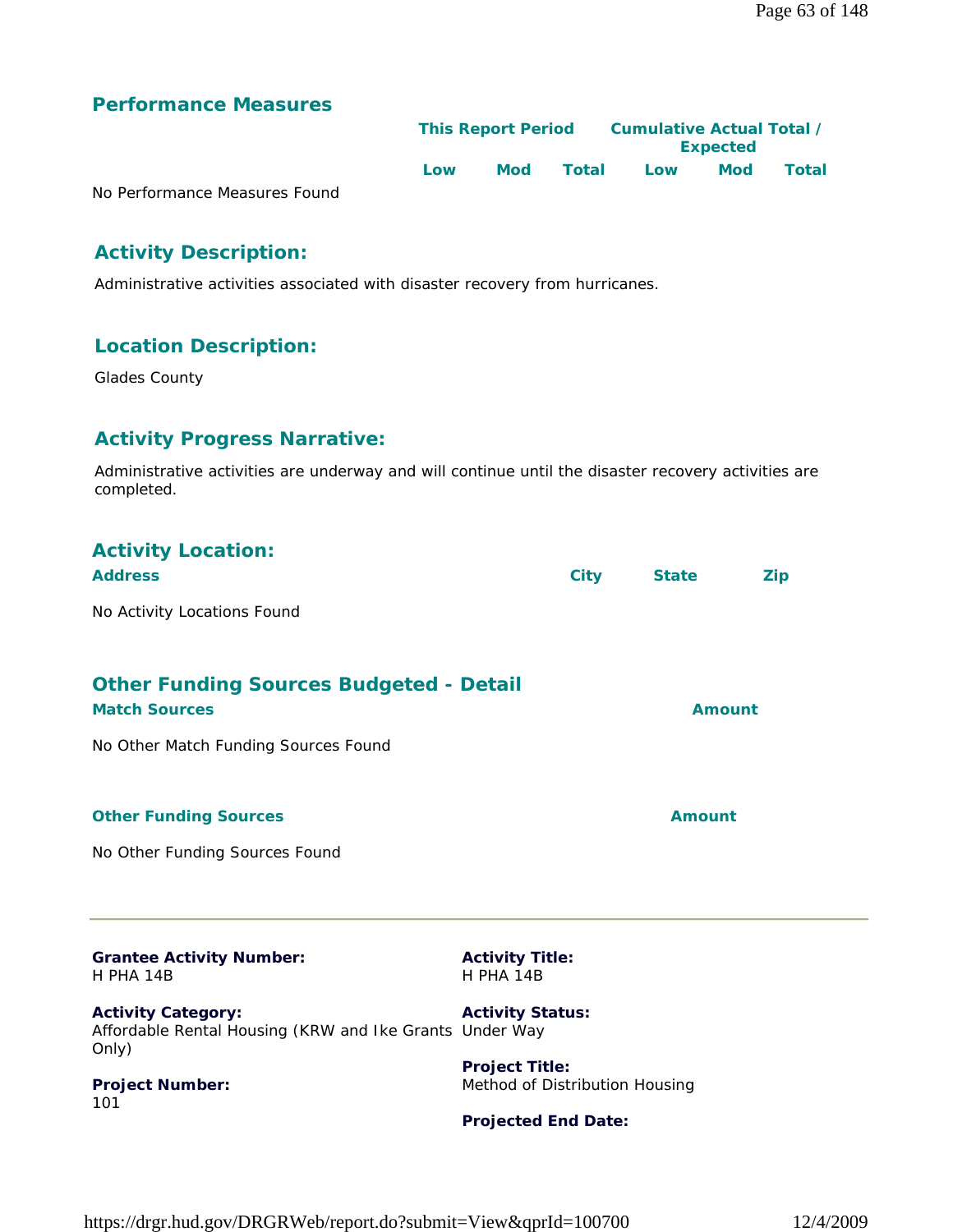**Projected Start Date:** 06/27/2008

06/26/2010

#### **National Objective:** Low/Mod

**Responsible Organization:**

Hialeah PHA

|                                                | Jul 1 thru Sep<br>30, 2009 | <b>To Date</b> |
|------------------------------------------------|----------------------------|----------------|
| <b>Total Projected Budget from All Sources</b> | N/A                        | 673.061.48     |
| <b>Total CDBG Program Funds Budgeted</b>       | N/A                        | 673,061.48     |
| Program Funds Drawdown                         | 98,950                     | 380.479.75     |
| <b>Obligated CDBG DR Funds</b>                 | $-0.02$                    | 673.061.48     |
| <b>Expended CDBG DR Funds</b>                  | 98,950                     | 380,479.75     |
| <b>Match Contributed</b>                       | 0                          | O              |
| <b>Program Income Received</b>                 | $\Omega$                   | $\Omega$       |
| Program Income Drawdown                        | $\Omega$                   | $\Omega$       |

### **Performance Measures**

|                             |     | <b>This Report Period</b> |          | Cumulative Actual Total /<br><b>Expected</b> |            |       |
|-----------------------------|-----|---------------------------|----------|----------------------------------------------|------------|-------|
|                             | Low | Mod                       | Total    | Low                                          | <b>Mod</b> | Total |
| $#$ of housing units        |     |                           | $\Omega$ | 0/0                                          | 0/0        | 0/815 |
| # of Households benefitting |     |                           | $\Omega$ | 0/0                                          | 0/815      | 0/815 |

## **Activity Description:**

Rehab of multi-family housing units.

## **Location Description:**

Hialeah PHA

## **Activity Progress Narrative:**

Activty is underway.

## **Activity Location:**

**Address City State Zip**

No Activity Locations Found

## **Other Funding Sources Budgeted - Detail**

https://drgr.hud.gov/DRGRWeb/report.do?submit=View&qprId=100700 12/4/2009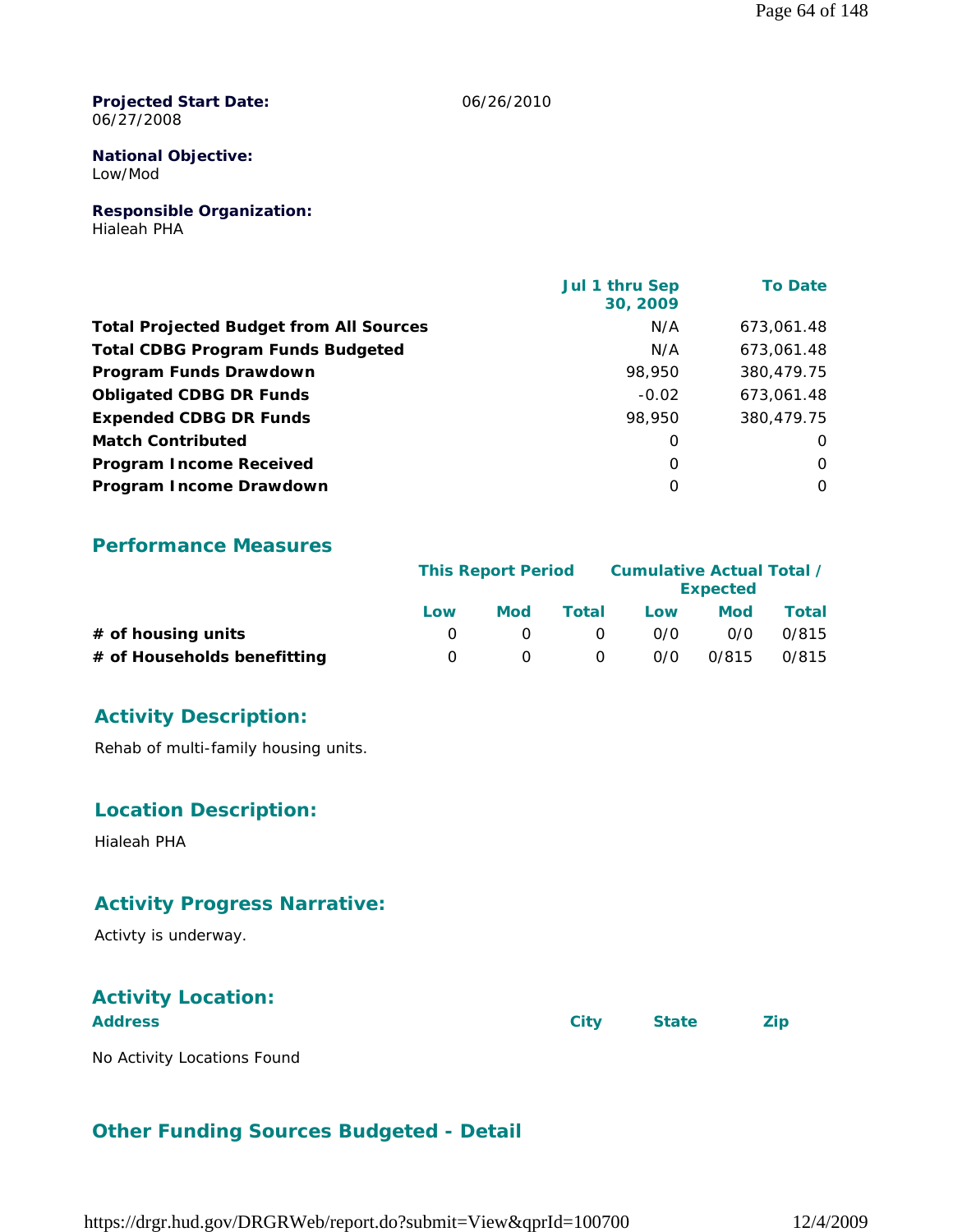#### **Match Sources Amount**

No Other Match Funding Sources Found

### **Other Funding Sources Amount**

No Other Funding Sources Found

**Grantee Activity Number:** H PHA 21A

**Activity Category:** Administration

**Project Number:** 099

**Projected Start Date:** 06/27/2008

**National Objective:** N/A

**Responsible Organization:** Hialeah PHA

**Activity Title:** H PHA 21A

**Activity Status:** Under Way

**Project Title:** Administrative Costs

**Projected End Date:** 06/26/2010

|                                                | <b>Jul 1 thru Sep</b><br>30, 2009 | <b>To Date</b> |
|------------------------------------------------|-----------------------------------|----------------|
| <b>Total Projected Budget from All Sources</b> | N/A                               | 20,191.84      |
| <b>Total CDBG Program Funds Budgeted</b>       | N/A                               | 20,191.84      |
| Program Funds Drawdown                         | 0                                 |                |
| <b>Obligated CDBG DR Funds</b>                 | 0                                 | 20,191.84      |
| <b>Expended CDBG DR Funds</b>                  | 0                                 | $\Omega$       |
| <b>Match Contributed</b>                       | $\Omega$                          | $\Omega$       |
| <b>Program Income Received</b>                 | $\Omega$                          | $\Omega$       |
| Program Income Drawdown                        | O                                 | $\Omega$       |

### **Performance Measures**

|                                |     | <b>This Report Period</b> |       | Cumulative Actual Total / |                 |              |
|--------------------------------|-----|---------------------------|-------|---------------------------|-----------------|--------------|
|                                |     |                           |       |                           | <b>Expected</b> |              |
|                                | Low | Mod                       | Total | Low                       | <b>Mod</b>      | <b>Total</b> |
| No Performance Measures Found. |     |                           |       |                           |                 |              |

No Performance Measures Found

## **Activity Description:**

Administrative funds associated with the Hialeah PHA disaster grant.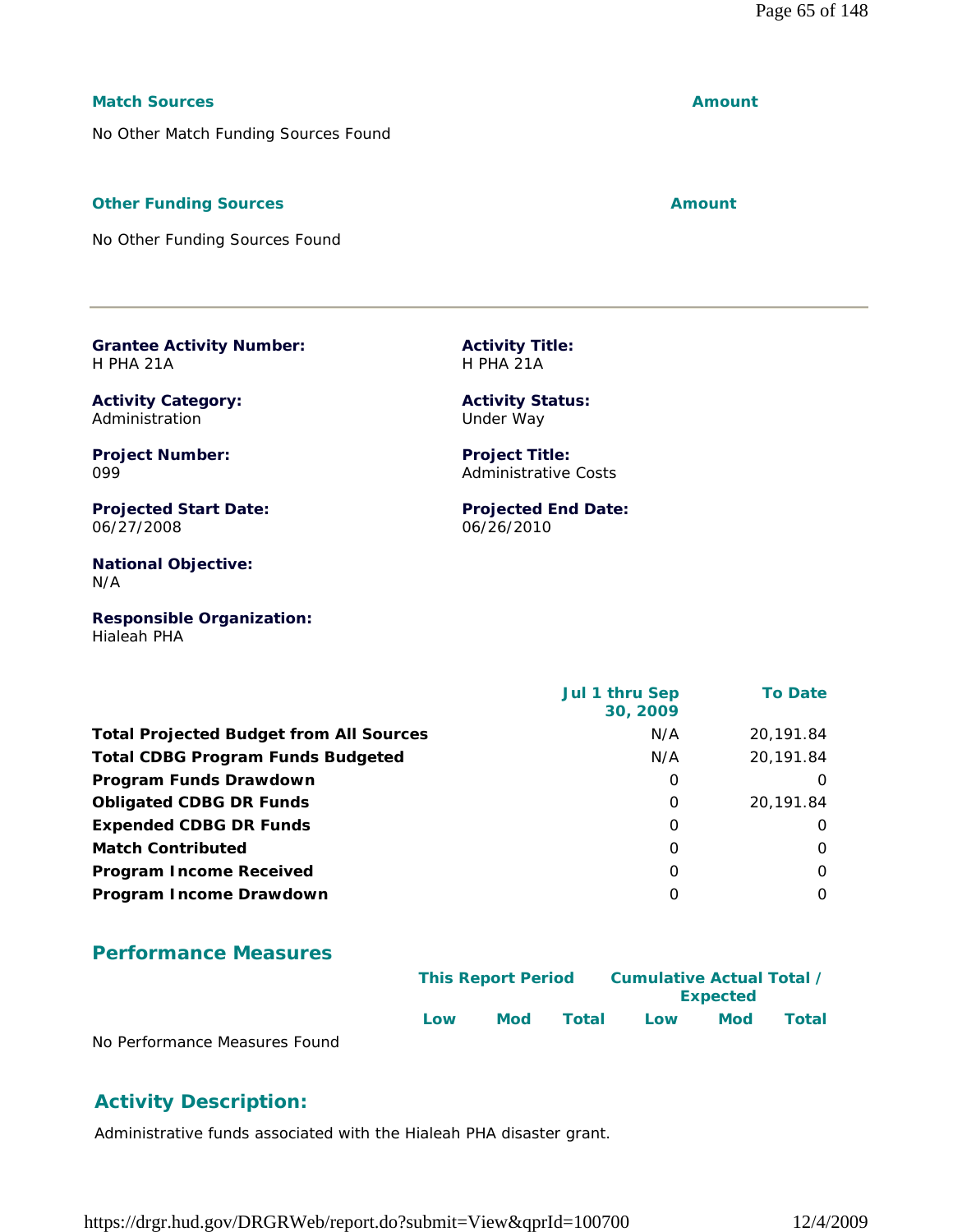## **Location Description:**

Hialeah PHA

## **Activity Progress Narrative:**

Administrative activities are underway and will continue until the disaster recovery activities are completed.

| <b>Activity Location:</b><br><b>Address</b>                                                                    |                                                             | <b>City</b>    | <b>State</b>  | <b>Zip</b>     |
|----------------------------------------------------------------------------------------------------------------|-------------------------------------------------------------|----------------|---------------|----------------|
| No Activity Locations Found                                                                                    |                                                             |                |               |                |
| <b>Other Funding Sources Budgeted - Detail</b><br><b>Match Sources</b><br>No Other Match Funding Sources Found |                                                             |                | <b>Amount</b> |                |
| <b>Other Funding Sources</b>                                                                                   |                                                             |                | <b>Amount</b> |                |
| No Other Funding Sources Found                                                                                 |                                                             |                |               |                |
| <b>Grantee Activity Number:</b><br><b>HC 03</b>                                                                | <b>Activity Title:</b><br><b>HC 03</b>                      |                |               |                |
| <b>Activity Category:</b><br>Rehabilitation/reconstruction of public facilities                                | <b>Activity Status:</b><br>Under Way                        |                |               |                |
| <b>Project Number:</b><br>102                                                                                  | <b>Project Title:</b><br>Method of Distribution Non-Housing |                |               |                |
| <b>Projected Start Date:</b><br>04/14/2008                                                                     | <b>Projected End Date:</b><br>04/14/2010                    |                |               |                |
| <b>National Objective:</b><br>Low/Mod                                                                          |                                                             |                |               |                |
| <b>Responsible Organization:</b><br><b>Hendry County</b>                                                       |                                                             |                |               |                |
|                                                                                                                |                                                             | Jul 1 thru Sep |               | <b>To Date</b> |

**30, 2009**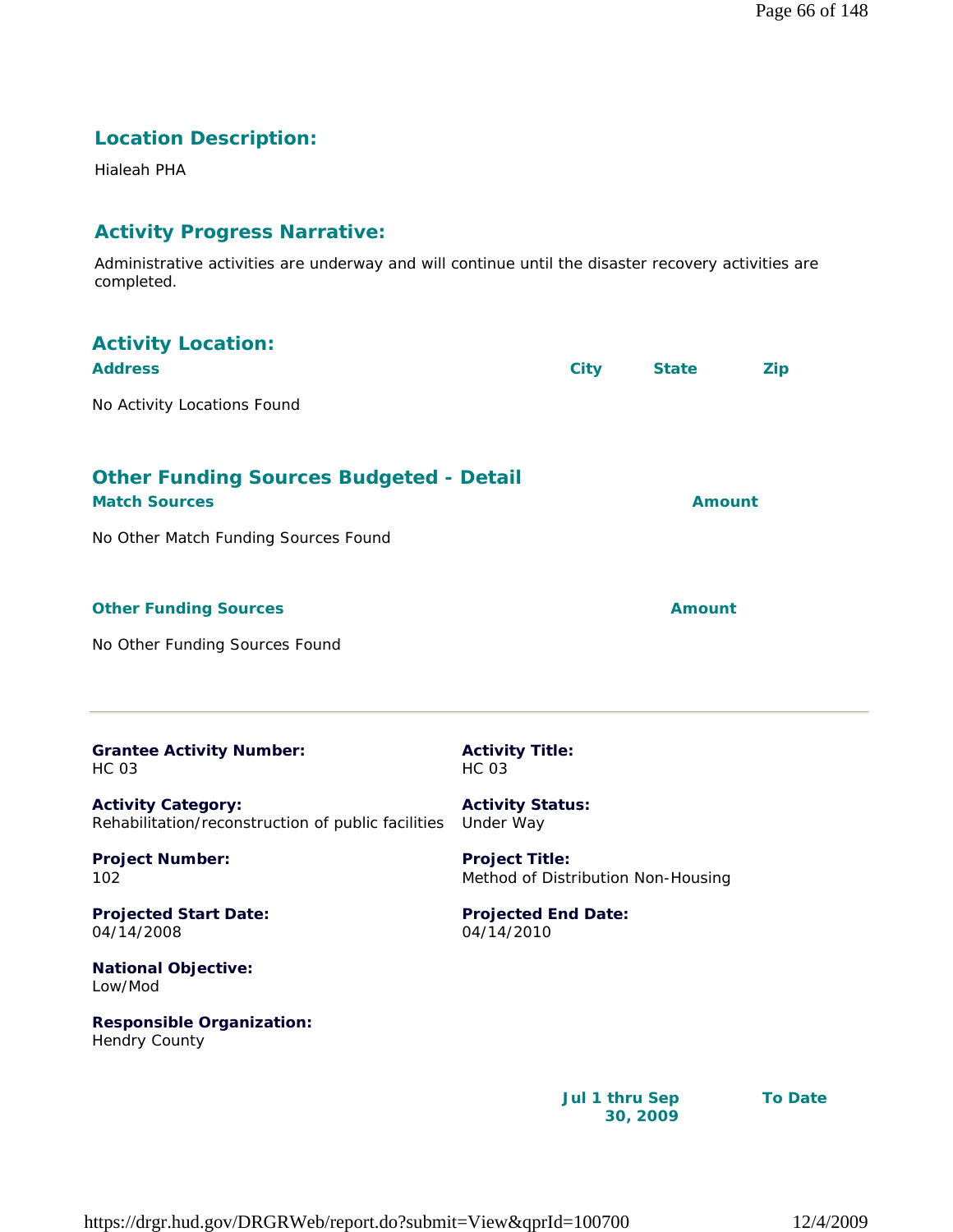| <b>Total Projected Budget from All Sources</b> | N/A     | 121,727.84 |
|------------------------------------------------|---------|------------|
| <b>Total CDBG Program Funds Budgeted</b>       | N/A     | 121,727.84 |
| Program Funds Drawdown                         | O       |            |
| <b>Obligated CDBG DR Funds</b>                 | $-0.01$ | 121,727.84 |
| <b>Expended CDBG DR Funds</b>                  | O       | $\Omega$   |
| <b>Match Contributed</b>                       | 0       | $\Omega$   |
| <b>Program Income Received</b>                 | 0       | $\Omega$   |
| Program Income Drawdown                        | O       | $\Omega$   |

|                          |     | <b>This Report Period</b> |          | Cumulative Actual Total /<br><b>Expected</b> |                       |       |
|--------------------------|-----|---------------------------|----------|----------------------------------------------|-----------------------|-------|
|                          | Low | Mod                       | Total    | Low                                          | <b>Mod</b>            | Total |
| # of Public Facilities   |     |                           | $\Omega$ | 0/0                                          | 0/0                   | 0/1   |
| # of Persons benefitting |     |                           | 0        |                                              | 0/0 0/14,824 0/36,210 |       |

## **Activity Description:**

Construction/reconstruction of public facilities.

## **Location Description:**

Hendry County

## **Activity Progress Narrative:**

EOC construction is underway.

## **Activity Location:**

| <b>Address</b>                                 | City | <b>State</b> | <b>Zip</b> |
|------------------------------------------------|------|--------------|------------|
| No Activity Locations Found                    |      |              |            |
| <b>Other Funding Sources Budgeted - Detail</b> |      |              |            |

# **Match Sources Amount** No Other Match Funding Sources Found **Other Funding Sources Amount**

No Other Funding Sources Found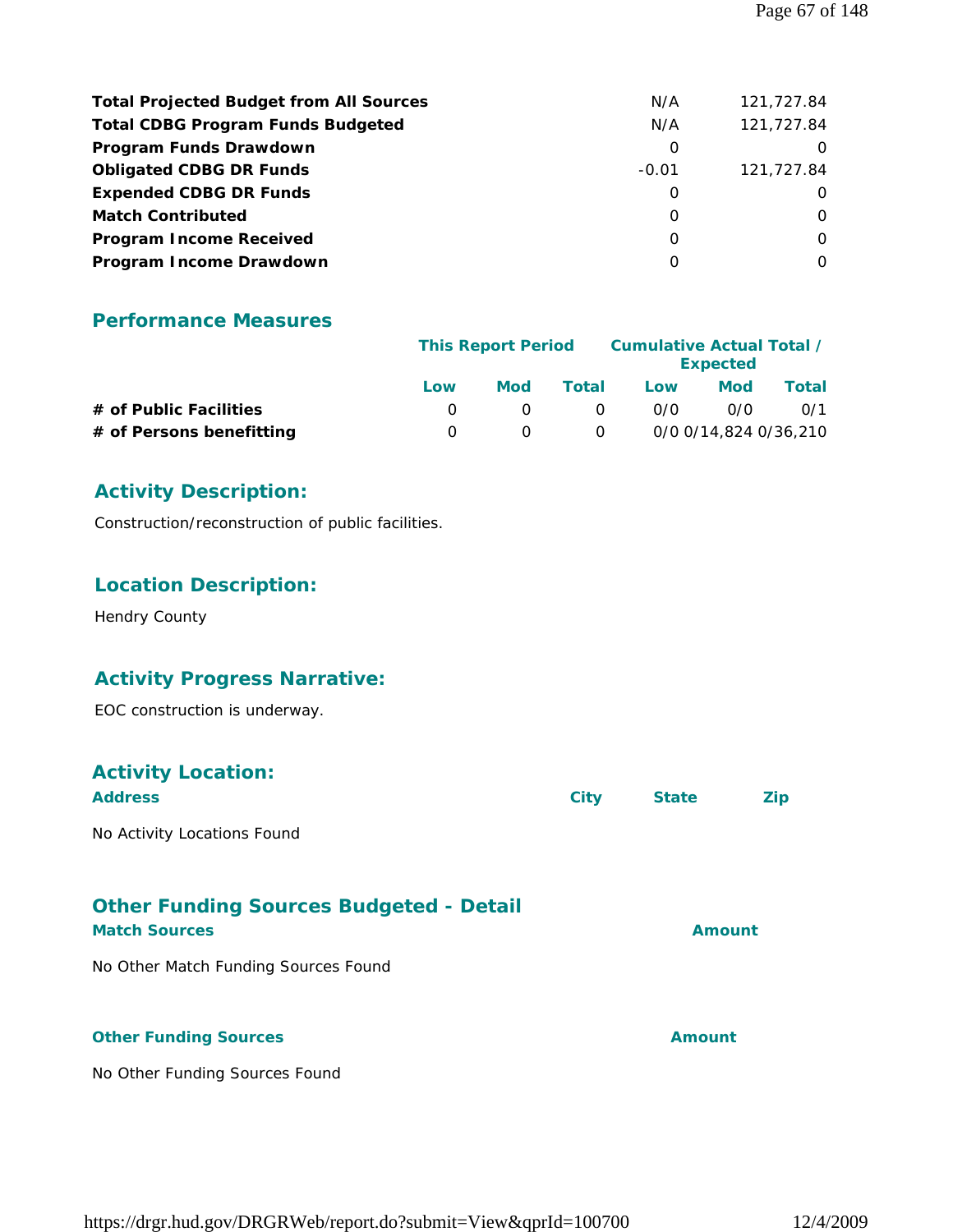#### **Grantee Activity Number:** HC 08

**Activity Category:** Relocation payments and assistance

#### **Project Number:** 101

**Projected Start Date:** 04/14/2008

**National Objective:** Low/Mod

**Responsible Organization:** Hendry County

#### **Activity Title:** HC 08

**Activity Status:** Under Way

#### **Project Title:** Method of Distribution Housing

## **Projected End Date:**

04/14/2010

|                                                | Jul 1 thru Sep<br>30, 2009 | <b>To Date</b> |
|------------------------------------------------|----------------------------|----------------|
| <b>Total Projected Budget from All Sources</b> | N/A                        | 10,000         |
| <b>Total CDBG Program Funds Budgeted</b>       | N/A                        | 10,000         |
| Program Funds Drawdown                         | 0                          | $\Omega$       |
| <b>Obligated CDBG DR Funds</b>                 | 0                          | 10,000         |
| <b>Expended CDBG DR Funds</b>                  | 0                          | $\Omega$       |
| <b>Match Contributed</b>                       | 0                          | $\Omega$       |
| <b>Program Income Received</b>                 | $\Omega$                   | $\Omega$       |
| Program Income Drawdown                        | O                          | $\Omega$       |

### **Performance Measures**

|                             | <b>This Report Period</b> |            |          | Cumulative Actual Total / | <b>Expected</b> |       |
|-----------------------------|---------------------------|------------|----------|---------------------------|-----------------|-------|
|                             | Low                       | <b>Mod</b> | Total    | Low                       | <b>Mod</b>      | Total |
| $#$ of housing units        |                           |            | $\Omega$ | 0/0                       | 0/0             | O/4   |
| # of Households benefitting | $\cup$                    |            | $\Omega$ | 0/0                       | 0/4             | O/4   |

### **Activity Description:**

Relocation assistance provided for victims of a hurricane.

## **Location Description:**

Hendry County

## **Activity Progress Narrative:**

One family has received assistance.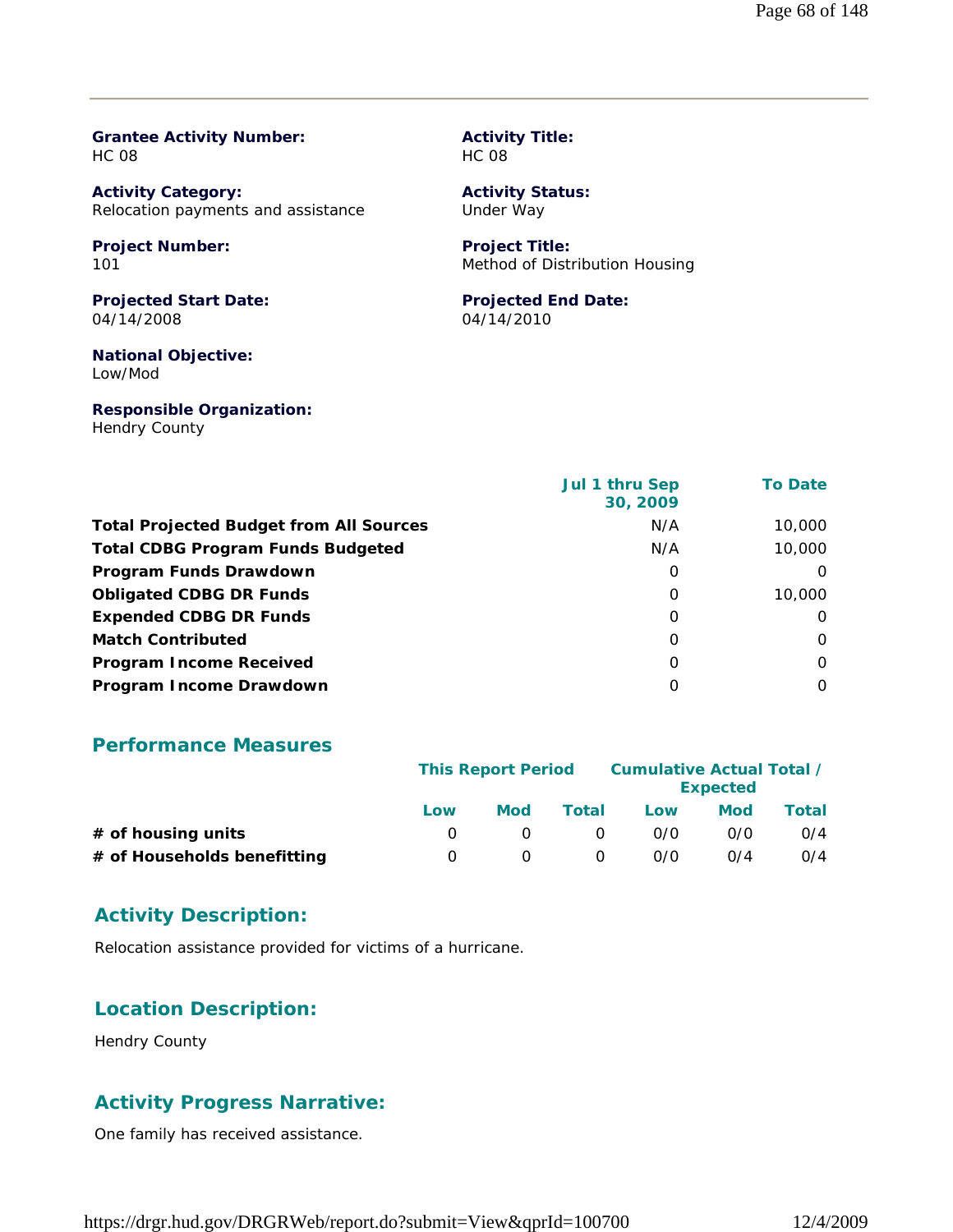| <b>Activity Location:</b><br><b>Address</b>                                             |                                                         | <b>City</b>    | <b>State</b>  | <b>Zip</b>     |
|-----------------------------------------------------------------------------------------|---------------------------------------------------------|----------------|---------------|----------------|
| No Activity Locations Found                                                             |                                                         |                |               |                |
| <b>Other Funding Sources Budgeted - Detail</b><br><b>Match Sources</b>                  |                                                         |                |               | <b>Amount</b>  |
| No Other Match Funding Sources Found                                                    |                                                         |                |               |                |
| <b>Other Funding Sources</b>                                                            |                                                         |                | <b>Amount</b> |                |
| No Other Funding Sources Found                                                          |                                                         |                |               |                |
| <b>Grantee Activity Number:</b><br><b>HC 14A</b>                                        | <b>Activity Title:</b><br><b>HC 14A</b>                 |                |               |                |
| <b>Activity Category:</b><br>Rehabilitation/reconstruction of residential<br>structures | <b>Activity Status:</b><br>Under Way                    |                |               |                |
| <b>Project Number:</b><br>101                                                           | <b>Project Title:</b><br>Method of Distribution Housing |                |               |                |
| <b>Projected Start Date:</b><br>04/14/2008                                              | <b>Projected End Date:</b><br>04/14/2010                |                |               |                |
| <b>National Objective:</b><br>Low/Mod                                                   |                                                         |                |               |                |
| <b>Responsible Organization:</b><br>Hendry County                                       |                                                         |                |               |                |
|                                                                                         |                                                         | Jul 1 thru Sep | 30, 2009      | <b>To Date</b> |
| <b>Total Projected Budget from All Sources</b>                                          |                                                         |                | N/A           | 274,031.63     |
| <b>Total CDBG Program Funds Budgeted</b>                                                |                                                         |                | N/A           | 274,031.63     |
| Program Funds Drawdown                                                                  |                                                         |                | 0             | 0              |
| <b>Obligated CDBG DR Funds</b>                                                          |                                                         |                | $\mathbf 0$   | 274,031.63     |
| <b>Expended CDBG DR Funds</b>                                                           |                                                         |                | 0             | 0              |

**Match Contributed** 0 0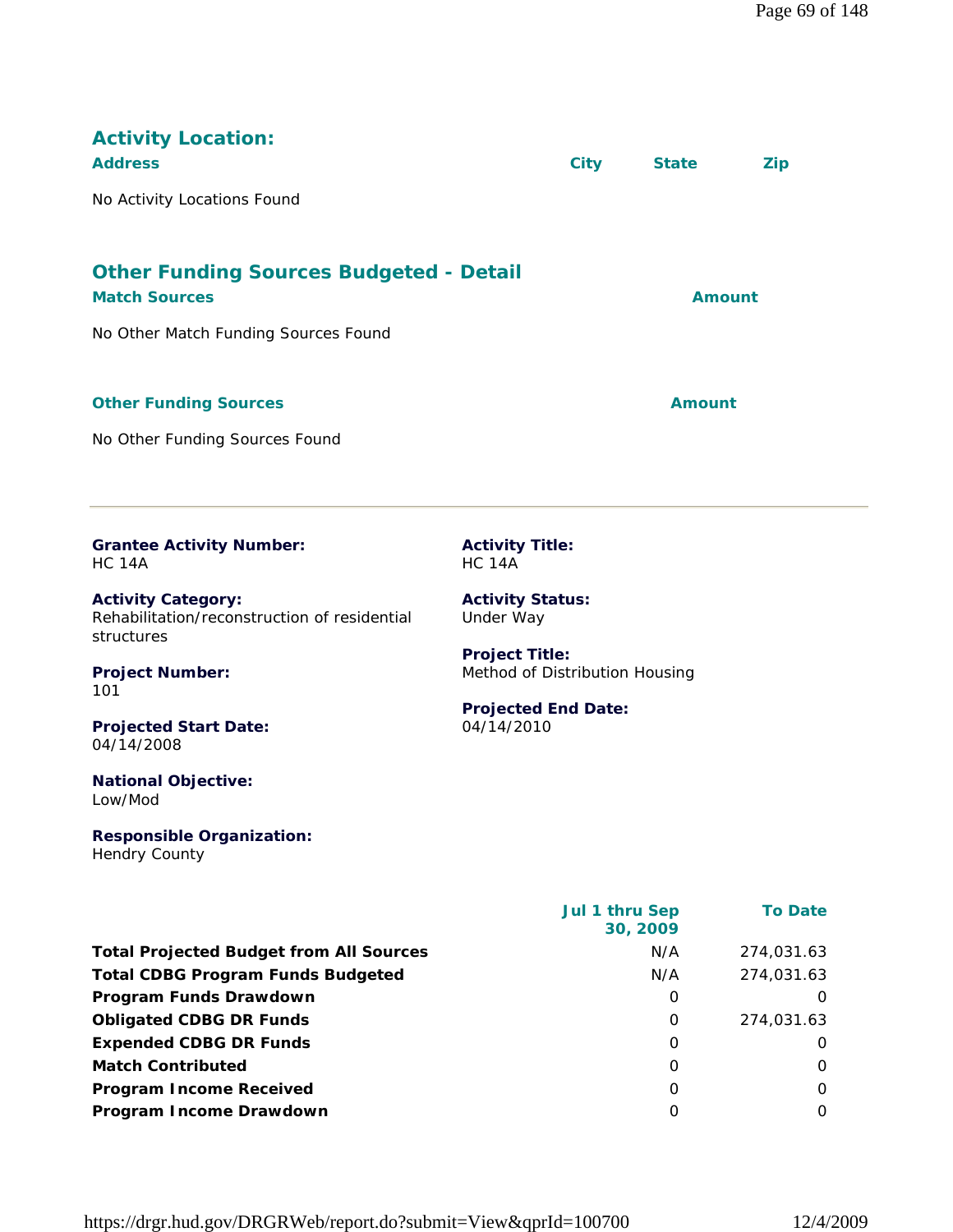|                             | <b>This Report Period</b> |            |          | Cumulative Actual Total / | <b>Expected</b> |       |
|-----------------------------|---------------------------|------------|----------|---------------------------|-----------------|-------|
|                             | Low                       | <b>Mod</b> | Total    | Low                       | <b>Mod</b>      | Total |
| # of housing units          |                           |            | $\Omega$ | 0/0                       | 0/0             | O/4   |
| # of Households benefitting | n.                        |            | $\Omega$ | 0/0                       | 0/4             | O/4   |

## **Activity Description:**

Housing rehab and temporary relocation for hurricane victims.

## **Location Description:**

Hendry County

## **Activity Progress Narrative:**

- Ranking list was approved by BOCC on 1/13/09.
- One house is under construction.

## **Activity Location:**

| <b>Address</b>              | City | <b>State</b> | Zip |
|-----------------------------|------|--------------|-----|
| No Activity Locations Found |      |              |     |

## **Other Funding Sources Budgeted - Detail**

| <b>Match Sources</b>                 | <b>Amount</b> |
|--------------------------------------|---------------|
| No Other Match Funding Sources Found |               |
| <b>Other Funding Sources</b>         | Amount        |

No Other Funding Sources Found

**Grantee Activity Number:** HC 21A

**Activity Category:** Administration

**Project Number:** 099

**Activity Title:** HC 21A

**Activity Status:** Under Way

**Project Title:** Administrative Costs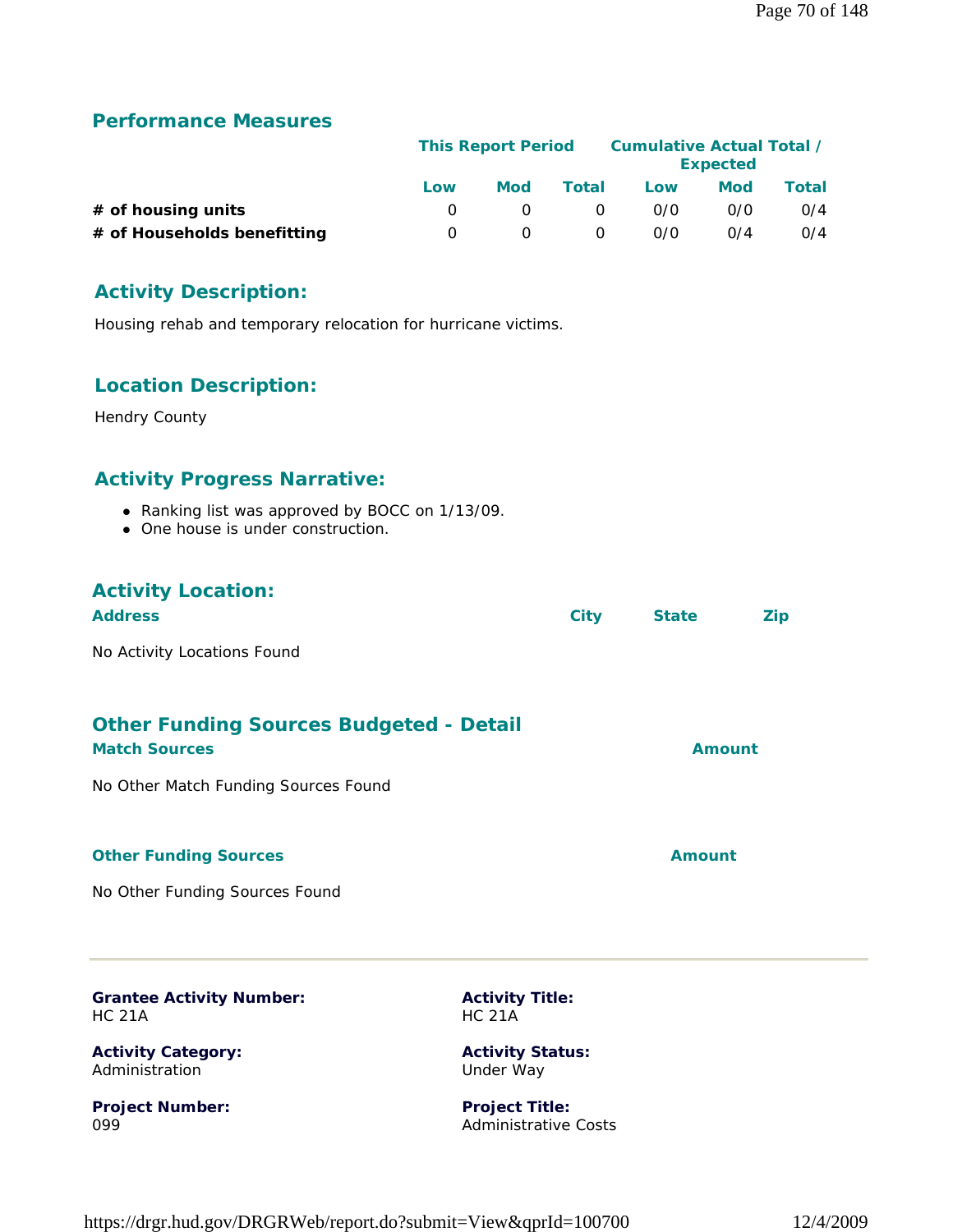#### **Projected Start Date:** 04/14/2008

#### **Projected End Date:** 04/14/2010

**National Objective:** N/A

**Responsible Organization:** Hendry County

|                                                | Jul 1 thru Sep<br>30, 2009 | <b>To Date</b> |
|------------------------------------------------|----------------------------|----------------|
| <b>Total Projected Budget from All Sources</b> | N/A                        | 12,813,46      |
| <b>Total CDBG Program Funds Budgeted</b>       | N/A                        | 12,813.46      |
| Program Funds Drawdown                         | 0                          | $\Omega$       |
| <b>Obligated CDBG DR Funds</b>                 | $-0.04$                    | 12,813,46      |
| <b>Expended CDBG DR Funds</b>                  | 0                          | $\Omega$       |
| <b>Match Contributed</b>                       | 0                          | $\Omega$       |
| <b>Program Income Received</b>                 | $\Omega$                   | $\Omega$       |
| Program Income Drawdown                        | 0                          | $\Omega$       |

## **Performance Measures**

|                               | <b>This Report Period</b> |            |       |     | <b>Expected</b> | Cumulative Actual Total / |  |
|-------------------------------|---------------------------|------------|-------|-----|-----------------|---------------------------|--|
| No Performance Measures Found | Low                       | <b>Mod</b> | Total | Low | Mod             | <b>Total</b>              |  |

No Performance Measures Found

## **Activity Description:**

Administrative funds associtated with Hendry County disaster grant (housing replacement and rehab).

## **Location Description:**

Hendry County

## **Activity Progress Narrative:**

Administrative activities are underway and will continue until the disaster recovery activities are completed.

## **Activity Location:**

| <b>Address</b> | City State Zip |
|----------------|----------------|
| .              |                |

No Activity Locations Found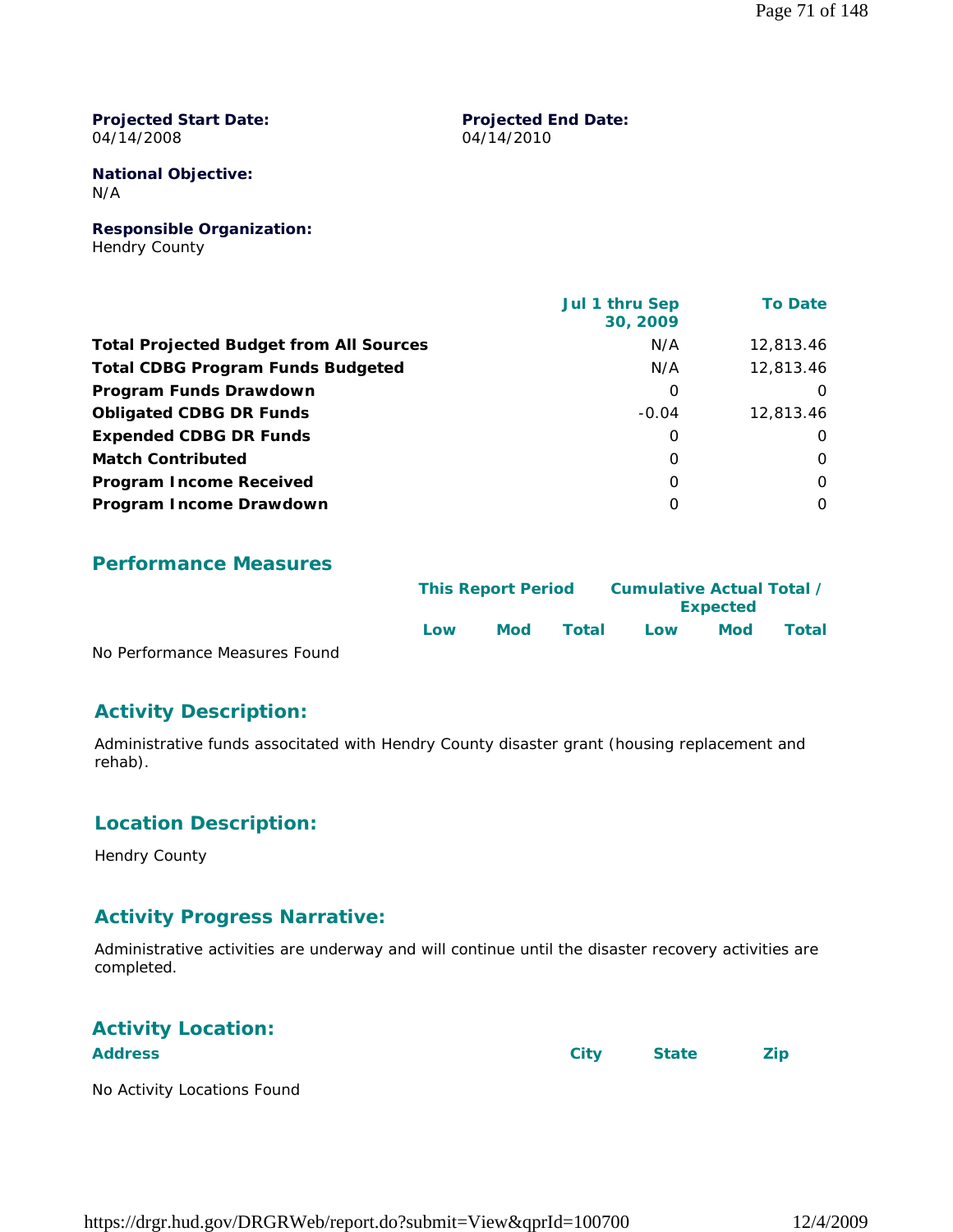## **Other Funding Sources Budgeted - Detail Match Sources Amount**

No Other Match Funding Sources Found

#### **Other Funding Sources Amount Amount Amount**

No Other Funding Sources Found

**Grantee Activity Number:** HW PHA 14B

**Activity Title:** HW PHA 14B

Method of Distribution Housing

**Projected End Date:**

06/29/2010

**Activity Category:** Affordable Rental Housing (KRW and Ike Grants Under Way Only) **Activity Status: Project Title:**

**Project Number:** 101

**Projected Start Date:** 06/30/2008

**National Objective:** Low/Mod

**Responsible Organization:** Hollywood PHA

|                                                | <b>Jul 1 thru Sep</b><br>30, 2009 | <b>To Date</b> |
|------------------------------------------------|-----------------------------------|----------------|
| <b>Total Projected Budget from All Sources</b> | N/A                               | 396,838.88     |
| <b>Total CDBG Program Funds Budgeted</b>       | N/A                               | 396,838.88     |
| Program Funds Drawdown                         | 41,129.59                         | 396,838.88     |
| <b>Obligated CDBG DR Funds</b>                 | 4,921.13                          | 396,838.88     |
| <b>Expended CDBG DR Funds</b>                  | 41,129.59                         | 396,838.88     |
| <b>Match Contributed</b>                       | 0                                 | $\Omega$       |
| <b>Program Income Received</b>                 | 0                                 | $\Omega$       |
| Program Income Drawdown                        | 0                                 | $\Omega$       |
|                                                |                                   |                |

### **Performance Measures**

|                             | <b>This Report Period</b> |     |       | Cumulative Actual Total / | <b>Expected</b> |       |
|-----------------------------|---------------------------|-----|-------|---------------------------|-----------------|-------|
|                             | Low                       | Mod | Total | Low                       | Mod             | Total |
| $#$ of housing units        |                           |     | 90.   | 0/0                       | 0/0             | 90/90 |
| # of Households benefitting | n                         | 90. | 90    | O/O                       | 90/90           | 90/90 |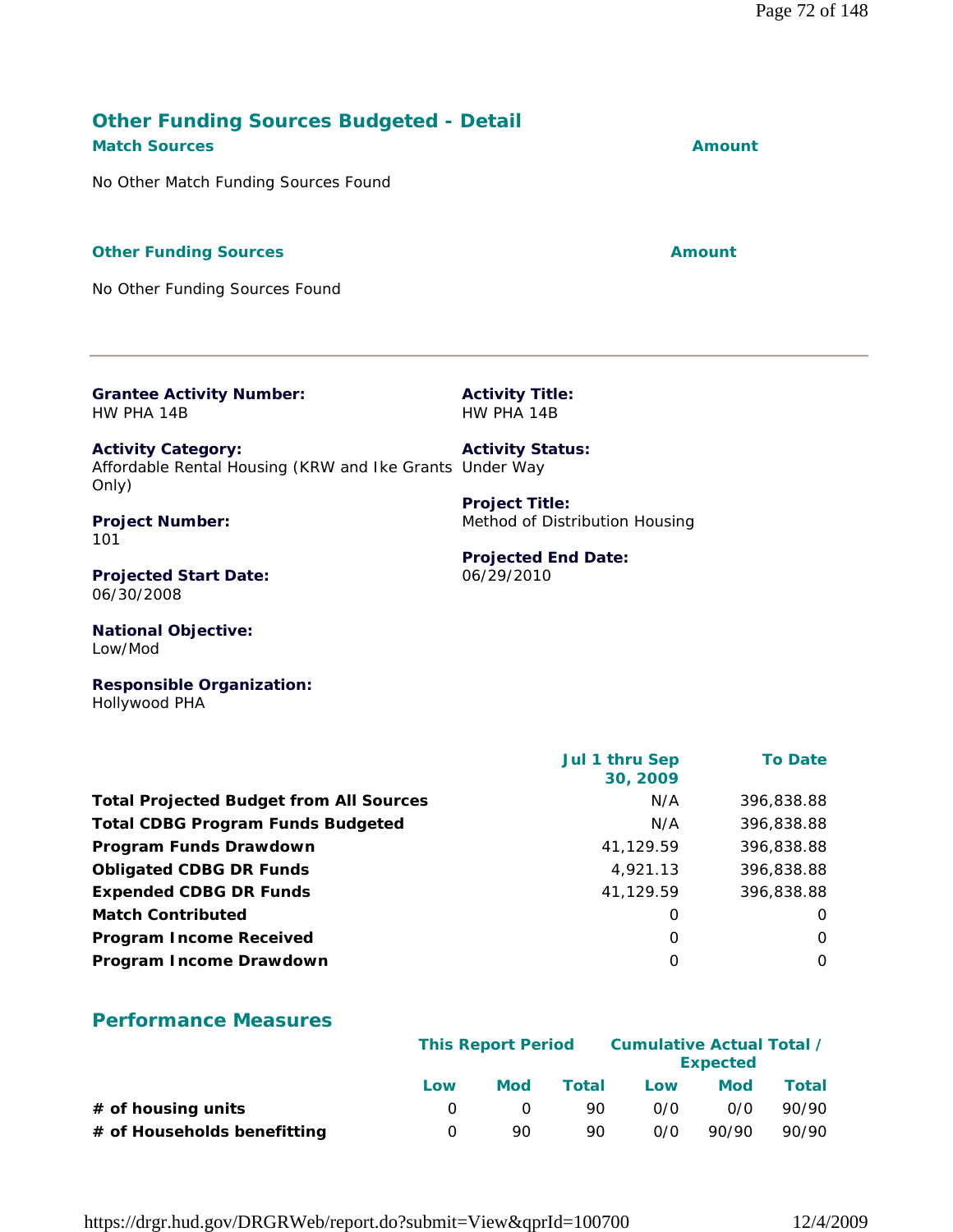# **Activity Description:**

Rehab of multi family housing units.

#### **Location Description:**

Hollywood PHA

## **Activity Progress Narrative:**

Project completed this quarter.

## **Activity Location:**

| <b>Address</b>              | City | <b>State</b> | <b>Zip</b> |
|-----------------------------|------|--------------|------------|
| No Activity Locations Found |      |              |            |

# **Other Funding Sources Budgeted - Detail**

| <b>Match Sources</b>                 | Amount |
|--------------------------------------|--------|
| No Other Match Funding Sources Found |        |
|                                      |        |

#### **Other Funding Sources Amount** 2008 2012 12:30 Amount

No Other Funding Sources Found

**Grantee Activity Number:** HW PHA 21A

**Activity Category:** Administration

**Project Number:** 099

**Projected Start Date:** 06/30/2008

**National Objective:** N/A

**Responsible Organization:** Hollywood PHA

**Activity Title:** HW PHA 21A

**Activity Status:** Under Way

**Project Title:** Administrative Costs

**Projected End Date:** 06/29/2010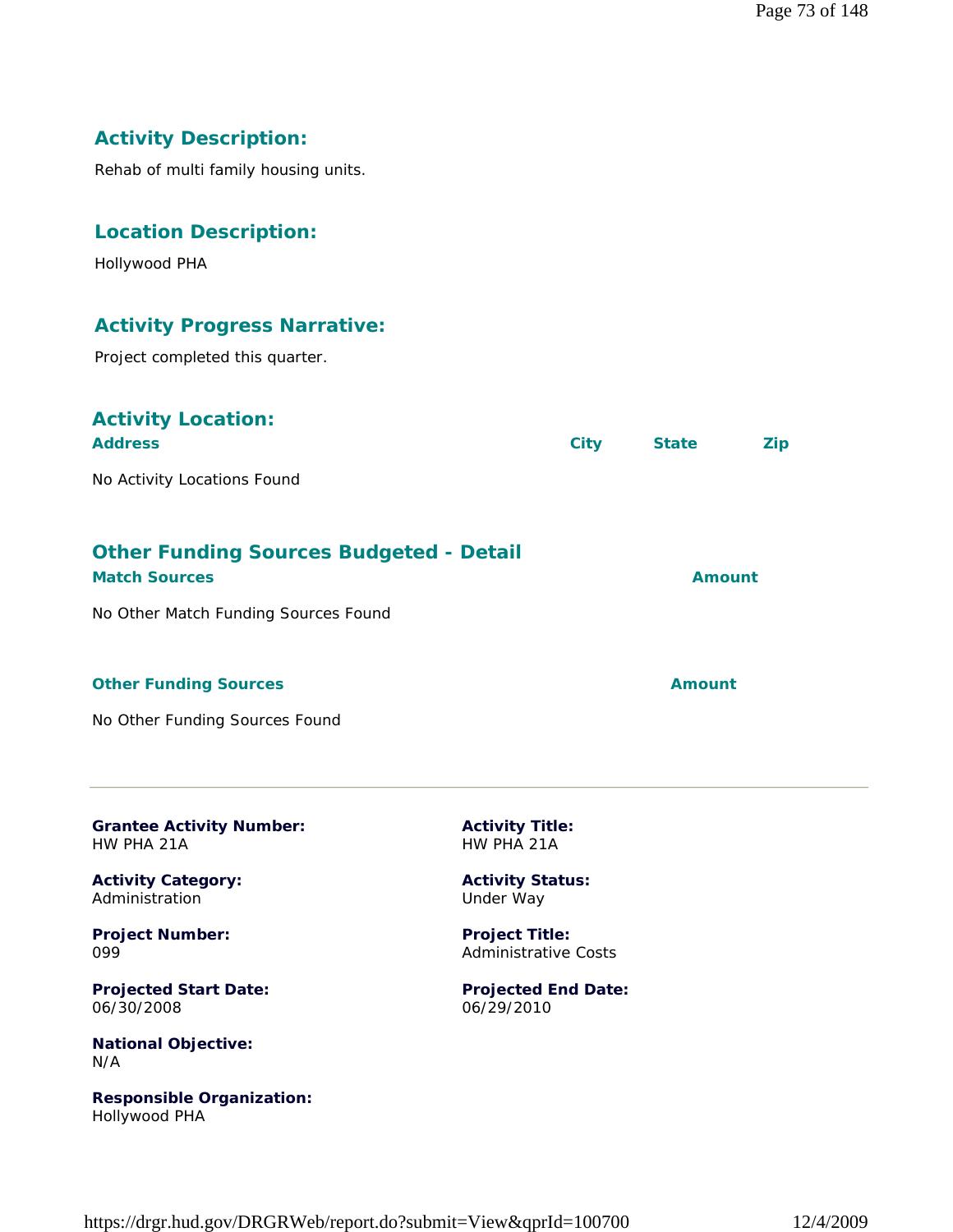|                                                | Jul 1 thru Sep<br>30, 2009 | <b>To Date</b> |
|------------------------------------------------|----------------------------|----------------|
| <b>Total Projected Budget from All Sources</b> | N/A                        | 956.87         |
| <b>Total CDBG Program Funds Budgeted</b>       | N/A                        | 956.87         |
| Program Funds Drawdown                         | 0                          | 956.87         |
| <b>Obligated CDBG DR Funds</b>                 | $-4,921.13$                | 956.87         |
| <b>Expended CDBG DR Funds</b>                  | $\Omega$                   | 956.87         |
| <b>Match Contributed</b>                       | 0                          | 0              |
| <b>Program Income Received</b>                 | $\Omega$                   | $\Omega$       |
| Program Income Drawdown                        | $\Omega$                   | $\Omega$       |

|                               |     | <b>This Report Period</b> |       |     | Cumulative Actual Total /<br><b>Expected</b> |       |
|-------------------------------|-----|---------------------------|-------|-----|----------------------------------------------|-------|
|                               | Low | <b>Mod</b>                | Total | Low | Mod                                          | Total |
| No Performance Measures Found |     |                           |       |     |                                              |       |

# **Activity Description:**

Administrative funds associated with the Hollywood PHA disaster grant.

# **Location Description:**

Hollywood PHA

# **Activity Progress Narrative:**

Administrative activities are underway and will continue until the disaster recovery activities are completed.

| <b>Activity Location:</b><br><b>Address</b>                            | <b>City</b> | <b>State</b>  | Zip |
|------------------------------------------------------------------------|-------------|---------------|-----|
| No Activity Locations Found                                            |             |               |     |
| <b>Other Funding Sources Budgeted - Detail</b><br><b>Match Sources</b> |             | <b>Amount</b> |     |
| No Other Match Funding Sources Found                                   |             |               |     |
| <b>Other Funding Sources</b>                                           |             | Amount        |     |
| No Other Funding Sources Found                                         |             |               |     |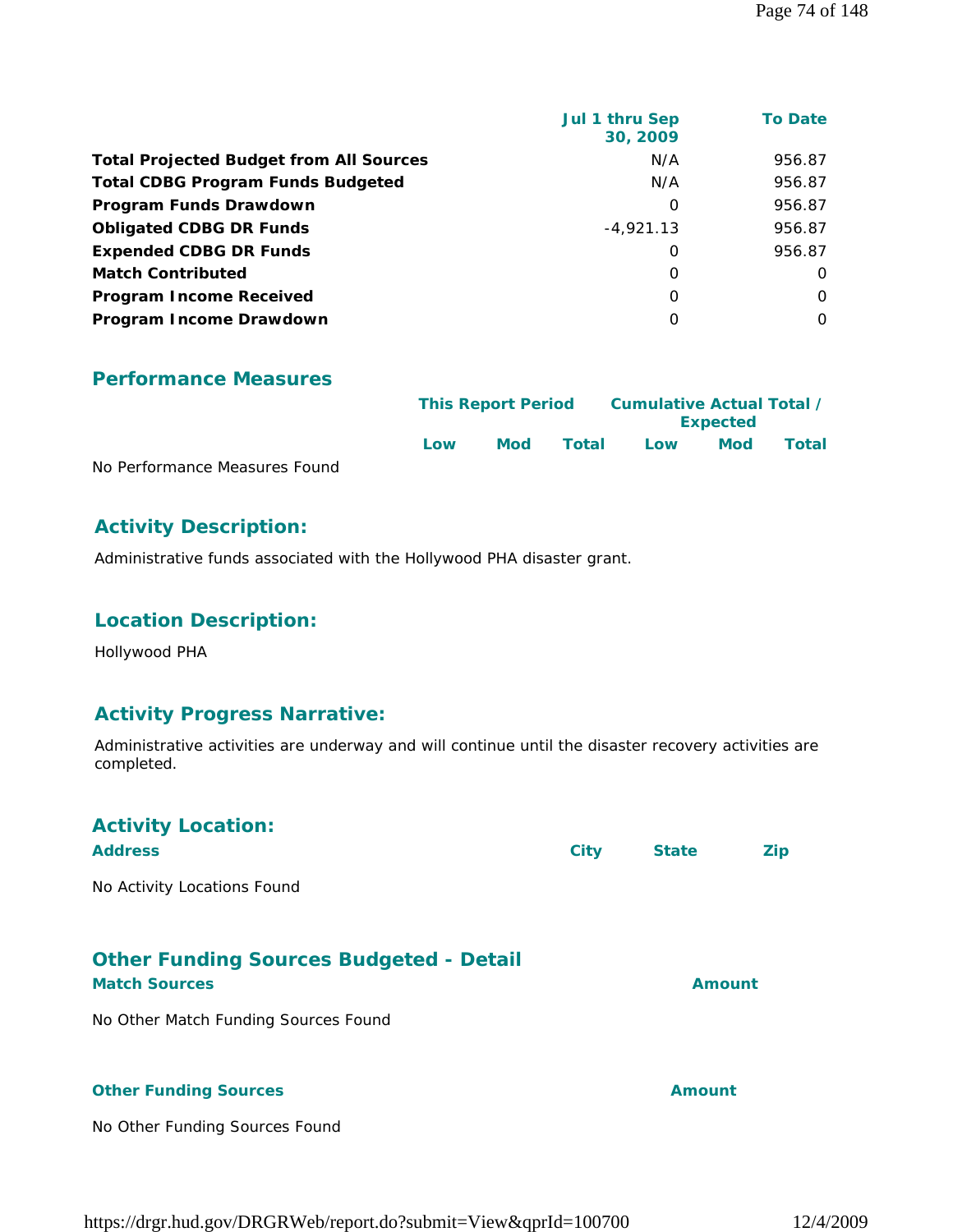#### **Grantee Activity Number:** IR Co 14A

**Activity Category:** Rehabilitation/reconstruction of residential structures

**Project Number:** 101

**Projected Start Date:** 06/27/2008

**National Objective:** Low/Mod

#### **Responsible Organization:**

Indian River County

#### **Activity Title:** IR Co 14A

## **Activity Status:**

Under Way

#### **Project Title:** Method of Distribution Housing

# **Projected End Date:**

06/26/2010

|                                                | Jul 1 thru Sep<br>30, 2009 | <b>To Date</b> |
|------------------------------------------------|----------------------------|----------------|
| <b>Total Projected Budget from All Sources</b> | N/A                        | 171,454.89     |
| <b>Total CDBG Program Funds Budgeted</b>       | N/A                        | 171,454.89     |
| Program Funds Drawdown                         | 0                          | $\Omega$       |
| <b>Obligated CDBG DR Funds</b>                 | 0                          | 171,454.89     |
| <b>Expended CDBG DR Funds</b>                  | 0                          | O              |
| <b>Match Contributed</b>                       | 0                          | $\Omega$       |
| <b>Program Income Received</b>                 | O                          | $\Omega$       |
| Program Income Drawdown                        | O                          | $\Omega$       |

#### **Performance Measures**

|                             | <b>This Report Period</b> |            |          | Cumulative Actual Total / | <b>Expected</b> |       |
|-----------------------------|---------------------------|------------|----------|---------------------------|-----------------|-------|
|                             | Low                       | <b>Mod</b> | Total    | Low                       | <b>Mod</b>      | Total |
| $#$ of housing units        |                           |            | $\Omega$ | 0/0                       | 0/0             | 0/6   |
| # of Households benefitting |                           |            | 0        | 0/0                       | 0/6             | 0/6   |

# **Activity Description:**

Rehab of single family housing.

## **Location Description:**

Indian River County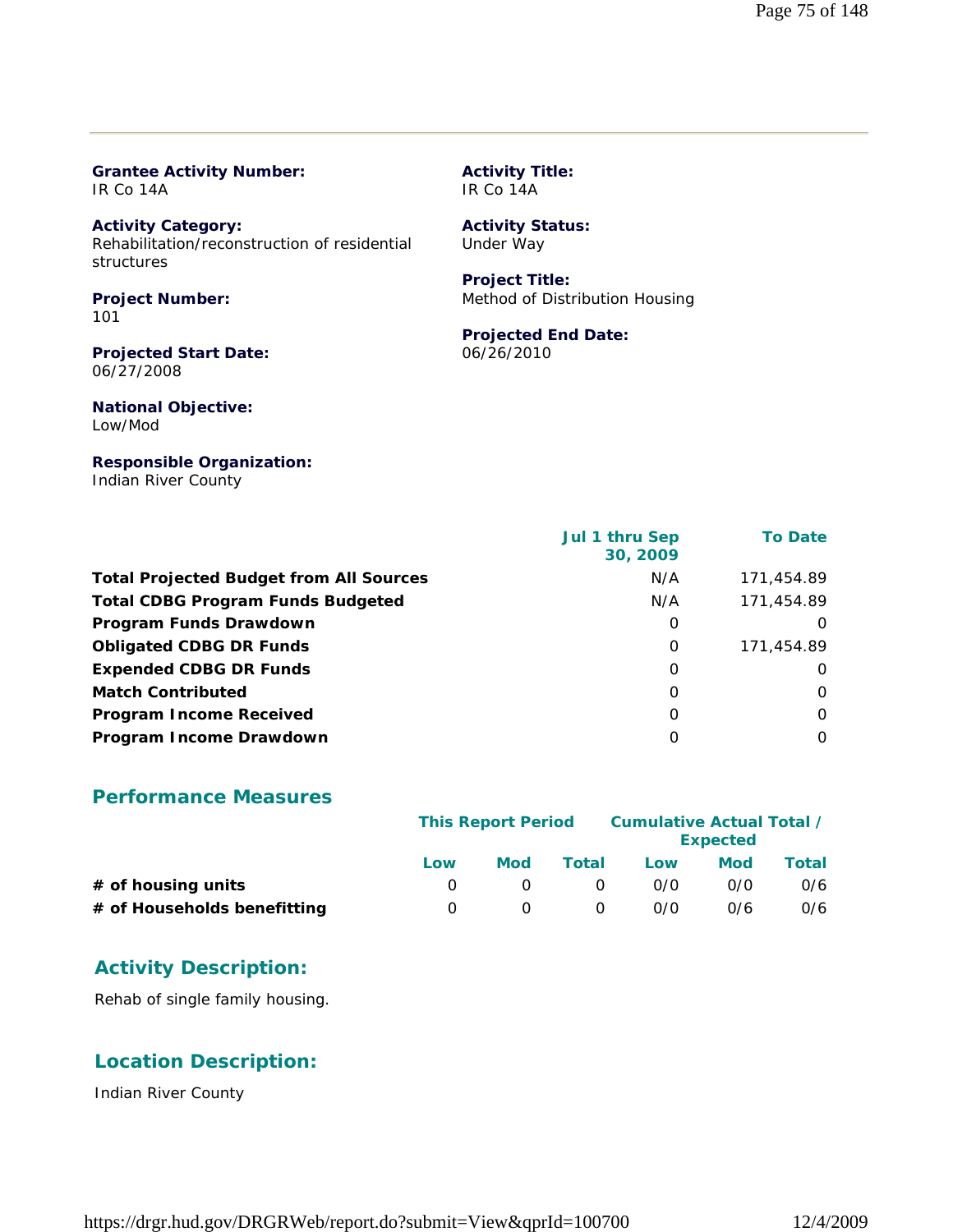# **Activity Progress Narrative:**

- Improvements to the 12 homes from Groups 1 & 2, approved by the BOCC on 4/8/09 and 6/12/09, respectively, are now complete. Improvements to these homes include such things as hurricane shutters, new entry doors, new garage doors and new roofs.
- On 9/9/08, the BOCC approved 7 additional homes as part of Group 3. Bid documents for improvements to these homes have since been prepared and will issued soon.
- County is continuing to receive additional applications for improvements to homes. The County will proceed soon with qualifying applicants as a separate group.

| <b>Activity Location:</b>                                              |                                                      |                |               |                |
|------------------------------------------------------------------------|------------------------------------------------------|----------------|---------------|----------------|
| <b>Address</b>                                                         |                                                      | <b>City</b>    | <b>State</b>  | <b>Zip</b>     |
| No Activity Locations Found                                            |                                                      |                |               |                |
|                                                                        |                                                      |                |               |                |
| <b>Other Funding Sources Budgeted - Detail</b><br><b>Match Sources</b> |                                                      |                | <b>Amount</b> |                |
| No Other Match Funding Sources Found                                   |                                                      |                |               |                |
| <b>Other Funding Sources</b>                                           |                                                      |                | <b>Amount</b> |                |
| No Other Funding Sources Found                                         |                                                      |                |               |                |
| <b>Grantee Activity Number:</b><br>IR Co 21A                           | <b>Activity Title:</b><br>IR Co 21A                  |                |               |                |
| <b>Activity Category:</b><br>Administration                            | <b>Activity Status:</b><br>Under Way                 |                |               |                |
| <b>Project Number:</b><br>099                                          | <b>Project Title:</b><br><b>Administrative Costs</b> |                |               |                |
| <b>Projected Start Date:</b><br>06/27/2008                             | <b>Projected End Date:</b><br>06/26/2010             |                |               |                |
| <b>National Objective:</b><br>N/A                                      |                                                      |                |               |                |
| <b>Responsible Organization:</b><br>Indian River County                |                                                      |                |               |                |
|                                                                        |                                                      | Jul 1 thru Sep | 30, 2009      | <b>To Date</b> |

**Total Projected Budget from All Sources** M/A 5,414.36 **Total CDBG Program Funds Budgeted N/A 5,414.36** 

https://drgr.hud.gov/DRGRWeb/report.do?submit=View&qprId=100700 12/4/2009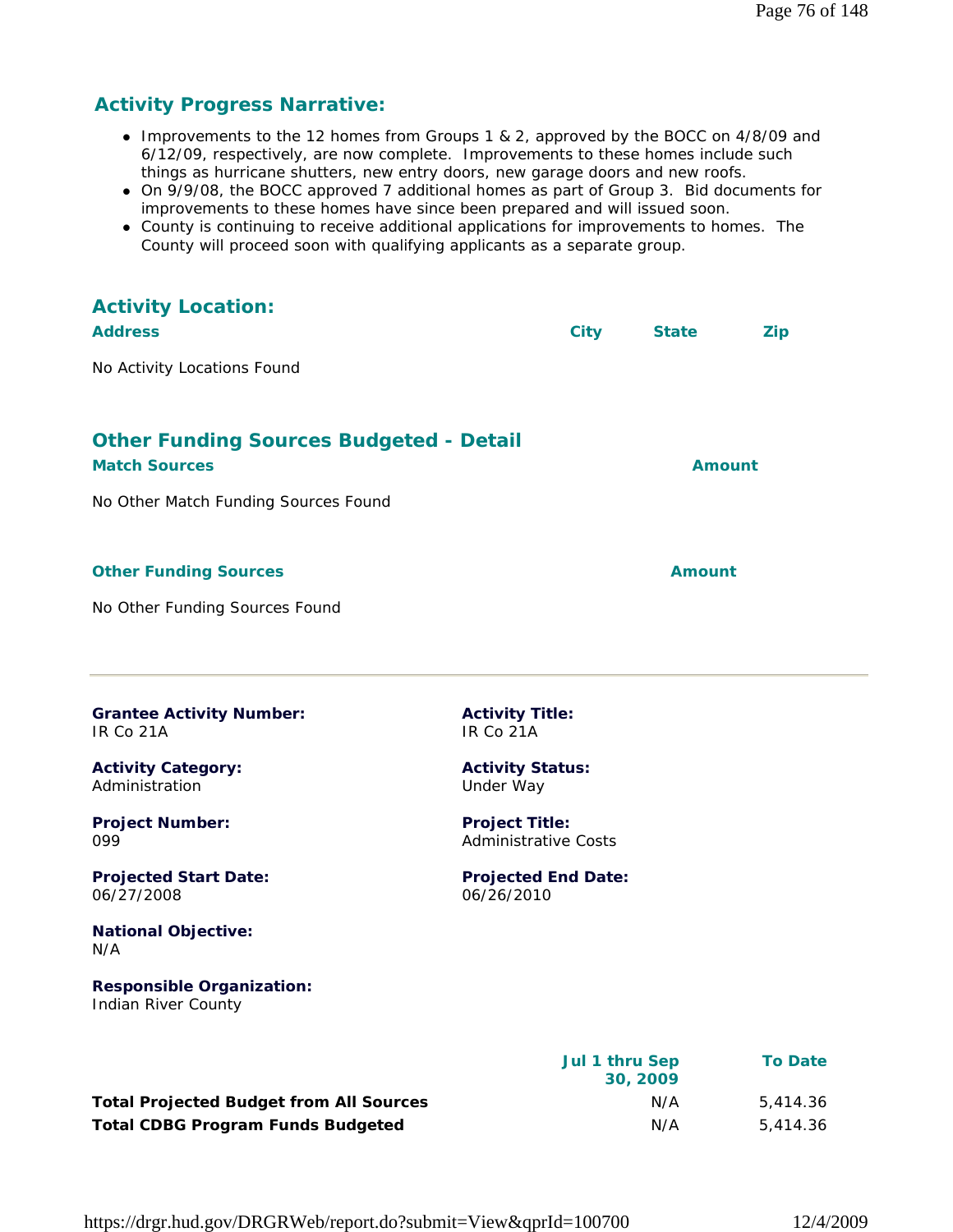| <b>Program Funds Drawdown</b>  |         |          |
|--------------------------------|---------|----------|
| <b>Obligated CDBG DR Funds</b> | $-0.04$ | 5.414.36 |
| <b>Expended CDBG DR Funds</b>  |         |          |
| <b>Match Contributed</b>       |         |          |
| <b>Program Income Received</b> |         |          |
| Program Income Drawdown        |         |          |

|                               |     | <b>This Report Period</b> |       | Cumulative Actual Total /<br><b>Expected</b> |            |       |  |
|-------------------------------|-----|---------------------------|-------|----------------------------------------------|------------|-------|--|
|                               | Low | <b>Mod</b>                | Total | Low                                          | <b>Mod</b> | Total |  |
| No Performance Measures Found |     |                           |       |                                              |            |       |  |

No Performance Measures Found

# **Activity Description:**

Administrative funds associated with the Indian River County disaster grant.

#### **Location Description:**

Indian River County

#### **Activity Progress Narrative:**

Administrative activities are underway and will continue until the disaster recovery activities are completed.

| <b>Activity Location:</b><br><b>Address</b>                            | <b>City</b> | <b>State</b>  | <b>Zip</b> |
|------------------------------------------------------------------------|-------------|---------------|------------|
| No Activity Locations Found                                            |             |               |            |
| <b>Other Funding Sources Budgeted - Detail</b><br><b>Match Sources</b> |             | <b>Amount</b> |            |
| No Other Match Funding Sources Found                                   |             |               |            |
| <b>Other Funding Sources</b>                                           |             | <b>Amount</b> |            |
| No Other Funding Sources Found                                         |             |               |            |
|                                                                        |             |               |            |

Grantee Activity Number: **Activity Title:**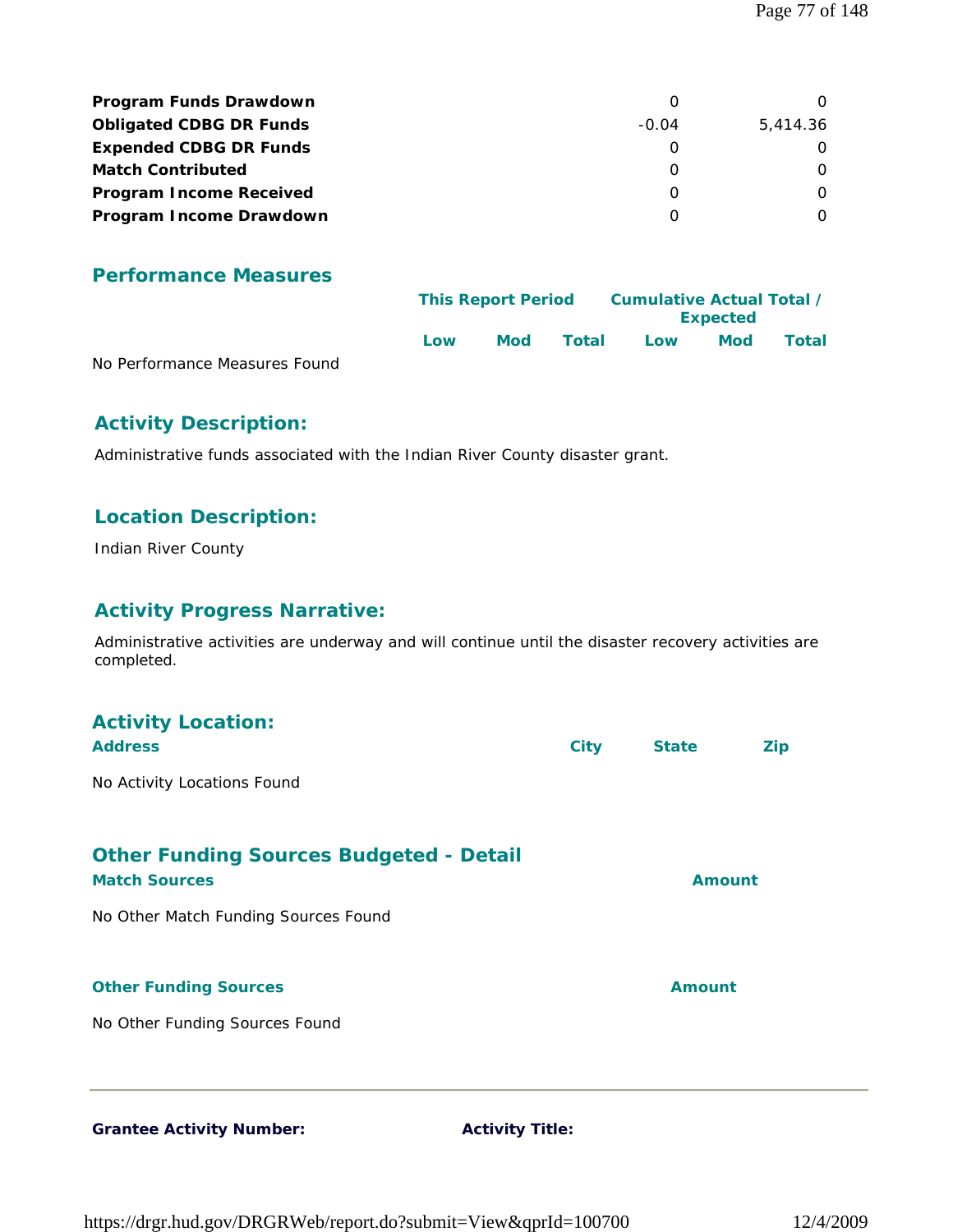KW 03

KW 03

**Activity Category:** Rehabilitation/reconstruction of public facilities

**Project Number:** 102

**Projected Start Date:** 05/28/2008

**Activity Status:** Under Way

**Project Title:** Method of Distribution Non-Housing

#### **Projected End Date:**

05/27/2010

**National Objective:** Low/Mod

**Responsible Organization:** Key West

|                                                | <b>Jul 1 thru Sep</b><br>30, 2009 | <b>To Date</b> |
|------------------------------------------------|-----------------------------------|----------------|
| <b>Total Projected Budget from All Sources</b> | N/A                               | 582,364        |
| <b>Total CDBG Program Funds Budgeted</b>       | N/A                               | 582,364        |
| Program Funds Drawdown                         | 0                                 | 371,168.47     |
| <b>Obligated CDBG DR Funds</b>                 | $-17,636$                         | 582,364        |
| <b>Expended CDBG DR Funds</b>                  | $-204, 111.53$                    | 371,168.47     |
| <b>Match Contributed</b>                       | O                                 | $\Omega$       |
| <b>Program Income Received</b>                 | 0                                 | O              |
| Program Income Drawdown                        | O                                 | $\Omega$       |

#### **Performance Measures**

|                          | <b>This Report Period</b> |     |          | <b>Cumulative Actual Total /</b> |                 |       |
|--------------------------|---------------------------|-----|----------|----------------------------------|-----------------|-------|
|                          |                           |     |          |                                  | <b>Expected</b> |       |
|                          | Low                       | Mod | Total    | Low                              | Mod             | Total |
| # of Public Facilities   |                           |     | $\Omega$ | 0/0                              | 0/0             | 0/16  |
| # of Persons benefitting |                           |     | 0        | 0/0                              | 0/100           | 0/100 |

#### **Activity Description:**

Rehab or replacement of public facilities.

#### **Location Description:**

Key West

#### **Activity Progress Narrative:**

Project is under construction and is now 50% complete.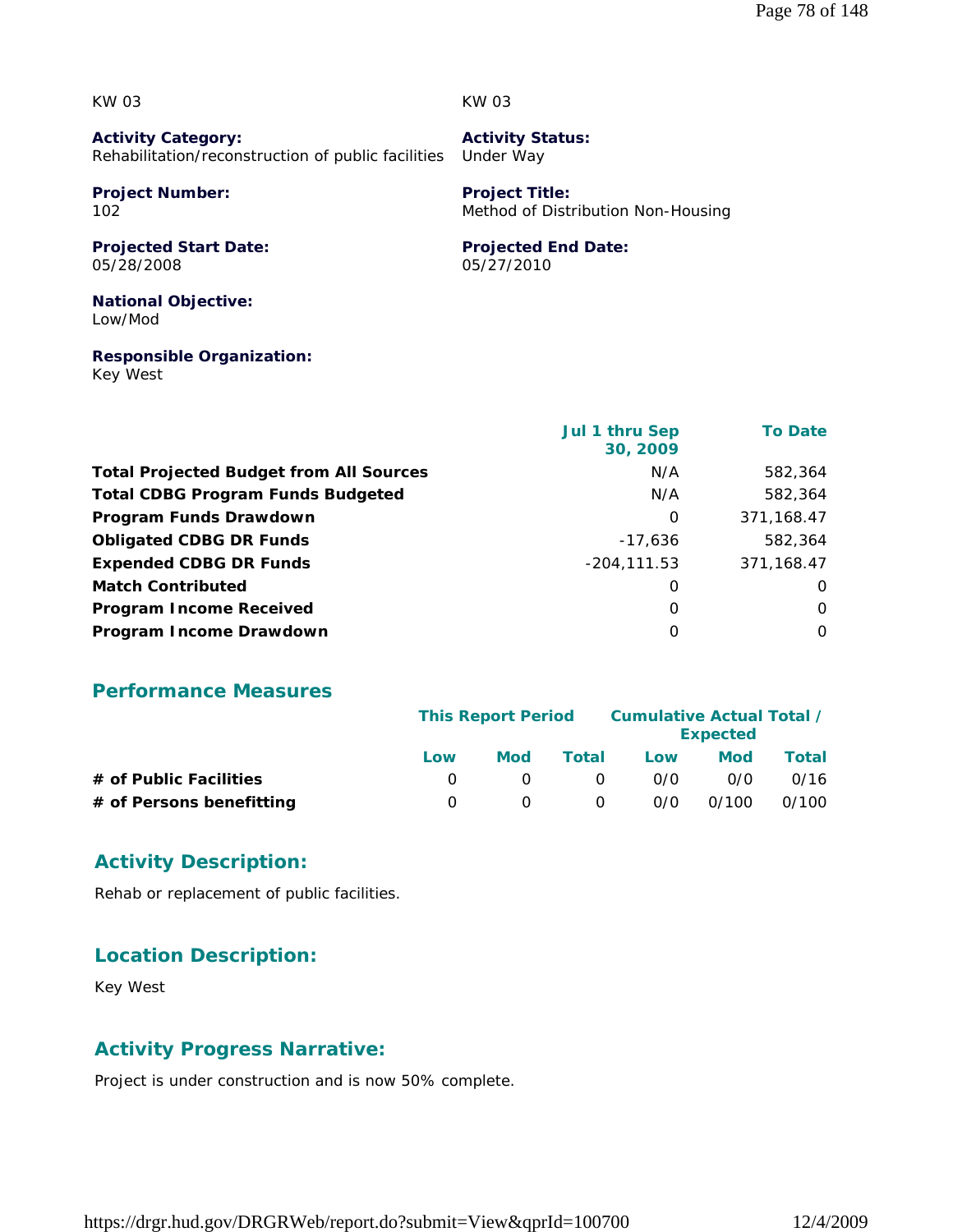| <b>Activity Location:</b><br><b>Address</b>                                             |                                                         | <b>City</b>                | <b>State</b>  | <b>Zip</b>     |
|-----------------------------------------------------------------------------------------|---------------------------------------------------------|----------------------------|---------------|----------------|
| No Activity Locations Found                                                             |                                                         |                            |               |                |
|                                                                                         |                                                         |                            |               |                |
| <b>Other Funding Sources Budgeted - Detail</b><br><b>Match Sources</b>                  |                                                         |                            | <b>Amount</b> |                |
| No Other Match Funding Sources Found                                                    |                                                         |                            |               |                |
|                                                                                         |                                                         |                            |               |                |
| <b>Other Funding Sources</b>                                                            |                                                         |                            | <b>Amount</b> |                |
| No Other Funding Sources Found                                                          |                                                         |                            |               |                |
|                                                                                         |                                                         |                            |               |                |
|                                                                                         |                                                         |                            |               |                |
| <b>Grantee Activity Number:</b><br><b>KW 14A</b>                                        | <b>Activity Title:</b><br><b>KW 14A</b>                 |                            |               |                |
| <b>Activity Category:</b><br>Rehabilitation/reconstruction of residential<br>structures | <b>Activity Status:</b><br>Under Way                    |                            |               |                |
| <b>Project Number:</b><br>101                                                           | <b>Project Title:</b><br>Method of Distribution Housing |                            |               |                |
| <b>Projected Start Date:</b><br>05/28/2008                                              | <b>Projected End Date:</b><br>05/27/2010                |                            |               |                |
| <b>National Objective:</b><br>Low/Mod                                                   |                                                         |                            |               |                |
| <b>Responsible Organization:</b><br>City of Key West                                    |                                                         |                            |               |                |
|                                                                                         |                                                         | Jul 1 thru Sep<br>30, 2009 |               | <b>To Date</b> |

Total Projected Budget from All Sources M/A 642,712 **Total CDBG Program Funds Budgeted** N/A 642,712 **Program Funds Drawdown** 165,187.65 390,752.64 **Obligated CDBG DR Funds** 342,712 642,712 **Expended CDBG DR Funds** 165,187.65 390,752.64 **Match Contributed** 0 0 **Program Income Received** 0 0 **Program Income Drawdown** 0 0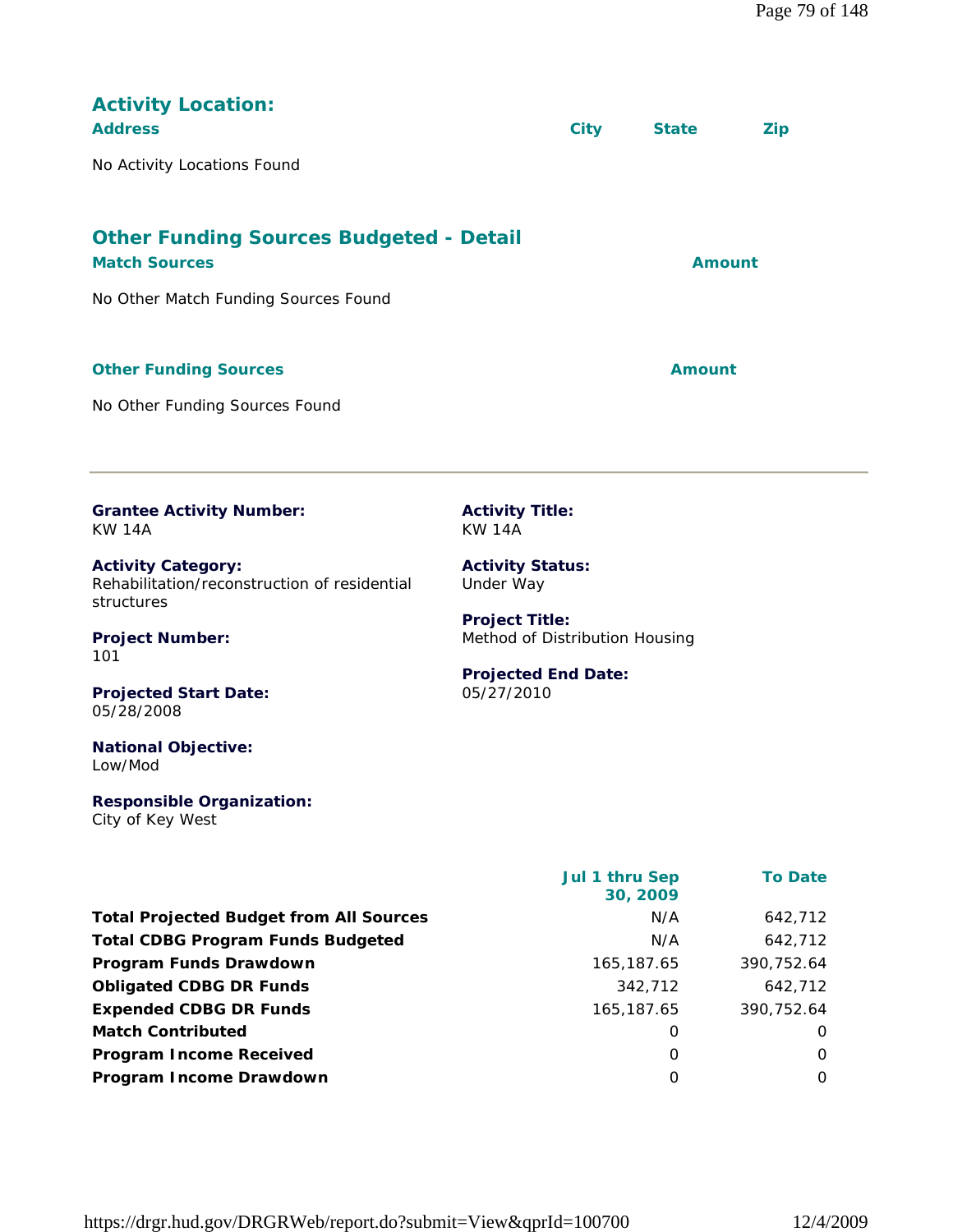|                             |     | <b>This Report Period</b> |          |     | Cumulative Actual Total /<br><b>Expected</b> |       |
|-----------------------------|-----|---------------------------|----------|-----|----------------------------------------------|-------|
|                             | Low | <b>Mod</b>                | Total    | Low | Mod                                          | Total |
| $#$ of housing units        |     |                           | $\Omega$ | 0/0 | 0/0                                          | O/4   |
| # of Households benefitting | - 0 |                           | 0        | 0/0 | 0/4                                          | O/4   |

# **Activity Description:**

Activities associated with single family housing rehab.

#### **Location Description:**

Key West

# **Activity Progress Narrative:**

- Three projects (50%) are under contract.
- Two projects are pending procurement: One project withdrawn by applicant.

| <b>Activity Location:</b><br><b>Address</b>                                                                    | <b>City</b> | <b>State</b>  | <b>Zip</b> |
|----------------------------------------------------------------------------------------------------------------|-------------|---------------|------------|
| No Activity Locations Found                                                                                    |             |               |            |
| <b>Other Funding Sources Budgeted - Detail</b><br><b>Match Sources</b><br>No Other Match Funding Sources Found |             | Amount        |            |
|                                                                                                                |             |               |            |
| <b>Other Funding Sources</b>                                                                                   |             | <b>Amount</b> |            |
| No Other Funding Sources Found                                                                                 |             |               |            |
|                                                                                                                |             |               |            |

#### **Grantee Activity Number:** KW 14B

**Activity Category:** Rehabilitation/reconstruction of residential structures

**Activity Title:** KW 14B

**Activity Status:** Under Way

**Project Title:**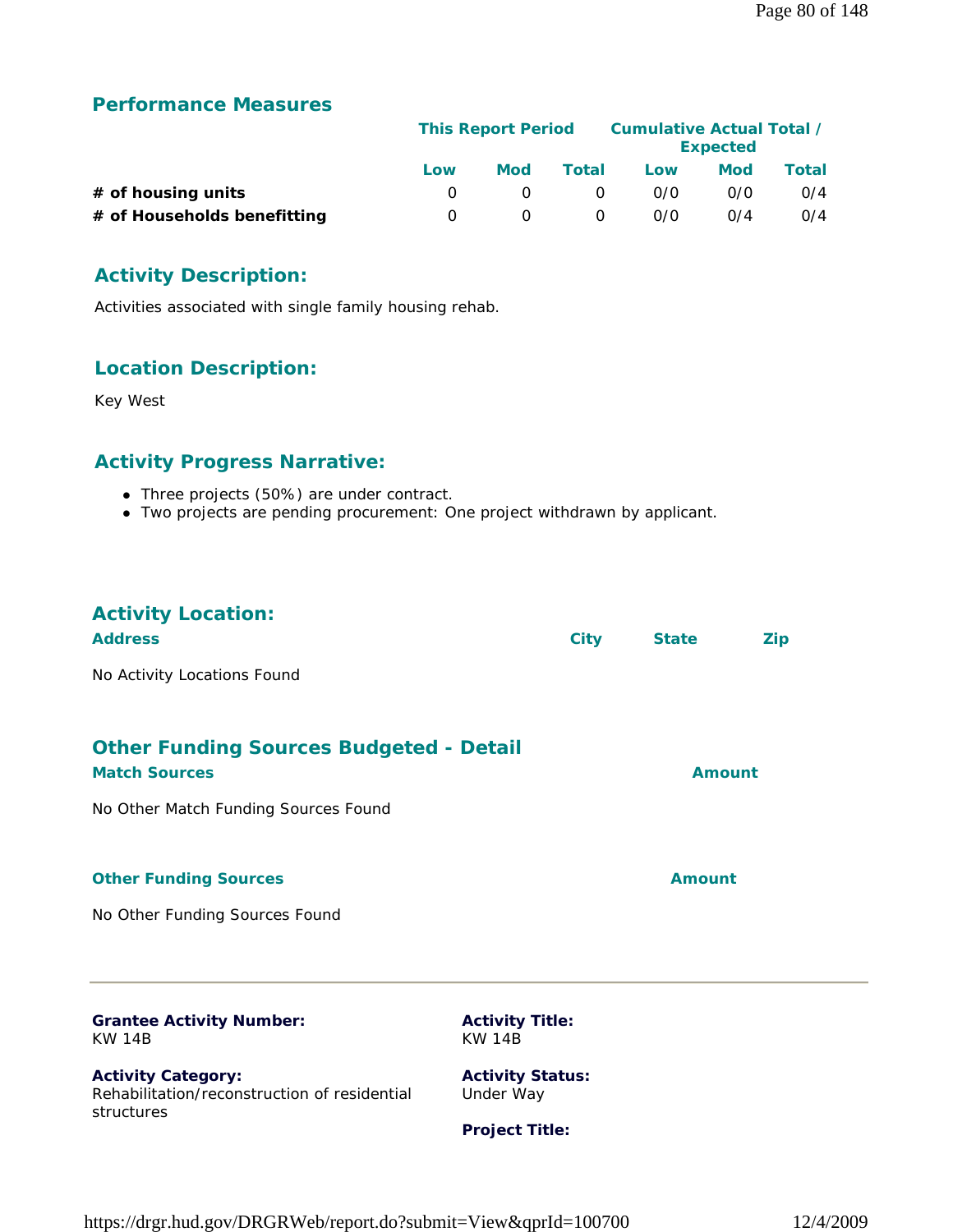**Project Number:** 101

**Projected Start Date:** 05/28/2008

**National Objective:** Low/Mod

**Responsible Organization:** Key West

Method of Distribution Housing

#### **Projected End Date:**

05/27/2010

|                                                | <b>Jul 1 thru Sep</b><br>30, 2009 | <b>To Date</b> |
|------------------------------------------------|-----------------------------------|----------------|
| <b>Total Projected Budget from All Sources</b> | N/A                               | 9,235,712      |
| <b>Total CDBG Program Funds Budgeted</b>       | N/A                               | 9,235,712      |
| Program Funds Drawdown                         | 3,810,692.35                      | 4,585,976.86   |
| <b>Obligated CDBG DR Funds</b>                 | $-577,177$                        | 9,235,712      |
| <b>Expended CDBG DR Funds</b>                  | 4,014,803.88                      | 4,585,976.86   |
| <b>Match Contributed</b>                       | 0                                 | 0              |
| <b>Program Income Received</b>                 | $\Omega$                          | $\Omega$       |
| Program Income Drawdown                        | 0                                 | 0              |

## **Performance Measures**

|                             | <b>This Report Period</b> |     |          | Cumulative Actual Total / | <b>Expected</b> |       |
|-----------------------------|---------------------------|-----|----------|---------------------------|-----------------|-------|
|                             | Low                       | Mod | Total    | Low                       | <b>Mod</b>      | Total |
| # of housing units          |                           |     | $\Omega$ | 0/0                       | 0/0             | 0/150 |
| # of Households benefitting | $\left( \right)$          |     | 0        | 0/0                       | 0/150           | 0/150 |

## **Activity Description:**

Multi family housing rehab or replacement.

#### **Location Description:**

Key West

## **Activity Progress Narrative:**

- 17% of projects are under construction.
- 17% of projects are under contract.
- 17% of projects are pending State approval of procurement.
- 17% of projects have received authority to use grant funds.
- 33% of projects are pending Environmental Review.

## **Activity Location:**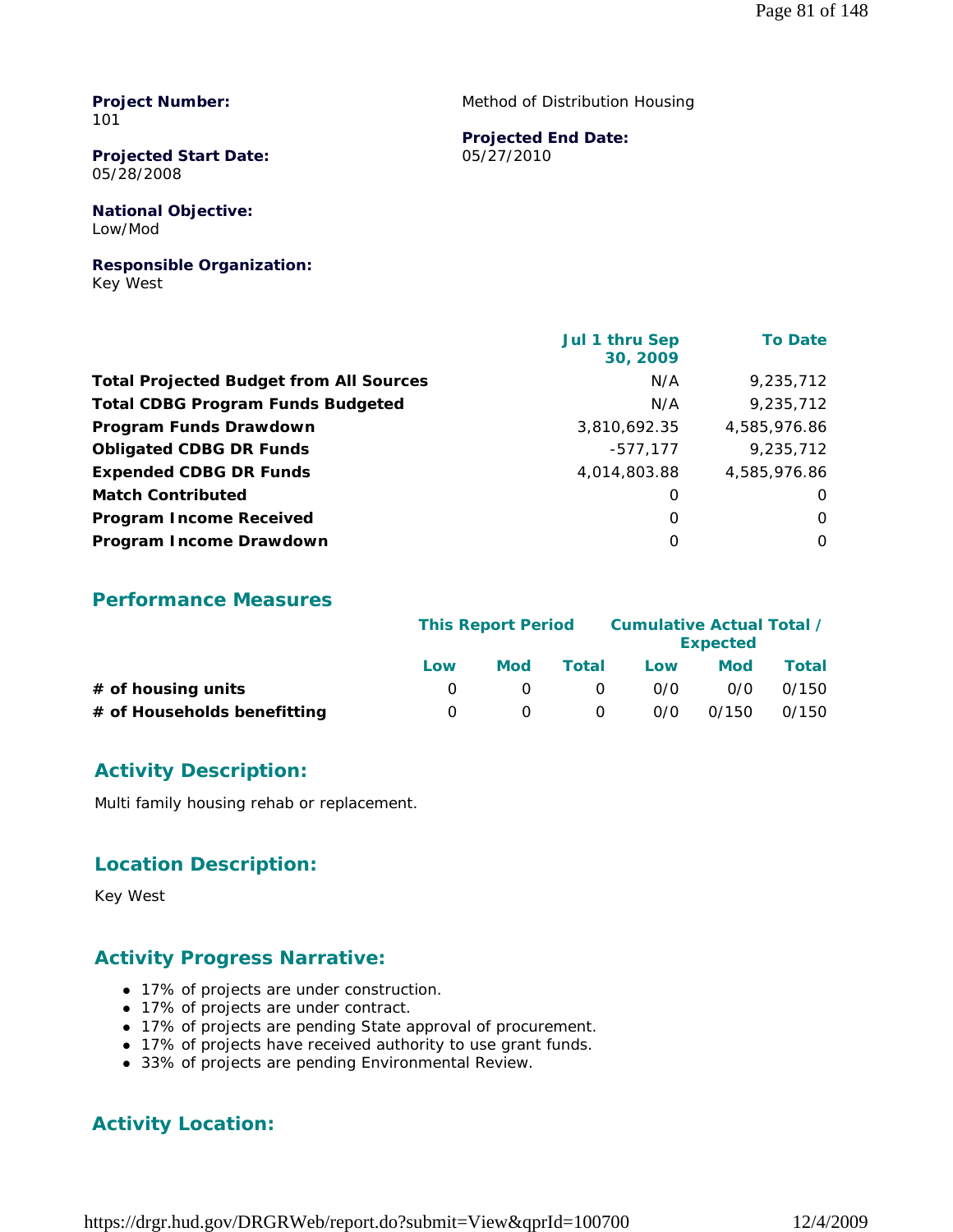| <b>Address</b>                                                         | <b>City</b> | <b>State</b> | <b>Zip</b> |
|------------------------------------------------------------------------|-------------|--------------|------------|
| No Activity Locations Found                                            |             |              |            |
|                                                                        |             |              |            |
| <b>Other Funding Sources Budgeted - Detail</b><br><b>Match Sources</b> |             | Amount       |            |
| No Other Match Funding Sources Found                                   |             |              |            |
|                                                                        |             |              |            |
| <b>Other Funding Sources</b>                                           |             | Amount       |            |

**Activity Title:** KW 21A

**Activity Status:** Under Way

**Project Title:** Administrative Costs

05/27/2010

**Projected End Date:**

No Other Funding Sources Found

**Grantee Activity Number:** KW 21A

**Activity Category:** Administration

**Project Number:** 099

**Projected Start Date:** 05/28/2008

**National Objective:** N/A

**Responsible Organization:** Key West

|                                                | Jul 1 thru Sep<br>30, 2009 | <b>To Date</b> |
|------------------------------------------------|----------------------------|----------------|
| <b>Total Projected Budget from All Sources</b> | N/A                        | 337,883        |
| <b>Total CDBG Program Funds Budgeted</b>       | N/A                        | 337,883        |
| Program Funds Drawdown                         | 40,000                     | 127,070        |
| <b>Obligated CDBG DR Funds</b>                 | O                          | 337,883        |
| <b>Expended CDBG DR Funds</b>                  | 40,000                     | 127,070        |
| <b>Match Contributed</b>                       | 0                          | $\Omega$       |
| <b>Program Income Received</b>                 | 0                          | $\Omega$       |
| Program Income Drawdown                        | O                          | $\Omega$       |

#### **Performance Measures**

 **This Report Period Cumulative Actual Total / Expected** 

https://drgr.hud.gov/DRGRWeb/report.do?submit=View&qprId=100700 12/4/2009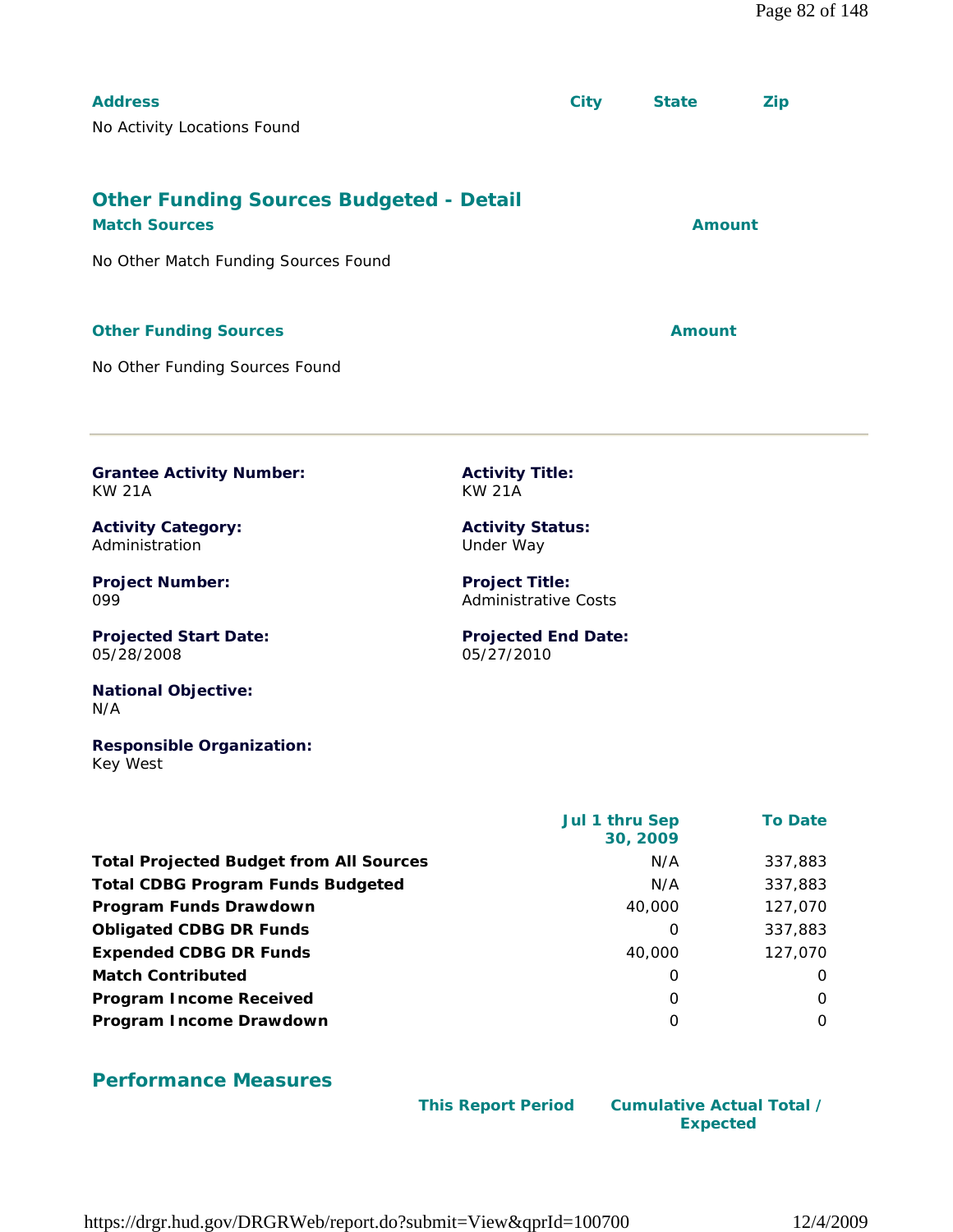|                               | Low | Mod Total Low | <b>Mod</b> | <b>Total</b> |
|-------------------------------|-----|---------------|------------|--------------|
| No Performance Measures Found |     |               |            |              |

# **Activity Description:**

Administrative funds associated with the Key West disaster grant (housing rehab and replacement).

## **Location Description:**

Key West

# **Activity Progress Narrative:**

Administration, planning & management activities related to a disaster recovery grant are underway.

# **Activity Location:**

| <b>Address</b>                                                         | <b>City</b> | <b>State</b>  | Zip |
|------------------------------------------------------------------------|-------------|---------------|-----|
| No Activity Locations Found                                            |             |               |     |
| <b>Other Funding Sources Budgeted - Detail</b><br><b>Match Sources</b> |             | <b>Amount</b> |     |
| No Other Match Funding Sources Found                                   |             |               |     |

#### **Other Funding Sources Amount** Amount

No Other Funding Sources Found

| <b>Grantee Activity Number:</b> | <b>Activity Title:</b>             |
|---------------------------------|------------------------------------|
| KW 21B                          | KW 21B                             |
| <b>Activity Category:</b>       | <b>Activity Status:</b>            |
| Planning                        | Under Way                          |
| <b>Project Number:</b>          | <b>Project Title:</b>              |
| 102                             | Method of Distribution Non-Housing |

Method of Distribution Non-Housing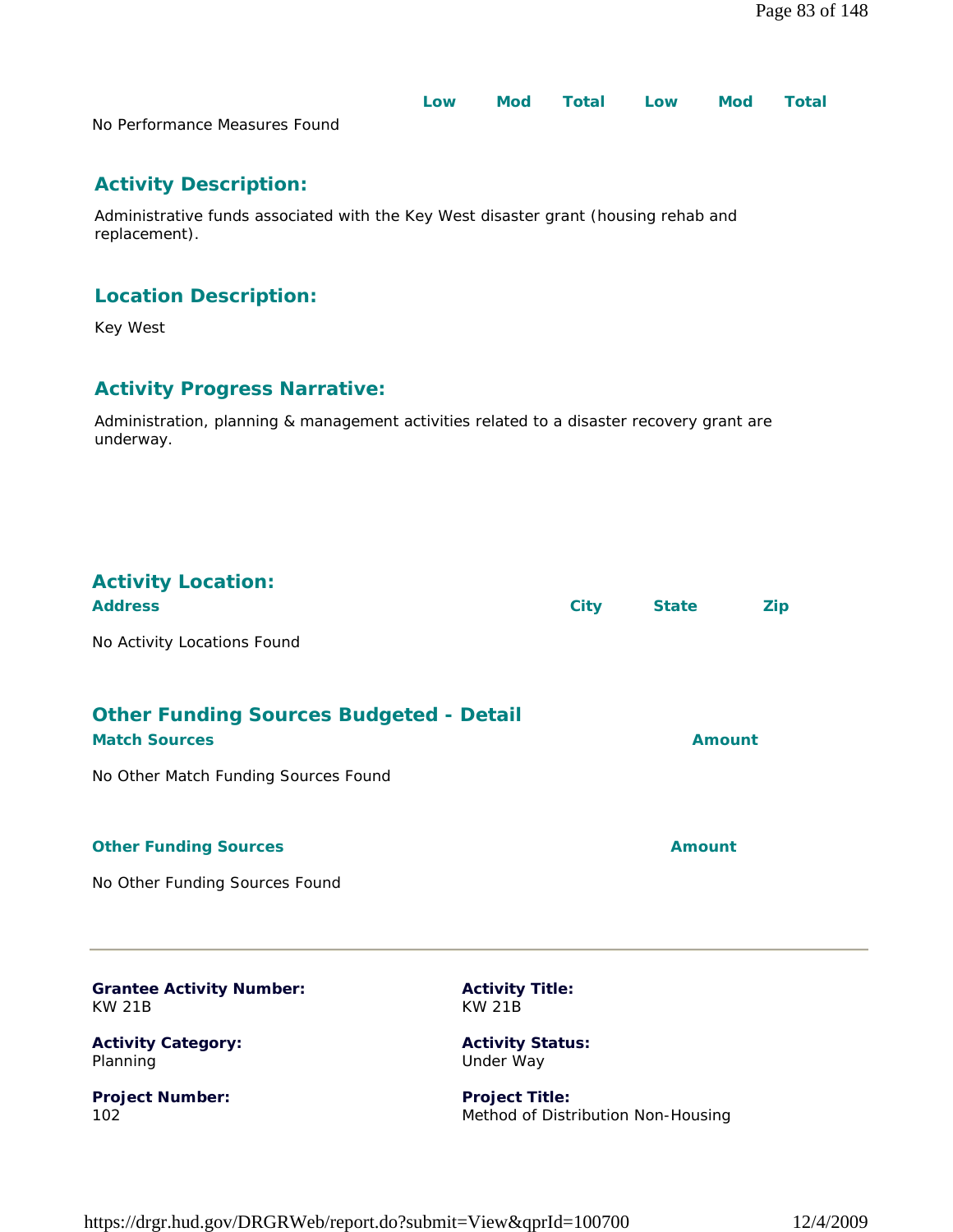**Projected Start Date:** 05/28/2008

#### **Projected End Date:** 05/27/2010

#### **National Objective:** N/A

**Responsible Organization:** Key West

|                                                | Jul 1 thru Sep<br>30, 2009 | <b>To Date</b> |
|------------------------------------------------|----------------------------|----------------|
| <b>Total Projected Budget from All Sources</b> | N/A                        | 464,101        |
| <b>Total CDBG Program Funds Budgeted</b>       | N/A                        | 464,101        |
| Program Funds Drawdown                         | 84,120                     | 156,120        |
| <b>Obligated CDBG DR Funds</b>                 | 252,101                    | 464,101        |
| <b>Expended CDBG DR Funds</b>                  | 84,120                     | 156,120        |
| <b>Match Contributed</b>                       | 0                          | $\Omega$       |
| <b>Program Income Received</b>                 | $\Omega$                   | $\Omega$       |
| Program Income Drawdown                        | $\Omega$                   | $\Omega$       |

#### **Performance Measures**

|                               |      | <b>This Report Period</b> |       | Cumulative Actual Total / |                 |       |
|-------------------------------|------|---------------------------|-------|---------------------------|-----------------|-------|
|                               |      |                           |       |                           | <b>Expected</b> |       |
|                               | l ow | Mod                       | Total | Low                       | <b>Mod</b>      | Total |
| No Dorformance Moacures Found |      |                           |       |                           |                 |       |

No Performance Measures Found

#### **Activity Description:**

Engineering funds associated with the Key West disaster grant (housing replacement and rehab).

#### **Location Description:**

Key West

#### **Activity Progress Narrative:**

Engineering services will continue until the disaster recovery grant activities are completed.

# **Activity Location:**

Address **City** State **Zip** 

No Activity Locations Found

## **Other Funding Sources Budgeted - Detail**

https://drgr.hud.gov/DRGRWeb/report.do?submit=View&qprId=100700 12/4/2009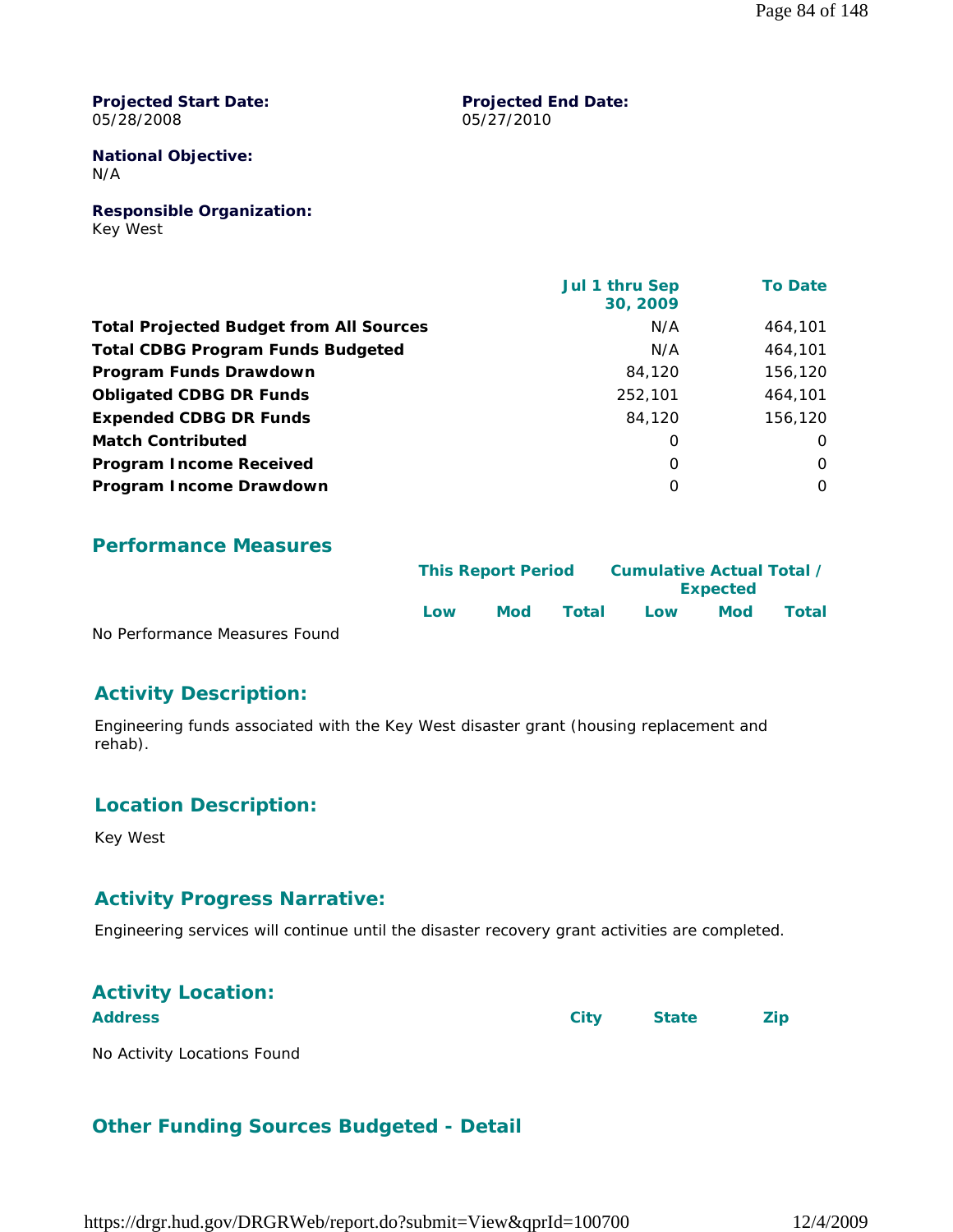#### **Match Sources Amount**

No Other Match Funding Sources Found

#### **Other Funding Sources Amount** Amount

No Other Funding Sources Found

| <b>Grantee Activity Number:</b> |  |
|---------------------------------|--|
| KW PHA 14B                      |  |

**Activity Title:** KW PHA 14B

**Project Title:**

06/25/2010

Method of Distribution Housing

**Projected End Date:**

**Activity Category:** Affordable Rental Housing (KRW and Ike Grants Under Way Only) **Activity Status:**

**Project Number:** 101

**Projected Start Date:** 06/26/2008

**National Objective:** Low/Mod

**Responsible Organization:** Key West PHA

|                                                | Jul 1 thru Sep<br>30, 2009 | <b>To Date</b> |
|------------------------------------------------|----------------------------|----------------|
| <b>Total Projected Budget from All Sources</b> | N/A                        | 727,500        |
| <b>Total CDBG Program Funds Budgeted</b>       | N/A                        | 727,500        |
| Program Funds Drawdown                         | 0                          | 727,500        |
| <b>Obligated CDBG DR Funds</b>                 | 0                          | 727,500        |
| <b>Expended CDBG DR Funds</b>                  | 0                          | 727.500        |
| <b>Match Contributed</b>                       | 0                          | 0              |
| <b>Program Income Received</b>                 | $\Omega$                   | 0              |
| Program Income Drawdown                        | O                          | $\Omega$       |

## **Performance Measures**

|                             | <b>This Report Period</b> |     |          | Cumulative Actual Total / | <b>Expected</b> |       |
|-----------------------------|---------------------------|-----|----------|---------------------------|-----------------|-------|
|                             | Low                       | Mod | Total    | Low                       | Mod             | Total |
| $#$ of housing units        |                           |     | $\Omega$ | 0/0                       | 0/0             | 0/199 |
| # of Households benefitting |                           |     | 0        | 0/0                       | 0/199           | 0/199 |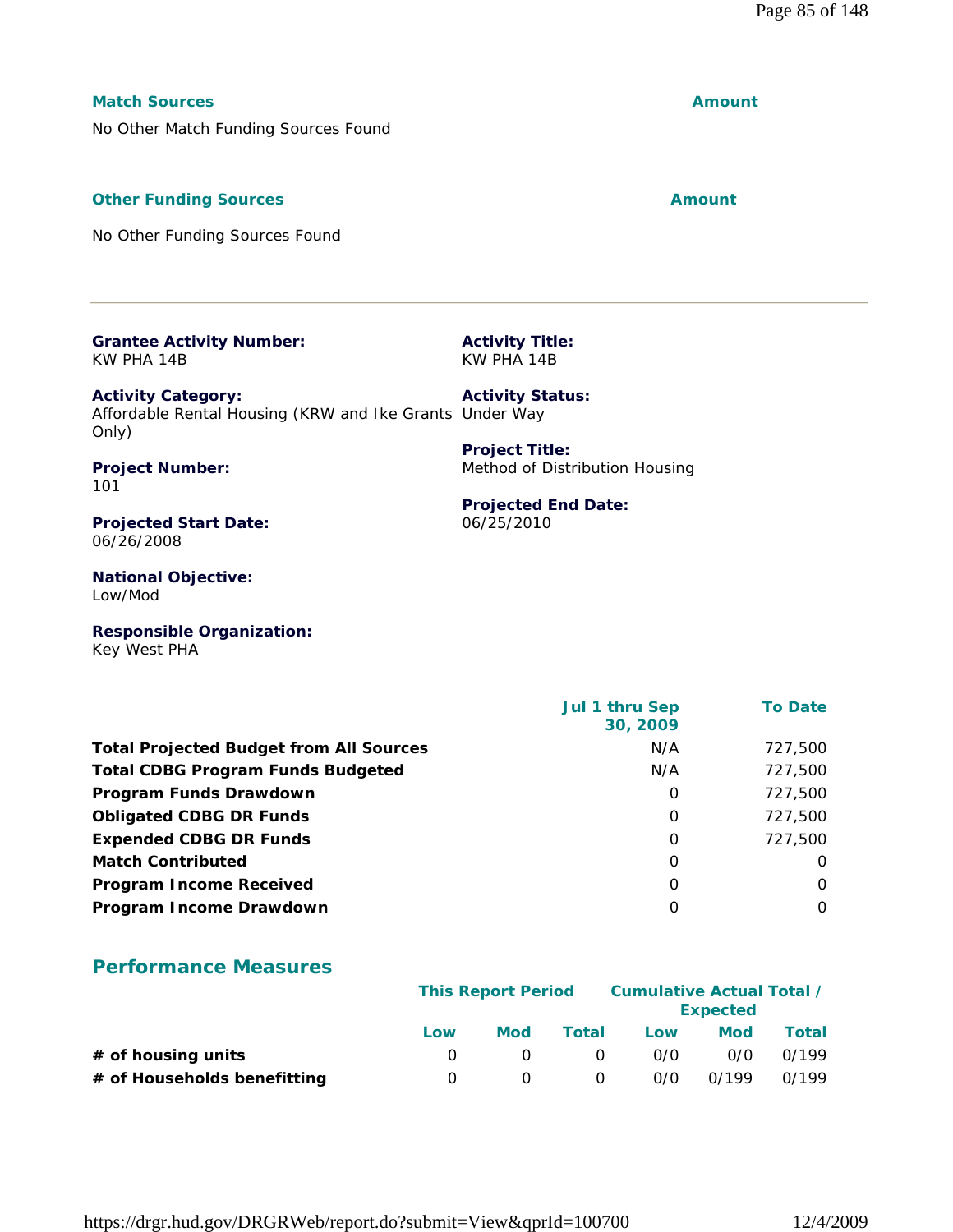### **Activity Description:**

Rehab of multi family housing units.

#### **Location Description:**

Key West PHA

#### **Activity Progress Narrative:**

Senior Citizens Plaza Doors and Windows - Installation complete.

# **Activity Location: Address City State Zip** No Activity Locations Found **Other Funding Sources Budgeted - Detail Match Sources Amount** No Other Match Funding Sources Found **Other Funding Sources Amount Amount Amount**

No Other Funding Sources Found

| <b>Grantee Activity Number:</b> |  |
|---------------------------------|--|
| KW PHA 21A                      |  |

**Activity Category:** Administration

**Project Number:** 099

**Projected Start Date:** 06/26/2008

**National Objective:** N/A

**Responsible Organization:** Key West PHA

**Activity Title:** KW PHA 21A

**Activity Status:** Under Way

**Project Title:** Administrative Costs

**Projected End Date:** 06/25/2010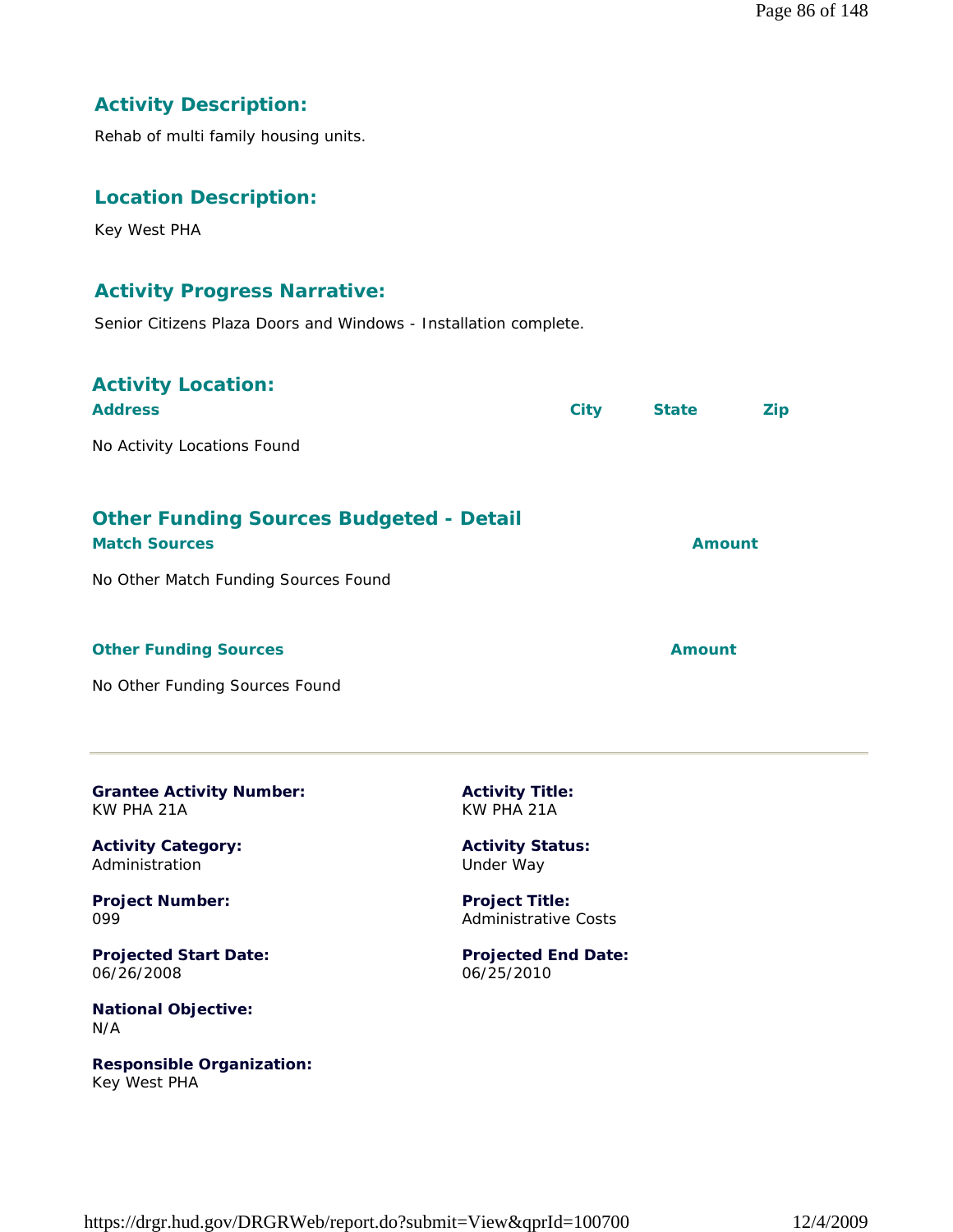| Jul 1 thru Sep<br>30, 2009 | <b>To Date</b> |
|----------------------------|----------------|
| N/A                        | 22,500         |
| N/A                        | 22,500         |
| 0                          | 22,500         |
| 0                          | 22,500         |
| 0                          | 22,500         |
| 0                          | $\Omega$       |
| $\Omega$                   | $\Omega$       |
| 0                          | $\Omega$       |
|                            |                |

|                               | <b>This Report Period</b> |            |       | Cumulative Actual Total /<br><b>Expected</b> |     |       |  |
|-------------------------------|---------------------------|------------|-------|----------------------------------------------|-----|-------|--|
|                               | Low                       | <b>Mod</b> | Total | Low                                          | Mod | Total |  |
| No Performance Measures Found |                           |            |       |                                              |     |       |  |

#### **Activity Description:**

Administrative funds associated with the Key West PHA disaster grant.

# **Location Description:**

Key West PHA

#### **Activity Progress Narrative:**

Administrative activities are underway and will continue until the disaster recovery activities are completed.

| <b>Activity Location:</b><br><b>Address</b>                                                                    | <b>City</b> | <b>State</b>  | <b>Zip</b> |
|----------------------------------------------------------------------------------------------------------------|-------------|---------------|------------|
| No Activity Locations Found                                                                                    |             |               |            |
| <b>Other Funding Sources Budgeted - Detail</b><br><b>Match Sources</b><br>No Other Match Funding Sources Found |             | Amount        |            |
| <b>Other Funding Sources</b><br>No Other Funding Sources Found                                                 |             | <b>Amount</b> |            |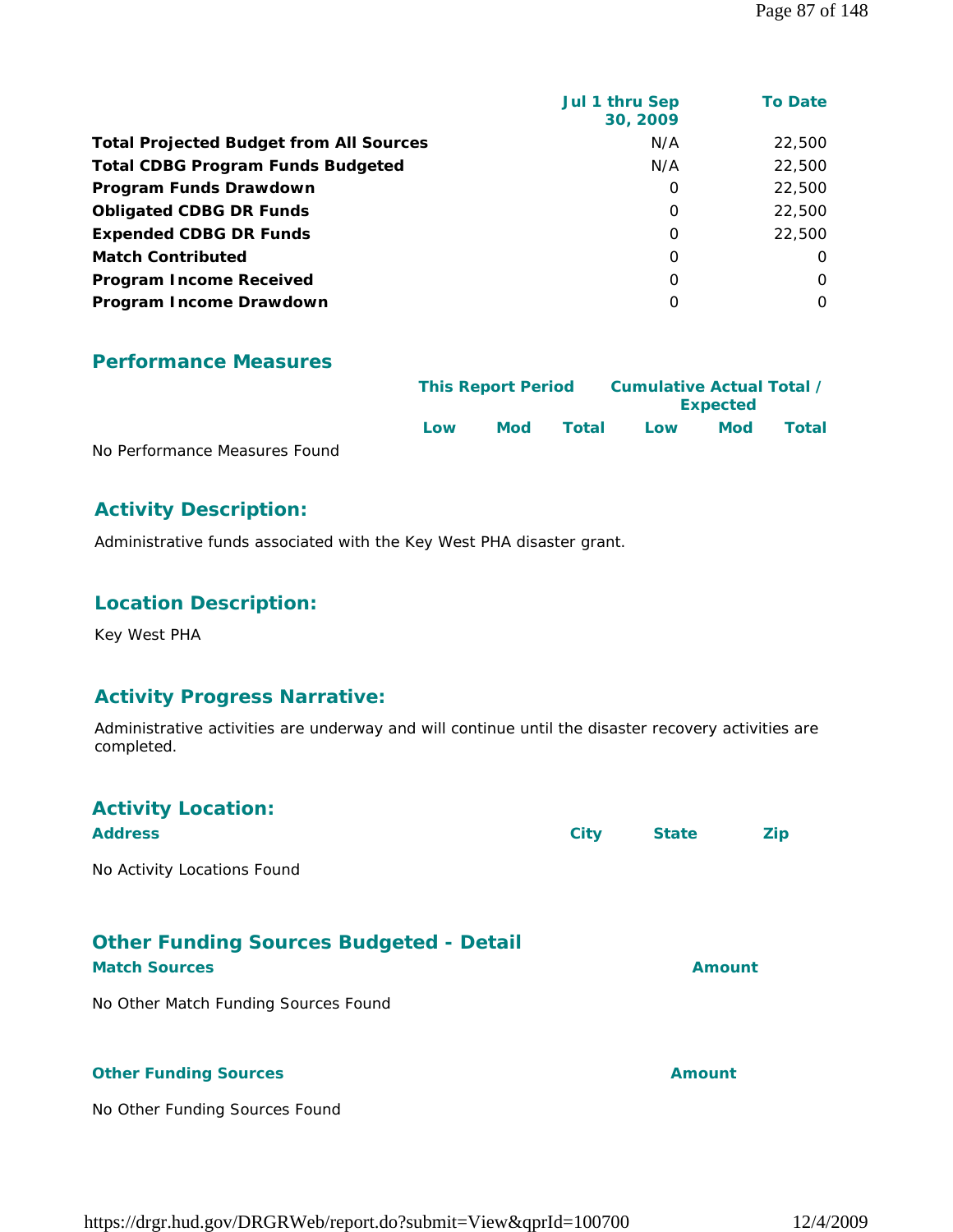| L PHA 08                                                                                      | L PHA 08                       |
|-----------------------------------------------------------------------------------------------|--------------------------------|
| <b>Activity Category:</b><br>Affordable Rental Housing (KRW and Ike Grants Under Way<br>Only) | <b>Activity Status:</b>        |
|                                                                                               | <b>Project Title:</b>          |
| <b>Project Number:</b><br>101                                                                 | Method of Distribution Housing |
|                                                                                               | <b>Projected End Date:</b>     |
| <b>Projected Start Date:</b><br>05/01/2008                                                    | 07/23/2010                     |
| <b>National Objective:</b><br>Low/Mod                                                         |                                |
| <b>Responsible Organization:</b>                                                              |                                |

**Activity Title:**

 **Jul 1 thru Sep 30, 2009 To Date Total Projected Budget from All Sources** M/A 25,164 **Total CDBG Program Funds Budgeted N/A** 25,164 **Program Funds Drawdown** 0 0 **Obligated CDBG DR Funds** 0 25,164 **Expended CDBG DR Funds** 0 0 **Match Contributed** 0 0 **Program Income Received** 0 0 **Program Income Drawdown** 0 0

#### **Performance Measures**

**Grantee Activity Number:**

Lakeland PHA

|                             | <b>This Report Period</b> |     |       | Cumulative Actual Total / | <b>Expected</b> |       |
|-----------------------------|---------------------------|-----|-------|---------------------------|-----------------|-------|
|                             | Low                       | Mod | Total | Low                       | <b>Mod</b>      | Total |
| # of housing units          | $\theta$                  |     |       | 0/0                       | 0/0             | 0/56  |
| # of Households benefitting | $\left( \right)$          |     |       | O/O                       | 0/56            | 0/56  |

#### **Activity Description:**

Temporary relocation for hurricane victims.

#### **Location Description:**

Lakeland PHA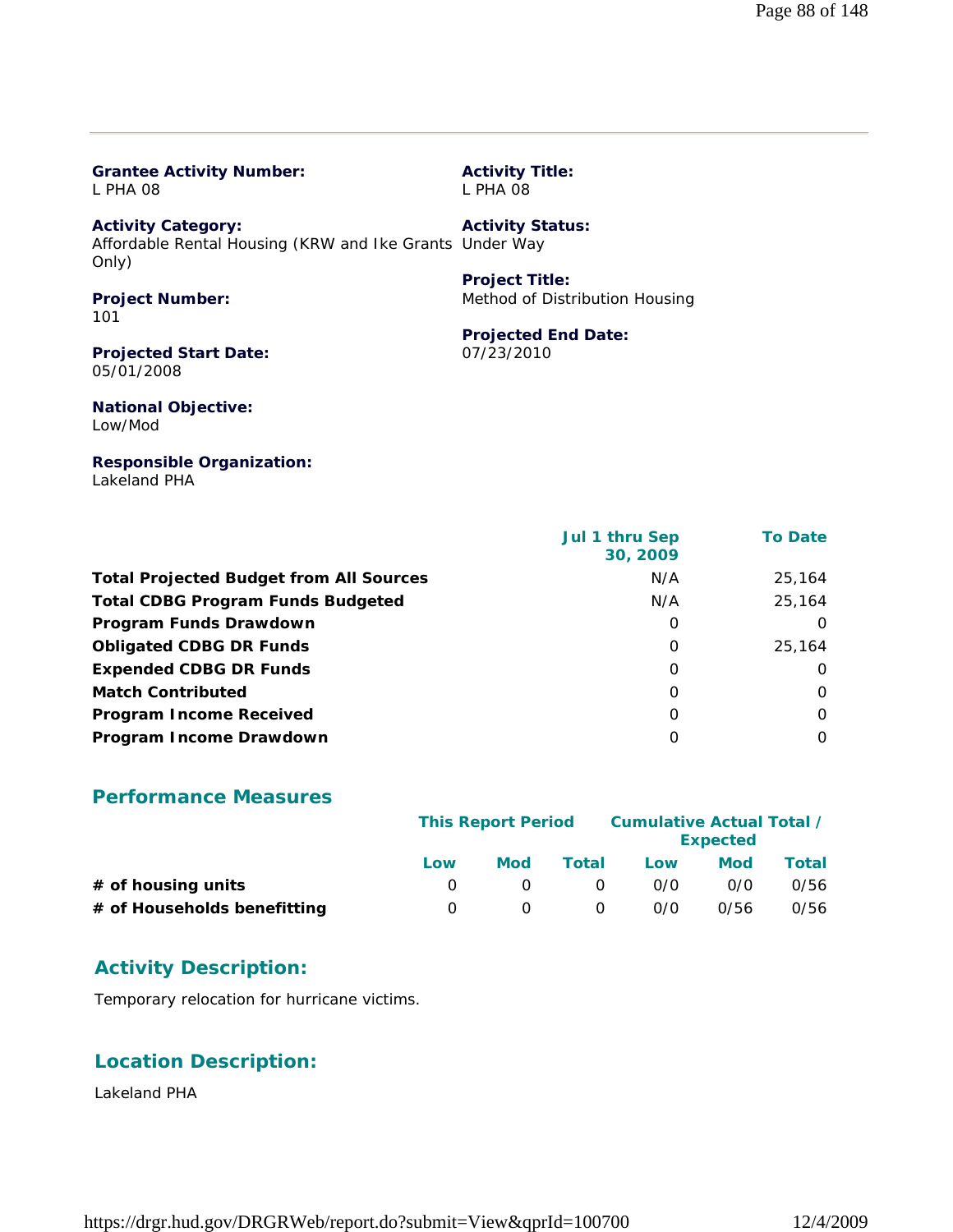| <b>Activity Progress Narrative:</b>                                                           |                                                         |                            |                |  |  |  |  |  |
|-----------------------------------------------------------------------------------------------|---------------------------------------------------------|----------------------------|----------------|--|--|--|--|--|
| Activity is underway.                                                                         |                                                         |                            |                |  |  |  |  |  |
| <b>Activity Location:</b>                                                                     |                                                         |                            |                |  |  |  |  |  |
| <b>Address</b>                                                                                | <b>City</b>                                             | <b>State</b><br><b>Zip</b> |                |  |  |  |  |  |
| No Activity Locations Found                                                                   |                                                         |                            |                |  |  |  |  |  |
| <b>Other Funding Sources Budgeted - Detail</b><br><b>Match Sources</b>                        |                                                         | <b>Amount</b>              |                |  |  |  |  |  |
| No Other Match Funding Sources Found                                                          |                                                         |                            |                |  |  |  |  |  |
| <b>Other Funding Sources</b>                                                                  |                                                         | <b>Amount</b>              |                |  |  |  |  |  |
| No Other Funding Sources Found                                                                |                                                         |                            |                |  |  |  |  |  |
|                                                                                               |                                                         |                            |                |  |  |  |  |  |
| <b>Grantee Activity Number:</b>                                                               | <b>Activity Title:</b>                                  |                            |                |  |  |  |  |  |
| L PHA 14B                                                                                     | L PHA 14B                                               |                            |                |  |  |  |  |  |
| <b>Activity Category:</b><br>Affordable Rental Housing (KRW and Ike Grants Under Way<br>Only) | <b>Activity Status:</b>                                 |                            |                |  |  |  |  |  |
| <b>Project Number:</b><br>101                                                                 | <b>Project Title:</b><br>Method of Distribution Housing |                            |                |  |  |  |  |  |
| <b>Projected Start Date:</b><br>05/01/2008                                                    | <b>Projected End Date:</b><br>07/23/2010                |                            |                |  |  |  |  |  |
| <b>National Objective:</b><br>Low/Mod                                                         |                                                         |                            |                |  |  |  |  |  |
| <b>Responsible Organization:</b><br>Lakeland PHA                                              |                                                         |                            |                |  |  |  |  |  |
|                                                                                               | Jul 1 thru Sep<br>30, 2009                              |                            | <b>To Date</b> |  |  |  |  |  |
| <b>Total Projected Budget from All Sources</b>                                                | N/A                                                     |                            | 644,234        |  |  |  |  |  |
| <b>Total CDBG Program Funds Budgeted</b>                                                      | N/A                                                     |                            | 644,234        |  |  |  |  |  |
| Program Funds Drawdown                                                                        |                                                         | 0                          | 0              |  |  |  |  |  |
| <b>Obligated CDBG DR Funds</b>                                                                |                                                         | 0                          | 644,234        |  |  |  |  |  |

**Expended CDBG DR Funds** 0 0 **Match Contributed** 0 0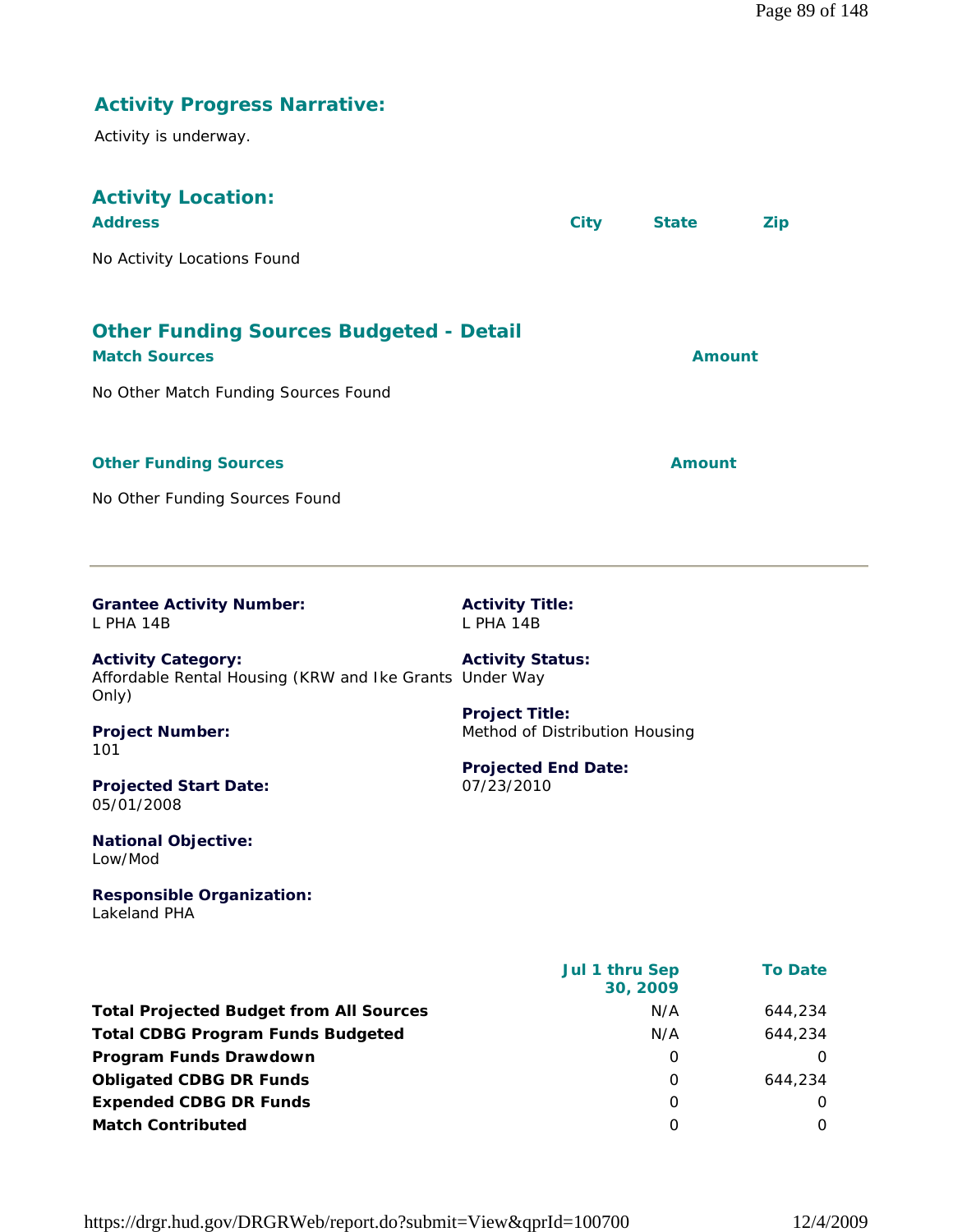| <b>Program Income Received</b> |  |
|--------------------------------|--|
| Program Income Drawdown        |  |

|                             |     | <b>This Report Period</b> |          | Cumulative Actual Total / | <b>Expected</b> |       |
|-----------------------------|-----|---------------------------|----------|---------------------------|-----------------|-------|
|                             | Low | <b>Mod</b>                | Total    | Low                       | Mod             | Total |
| $#$ of housing units        |     |                           | $\Omega$ | 0/0                       | 0/0             | 0/56  |
| # of Households benefitting |     |                           | 0        | 0/0                       | 0/56            | 0/56  |

## **Activity Description:**

Rehab of multi family housing units.

## **Location Description:**

Lakeland PHA

#### **Activity Progress Narrative:**

- LHA forwarded to DCA on March 12, 2009, the architectural drawings, bid documents, and wage decision request form for their project. The forwarded documents provided LHA's specifications for the replacement of windows and doors at our Cecil Gober Villas and John Wright Homes public housing properties.
- On March 24, 2009, DCA informed LHA that our documents appeared consistent with the application and the work may be advertised for bid.
- LHA then prepared an Invitation for Bid (IFB) for general contractors. However, LHA experienced a minor delay with their IFB process because on July 10, 2009, the Department of Labor (DOL) modified their Wage Decision criteria for Polk County, Florida. Due to DOL's modification, LHA requested a new DCA approved wage decision on July 16, 2009. On July 17, DCA forwarded a Wage decision request form to be filled out and sent back for the requested update.
- Due to additional changes needed in the drawings and specifications of the revised August 4, 2009 bid package and subsequent review by the State of Florida, Department of Community Affairs, LHA plans to issue revisions to the bid package on or about November 9, 2009. These revisions, will include, but are not limited to, revised: design documents; scope of work, bid opening date; and bidder instructions.

# **Activity Location:**

**Address City State Zip**

No Activity Locations Found

## **Other Funding Sources Budgeted - Detail**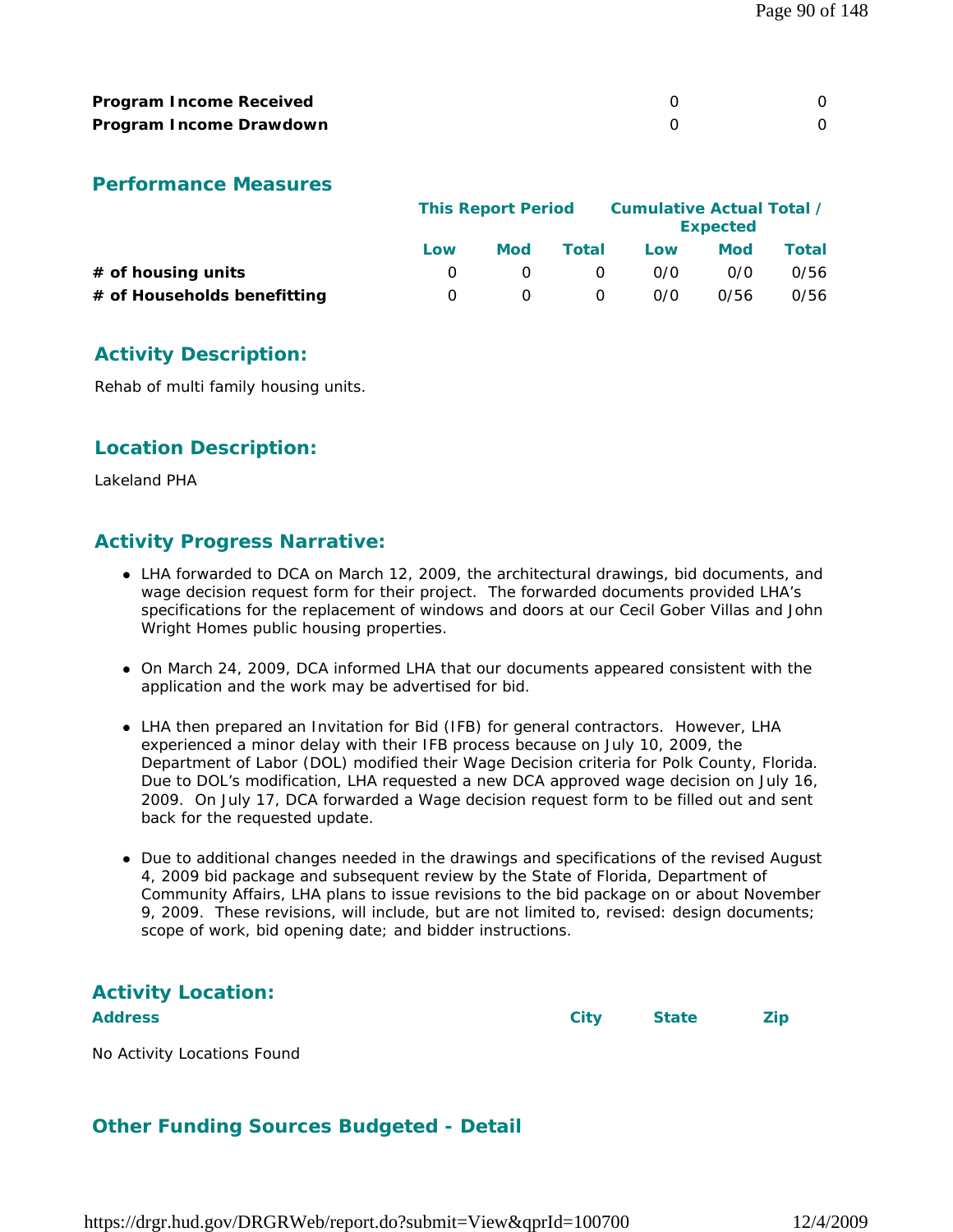#### **Match Sources Amount**

No Other Match Funding Sources Found

#### **Other Funding Sources Amount Amount Amount**

No Other Funding Sources Found

| <b>Grantee Activity Number:</b> |  |
|---------------------------------|--|
| LC 14A                          |  |

**Activity Category:** Rehabilitation/reconstruction of residential structures

**Project Number:** 101

**Projected Start Date:** 06/23/2008

**National Objective:** Low/Mod

**Responsible Organization:** Lee County

 **Jul 1 thru Sep 30, 2009 To Date Total Projected Budget from All Sources** M/A 313,930.25 **Total CDBG Program Funds Budgeted NA 313,930.25 Program Funds Drawdown** 28,811.91 167,902.25 **Obligated CDBG DR Funds** 0 313,930.25 **Expended CDBG DR Funds** 28,811.91 167,902.25 **Match Contributed** 0 0 **Program Income Received** 0 0 **Program Income Drawdown** 0 0

# **Performance Measures**

|                             | <b>This Report Period</b> |     |          | Cumulative Actual Total / | <b>Expected</b> |       |
|-----------------------------|---------------------------|-----|----------|---------------------------|-----------------|-------|
|                             | Low                       | Mod | Total    | Low                       | <b>Mod</b>      | Total |
| $#$ of housing units        |                           |     | $\Omega$ | 0/0                       | 0/0             | 0/15  |
| # of Households benefitting |                           |     | $\Omega$ | 0/0                       | 0/15            | 0/15  |

**Activity Status:** Under Way

**Activity Title:**

LC 14A

**Project Title:** Method of Distribution Housing

**Projected End Date:** 06/22/2010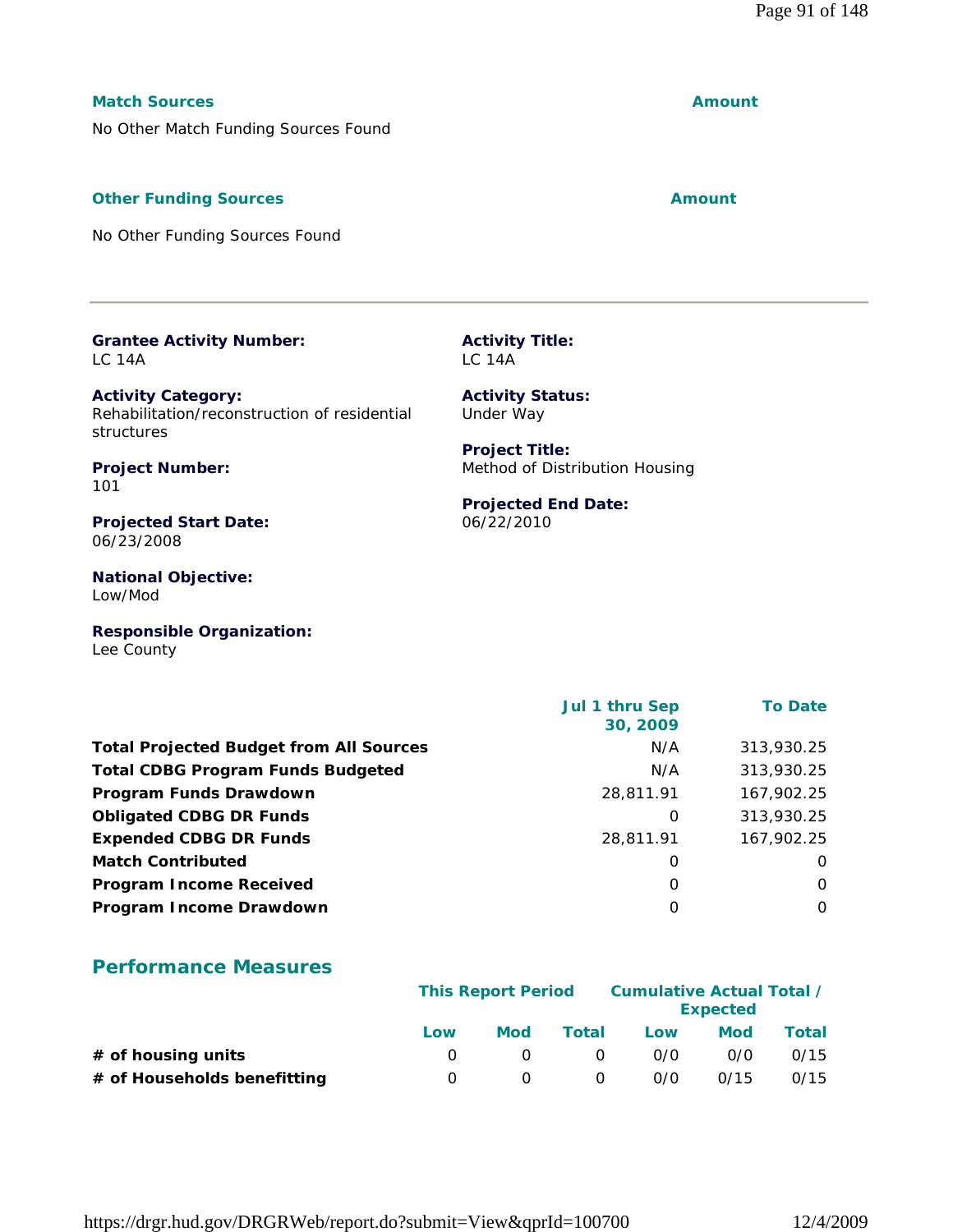# **Activity Description:**

Housing rehab and hardening for single family housing.

# **Location Description:**

Lee County

Low/Mod

Lee County

**Responsible Organization:**

#### **Activity Progress Narrative:**

Eleven units are completed, one unit is 29% complete.

| <b>Activity Location:</b><br><b>Address</b>                                                                    | <b>City</b> | <b>State</b>  | Zip |
|----------------------------------------------------------------------------------------------------------------|-------------|---------------|-----|
| No Activity Locations Found                                                                                    |             |               |     |
| <b>Other Funding Sources Budgeted - Detail</b><br><b>Match Sources</b><br>No Other Match Funding Sources Found |             | Amount        |     |
| <b>Other Funding Sources</b><br>No Other Funding Sources Found                                                 |             | <b>Amount</b> |     |

| <b>Grantee Activity Number:</b>                                                         | <b>Activity Title:</b>               |
|-----------------------------------------------------------------------------------------|--------------------------------------|
| I C. 14B                                                                                | IC <sub>14B</sub>                    |
| <b>Activity Category:</b><br>Rehabilitation/reconstruction of residential<br>structures | <b>Activity Status:</b><br>Under Way |
| <b>Project Number:</b>                                                                  | <b>Project Title:</b>                |
| 101                                                                                     | Method of Distribution Housing       |
| <b>Projected Start Date:</b>                                                            | <b>Projected End Date:</b>           |
| 06/23/2008                                                                              | 06/23/2010                           |

https://drgr.hud.gov/DRGRWeb/report.do?submit=View&qprId=100700 12/4/2009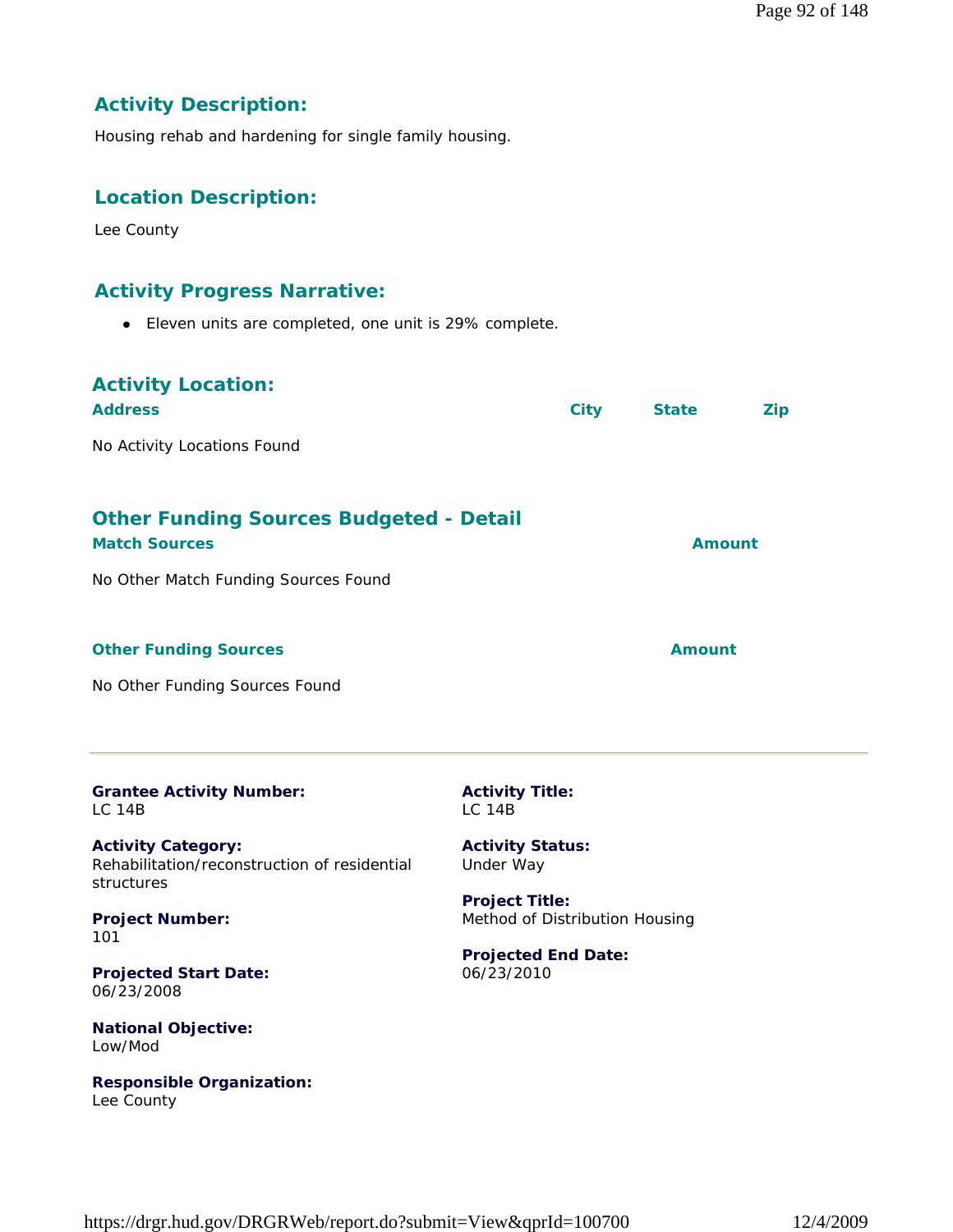|                                                | Jul 1 thru Sep<br>30, 2009 | <b>To Date</b> |
|------------------------------------------------|----------------------------|----------------|
| <b>Total Projected Budget from All Sources</b> | N/A                        | 43,260         |
| <b>Total CDBG Program Funds Budgeted</b>       | N/A                        | 43,260         |
| Program Funds Drawdown                         | 0                          | 43,259.9       |
| <b>Obligated CDBG DR Funds</b>                 | 0                          | 43,260         |
| <b>Expended CDBG DR Funds</b>                  | 0                          | 43,259.9       |
| <b>Match Contributed</b>                       | 0                          | $\Omega$       |
| <b>Program Income Received</b>                 | $\Omega$                   | $\Omega$       |
| Program Income Drawdown                        | 0                          | O              |
|                                                |                            |                |

|                             |     | <b>This Report Period</b> |              | Cumulative Actual Total / | <b>Expected</b> |       |
|-----------------------------|-----|---------------------------|--------------|---------------------------|-----------------|-------|
|                             | Low | Mod                       | <b>Total</b> | Low                       | <b>Mod</b>      | Total |
| # of housing units          |     |                           | $\Omega$     | 0/0                       | 0/0             | 0/25  |
| # of Households benefitting |     |                           | $\Omega$     | 0/0                       | 0/25            | 0/25  |

#### **Activity Description:**

rehab of multi family housing.

## **Location Description:**

Lee County

#### **Activity Progress Narrative:**

- 25 multi-unit residential complex is completed.
- One project has been cancelled.
- Four units underway.

# **Activity Location:**

| <b>Address</b>              | City | <b>State</b> | <b>Zip</b> |
|-----------------------------|------|--------------|------------|
| No Activity Locations Found |      |              |            |
|                             |      |              |            |

#### **Other Funding Sources Budgeted - Detail**

#### **Match Sources Amount**

No Other Match Funding Sources Found

#### **Other Funding Sources Amount** Amount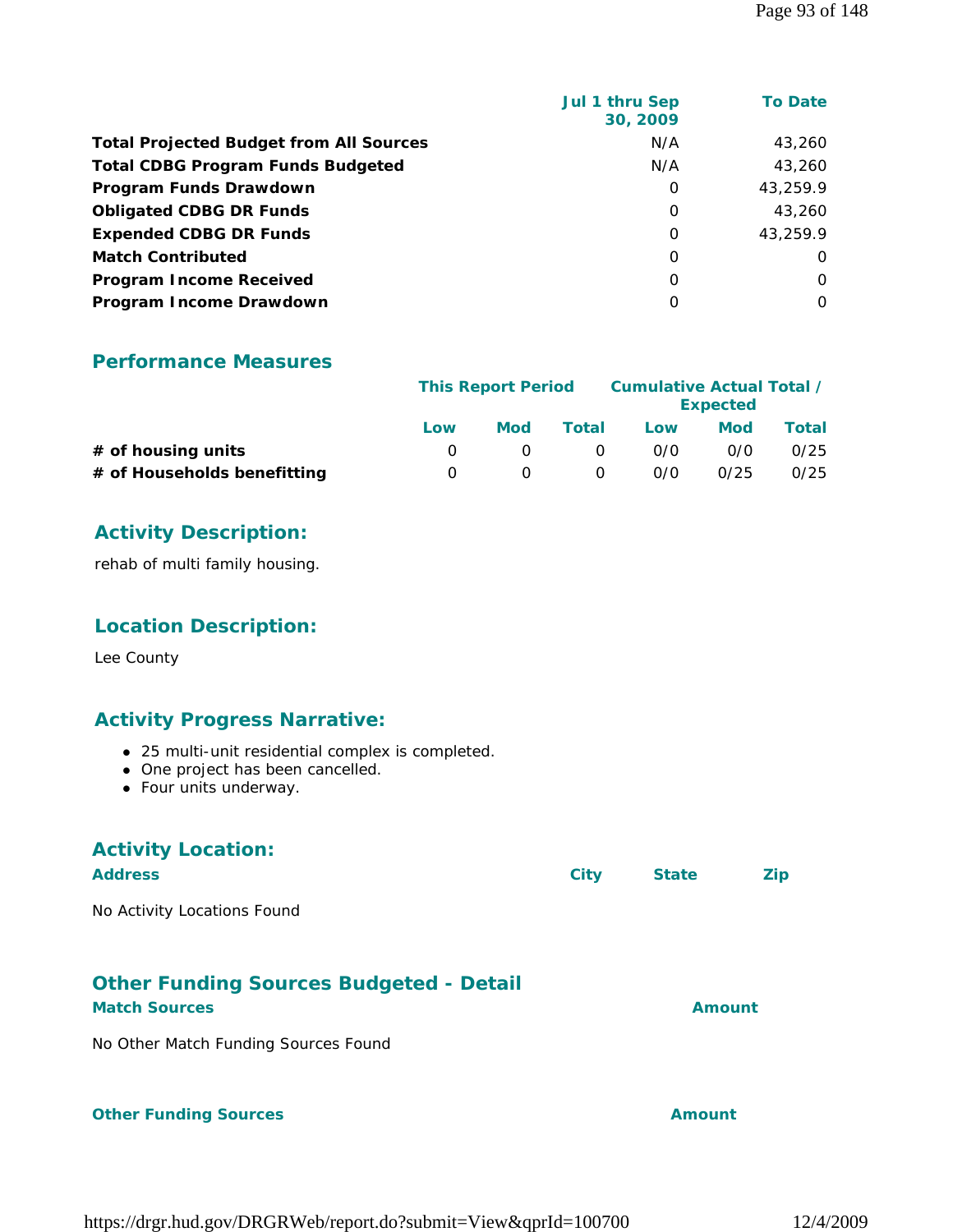No Other Funding Sources Found

**Grantee Activity Number:** LC 21A

**Activity Category:** Administration

**Project Number:** 099

**Projected Start Date:** 06/23/2008

**National Objective:** N/A

**Responsible Organization:** Lee County

 **Jul 1 thru Sep 30, 2009 To Date Total Projected Budget from All Sources** M/A 9,913.59 **Total CDBG Program Funds Budgeted** N/A 9,913.59 **Program Funds Drawdown** 0 0 **Obligated CDBG DR Funds** 0 9,913.59 **Expended CDBG DR Funds** 0 0 **Match Contributed** 0 0 **Program Income Received** 0 0 **Program Income Drawdown** 0 0

**Activity Title:**

**Activity Status:** Under Way

**Project Title:** Administrative Costs

06/22/2010

**Projected End Date:**

LC 21A

#### **Performance Measures**

|                               | <b>This Report Period</b> |     |       | Cumulative Actual Total / |                 |       |  |
|-------------------------------|---------------------------|-----|-------|---------------------------|-----------------|-------|--|
|                               |                           |     |       |                           | <b>Expected</b> |       |  |
|                               | l ow                      | Mod | Total | Low                       | <b>Mod</b>      | Total |  |
| No Performance Measures Found |                           |     |       |                           |                 |       |  |

#### **Activity Description:**

Administrative funds assoiated with Lee County disaster grants (housing replacement and rehab).

#### **Location Description:**

Lee County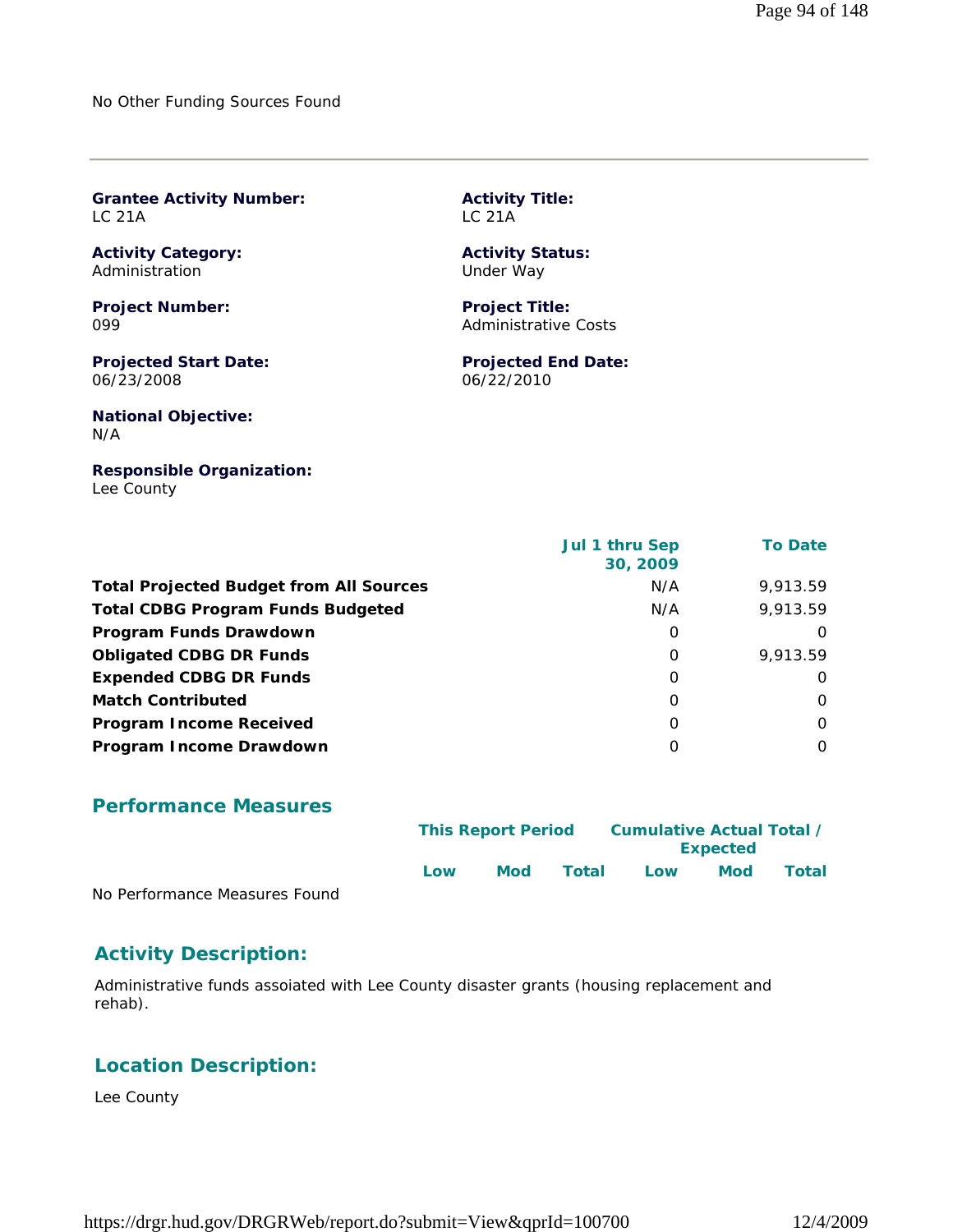# **Activity Progress Narrative:**

Administrative activities are underway and will continue until the disaster recovery activities are completed.

| <b>Activity Location:</b><br><b>Address</b><br>No Activity Locations Found                                                                                                                                                                                                                                                     |                                                                                                                                                                         | <b>City</b>                | <b>State</b>              | <b>Zip</b>                                |
|--------------------------------------------------------------------------------------------------------------------------------------------------------------------------------------------------------------------------------------------------------------------------------------------------------------------------------|-------------------------------------------------------------------------------------------------------------------------------------------------------------------------|----------------------------|---------------------------|-------------------------------------------|
| <b>Other Funding Sources Budgeted - Detail</b><br><b>Match Sources</b><br>No Other Match Funding Sources Found                                                                                                                                                                                                                 |                                                                                                                                                                         |                            | Amount                    |                                           |
| <b>Other Funding Sources</b><br>No Other Funding Sources Found                                                                                                                                                                                                                                                                 |                                                                                                                                                                         |                            | <b>Amount</b>             |                                           |
| <b>Grantee Activity Number:</b><br>M B PHA 14B<br><b>Activity Category:</b><br>Affordable Rental Housing (KRW and Ike Grants Under Way<br>Only)<br><b>Project Number:</b><br>101<br><b>Projected Start Date:</b><br>08/21/2008<br><b>National Objective:</b><br>Low/Mod<br><b>Responsible Organization:</b><br>Miami Beach PHA | <b>Activity Title:</b><br>M B PHA 14B<br><b>Activity Status:</b><br><b>Project Title:</b><br>Method of Distribution Housing<br><b>Projected End Date:</b><br>08/20/2010 |                            |                           |                                           |
| <b>Total Projected Budget from All Sources</b><br><b>Total CDBG Program Funds Budgeted</b><br>Program Funds Drawdown                                                                                                                                                                                                           |                                                                                                                                                                         | Jul 1 thru Sep<br>30, 2009 | N/A<br>N/A<br>$\mathbf 0$ | <b>To Date</b><br>750,000<br>750,000<br>0 |

**Obligated CDBG DR Funds 0** 750,000 **Expended CDBG DR Funds** 0 0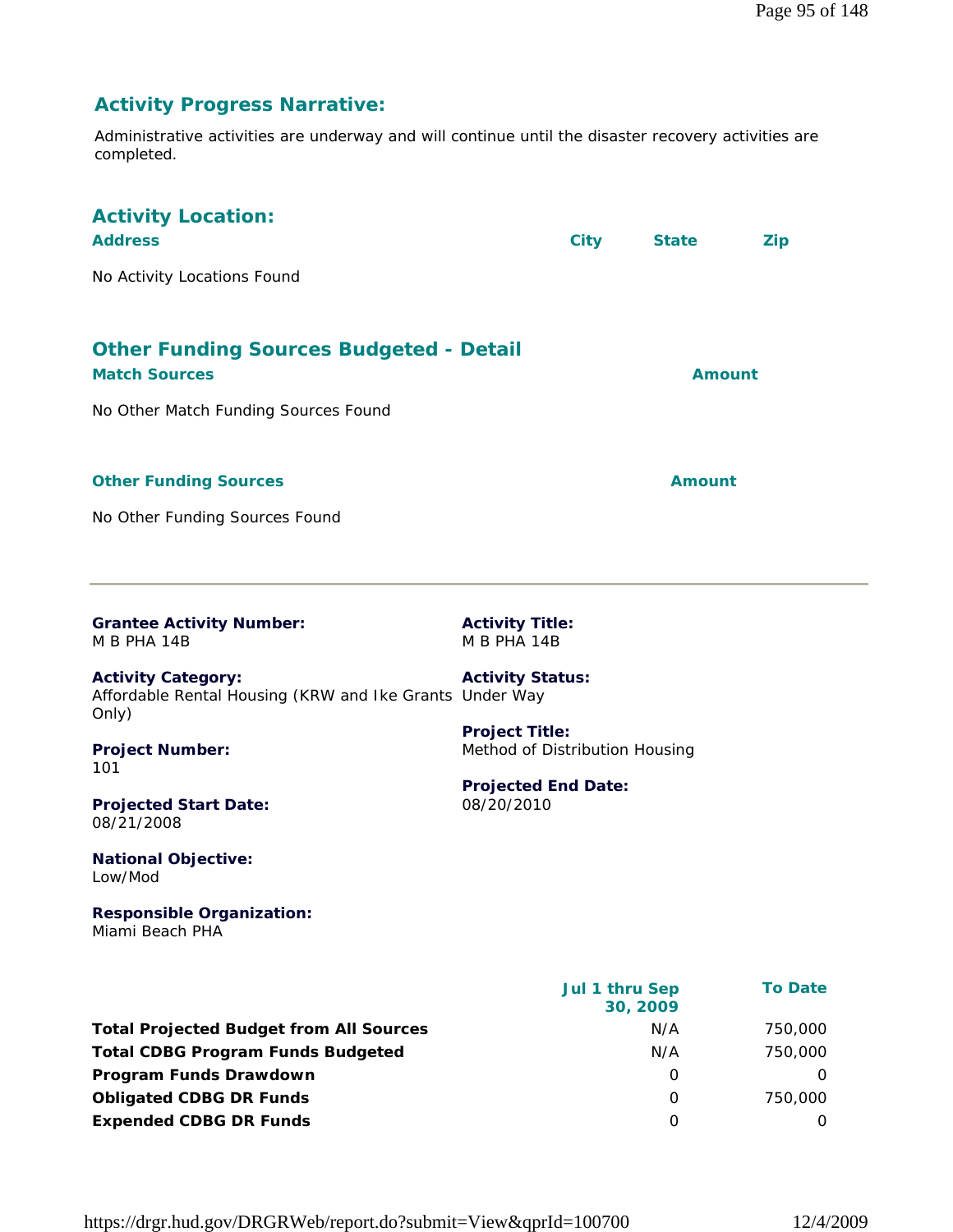| <b>Match Contributed</b>       |  |
|--------------------------------|--|
| <b>Program Income Received</b> |  |
| Program Income Drawdown        |  |

|                             | <b>This Report Period</b> |            |          | Cumulative Actual Total / | <b>Expected</b> |       |
|-----------------------------|---------------------------|------------|----------|---------------------------|-----------------|-------|
|                             | Low                       | <b>Mod</b> | Total    | Low                       | Mod             | Total |
| $#$ of housing units        |                           |            | $\Omega$ | 0/0                       | 0/0             | 0/416 |
| # of Households benefitting | $\left( \right)$          |            | 0        | 0/0                       | 0/416           | 0/416 |

## **Activity Description:**

Multi family housing rehab.

#### **Location Description:**

Miami Beach PHA

## **Activity Progress Narrative:**

- The Rebecca Towers project was completed under Miami-Dade County Z & A grants the budget is being amended to allocate all funding to the Collins Avenue project.
- The subject property (Collins Avenue) was built in 1925, therefore, SHPO review and approval is required as part of the environmental review process. SHPO has requested additional information on the proposed windows including details of the head, jamb, sill, mullions and muntins. The Housing Authority and the City of Miami Beach Planning Department are preparing the information for submittal to SHPO for approval.

| <b>Activity Location:</b><br><b>Address</b>                                                                    | <b>City</b> | <b>State</b>  | Zip |
|----------------------------------------------------------------------------------------------------------------|-------------|---------------|-----|
| No Activity Locations Found                                                                                    |             |               |     |
| <b>Other Funding Sources Budgeted - Detail</b><br><b>Match Sources</b><br>No Other Match Funding Sources Found |             | Amount        |     |
| <b>Other Funding Sources</b><br>No Other Funding Sources Found                                                 |             | <b>Amount</b> |     |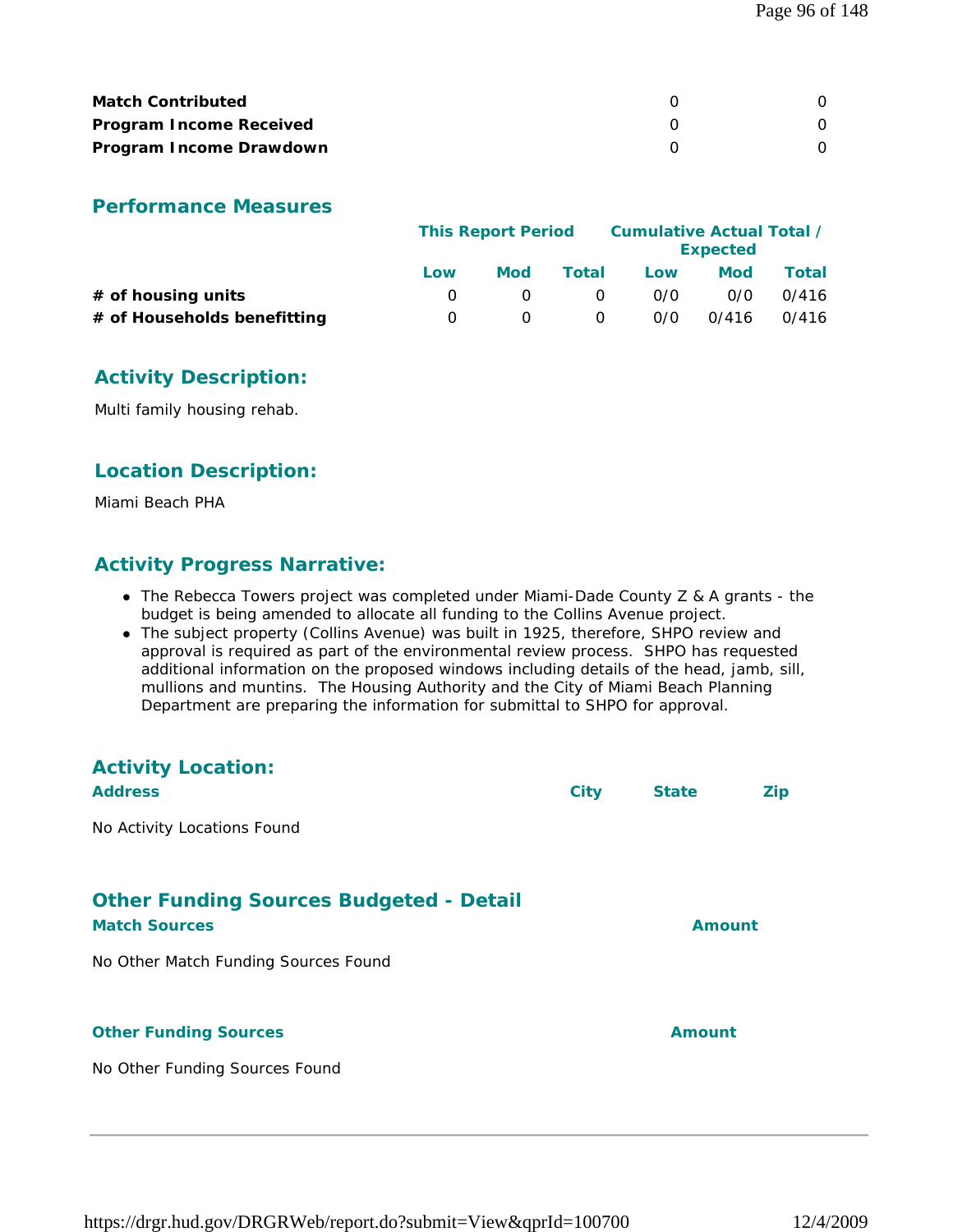#### **Grantee Activity Number:** M Co 14A

**Activity Category:** Rehabilitation/reconstruction of residential structures

#### **Project Number:** 101

**Projected Start Date:** 06/27/2008

#### **National Objective:** Low/Mod

**Responsible Organization:** Martin County

**Activity Title:** M Co 14A

**Activity Status:** Under Way

**Project Title:** Method of Distribution Housing

#### **Projected End Date:** 06/26/2010

|                                                | Jul 1 thru Sep<br>30, 2009 | <b>To Date</b> |
|------------------------------------------------|----------------------------|----------------|
| <b>Total Projected Budget from All Sources</b> | N/A                        | 1,008,415.1    |
| <b>Total CDBG Program Funds Budgeted</b>       | N/A                        | 1,008,415.1    |
| Program Funds Drawdown                         | 0                          | $\Omega$       |
| <b>Obligated CDBG DR Funds</b>                 | 0                          | 1,008,415.1    |
| <b>Expended CDBG DR Funds</b>                  | 0                          | 0              |
| <b>Match Contributed</b>                       | O                          | 0              |
| <b>Program Income Received</b>                 | O                          | $\Omega$       |
| Program Income Drawdown                        | $\Omega$                   | $\Omega$       |

#### **Performance Measures**

|                             | <b>This Report Period</b> |            |          | Cumulative Actual Total / | <b>Expected</b> |       |
|-----------------------------|---------------------------|------------|----------|---------------------------|-----------------|-------|
|                             | Low                       | <b>Mod</b> | Total    | Low                       | <b>Mod</b>      | Total |
| $#$ of housing units        |                           |            | $\Omega$ | 0/0                       | 0/0             | 0/12  |
| # of Households benefitting | $\cup$                    |            | 0        | 0/0                       | 0/12            | 0/12  |

## **Activity Description:**

Rehab of single family housing units.

## **Location Description:**

Martin County

## **Activity Progress Narrative:**

Receiving/screening applicants (50+ so far)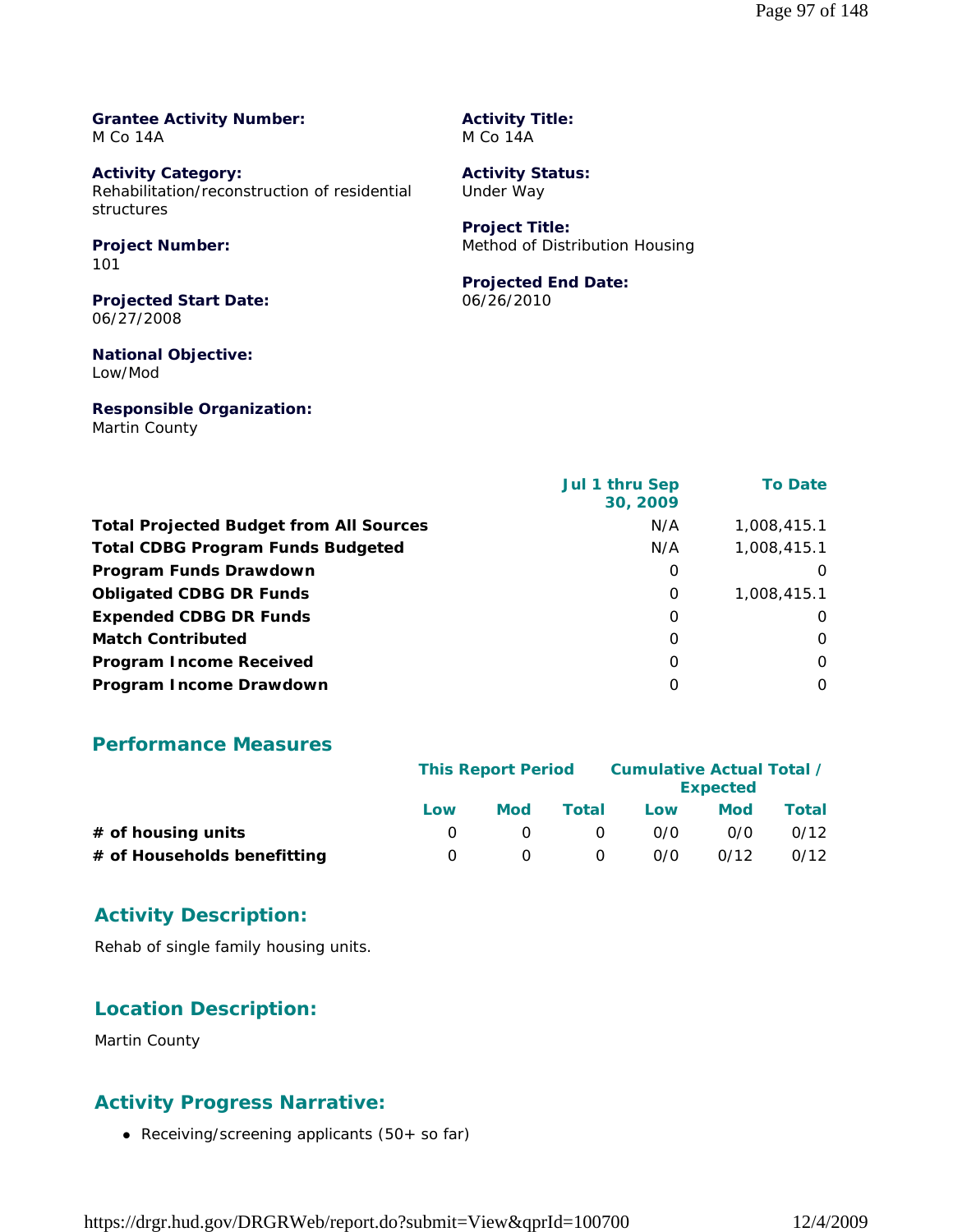Readvertising for applicants. County is hoping for more response after Z05 grant units begin construction.

| <b>Activity Location:</b><br><b>Address</b><br>No Activity Locations Found                                                                                                                                      | <b>City</b>                                                                                                                                 | <b>State</b>                | <b>Zip</b>                                      |
|-----------------------------------------------------------------------------------------------------------------------------------------------------------------------------------------------------------------|---------------------------------------------------------------------------------------------------------------------------------------------|-----------------------------|-------------------------------------------------|
| <b>Other Funding Sources Budgeted - Detail</b><br><b>Match Sources</b><br>No Other Match Funding Sources Found                                                                                                  |                                                                                                                                             |                             | <b>Amount</b>                                   |
| <b>Other Funding Sources</b><br>No Other Funding Sources Found                                                                                                                                                  |                                                                                                                                             | Amount                      |                                                 |
| <b>Grantee Activity Number:</b><br><b>M Co 14B</b>                                                                                                                                                              | <b>Activity Title:</b><br><b>M Co 14B</b>                                                                                                   |                             |                                                 |
| <b>Activity Category:</b><br>Rehabilitation/reconstruction of residential<br>structures<br><b>Project Number:</b><br>101<br><b>Projected Start Date:</b><br>06/27/2008<br><b>National Objective:</b><br>Low/Mod | <b>Activity Status:</b><br>Under Way<br><b>Project Title:</b><br>Method of Distribution Housing<br><b>Projected End Date:</b><br>06/26/2010 |                             |                                                 |
| <b>Responsible Organization:</b><br>Martin County                                                                                                                                                               |                                                                                                                                             |                             |                                                 |
| <b>Total Projected Budget from All Sources</b><br><b>Total CDBG Program Funds Budgeted</b><br>Program Funds Drawdown                                                                                            | Jul 1 thru Sep                                                                                                                              | 30, 2009<br>N/A<br>N/A<br>0 | <b>To Date</b><br>133,879.98<br>133,879.98<br>0 |
| <b>Obligated CDBG DR Funds</b><br><b>Expended CDBG DR Funds</b>                                                                                                                                                 |                                                                                                                                             | 0<br>0                      | 133,879.98<br>$\mathbf 0$                       |

**Match Contributed** 0 0 **Program Income Received** 0 0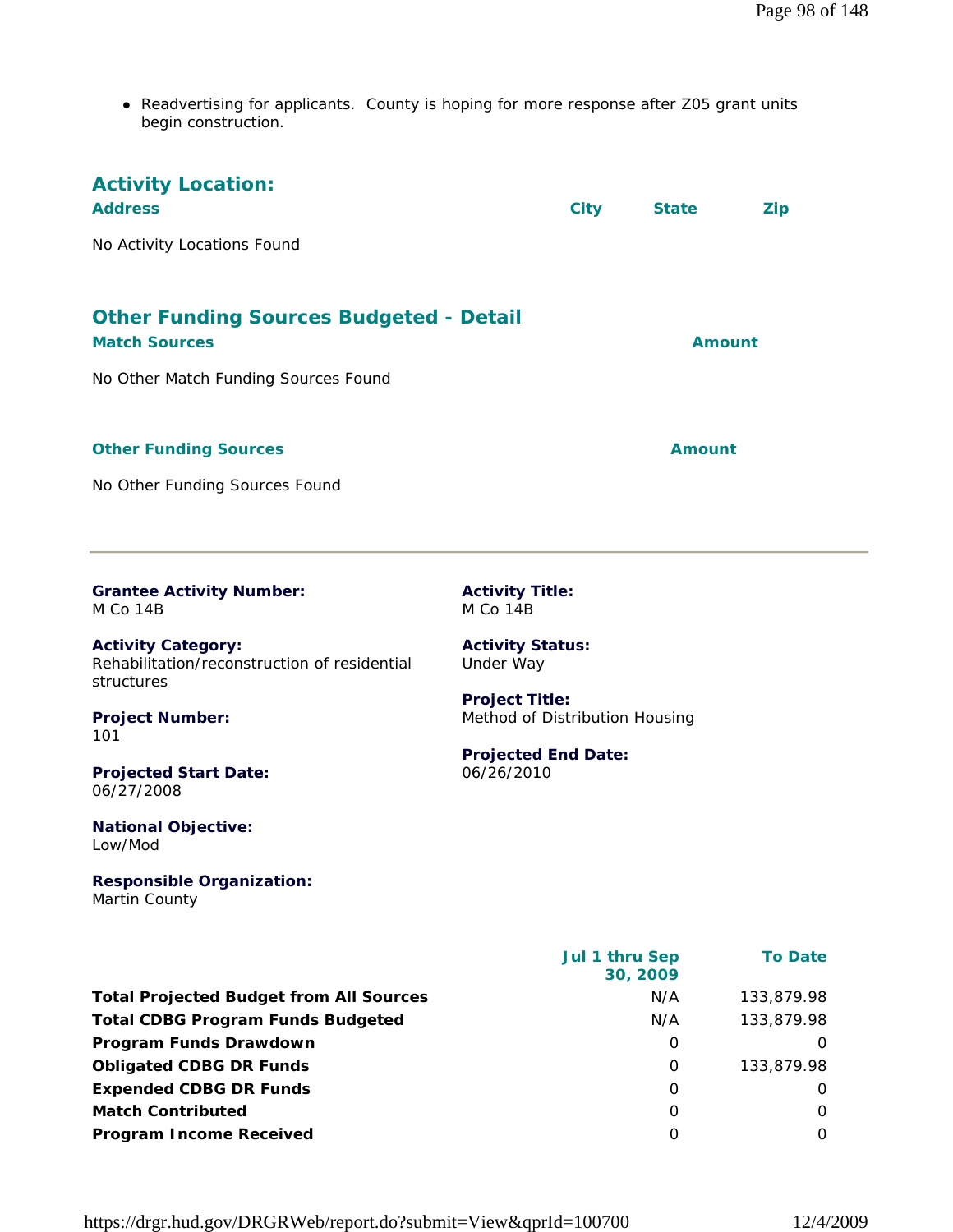#### **Program Income Drawdown** 0 0

#### **Performance Measures**

|                             |     | <b>This Report Period</b> |          |     | Cumulative Actual Total /<br><b>Expected</b> |       |
|-----------------------------|-----|---------------------------|----------|-----|----------------------------------------------|-------|
|                             | Low | Mod                       | Total    | Low | Mod                                          | Total |
| $#$ of housing units        |     |                           | $\Omega$ | 0/0 | 0/0                                          | 0/150 |
| # of Households benefitting |     |                           | $\Omega$ | 0/0 | 0/150                                        | 0/150 |

#### **Activity Description:**

Funds associated with multi family housing rehab.

#### **Location Description:**

Martin County

# **Activity Progress Narrative:**

- Coordinating with non-profit on bidding on multifamily hardening.
- Solicitation for contractors opened. Contractors are being qualified.
- Solicitation of support vendors such as title search and lead paint testing complete.
- Woork write ups and bids on initial units complete.

| <b>Activity Location:</b>                      |                         |      |               |            |
|------------------------------------------------|-------------------------|------|---------------|------------|
| <b>Address</b>                                 |                         | City | <b>State</b>  | <b>Zip</b> |
| No Activity Locations Found                    |                         |      |               |            |
|                                                |                         |      |               |            |
| <b>Other Funding Sources Budgeted - Detail</b> |                         |      |               |            |
| <b>Match Sources</b>                           |                         |      | <b>Amount</b> |            |
| No Other Match Funding Sources Found           |                         |      |               |            |
|                                                |                         |      |               |            |
| <b>Other Funding Sources</b>                   |                         |      | <b>Amount</b> |            |
| No Other Funding Sources Found                 |                         |      |               |            |
|                                                |                         |      |               |            |
| <b>Grantee Activity Number:</b>                | <b>Activity Title:</b>  |      |               |            |
| M Co 21A                                       | <b>M Co 21A</b>         |      |               |            |
| <b>Activity Category:</b>                      | <b>Activity Status:</b> |      |               |            |

#### https://drgr.hud.gov/DRGRWeb/report.do?submit=View&qprId=100700 12/4/2009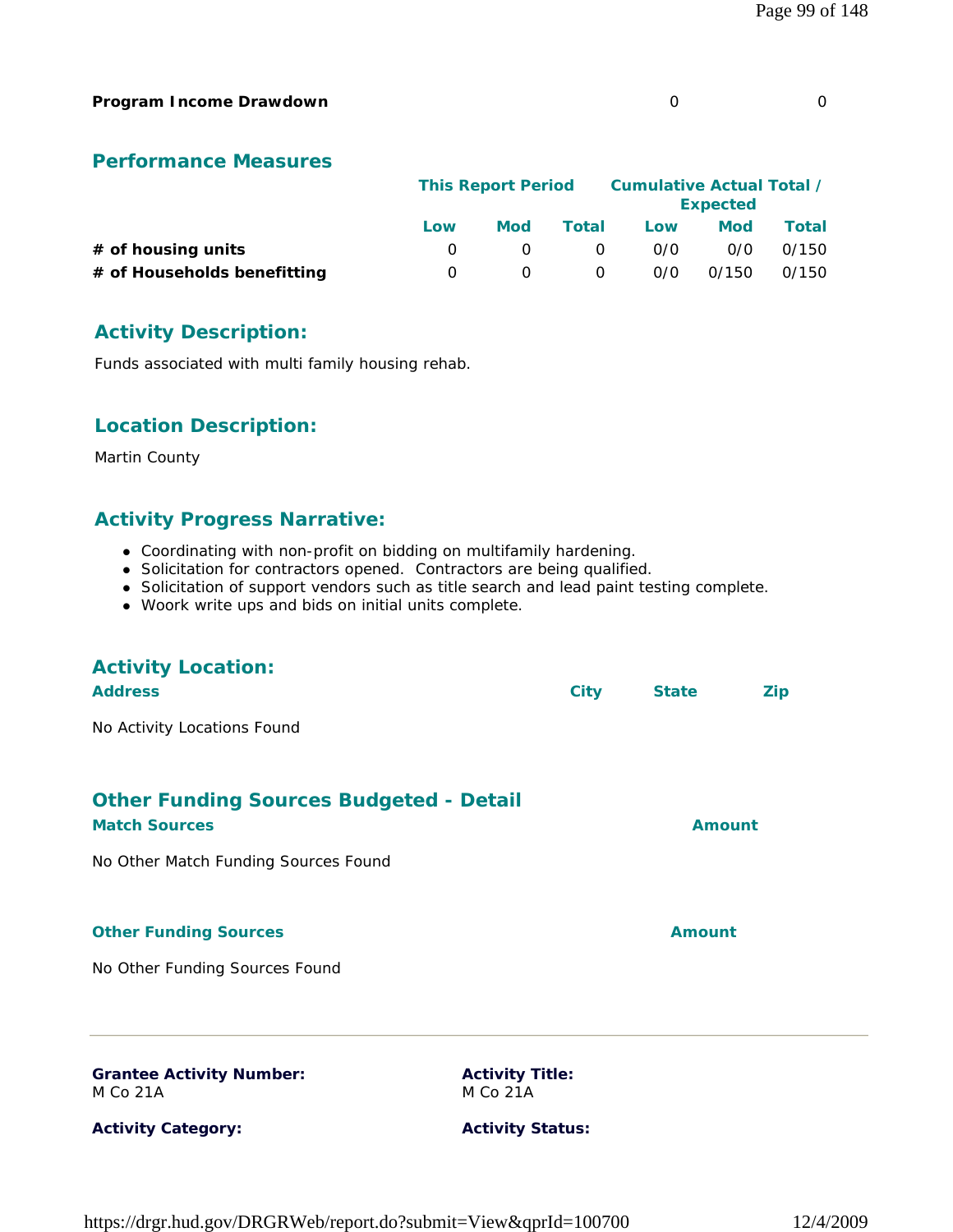#### Administration

**Project Number:** 099

**Projected Start Date:** 06/27/2008

Under Way

**Project Title:** Administrative Costs

**Projected End Date:** 06/26/2010

#### **National Objective:** N/A

# **Responsible Organization:**

Martin County

|                                                | Jul 1 thru Sep<br>30, 2009 | <b>To Date</b> |
|------------------------------------------------|----------------------------|----------------|
| <b>Total Projected Budget from All Sources</b> | N/A                        | 35,984.71      |
| <b>Total CDBG Program Funds Budgeted</b>       | N/A                        | 35,984.71      |
| Program Funds Drawdown                         | 0                          | 17,026.59      |
| <b>Obligated CDBG DR Funds</b>                 | $-0.29$                    | 35,984.71      |
| <b>Expended CDBG DR Funds</b>                  | $\Omega$                   | 17,026.59      |
| <b>Match Contributed</b>                       | $\Omega$                   | O              |
| <b>Program Income Received</b>                 | $\Omega$                   | $\Omega$       |
| Program Income Drawdown                        | $\Omega$                   | $\Omega$       |

#### **Performance Measures**

|                               |     | <b>This Report Period</b> |       |     | Cumulative Actual Total /<br><b>Expected</b> |       |  |  |
|-------------------------------|-----|---------------------------|-------|-----|----------------------------------------------|-------|--|--|
|                               | Low | <b>Mod</b>                | Total | Low | Mod                                          | Total |  |  |
| No Performance Measures Found |     |                           |       |     |                                              |       |  |  |

## **Activity Description:**

Administrative funds associated with the Martin County disater grant.

#### **Location Description:**

Martin County

## **Activity Progress Narrative:**

Administrative activities are underway and will continue until the disaster recovery activities are completed.

# **Activity Location:**

**Address City State Zip**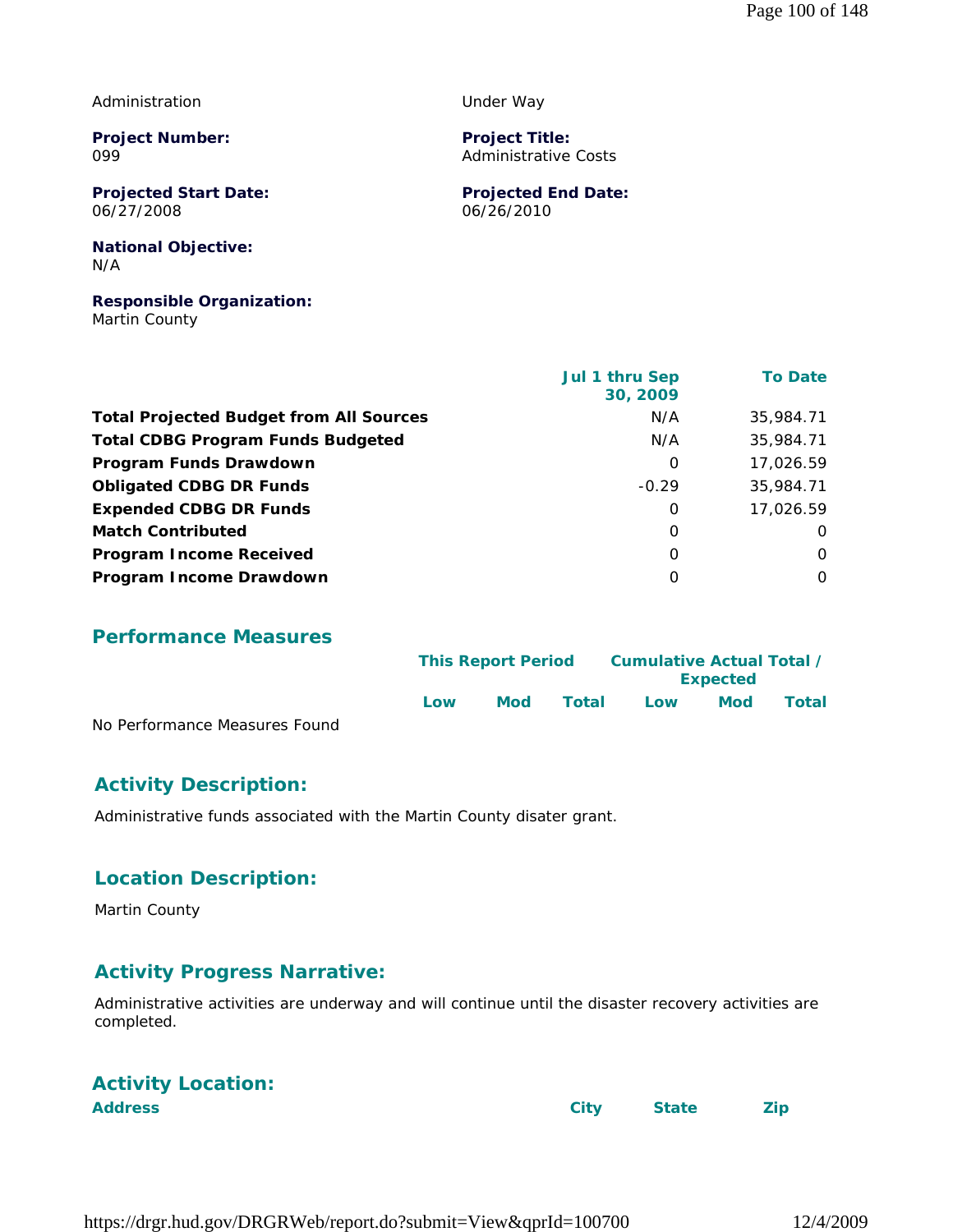No Activity Locations Found

# **Other Funding Sources Budgeted - Detail**

**Match Sources Amount Amount Amount Amount** 

No Other Match Funding Sources Found

#### **Other Funding Sources Amount Amount Amount**

No Other Funding Sources Found

**Grantee Activity Number:** M-D Co 03I

**Activity Title:** M-D Co 03I

**Project Title:**

06/29/2010

**Projected End Date:**

Method of Distribution Non-Housing

**Activity Status:** Under Way

**Activity Category:** Rehabilitation/reconstruction of a public improvement

**Project Number:** 102

**Projected Start Date:** 06/30/2008

**National Objective:** Low/Mod

**Responsible Organization:** Miami Dade County

|                                                | Jul 1 thru Sep<br>30, 2009 | <b>To Date</b> |
|------------------------------------------------|----------------------------|----------------|
| <b>Total Projected Budget from All Sources</b> | N/A                        | 4.648.449      |
| <b>Total CDBG Program Funds Budgeted</b>       | N/A                        | 4,648,449      |
| Program Funds Drawdown                         | 0                          | $\Omega$       |
| <b>Obligated CDBG DR Funds</b>                 | 0                          | 4,648,449      |
| <b>Expended CDBG DR Funds</b>                  | $\Omega$                   | $\Omega$       |
| <b>Match Contributed</b>                       | $\Omega$                   | $\Omega$       |
| <b>Program Income Received</b>                 | O                          | $\Omega$       |
| Program Income Drawdown                        | 0                          | 0              |

# **Performance Measures**

|     | <b>This Report Period</b> |       | Cumulative Actual Total / |                 |       |
|-----|---------------------------|-------|---------------------------|-----------------|-------|
|     |                           |       |                           | <b>Expected</b> |       |
| Low | Mod                       | Total | Low                       | Mod             | Total |

https://drgr.hud.gov/DRGRWeb/report.do?submit=View&qprId=100700 12/4/2009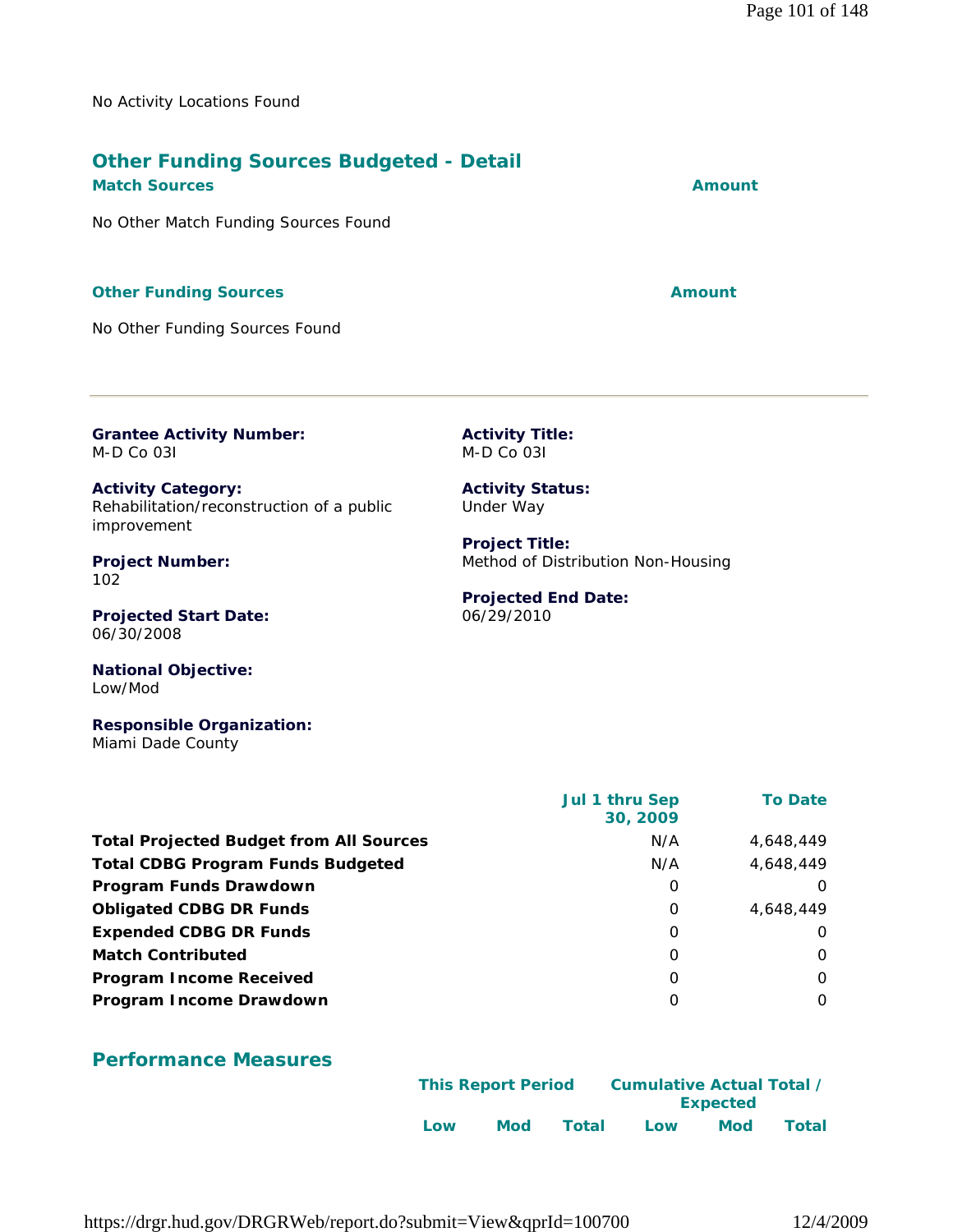| # of Persons benefitting<br># of Linear feet of Public<br><b>Improvement</b>                                   | $\mathbf 0$<br>0 | 0<br>0 | $\mathbf 0$<br>$\mathbf{O}$ | O/O           | 0/0 0/32,783 0/32,783<br>0/0 0/1,435 |
|----------------------------------------------------------------------------------------------------------------|------------------|--------|-----------------------------|---------------|--------------------------------------|
| <b>Activity Description:</b>                                                                                   |                  |        |                             |               |                                      |
| Flood and drainage hazard mitigation.                                                                          |                  |        |                             |               |                                      |
| <b>Location Description:</b>                                                                                   |                  |        |                             |               |                                      |
| Miami Dade County                                                                                              |                  |        |                             |               |                                      |
| <b>Activity Progress Narrative:</b><br>Project has been delayed due to environmental reviews.                  |                  |        |                             |               |                                      |
| <b>Activity Location:</b><br><b>Address</b>                                                                    |                  |        | <b>City</b>                 | <b>State</b>  | <b>Zip</b>                           |
| No Activity Locations Found                                                                                    |                  |        |                             |               |                                      |
| <b>Other Funding Sources Budgeted - Detail</b><br><b>Match Sources</b><br>No Other Match Funding Sources Found |                  |        |                             |               | <b>Amount</b>                        |
| <b>Other Funding Sources</b>                                                                                   |                  |        |                             | <b>Amount</b> |                                      |

**Grantee Activity Number:** M-D Co 08

**Activity Category:** Relocation payments and assistance

**Project Number:** 101

**Projected Start Date:** 06/30/2008

**National Objective:** Low/Mod

**Activity Title:** M-D Co 08

**Activity Status:** Under Way

**Project Title:** Method of Distribution Housing

**Projected End Date:** 06/29/2010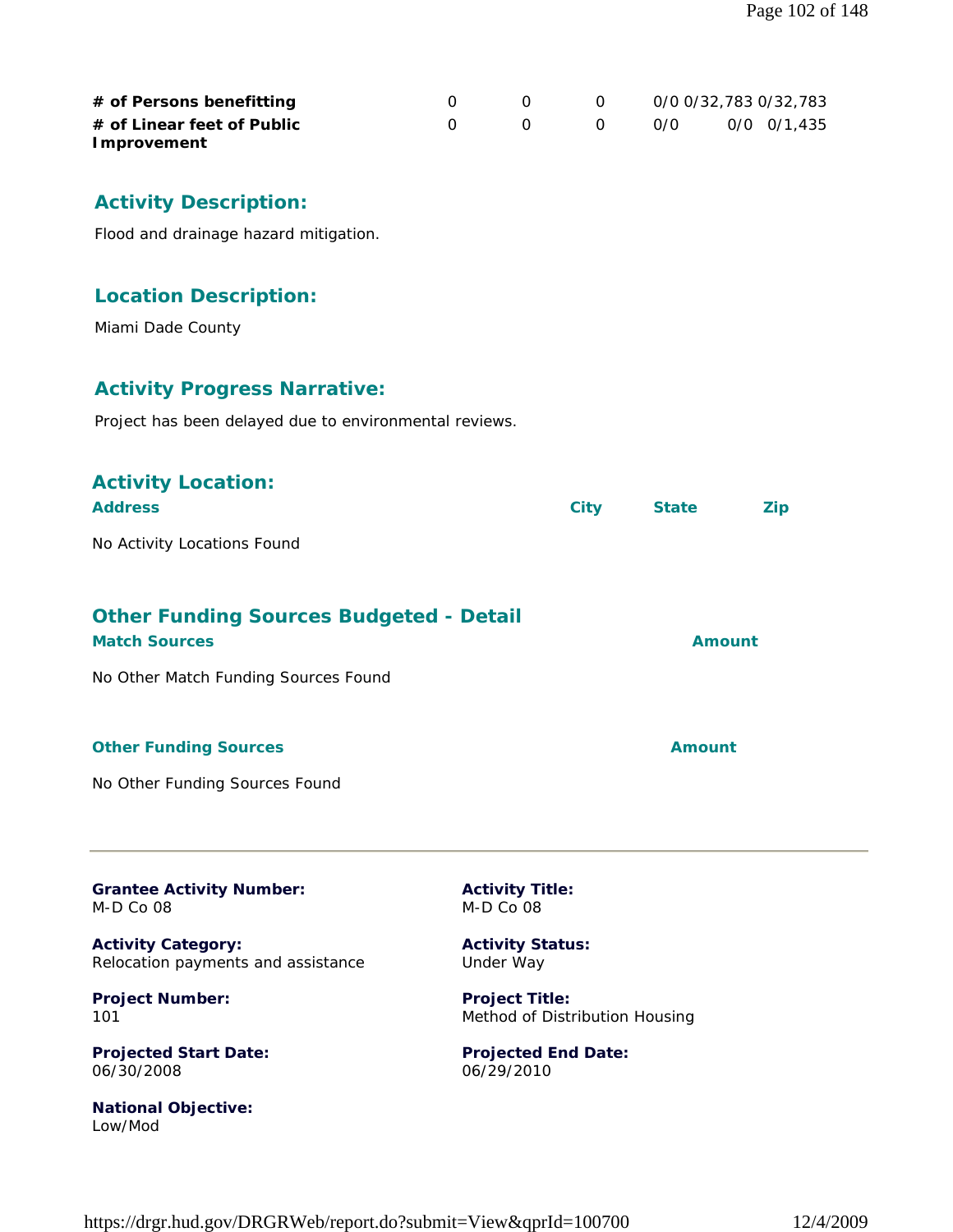#### **Responsible Organization:**

Miami Dade County

|                                                | Jul 1 thru Sep<br>30, 2009 | <b>To Date</b> |
|------------------------------------------------|----------------------------|----------------|
| <b>Total Projected Budget from All Sources</b> | N/A                        | 100,000        |
| <b>Total CDBG Program Funds Budgeted</b>       | N/A                        | 100,000        |
| Program Funds Drawdown                         | 0                          |                |
| <b>Obligated CDBG DR Funds</b>                 | 0                          | 100,000        |
| <b>Expended CDBG DR Funds</b>                  | O                          | Ω              |
| <b>Match Contributed</b>                       | 0                          | 0              |
| <b>Program Income Received</b>                 | O                          | $\Omega$       |
| Program Income Drawdown                        | O                          | 0              |

#### **Performance Measures**

|                             |                  | <b>This Report Period</b> |          |     | Cumulative Actual Total /<br><b>Expected</b> |       |
|-----------------------------|------------------|---------------------------|----------|-----|----------------------------------------------|-------|
|                             | Low              | Mod                       | Total    | Low | <b>Mod</b>                                   | Total |
| $#$ of housing units        |                  |                           | $\Omega$ | 0/0 | 0/0                                          | 0/10  |
| # of Households benefitting | $\left( \right)$ |                           | $\Omega$ | 0/0 | 0/10                                         | 0/10  |

#### **Activity Description:**

Relocation funds for hurricane victims.

#### **Location Description:**

Miami Dade County

#### **Activity Progress Narrative:**

Relocation activities are utilized on an "as needed" basis.

| <b>Activity Location:</b>   |      |              |            |
|-----------------------------|------|--------------|------------|
| <b>Address</b>              | City | <b>State</b> | <b>Zip</b> |
| No Activity Locations Found |      |              |            |

# **Other Funding Sources Budgeted - Detail**

# **Match Sources Amount**

No Other Match Funding Sources Found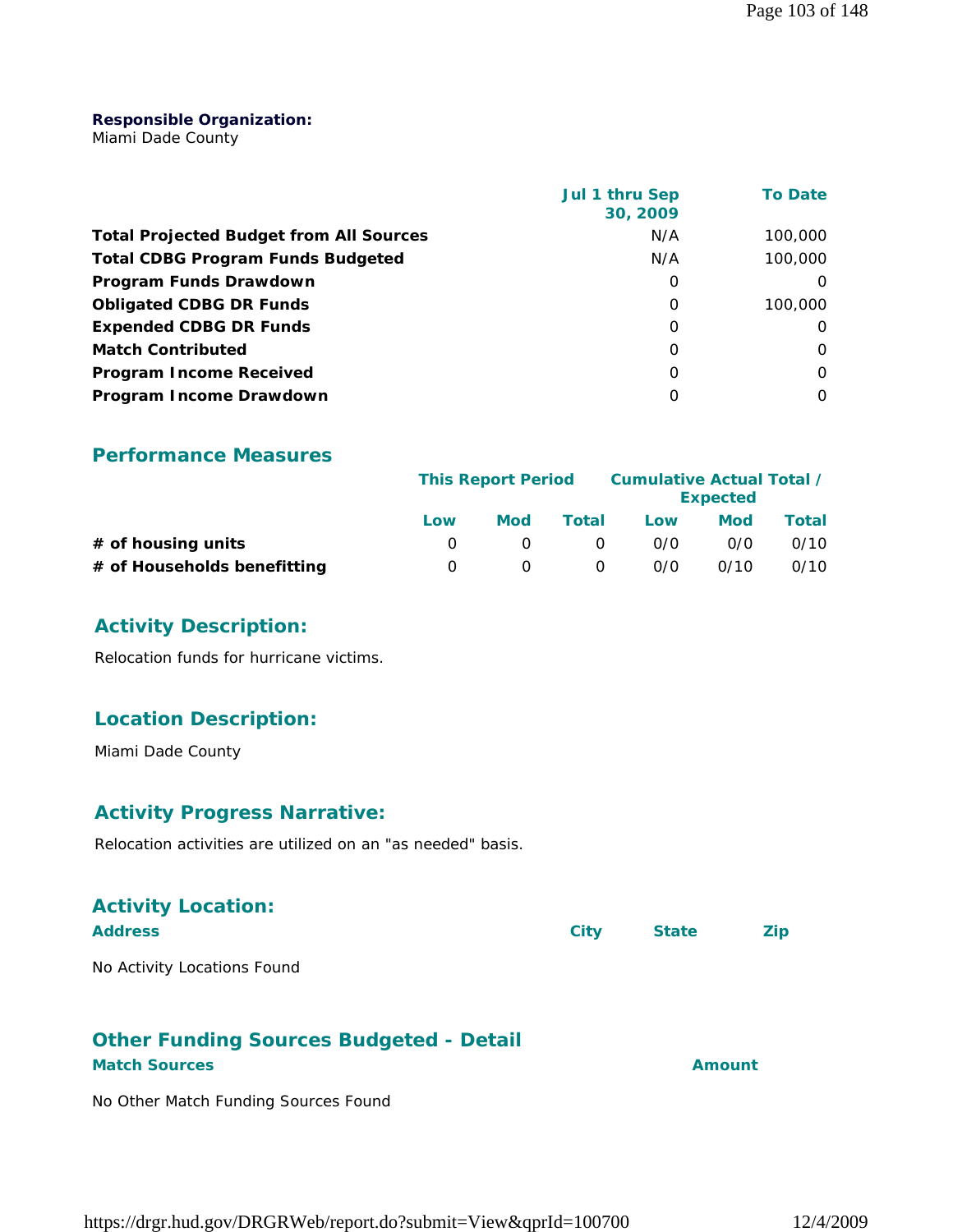#### **Other Funding Sources Amount**

No Other Funding Sources Found

**Grantee Activity Number:** M-D Co 12

**Activity Category:** Construction of new replacement housing

**Project Number:** 101

**Activity Title:** M-D Co 12

**Activity Status:** Under Way

**Project Title:** Method of Distribution Housing

**Projected Start Date:** 06/30/2008

**Projected End Date:** 06/29/2010

**National Objective:** Low/Mod

**Responsible Organization:** Miami Dade County

|                                                | Jul 1 thru Sep<br>30, 2009 | <b>To Date</b> |
|------------------------------------------------|----------------------------|----------------|
| <b>Total Projected Budget from All Sources</b> | N/A                        | 393,750        |
| <b>Total CDBG Program Funds Budgeted</b>       | N/A                        | 393,750        |
| Program Funds Drawdown                         | 0                          | O              |
| <b>Obligated CDBG DR Funds</b>                 | $\Omega$                   | 393,750        |
| <b>Expended CDBG DR Funds</b>                  | 0                          | $\Omega$       |
| <b>Match Contributed</b>                       | $\Omega$                   | $\Omega$       |
| <b>Program Income Received</b>                 | $\Omega$                   | $\Omega$       |
| Program Income Drawdown                        | O                          | $\Omega$       |

#### **Performance Measures**

|                             | <b>This Report Period</b> |     |              | Cumulative Actual Total / | <b>Expected</b> |       |
|-----------------------------|---------------------------|-----|--------------|---------------------------|-----------------|-------|
|                             | Low                       | Mod | Total        | Low                       | <b>Mod</b>      | Total |
| # of housing units          |                           |     | <sup>n</sup> | 0/0                       | 0/0             | 0/3   |
| # of Households benefitting | $\left( \right)$          |     | $\Omega$     | 0/0                       | 0/3             | 0/3   |

#### **Activity Description:**

Construction of replacement housing.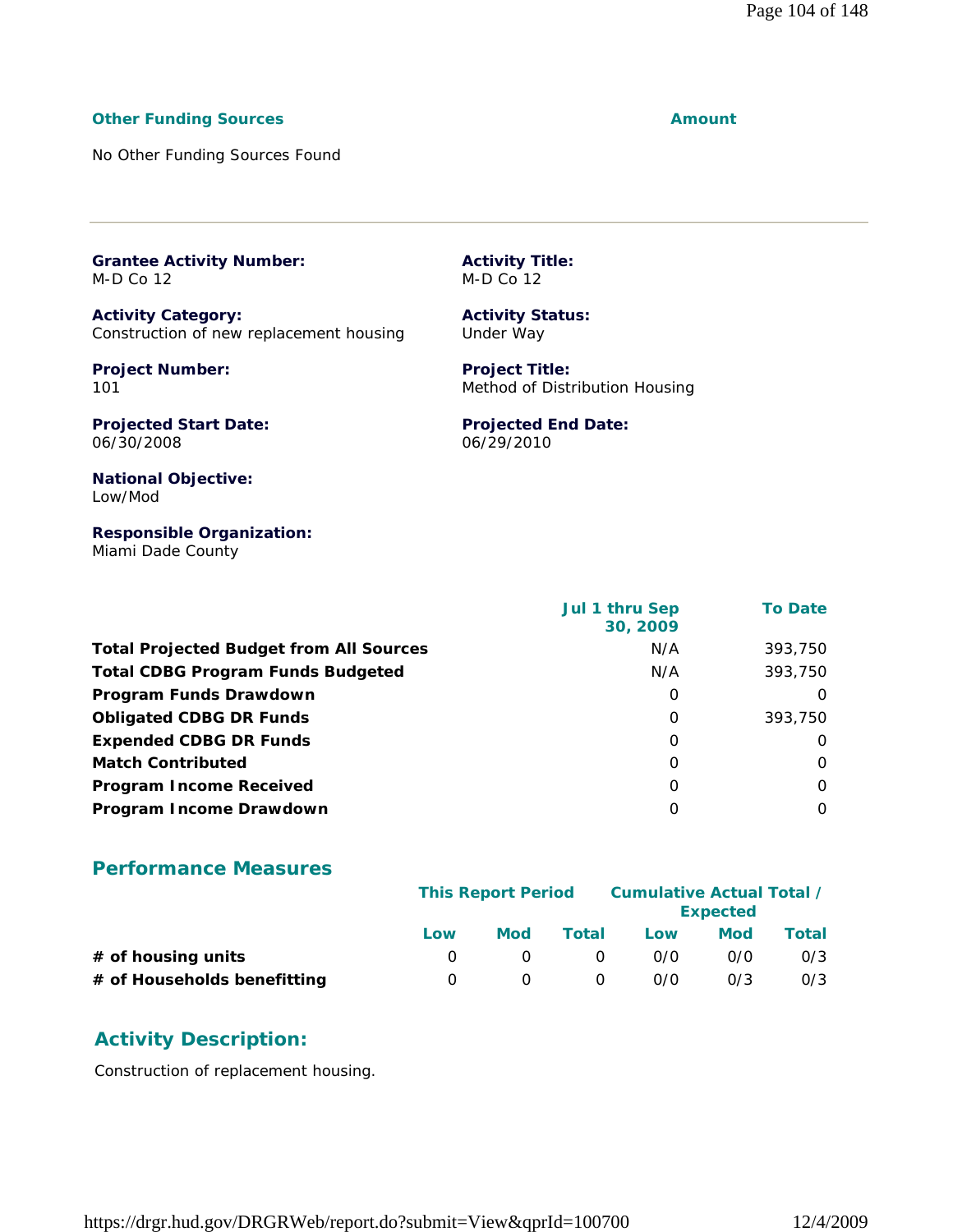# **Location Description:**

Miami Dade County

# **Activity Progress Narrative:**

One home completed this quarter.

| <b>Activity Location:</b><br><b>Address</b>                                                                    |                                                         | <b>City</b> | <b>State</b>  | <b>Zip</b> |
|----------------------------------------------------------------------------------------------------------------|---------------------------------------------------------|-------------|---------------|------------|
| No Activity Locations Found                                                                                    |                                                         |             |               |            |
| <b>Other Funding Sources Budgeted - Detail</b><br><b>Match Sources</b><br>No Other Match Funding Sources Found |                                                         |             | <b>Amount</b> |            |
| <b>Other Funding Sources</b>                                                                                   |                                                         |             | <b>Amount</b> |            |
| No Other Funding Sources Found                                                                                 |                                                         |             |               |            |
| <b>Grantee Activity Number:</b><br>M-D Co 14A                                                                  | <b>Activity Title:</b><br>M-D Co 14A                    |             |               |            |
| <b>Activity Category:</b><br>Rehabilitation/reconstruction of residential<br>structures                        | <b>Activity Status:</b><br>Under Way                    |             |               |            |
| <b>Project Number:</b><br>101                                                                                  | <b>Project Title:</b><br>Method of Distribution Housing |             |               |            |
| <b>Projected Start Date:</b><br>06/30/2008                                                                     | <b>Projected End Date:</b><br>06/29/2010                |             |               |            |
| <b>National Objective:</b><br>Low/Mod                                                                          |                                                         |             |               |            |
| <b>Responsible Organization:</b><br>Miami Dade County                                                          |                                                         |             |               |            |

|                                                | Jul 1 thru Sep<br>30, 2009 | <b>To Date</b> |
|------------------------------------------------|----------------------------|----------------|
| <b>Total Projected Budget from All Sources</b> | N/A                        | 9,515,000      |
| <b>Total CDBG Program Funds Budgeted</b>       | N/A                        | 9,515,000      |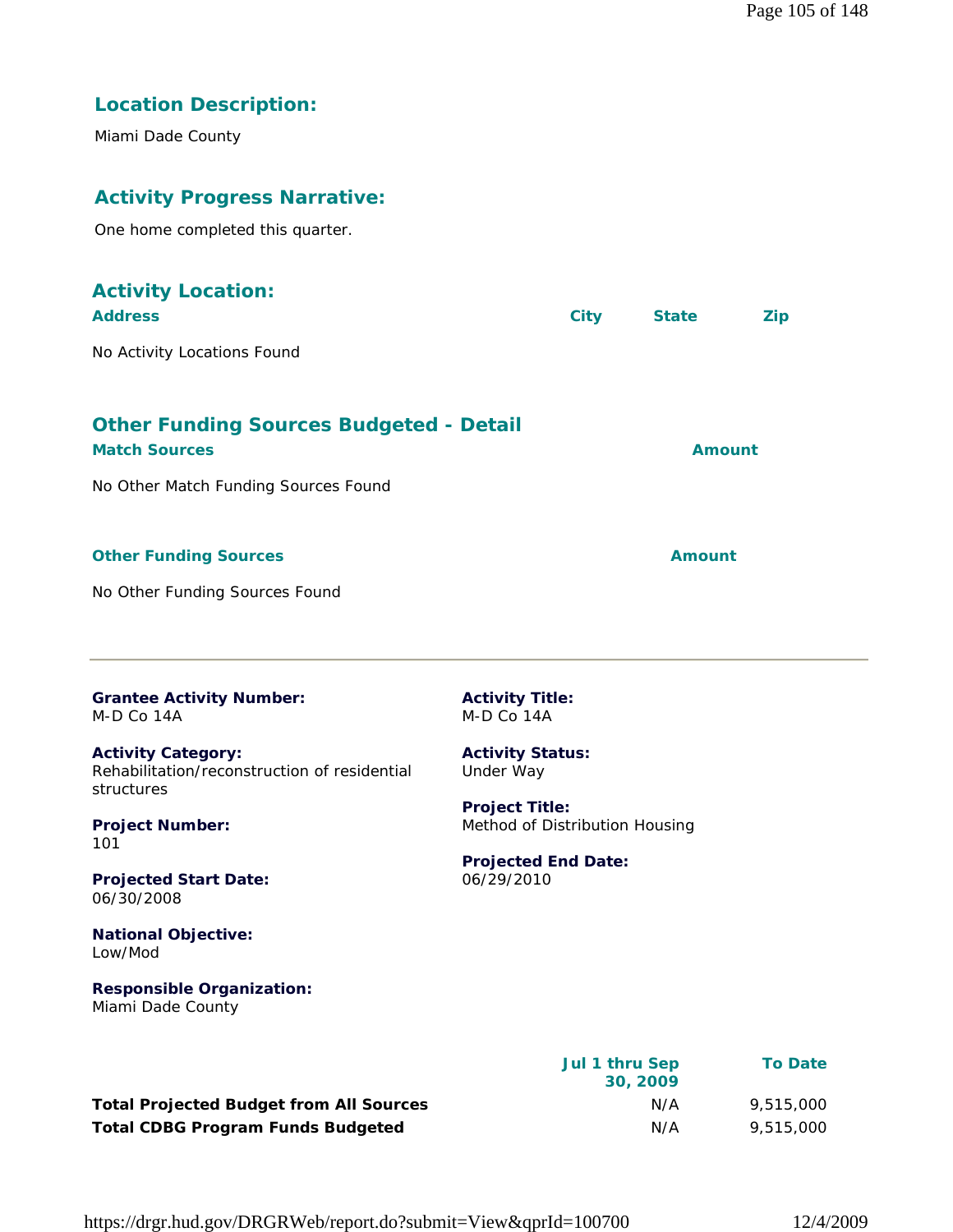| <b>Program Funds Drawdown</b>  |           |
|--------------------------------|-----------|
| <b>Obligated CDBG DR Funds</b> | 9,515,000 |
| <b>Expended CDBG DR Funds</b>  |           |
| <b>Match Contributed</b>       |           |
| <b>Program Income Received</b> |           |
| Program Income Drawdown        |           |

|                             |     | <b>This Report Period</b> |          |     | Cumulative Actual Total /<br><b>Expected</b> |       |
|-----------------------------|-----|---------------------------|----------|-----|----------------------------------------------|-------|
|                             | Low | Mod                       | Total    | Low | Mod                                          | Total |
| # of housing units          |     |                           | $\Omega$ | 0/0 | 0/0                                          | 0/598 |
| # of Households benefitting |     |                           | $\Omega$ | 0/0 | 0/598                                        | 0/598 |

## **Activity Description:**

Rehab of single family housing units.

#### **Location Description:**

Miami Dade County

## **Activity Progress Narrative:**

42 units rehabilitated this quarter.

# **Activity Location: Address City State Zip** No Activity Locations Found **Other Funding Sources Budgeted - Detail Match Sources Amount** No Other Match Funding Sources Found **Other Funding Sources Amount** No Other Funding Sources Found

Grantee Activity Number: **Activity Title:** 

https://drgr.hud.gov/DRGRWeb/report.do?submit=View&qprId=100700 12/4/2009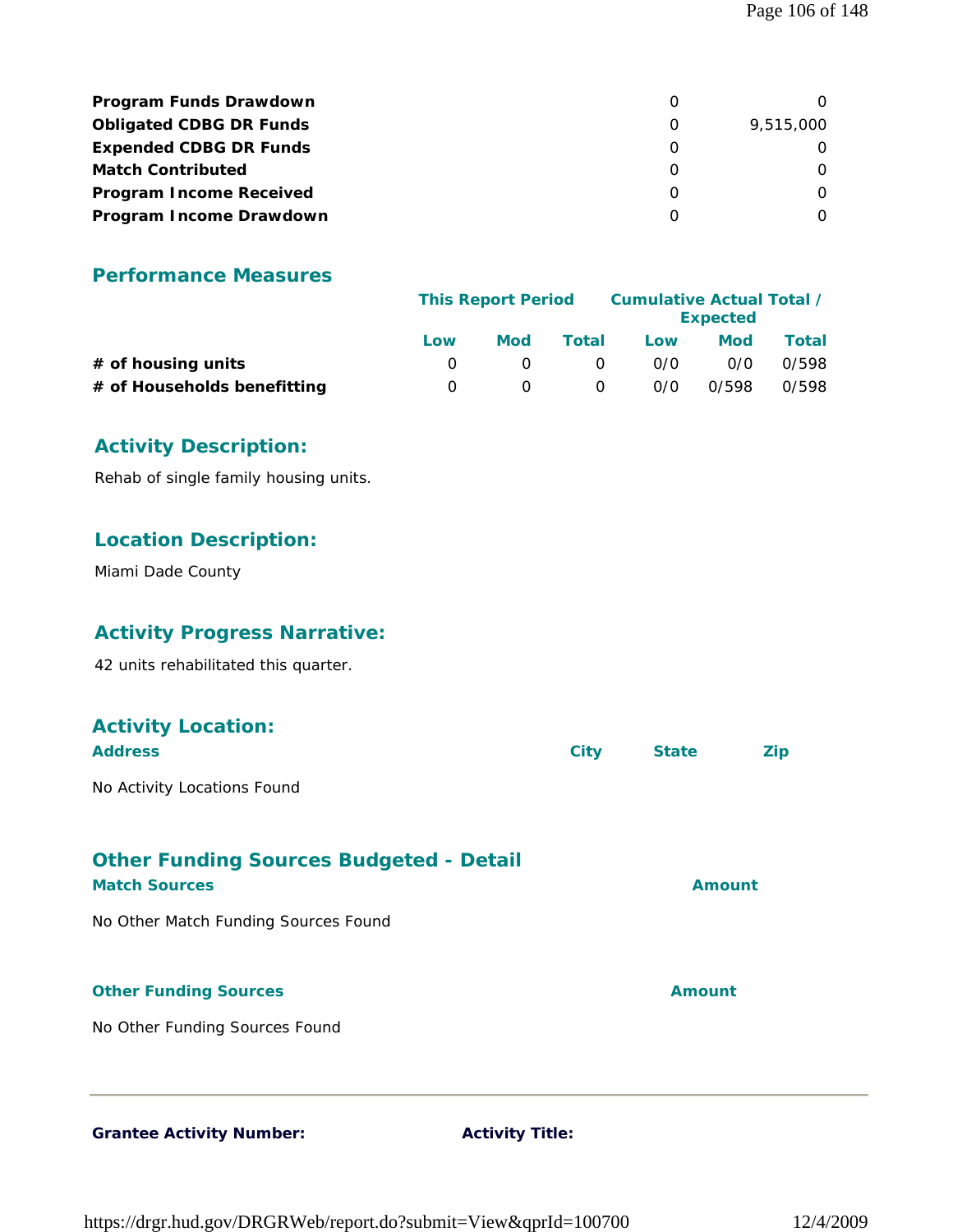M-D Co 14B

**Activity Category:** Rehabilitation/reconstruction of residential structures

# **Project Number:**

101

**Projected Start Date:** 06/30/2008

**National Objective:** Low/Mod

**Responsible Organization:** Miami Dade County

#### M-D Co 14B

**Activity Status:** Under Way

**Project Title:** Method of Distribution Housing

#### **Projected End Date:**

06/29/2010

|                                                | Jul 1 thru Sep<br>30, 2009 | <b>To Date</b> |
|------------------------------------------------|----------------------------|----------------|
| <b>Total Projected Budget from All Sources</b> | N/A                        | 8,988,785      |
| <b>Total CDBG Program Funds Budgeted</b>       | N/A                        | 8,988,785      |
| Program Funds Drawdown                         | 2,553.94                   | 2,553.94       |
| <b>Obligated CDBG DR Funds</b>                 | 0                          | 8,988,785      |
| <b>Expended CDBG DR Funds</b>                  | 2,553.94                   | 2,553.94       |
| <b>Match Contributed</b>                       | 0                          | $\Omega$       |
| <b>Program Income Received</b>                 | $\Omega$                   | $\Omega$       |
| Program Income Drawdown                        | $\Omega$                   | $\Omega$       |

#### **Performance Measures**

|                             | <b>This Report Period</b> |            |          | Cumulative Actual Total / | <b>Expected</b> |                 |
|-----------------------------|---------------------------|------------|----------|---------------------------|-----------------|-----------------|
|                             | Low                       | <b>Mod</b> | Total    | Low                       | <b>Mod</b>      | Total           |
| # of housing units          |                           |            | $\Omega$ | 0/0                       |                 | $0/0$ $0/2.262$ |
| # of Households benefitting | 0                         | $\Omega$   |          | $0 \quad 0/2.262$         |                 | $0/0$ $0/2.262$ |

## **Activity Description:**

Rehab of multi family housing units.

## **Location Description:**

Miami Dade County

## **Activity Progress Narrative:**

Activity is delayed due to issues with Environmental Reviews. County is also experiencing delays as it relays to the homes that were identified over 50 years old needing to go through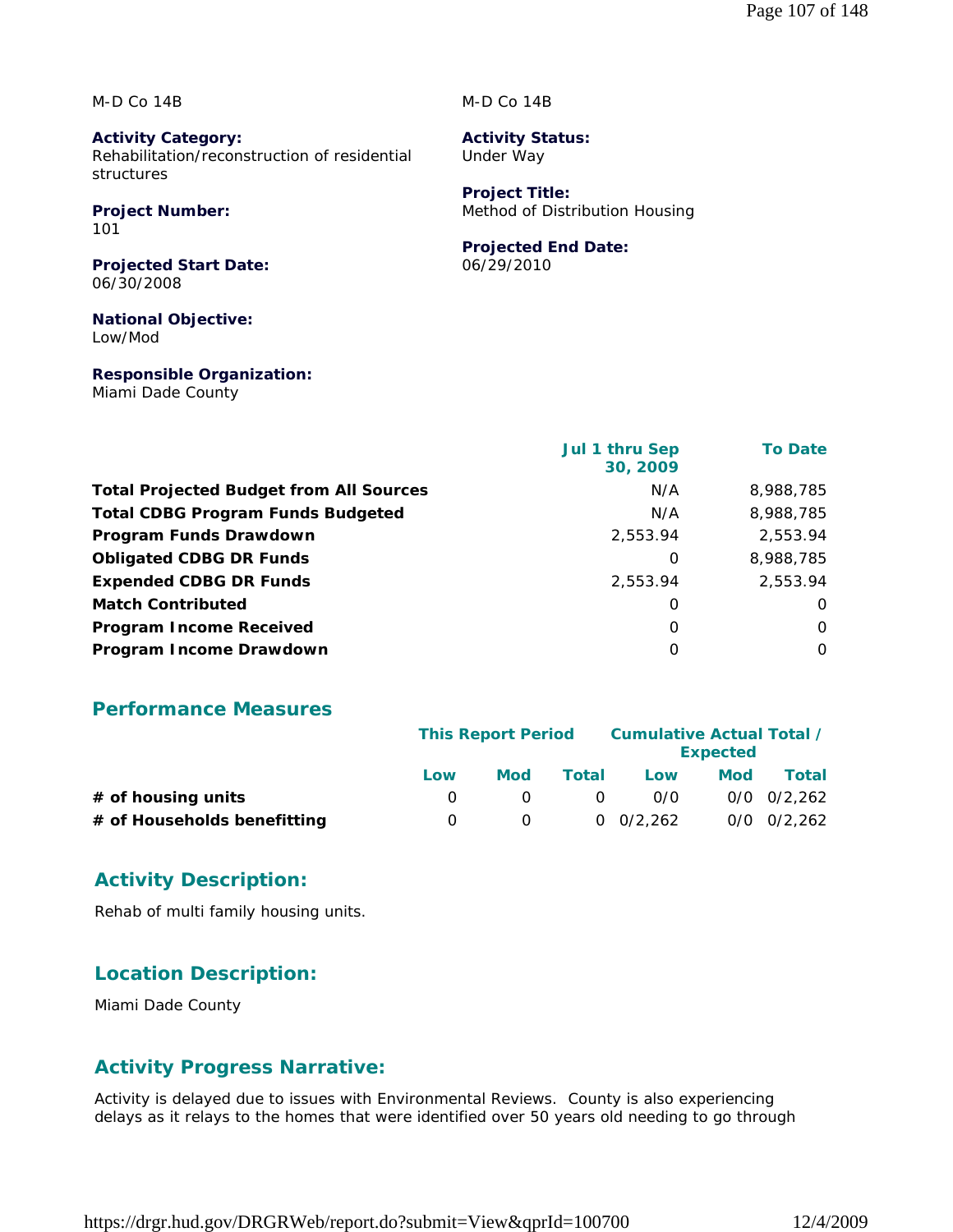the SHPO process.

| <b>Activity Location:</b><br><b>Address</b>                            | <b>City</b> | <b>State</b> | Zip |
|------------------------------------------------------------------------|-------------|--------------|-----|
| No Activity Locations Found                                            |             |              |     |
| <b>Other Funding Sources Budgeted - Detail</b><br><b>Match Sources</b> |             | Amount       |     |
| No Other Match Funding Sources Found                                   |             |              |     |
| <b>Other Funding Sources</b>                                           |             | Amount       |     |
| No Other Funding Sources Found                                         |             |              |     |

**Grantee Activity Number:** M-D Co 21A

**Activity Category:** Administration

**Project Number:** 099

**Projected Start Date:** 06/30/2008

**National Objective:** N/A

**Responsible Organization:** Miami Dade County

**Activity Title:** M-D Co 21A

**Activity Status:** Under Way

**Project Title:** Administrative Costs

**Projected End Date:** 06/29/2010

|                                                | Jul 1 thru Sep<br>30, 2009 | <b>To Date</b> |
|------------------------------------------------|----------------------------|----------------|
| <b>Total Projected Budget from All Sources</b> | N/A                        | 763,304        |
| <b>Total CDBG Program Funds Budgeted</b>       | N/A                        | 763,304        |
| Program Funds Drawdown                         | 41,968.84                  | 41,968.84      |
| <b>Obligated CDBG DR Funds</b>                 | O                          | 763,304        |
| <b>Expended CDBG DR Funds</b>                  | 41,968.84                  | 41,968.84      |
| <b>Match Contributed</b>                       | O                          | O              |
| <b>Program Income Received</b>                 | O                          | 0              |
| Program Income Drawdown                        | O                          | 0              |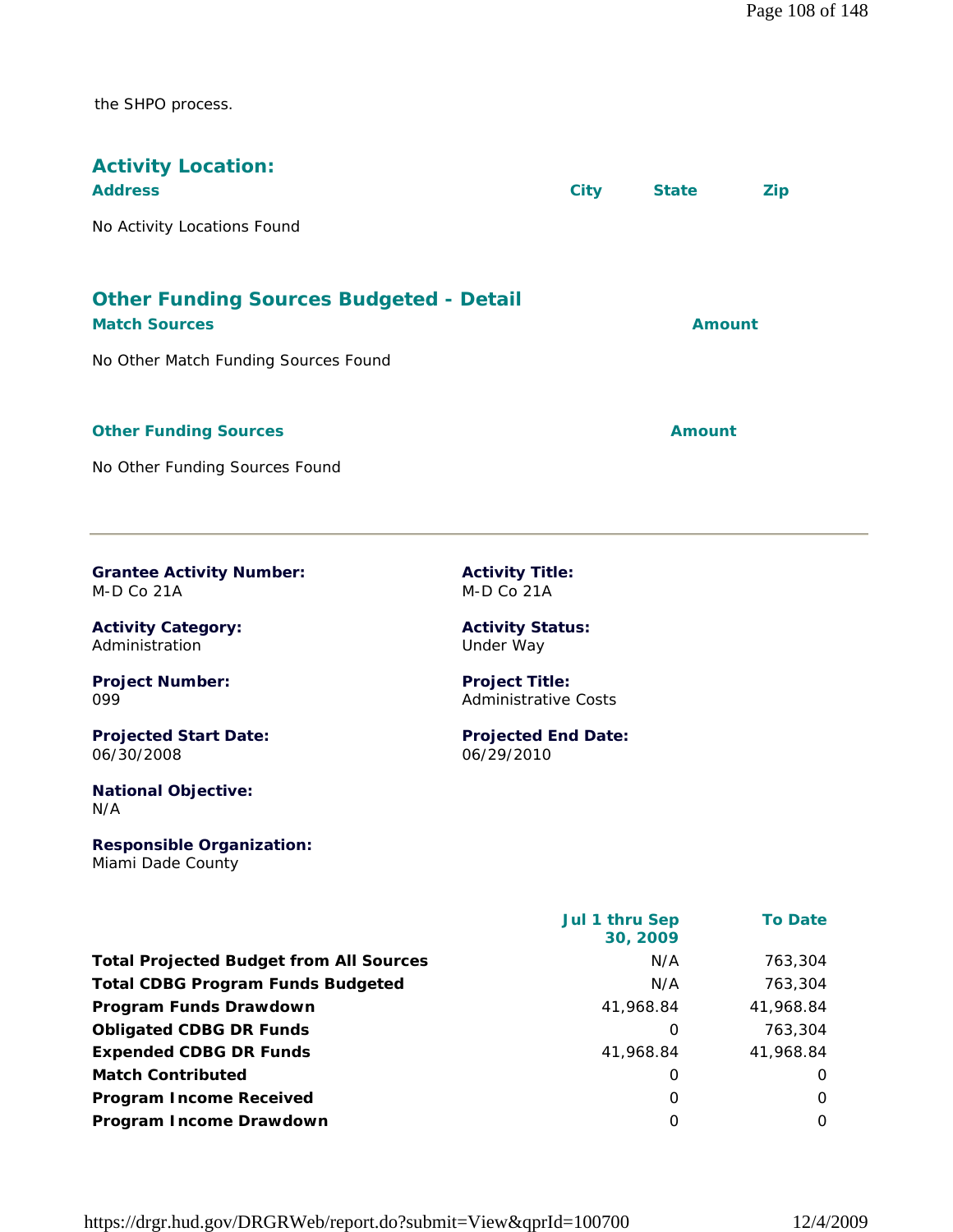# **Performance Measures**

|                               | <b>This Report Period</b> |     | <b>Cumulative Actual Total /</b> |     |                 |              |
|-------------------------------|---------------------------|-----|----------------------------------|-----|-----------------|--------------|
|                               |                           |     |                                  |     | <b>Expected</b> |              |
|                               | Low                       | Mod | Total                            | Low | <b>Mod</b>      | <b>Total</b> |
| No Performance Measures Found |                           |     |                                  |     |                 |              |

No Perfor

# **Activity Description:**

Administrative funds associated with the Miami Dade County disaster grant.

# **Location Description:**

Miami Dade County

#### **Activity Progress Narrative:**

Administrative activities are underway and will continue until the disaster recovery activities are completed.

# **Activity Location:**

| <b>Address</b>                          | City | <b>State</b> | Zip |
|-----------------------------------------|------|--------------|-----|
| No Activity Locations Found             |      |              |     |
| Other Funding Sources Budgeted - Detail |      |              |     |

| <b>Principle Mindship Country Dudgeton Dotail</b> |        |
|---------------------------------------------------|--------|
| <b>Match Sources</b>                              | Amount |
| No Other Match Funding Sources Found              |        |
| <b>Other Funding Sources</b>                      | Amount |

No Other Funding Sources Found

**Grantee Activity Number:** M-D Co 21B

**Activity Category:** Planning

**Project Number:** 102

**Activity Title:** M-D Co 21B

**Activity Status:** Under Way

**Project Title:** Method of Distribution Non-Housing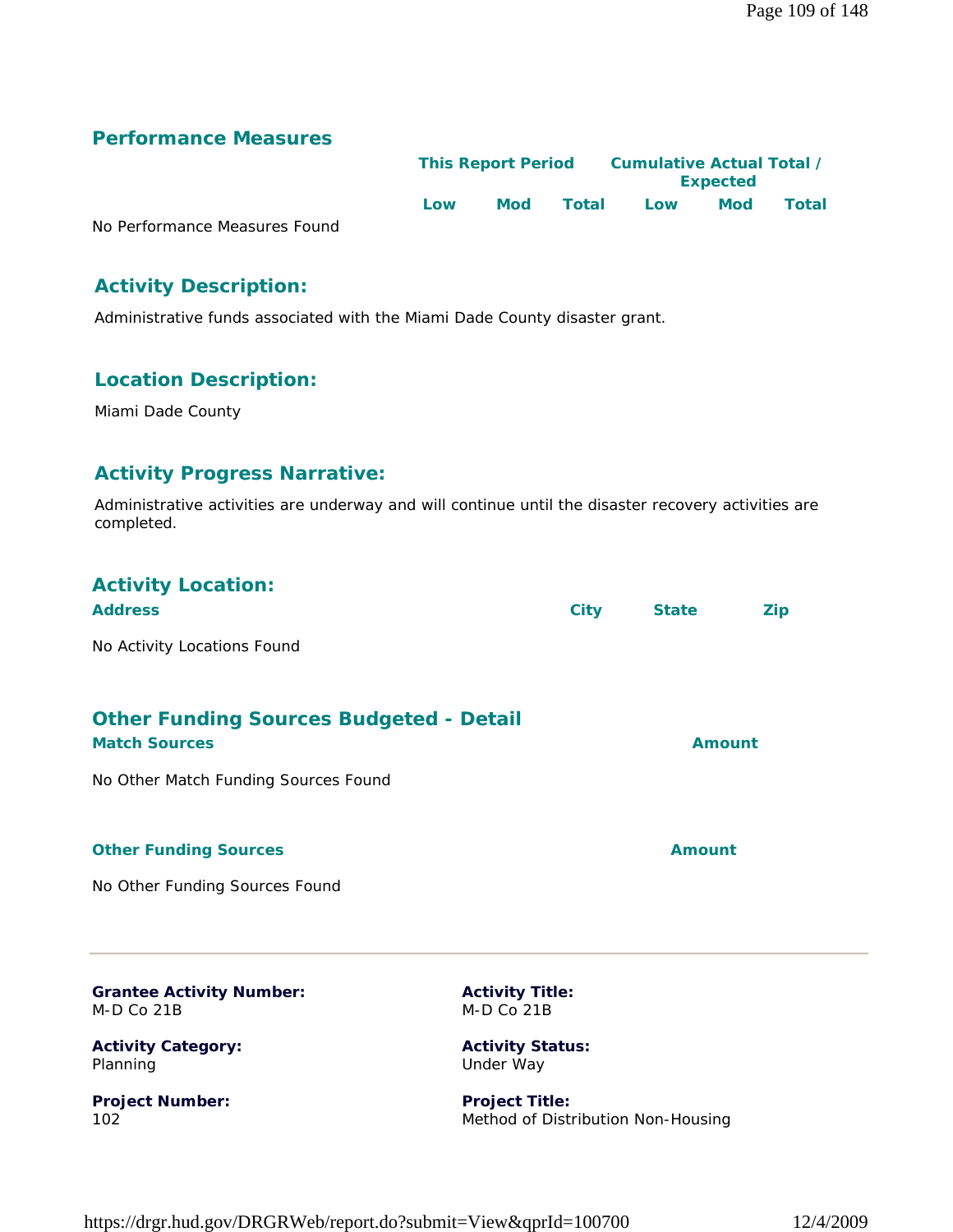#### **Projected Start Date:** 06/30/2008

#### **Projected End Date:** 06/29/2010

**National Objective:** N/A

**Responsible Organization:** Miami Dade County

|                                                | Jul 1 thru Sep<br>30, 2009 | <b>To Date</b> |
|------------------------------------------------|----------------------------|----------------|
| <b>Total Projected Budget from All Sources</b> | N/A                        | $\Omega$       |
| <b>Total CDBG Program Funds Budgeted</b>       | N/A                        | $\Omega$       |
| Program Funds Drawdown                         | 0                          | $\Omega$       |
| <b>Obligated CDBG DR Funds</b>                 | -584,322                   | $\Omega$       |
| <b>Expended CDBG DR Funds</b>                  | 0                          | $\Omega$       |
| <b>Match Contributed</b>                       | $\Omega$                   | $\Omega$       |
| <b>Program Income Received</b>                 | 0                          | $\Omega$       |
| Program Income Drawdown                        | $\Omega$                   | $\Omega$       |

#### **Performance Measures**

|                               | <b>This Report Period</b> |     |       | Cumulative Actual Total / | <b>Expected</b> |              |
|-------------------------------|---------------------------|-----|-------|---------------------------|-----------------|--------------|
|                               | Low                       | Mod | Total | l ow                      | <b>Mod</b>      | <b>Total</b> |
| No Performance Measures Found |                           |     |       |                           |                 |              |

### **Activity Description:**

Engineering funds associated with the Miami Dade County disaster grant.

### **Location Description:**

Miami Dade County

### **Activity Progress Narrative:**

activity was cancelled and funds moved to 03I.

# **Activity Location:**

**Address City State Zip**

No Activity Locations Found

### **Other Funding Sources Budgeted - Detail**

https://drgr.hud.gov/DRGRWeb/report.do?submit=View&qprId=100700 12/4/2009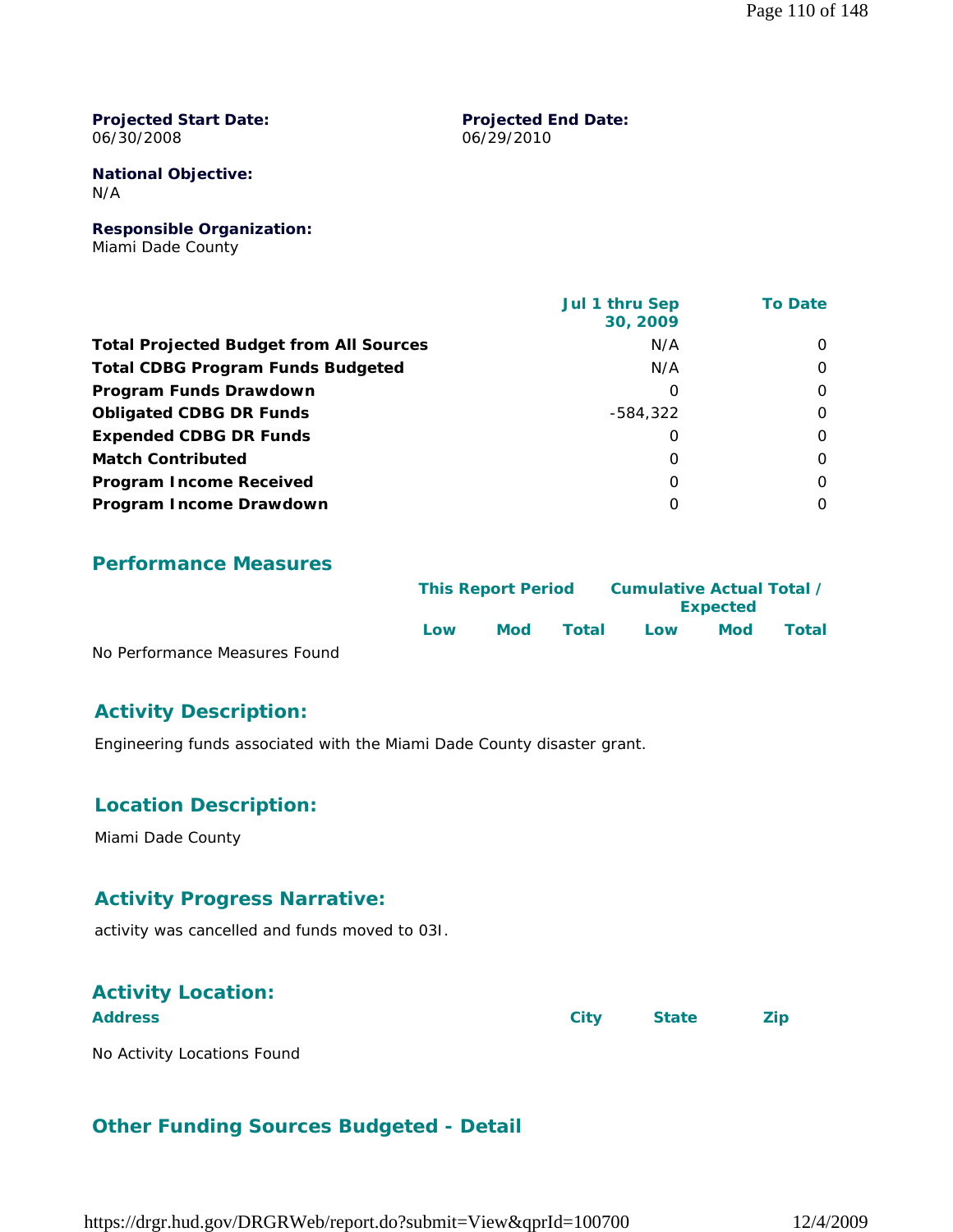#### **Match Sources Amount**

No Other Match Funding Sources Found

#### **Other Funding Sources Amount** Amount

No Other Funding Sources Found

#### **Grantee Activity Number:** OkCo 12

**Activity Category:** Rehabilitation/reconstruction of residential structures

**Project Number:** 101

**Projected Start Date:** 04/14/2008

**National Objective:** Low/Mod

**Responsible Organization:** Okeechobee County

|                                                | Jul 1 thru Sep<br>30, 2009 | <b>To Date</b> |
|------------------------------------------------|----------------------------|----------------|
| <b>Total Projected Budget from All Sources</b> | N/A                        | 231,311.06     |
| <b>Total CDBG Program Funds Budgeted</b>       | N/A                        | 231,311.06     |
| Program Funds Drawdown                         | 0                          | $\Omega$       |
| <b>Obligated CDBG DR Funds</b>                 | 0                          | 231,311.06     |
| <b>Expended CDBG DR Funds</b>                  | 0                          | $\Omega$       |
| <b>Match Contributed</b>                       | $\Omega$                   | $\Omega$       |
| <b>Program Income Received</b>                 | $\Omega$                   | $\Omega$       |
| Program Income Drawdown                        | 0                          | 0              |

#### **Performance Measures**

|                             |     | <b>This Report Period</b> |          |     | Cumulative Actual Total /<br><b>Expected</b> |       |
|-----------------------------|-----|---------------------------|----------|-----|----------------------------------------------|-------|
|                             | Low | Mod                       | Total    | Low | Mod                                          | Total |
| $#$ of housing units        |     |                           | $\Omega$ | 0/0 | 0/0                                          | 0/30  |
| # of Households benefitting |     |                           | 0        | 0/0 | 0/30                                         | 0/30  |

**Projected End Date:** 04/13/2010

Method of Distribution Housing

**Activity Title:** OkCo 12

**Activity Status:** Under Way

**Project Title:**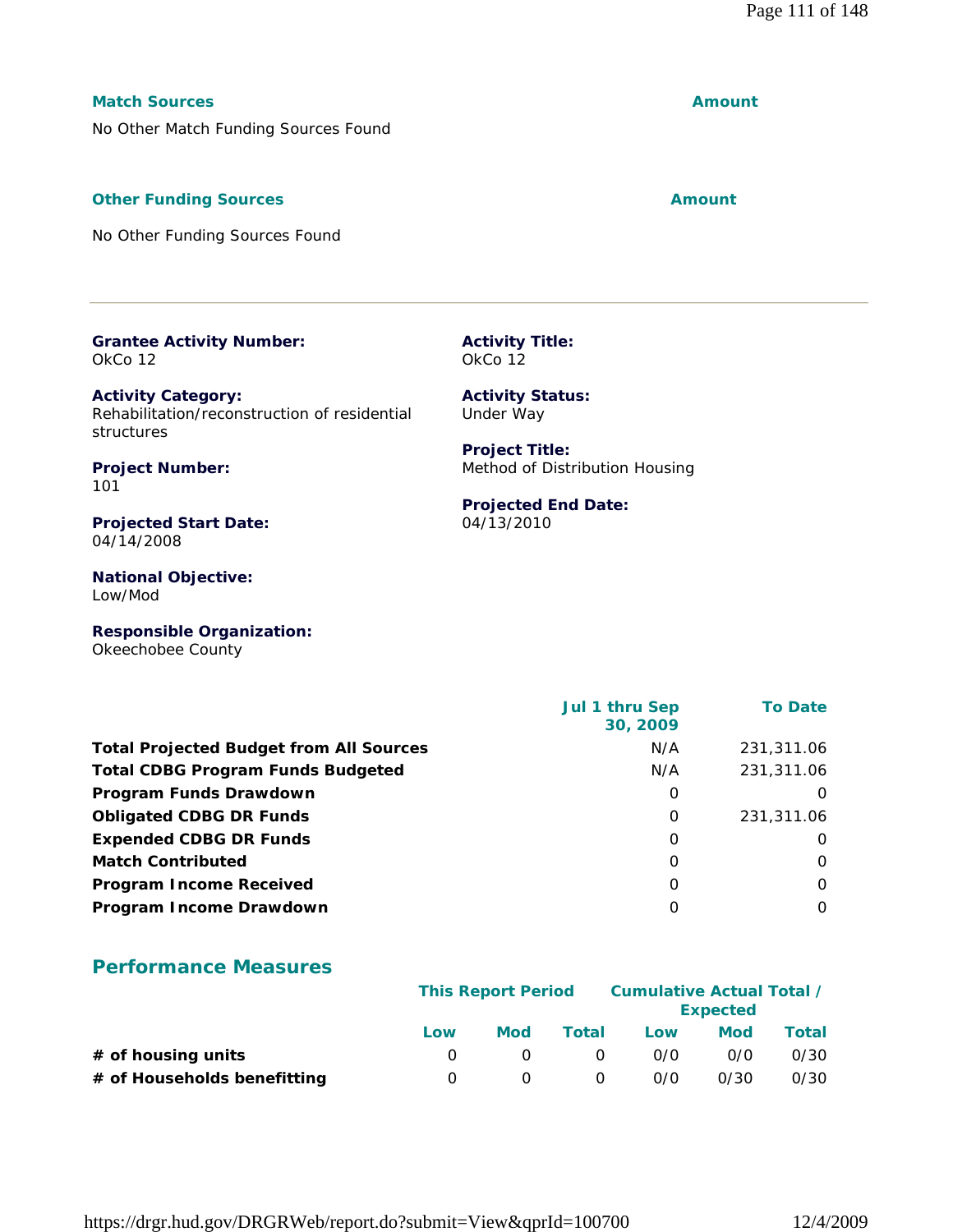# **Activity Description:**

Replacement housing for hurricane victims.

#### **Location Description:**

Okeechobee County

#### **Activity Progress Narrative:**

Two houses/applicants selected for replacement/rehab.

# **Activity Location:**

| <b>Address</b>                                                         | <b>City</b> | <b>State</b>  | Zip |
|------------------------------------------------------------------------|-------------|---------------|-----|
| No Activity Locations Found                                            |             |               |     |
| <b>Other Funding Sources Budgeted - Detail</b><br><b>Match Sources</b> |             | <b>Amount</b> |     |
| No Other Match Funding Sources Found                                   |             |               |     |
|                                                                        |             |               |     |

#### **Other Funding Sources Amount Amount Amount**

No Other Funding Sources Found

| <b>Grantee Activity Number:</b> |  |
|---------------------------------|--|
| OKCo 21A                        |  |

**Activity Category:** Administration

**Project Number:** 099

**Projected Start Date:** 04/14/2008

**National Objective:** N/A

**Responsible Organization:** Okeechobee County

**Activity Title:** OKCo 21A

**Activity Status:** Under Way

**Project Title:** Administrative Costs

**Projected End Date:** 04/13/2010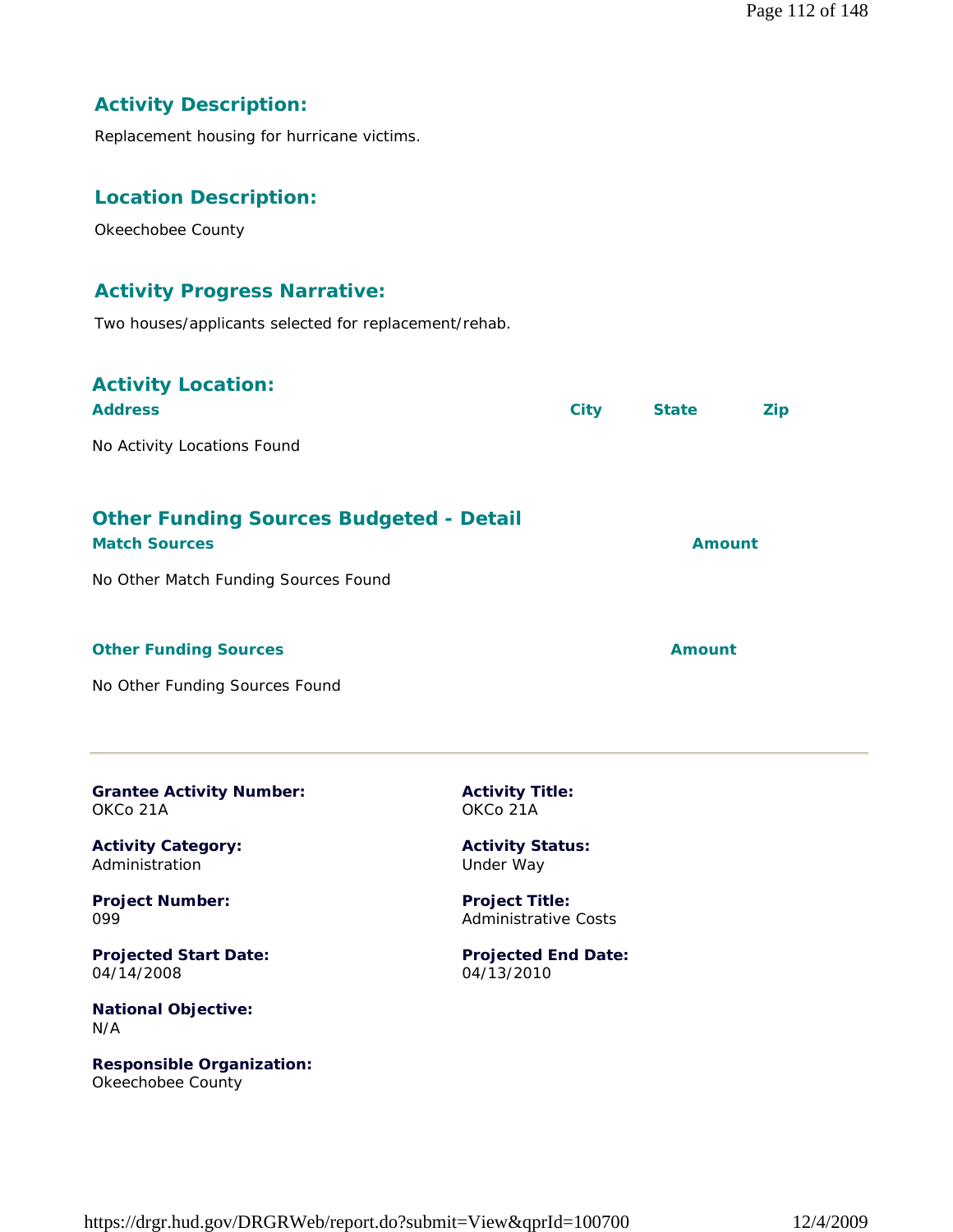|                                                | Jul 1 thru Sep<br>30, 2009 | <b>To Date</b> |
|------------------------------------------------|----------------------------|----------------|
| <b>Total Projected Budget from All Sources</b> | N/A                        | 7,304.56       |
| <b>Total CDBG Program Funds Budgeted</b>       | N/A                        | 7,304.56       |
| Program Funds Drawdown                         | 0                          | $\Omega$       |
| <b>Obligated CDBG DR Funds</b>                 | 0                          | 7,304.56       |
| <b>Expended CDBG DR Funds</b>                  | 0                          | O              |
| <b>Match Contributed</b>                       | $\Omega$                   | $\Omega$       |
| <b>Program Income Received</b>                 | $\Omega$                   | $\Omega$       |
| Program Income Drawdown                        | $\Omega$                   | $\Omega$       |
|                                                |                            |                |

#### **Performance Measures**

|                               | <b>This Report Period</b> |     |       | Cumulative Actual Total /<br><b>Expected</b> |     |       |
|-------------------------------|---------------------------|-----|-------|----------------------------------------------|-----|-------|
|                               | l ow                      | Mod | Total | Low                                          | Mod | Total |
| No Performance Measures Found |                           |     |       |                                              |     |       |

# **Activity Description:**

Administrative funds assiciated with Okeechobee County disaster grant (housing replacement and rehab).

# **Location Description:**

Okeechobee County

#### **Activity Progress Narrative:**

Administrative activities are underway and will continue until the disaster recovery activities are completed.

| <b>Activity Location:</b>                      |             |               |            |
|------------------------------------------------|-------------|---------------|------------|
| <b>Address</b>                                 | <b>City</b> | <b>State</b>  | <b>Zip</b> |
| No Activity Locations Found                    |             |               |            |
| <b>Other Funding Sources Budgeted - Detail</b> |             |               |            |
| <b>Match Sources</b>                           |             | <b>Amount</b> |            |
| No Other Match Funding Sources Found           |             |               |            |
| <b>Other Funding Sources</b>                   |             | <b>Amount</b> |            |
| No Other Funding Sources Found                 |             |               |            |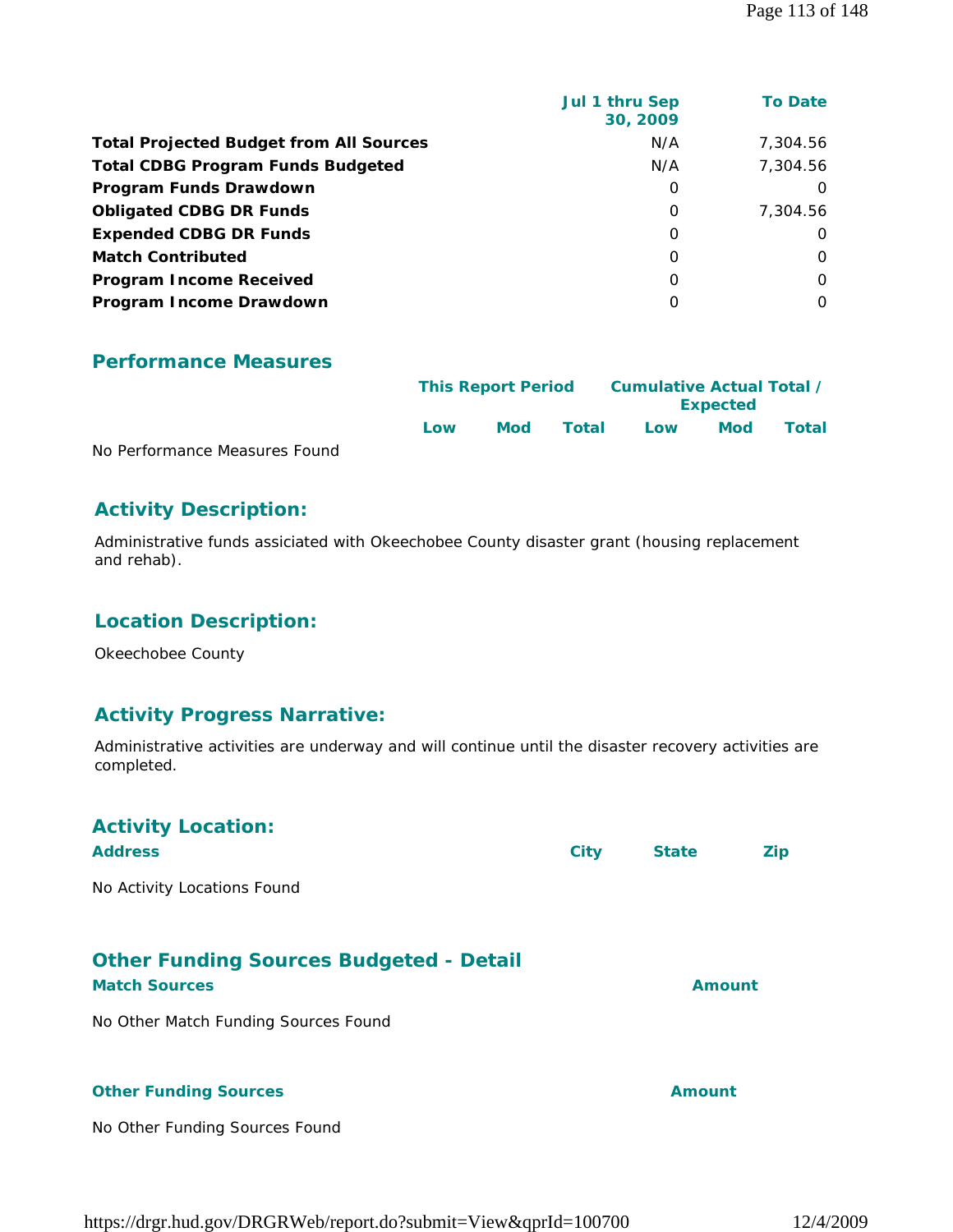| <b>P PHA 14B</b>                                                                              | <b>P PHA 14B</b>               |
|-----------------------------------------------------------------------------------------------|--------------------------------|
| <b>Activity Category:</b><br>Affordable Rental Housing (KRW and Ike Grants Under Way<br>Only) | <b>Activity Status:</b>        |
|                                                                                               | <b>Project Title:</b>          |
| <b>Project Number:</b><br>101                                                                 | Method of Distribution Housing |
|                                                                                               | <b>Projected End Date:</b>     |
| <b>Projected Start Date:</b><br>06/27/2008                                                    | 06/26/2010                     |
| <b>National Objective:</b><br>Low/Mod                                                         |                                |
|                                                                                               |                                |

**Activity Title:**

**Responsible Organization:** Pahokee Public Housing Authority

**Grantee Activity Number:**

|                                                | Jul 1 thru Sep<br>30, 2009 | <b>To Date</b> |
|------------------------------------------------|----------------------------|----------------|
| <b>Total Projected Budget from All Sources</b> | N/A                        | 750,000        |
| <b>Total CDBG Program Funds Budgeted</b>       | N/A                        | 750,000        |
| Program Funds Drawdown                         | 75,637.04                  | 75,637.04      |
| <b>Obligated CDBG DR Funds</b>                 | 0                          | 750,000        |
| <b>Expended CDBG DR Funds</b>                  | 75,637.04                  | 75,637.04      |
| <b>Match Contributed</b>                       | O                          | $\Omega$       |
| <b>Program Income Received</b>                 | 0                          | O              |
| Program Income Drawdown                        | O                          | $\Omega$       |

#### **Performance Measures**

|                             |          | <b>This Report Period</b> |          | Cumulative Actual Total / | <b>Expected</b> |       |
|-----------------------------|----------|---------------------------|----------|---------------------------|-----------------|-------|
|                             | Low      | <b>Mod</b>                | Total    | Low                       | <b>Mod</b>      | Total |
| $#$ of housing units        | $\theta$ |                           | $\Omega$ | 0/0                       | 0/0             | 0/200 |
| # of Households benefitting | $\Omega$ |                           | 0        | 0/0                       | 0/200           | 0/200 |

#### **Activity Description:**

Rehab of multi family housing units.

#### **Location Description:**

Pahokee Public Housing Authority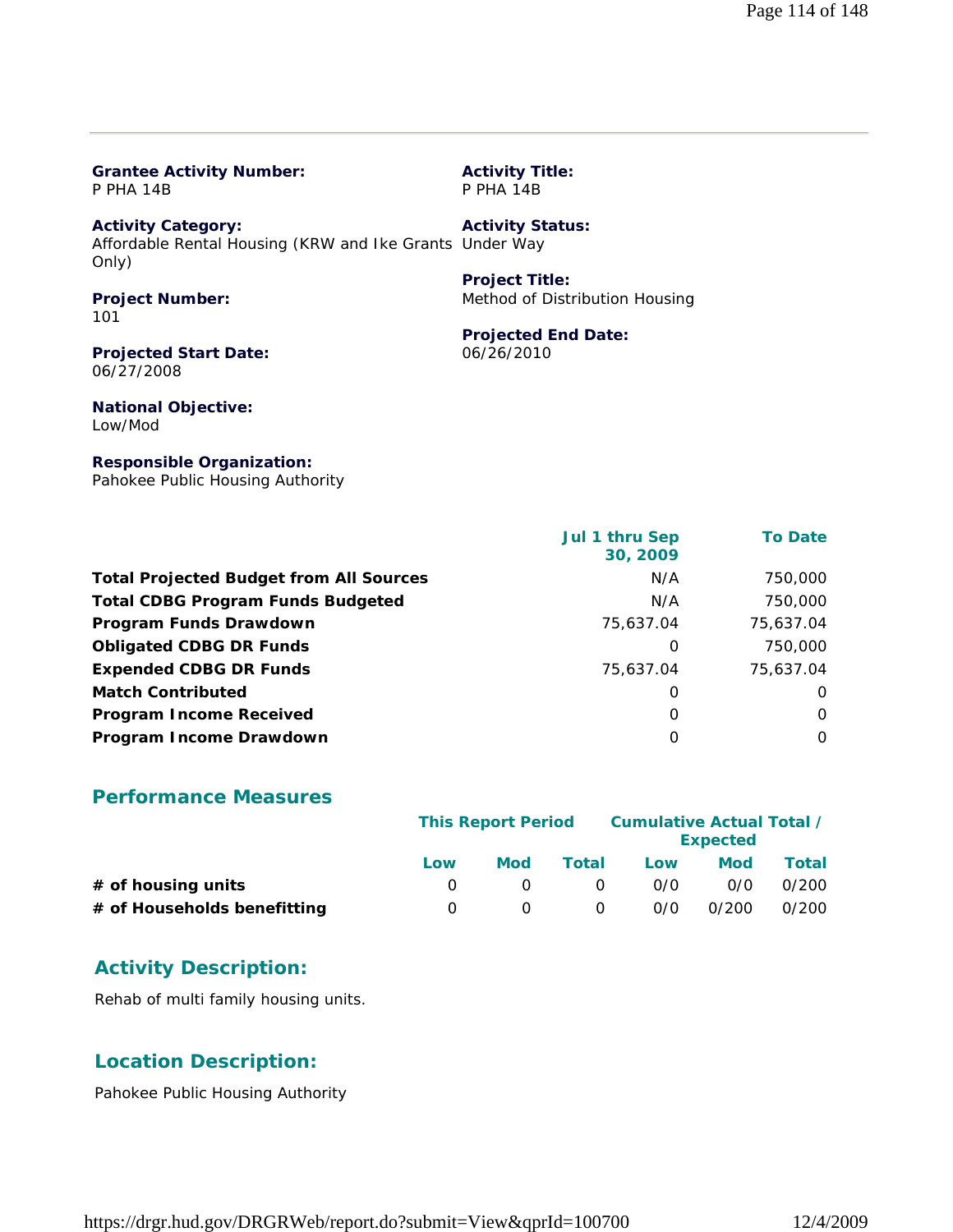| <b>Activity Progress Narrative:</b><br>Activity is underway.                    |                                                             |                            |               |                |
|---------------------------------------------------------------------------------|-------------------------------------------------------------|----------------------------|---------------|----------------|
| <b>Activity Location:</b><br><b>Address</b>                                     | <b>City</b>                                                 |                            | <b>State</b>  | <b>Zip</b>     |
| No Activity Locations Found                                                     |                                                             |                            |               |                |
| <b>Other Funding Sources Budgeted - Detail</b><br><b>Match Sources</b>          |                                                             |                            | <b>Amount</b> |                |
| No Other Match Funding Sources Found                                            |                                                             |                            |               |                |
| <b>Other Funding Sources</b><br>No Other Funding Sources Found                  |                                                             |                            | <b>Amount</b> |                |
|                                                                                 |                                                             |                            |               |                |
| <b>Grantee Activity Number:</b><br>PBCO 03                                      | <b>Activity Title:</b><br>PBCO 03                           |                            |               |                |
| <b>Activity Category:</b><br>Rehabilitation/reconstruction of public facilities | <b>Activity Status:</b><br>Under Way                        |                            |               |                |
| <b>Project Number:</b><br>102                                                   | <b>Project Title:</b><br>Method of Distribution Non-Housing |                            |               |                |
| <b>Projected Start Date:</b><br>04/23/2008                                      | <b>Projected End Date:</b><br>04/22/2010                    |                            |               |                |
| <b>National Objective:</b><br>Low/Mod                                           |                                                             |                            |               |                |
| <b>Responsible Organization:</b><br>Palm Beach County                           |                                                             |                            |               |                |
|                                                                                 |                                                             | Jul 1 thru Sep<br>30, 2009 |               | <b>To Date</b> |
| <b>Total Projected Budget from All Sources</b>                                  |                                                             |                            | N/A           | 627,756        |
| <b>Total CDBG Program Funds Budgeted</b>                                        |                                                             |                            | N/A           | 627,756        |

**Program Funds Drawdown 10,490** 10,490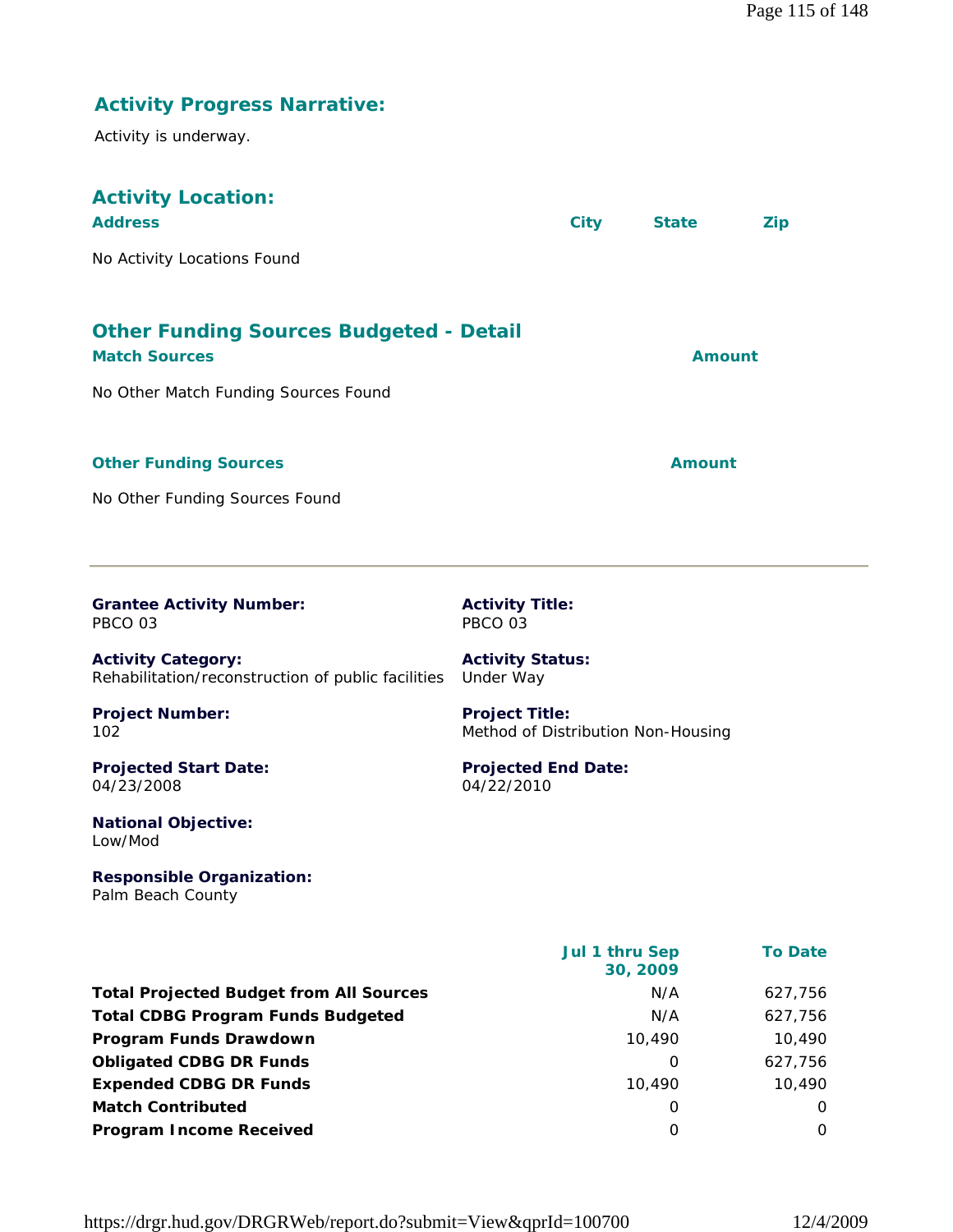#### **Program Income Drawdown** 0 0

#### **Performance Measures**

|                          |     |     | <b>This Report Period</b> |     | Cumulative Actual Total /<br><b>Expected</b> |       |
|--------------------------|-----|-----|---------------------------|-----|----------------------------------------------|-------|
|                          | Low | Mod | Total                     | Low | <b>Mod</b>                                   | Total |
| # of Public Facilities   |     |     | <u>n</u>                  | 0/0 | 0/0                                          | 0/1   |
| # of Persons benefitting |     |     | $\overline{O}$            |     | 0/0 0/4.270 0/5.000                          |       |

#### **Activity Description:**

Rehab of City's Civic Center damaged by hurricane.

#### **Location Description:**

Palm Beach County

#### **Activity Progress Narrative:**

- 0% of the beneficiary target has been accomplished as associated activities are yet to be complete.
- Belle Glade: Scope change Demolition and New Construction, funding increase of \$180,000 has been approved by State of Florida.

# **Activity Location: Address City State Zip** No Activity Locations Found **Other Funding Sources Budgeted - Detail Match Sources Amount Amount Amount Amount** No Other Match Funding Sources Found **Other Funding Sources Amount Amount Amount** No Other Funding Sources Found **Grantee Activity Number:** PBCO 03F **Activity Category: Activity Title:** PBCO 03F **Activity Status:**

https://drgr.hud.gov/DRGRWeb/report.do?submit=View&qprId=100700 12/4/2009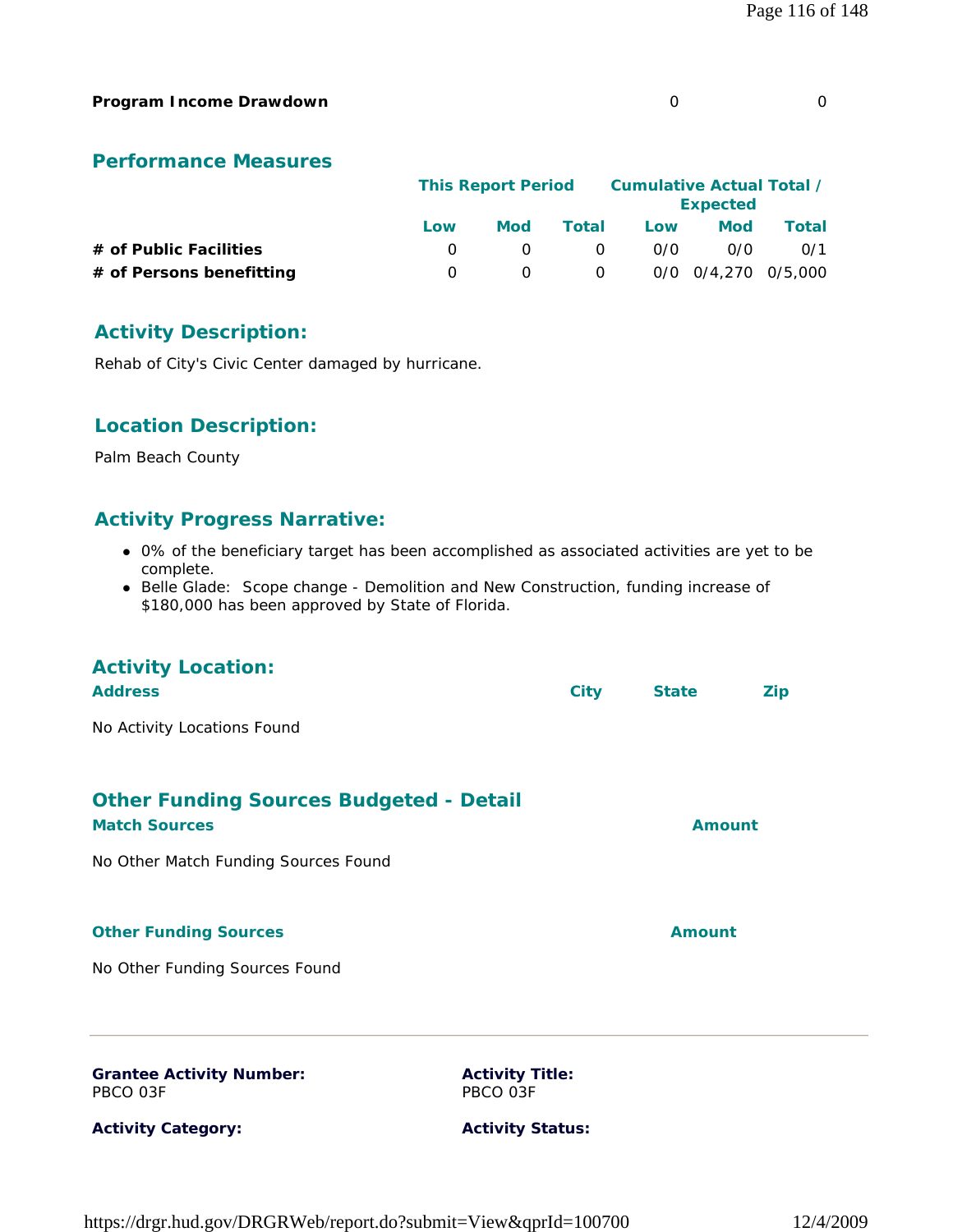#### Rehabilitation/reconstruction of public facilities Under Way

**Project Number:** 102

**Project Title:** Method of Distribution Non-Housing

**Projected Start Date:** 04/23/2008

**Projected End Date:** 04/22/2010

#### **National Objective:** Low/Mod

#### **Responsible Organization:**

Palm Beach County

|                                                | Jul 1 thru Sep<br>30, 2009 | <b>To Date</b> |
|------------------------------------------------|----------------------------|----------------|
| <b>Total Projected Budget from All Sources</b> | N/A                        | 180,000        |
| <b>Total CDBG Program Funds Budgeted</b>       | N/A                        | 180,000        |
| Program Funds Drawdown                         | O                          |                |
| <b>Obligated CDBG DR Funds</b>                 | $\Omega$                   | 180,000        |
| <b>Expended CDBG DR Funds</b>                  | 0                          | O              |
| <b>Match Contributed</b>                       | $\Omega$                   | $\Omega$       |
| <b>Program Income Received</b>                 | $\Omega$                   | $\Omega$       |
| Program Income Drawdown                        | O                          | 0              |

#### **Performance Measures**

|                          | <b>This Report Period</b> |            |          |     | Cumulative Actual Total / | <b>Expected</b> |  |
|--------------------------|---------------------------|------------|----------|-----|---------------------------|-----------------|--|
|                          | Low                       | <b>Mod</b> | Total    | Low | <b>Mod</b>                | Total           |  |
| # of Public Facilities   |                           |            | $\Omega$ | 0/0 | 0/0                       | 0/1             |  |
| # of Persons benefitting |                           | $\Omega$   | $\Omega$ |     | 0/0 0/1,500 0/1,500       |                 |  |

#### **Activity Description:**

Public facilities and improvements (parks).

#### **Location Description:**

Palm Beach County

### **Activity Progress Narrative:**

City of Belle Glade project deleted.

# **Activity Location:**

| <b>Address</b> | City State Zip |  |
|----------------|----------------|--|
|                |                |  |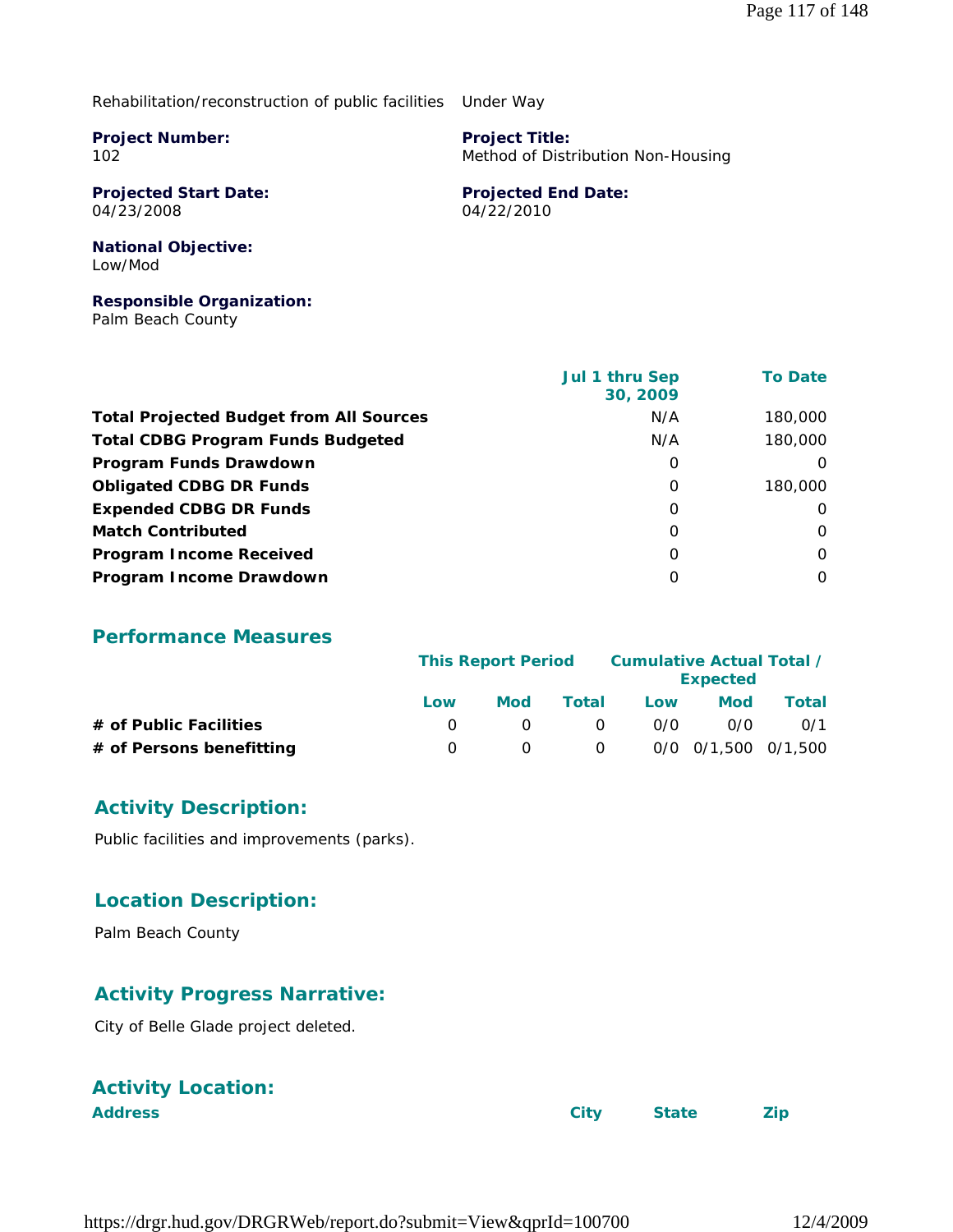No Activity Locations Found

# **Other Funding Sources Budgeted - Detail**

#### **Match Sources Amount Amount Amount Amount**

No Other Match Funding Sources Found

#### **Other Funding Sources Amount Amount Amount**

No Other Funding Sources Found

**Grantee Activity Number:** PBCO 03I

**Activity Title:** PBCO 03I

**Activity Category:** Rehabilitation/reconstruction of a public improvement

**Project Number:** 102

**Projected Start Date:** 04/23/2008

**National Objective:** Low/Mod

**Responsible Organization:** Palm Beach County

 **Jul 1 thru Sep 30, 2009 To Date Total Projected Budget from All Sources** M/A 2,795,000 **Total CDBG Program Funds Budgeted Network 2, 2,795,000 Program Funds Drawdown** 0 0 **Obligated CDBG DR Funds COMPUTE 2,795,000 CDBG DR Funds COMPUTE 2,795,000 Expended CDBG DR Funds** 0 0 **Match Contributed** 0 0 **Program Income Received** 0 0 **Program Income Drawdown** 0 0

#### **Performance Measures**

|     | <b>This Report Period</b> |       | Cumulative Actual Total / |                 |       |
|-----|---------------------------|-------|---------------------------|-----------------|-------|
|     |                           |       |                           | <b>Expected</b> |       |
| Low | Mod                       | Total | Low                       | Mod             | Total |

https://drgr.hud.gov/DRGRWeb/report.do?submit=View&qprId=100700 12/4/2009

**Activity Status:** Under Way

**Project Title:** Method of Distribution Non-Housing

#### **Projected End Date:** 04/22/2010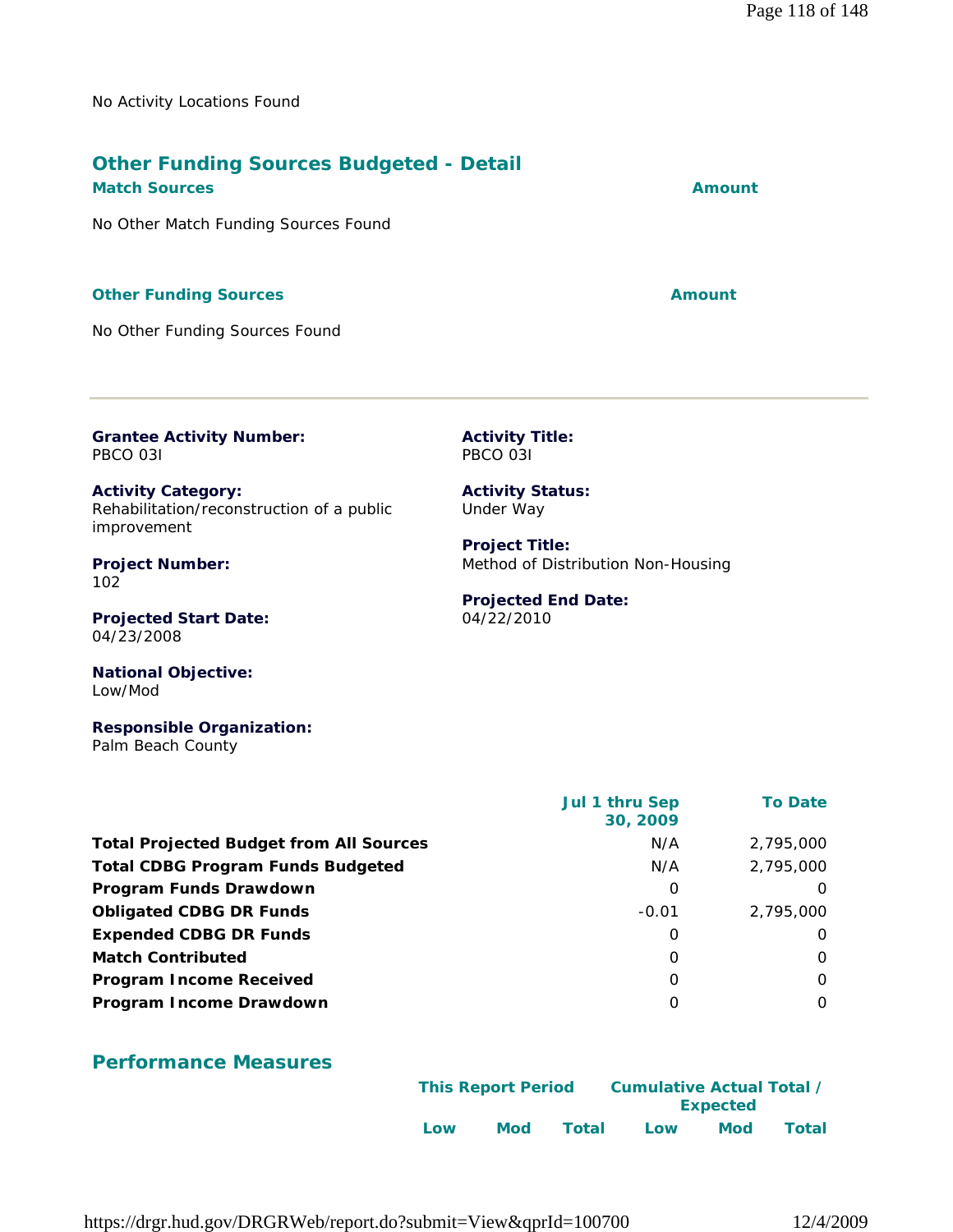| # of Persons benefitting   |  | $\overline{O}$ | 0/0 0/4,242 0/6,070 |  |
|----------------------------|--|----------------|---------------------|--|
| # of Linear feet of Public |  | $\overline{a}$ | 0/0 0/0 0/5,862     |  |
| Improvement                |  |                |                     |  |

#### **Activity Description:**

Flood Drainage (storm drains and street improvements).

#### **Location Description:**

Palm Beach County

#### **Activity Progress Narrative:**

- 0% of the beneficiary target has been accomplished as associated activities are yet to be complete.
- Project scope approved by DCA Environmental Review is complete.
- Bids received and being reviewed by County
- Agreement is awaiting approval from BOCC.
- NOTE TO HUD: A change has been made to the amount of funds obligated in the drawdown component, but it does not show up on this QPR.

It is the Department's understanding that changes to obligations show up in the QPR for the period in which they were made. So, changes that were made after September 30, 2009, will be reflected in the QPR for the period of October 1, 2009 through December 31, 2009. This makes it appear that the fund balances are out of line even though changes have been made.

| <b>Activity Location:</b><br><b>Address</b>                            | <b>City</b>            | <b>State</b>  | <b>Zip</b> |
|------------------------------------------------------------------------|------------------------|---------------|------------|
| No Activity Locations Found                                            |                        |               |            |
| <b>Other Funding Sources Budgeted - Detail</b><br><b>Match Sources</b> |                        | <b>Amount</b> |            |
| No Other Match Funding Sources Found                                   |                        |               |            |
| <b>Other Funding Sources</b>                                           |                        | <b>Amount</b> |            |
| No Other Funding Sources Found                                         |                        |               |            |
|                                                                        |                        |               |            |
| <b>Grantee Activity Number:</b>                                        | <b>Activity Title:</b> |               |            |

PBCO 03J

**Activity Title:** PBCO 03J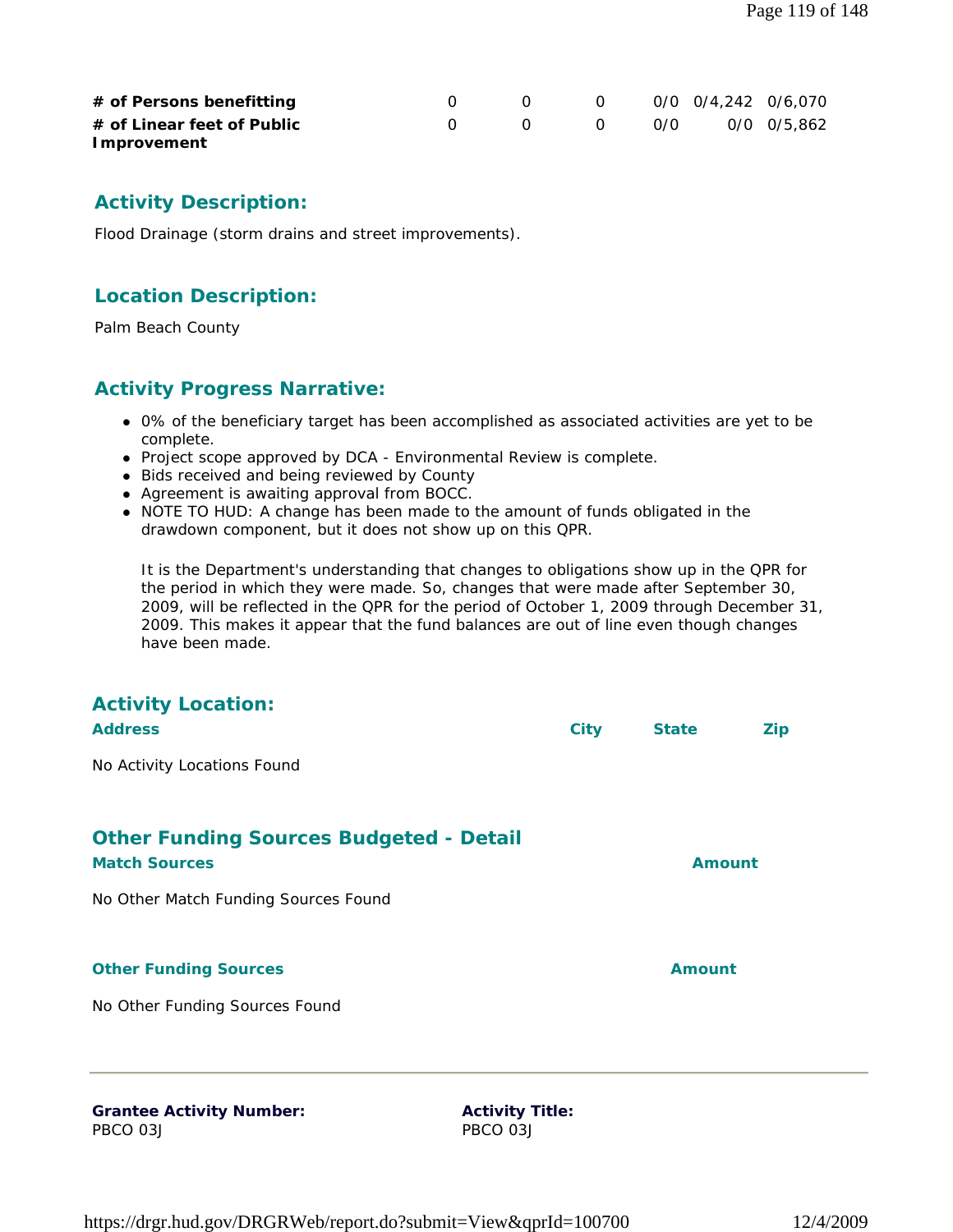#### **Activity Category:** Construction/reconstruction of water lift stations Under Way **Activity Status:**

**Project Number:** 102

# **Project Title:**

Method of Distribution Non-Housing

#### **Projected Start Date:** 04/23/2008

**Projected End Date:** 04/22/2010

#### **National Objective:** Low/Mod

#### **Responsible Organization:**

Palm Beach County

|                                                | Jul 1 thru Sep<br>30, 2009 | <b>To Date</b> |
|------------------------------------------------|----------------------------|----------------|
| <b>Total Projected Budget from All Sources</b> | N/A                        | 579,736        |
| <b>Total CDBG Program Funds Budgeted</b>       | N/A                        | 579,736        |
| Program Funds Drawdown                         | $\Omega$                   | $\Omega$       |
| <b>Obligated CDBG DR Funds</b>                 | $\Omega$                   | 579,736        |
| <b>Expended CDBG DR Funds</b>                  | $\Omega$                   | $\Omega$       |
| <b>Match Contributed</b>                       | 0                          | $\Omega$       |
| <b>Program Income Received</b>                 | $\Omega$                   | 0              |
| Program Income Drawdown                        | $\Omega$                   | $\Omega$       |

#### **Performance Measures**

|                          | <b>This Report Period</b> |     |                | Cumulative Actual Total / | <b>Expected</b> |                       |
|--------------------------|---------------------------|-----|----------------|---------------------------|-----------------|-----------------------|
|                          | Low                       | Mod | Total          | Low                       | <b>Mod</b>      | Total                 |
| # of Public Facilities   |                           |     | $\Omega$       | 0/0                       | 0/0             | 0/680                 |
| # of Persons benefitting |                           |     | $\overline{O}$ |                           |                 | 0/0 0/14,651 0/16,894 |

### **Activity Description:**

Lift stations

# **Location Description:**

Palm Beach County

# **Activity Progress Narrative:**

0% of the beneficiary target has been accomplished as associated activities are yet to be complete.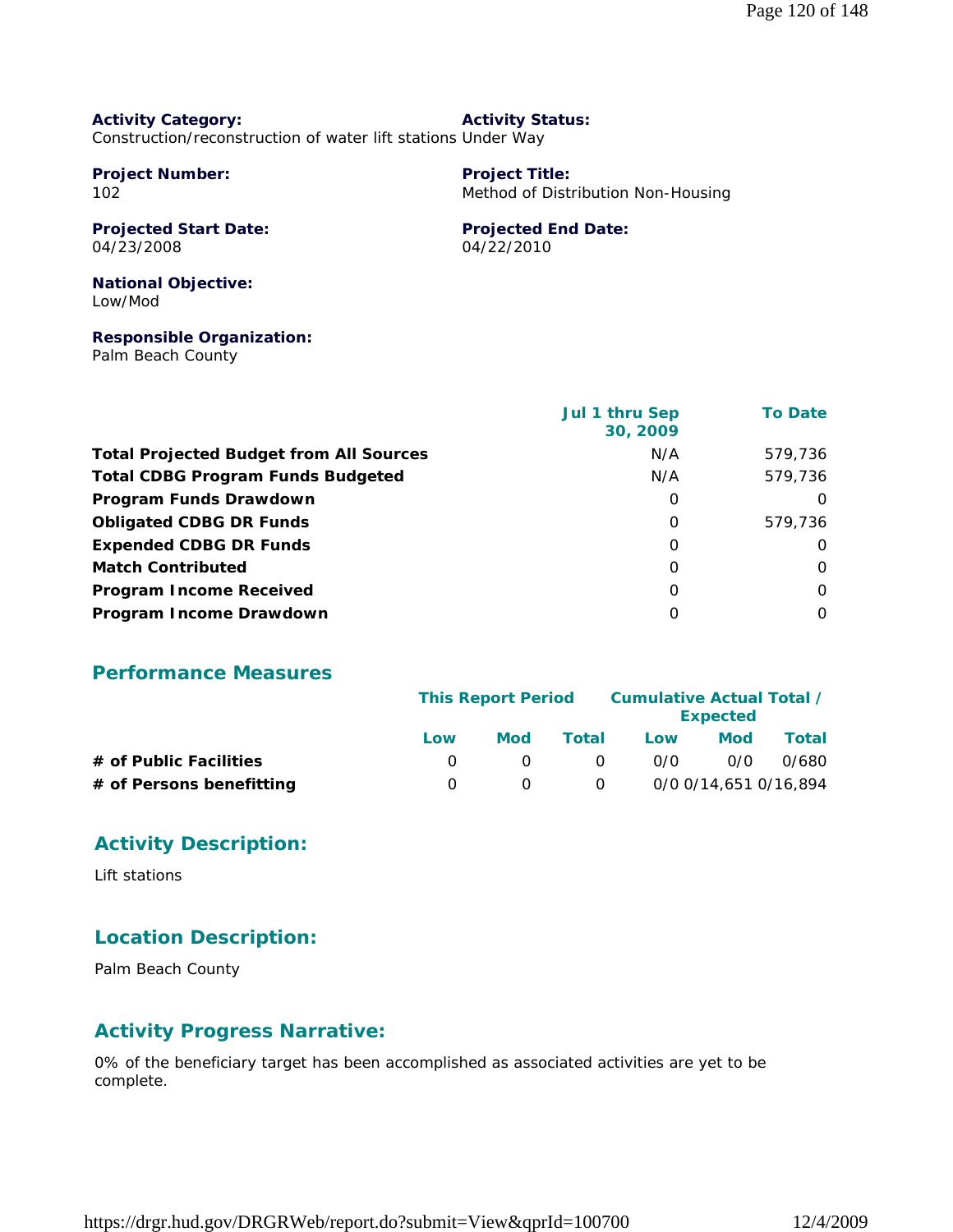| <b>Activity Location:</b><br><b>Address</b><br>No Activity Locations Found                                     |                                                                           | <b>City</b> | <b>State</b>  | <b>Zip</b> |
|----------------------------------------------------------------------------------------------------------------|---------------------------------------------------------------------------|-------------|---------------|------------|
| <b>Other Funding Sources Budgeted - Detail</b><br><b>Match Sources</b><br>No Other Match Funding Sources Found |                                                                           |             | Amount        |            |
| <b>Other Funding Sources</b><br>No Other Funding Sources Found                                                 |                                                                           |             | <b>Amount</b> |            |
| <b>Grantee Activity Number:</b><br>PBCO 08<br><b>Activity Category:</b><br>Relocation payments and assistance  | <b>Activity Title:</b><br>PBCO 08<br><b>Activity Status:</b><br>Under Way |             |               |            |
| <b>Project Number:</b><br>101                                                                                  | <b>Project Title:</b><br>Method of Distribution Housing                   |             |               |            |
| <b>Projected Start Date:</b><br>04/23/2008<br><b>National Objective:</b><br>Low/Mod                            | <b>Projected End Date:</b><br>04/22/2010                                  |             |               |            |
| <b>Responsible Organization:</b>                                                                               |                                                                           |             |               |            |

Palm Beach County

|                                                | Jul 1 thru Sep<br>30, 2009 | <b>To Date</b> |
|------------------------------------------------|----------------------------|----------------|
| <b>Total Projected Budget from All Sources</b> | N/A                        | 160,700        |
| <b>Total CDBG Program Funds Budgeted</b>       | N/A                        | 160,700        |
| Program Funds Drawdown                         | 0                          | $\Omega$       |
| <b>Obligated CDBG DR Funds</b>                 | $\Omega$                   | 160,700        |
| <b>Expended CDBG DR Funds</b>                  | $\Omega$                   | $\Omega$       |
| <b>Match Contributed</b>                       | $\Omega$                   | $\Omega$       |
| <b>Program Income Received</b>                 | 0                          | $\Omega$       |
| Program Income Drawdown                        | $\Omega$                   | $\Omega$       |

# **Performance Measures**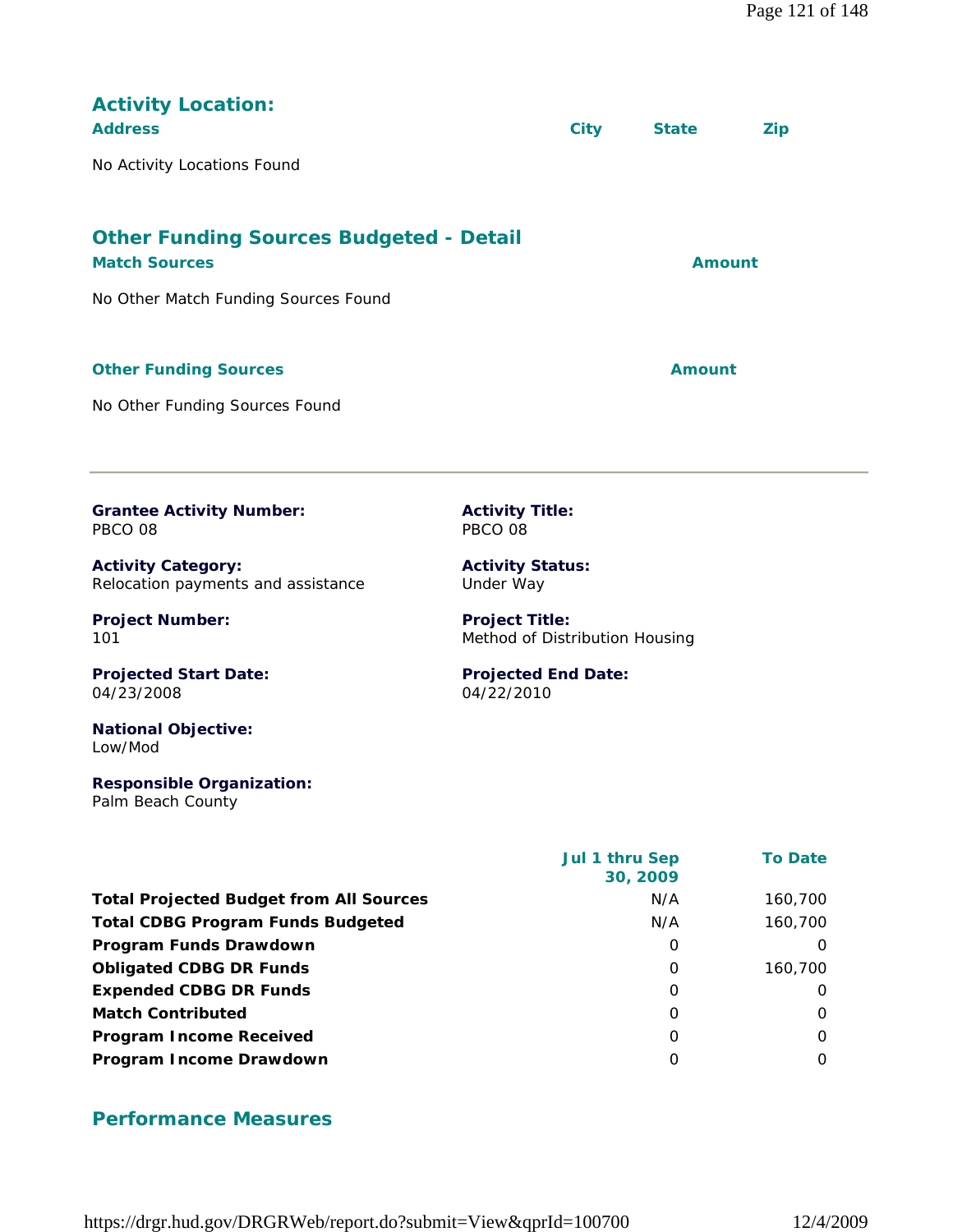|                          | <b>This Report Period</b> |     |          | Cumulative Actual Total / | <b>Expected</b> |       |
|--------------------------|---------------------------|-----|----------|---------------------------|-----------------|-------|
|                          | Low                       | Mod | Total    | Low                       | Mod             | Total |
| # of housing units       |                           |     | $\Omega$ | 0/0                       | 0/0             | 0/32  |
| # of Persons benefitting |                           |     | 0        | 0/0                       | 0/32            | 0/32  |

#### **Activity Description:**

Temporary relocation assistance.

#### **Location Description:**

Palm Beach County

# **Activity Progress Narrative:**

0% of the beneficiary target has been accomplished as associated activities are yet to be complete.

| <b>Activity Location:</b><br><b>Address</b>                            | <b>City</b> | <b>State</b>  | <b>Zip</b> |
|------------------------------------------------------------------------|-------------|---------------|------------|
| No Activity Locations Found                                            |             |               |            |
| <b>Other Funding Sources Budgeted - Detail</b><br><b>Match Sources</b> |             | <b>Amount</b> |            |
| No Other Match Funding Sources Found                                   |             |               |            |
| <b>Other Funding Sources</b>                                           |             | <b>Amount</b> |            |
| No Other Funding Sources Found                                         |             |               |            |
|                                                                        |             |               |            |

**Grantee Activity Number:** PBCO 12

**Activity Category:** Construction of new replacement housing

**Project Number:** 101

**Projected Start Date:** 04/23/2008

**Activity Title:** PBCO 12

**Activity Status:** Under Way

**Project Title:** Method of Distribution Housing

**Projected End Date:** 04/22/2010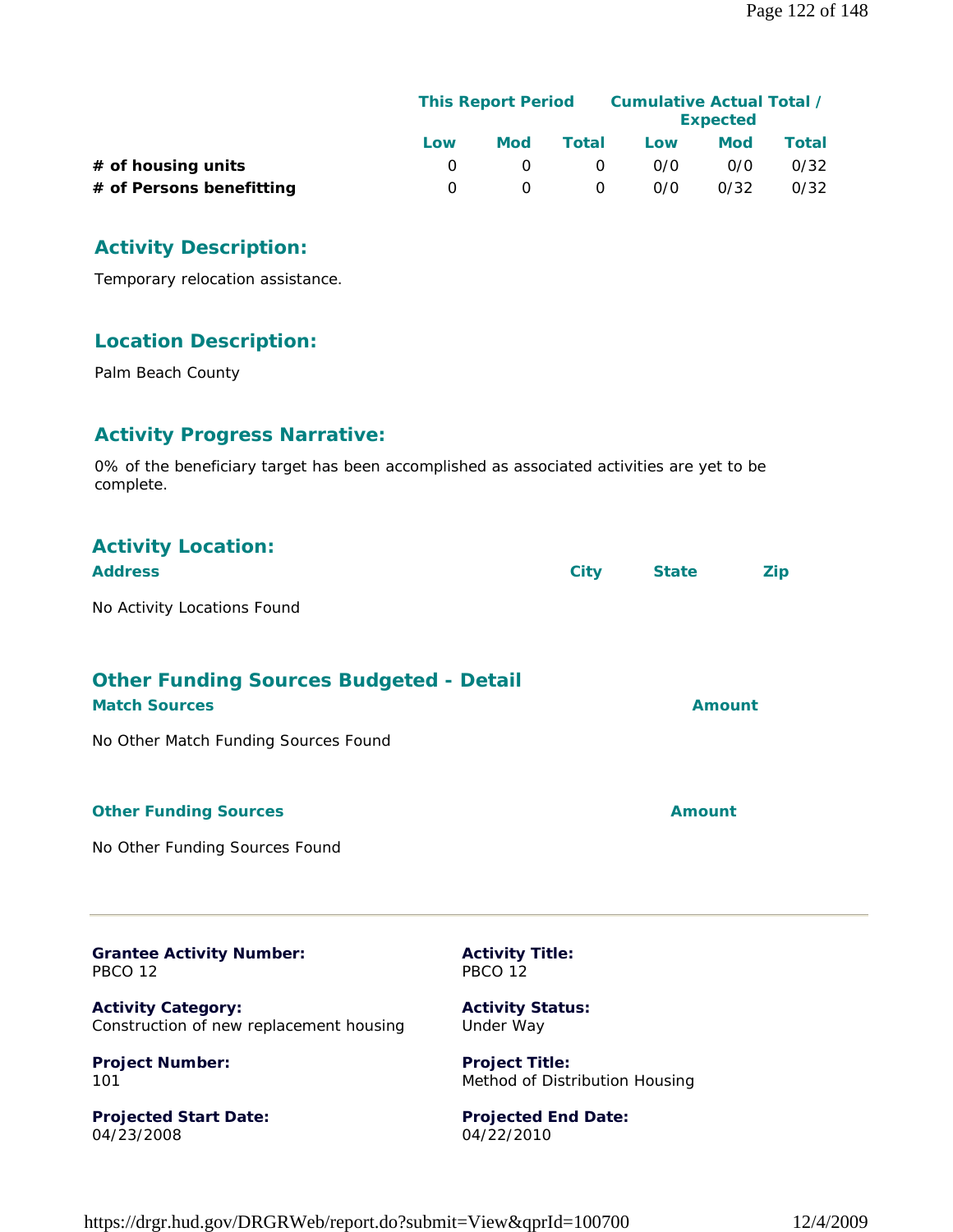#### **National Objective:**

Low/Mod

#### **Responsible Organization:**

Palm Beach County

|                                                | Jul 1 thru Sep<br>30, 2009 | <b>To Date</b> |
|------------------------------------------------|----------------------------|----------------|
| <b>Total Projected Budget from All Sources</b> | N/A                        | 3,300,328      |
| <b>Total CDBG Program Funds Budgeted</b>       | N/A                        | 3,300,328      |
| Program Funds Drawdown                         | $\Omega$                   | $\Omega$       |
| <b>Obligated CDBG DR Funds</b>                 | 75,875                     | 3,300,328      |
| <b>Expended CDBG DR Funds</b>                  | 0                          | $\Omega$       |
| <b>Match Contributed</b>                       | $\Omega$                   | $\Omega$       |
| <b>Program Income Received</b>                 | $\Omega$                   | $\Omega$       |
| Program Income Drawdown                        | $\Omega$                   | 0              |

#### **Performance Measures**

|                             | <b>This Report Period</b> |     |          | Cumulative Actual Total / | <b>Expected</b> |       |
|-----------------------------|---------------------------|-----|----------|---------------------------|-----------------|-------|
|                             | Low                       | Mod | Total    | Low                       | Mod             | Total |
| $#$ of housing units        |                           |     | $\Omega$ | 0/0                       | 0/0             | 0/70  |
| # of Households benefitting |                           |     | 0        | 0/0                       | 0/70            | 0/70  |

### **Activity Description:**

Replacment Housing.

### **Location Description:**

Palm Beach County

### **Activity Progress Narrative:**

- 0% of the beneficiary target has been accomplished as associated activities are yet to be complete.
- Westgate: Draft agreement prepared. DCA approved unit reduction from 18 to 13.
- DBHA: Funds transferred to PCBHA \$348,510. DCA approved funds reprogrammed to City of Delray.

# **Activity Location:**

Address **City** State **Zip** 

No Activity Locations Found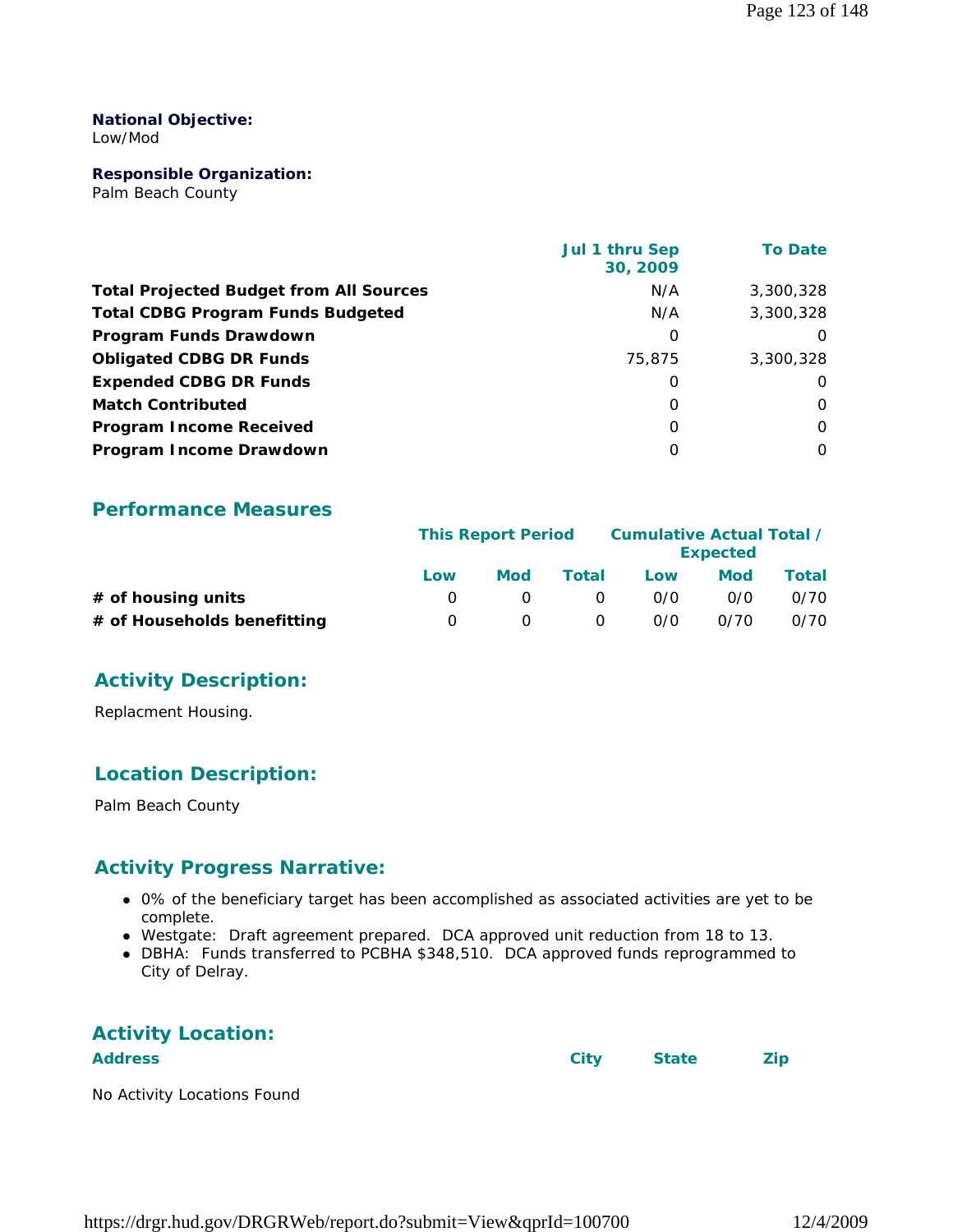|                                                |            |              |                           |                            | <b>To Date</b>                                      |
|------------------------------------------------|------------|--------------|---------------------------|----------------------------|-----------------------------------------------------|
| <b>Total Projected Budget from All Sources</b> |            |              | N/A                       |                            | 7,301,756                                           |
|                                                |            |              | N/A                       |                            | 7,301,756                                           |
|                                                |            |              | 0                         |                            | O                                                   |
|                                                |            |              | 0                         |                            | 7,301,756                                           |
|                                                |            |              | 0                         |                            | 0                                                   |
|                                                |            |              | $\Omega$                  |                            | $\Omega$                                            |
|                                                |            |              | 0                         |                            | $\Omega$                                            |
|                                                |            |              | 0                         |                            | 0                                                   |
|                                                |            |              |                           |                            |                                                     |
|                                                |            |              |                           |                            |                                                     |
| Low                                            | <b>Mod</b> | <b>Total</b> | Low                       | <b>Mod</b>                 | <b>Total</b>                                        |
| $\Omega$                                       | 0          | $\Omega$     | 0/0                       | 0/0                        | 0/287                                               |
| 0                                              | 0          | $\Omega$     | 0/0                       | 0/287                      | 0/287                                               |
|                                                |            |              | <b>This Report Period</b> | Jul 1 thru Sep<br>30, 2009 | <b>Cumulative Actual Total /</b><br><b>Expected</b> |

**Activity Title:** PBCO 14A

**Activity Status:** Under Way

**Project Title:**

04/22/2010

Method of Distribution Housing

**Projected End Date:**

# **Match Sources Amount**

**Other Funding Sources Budgeted - Detail** 

No Other Match Funding Sources Found

#### **Other Funding Sources Amount** Amount

No Other Funding Sources Found

**Grantee Activity Number:**

Rehabilitation/reconstruction of residential

**Activity Category:**

**Project Number:**

**Projected Start Date:**

**National Objective:**

PBCO 14A

structures

04/23/2008

Low/Mod

101

https://drgr.hud.gov/DRGRWeb/report.do?submit=View&qprId=100700 12/4/2009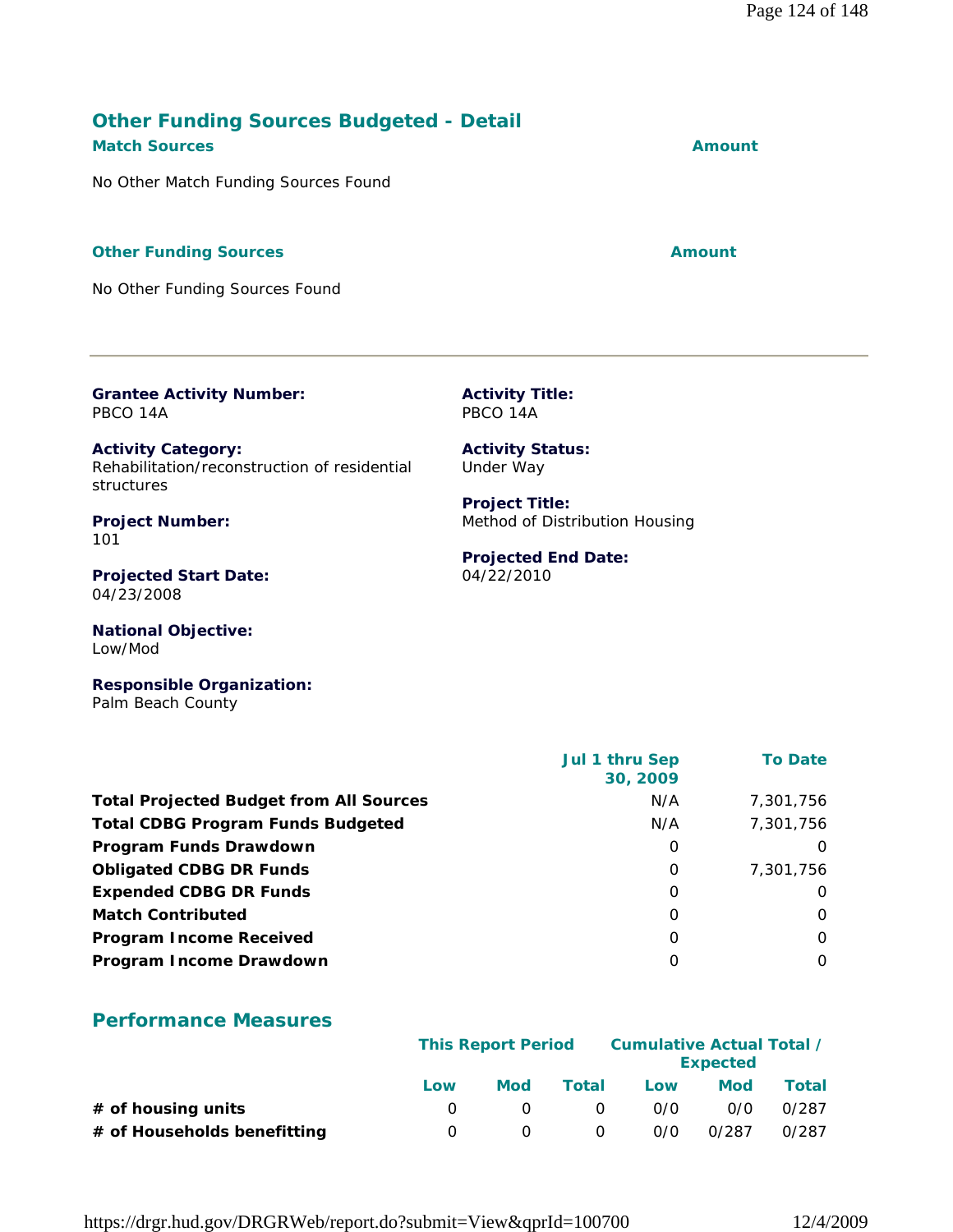# **Activity Description:**

Rehab of single family housing.

#### **Location Description:**

Palm Beach County

#### **Activity Progress Narrative:**

- 0% of the beneficiary target has been accomplished as associated activities are yet to be complete.
- Townhouse Estate: Draft Agreement prepared. Working on Asbestos & LBP assessments.
- PHA Draft agreement ready for final editing.
- WPBHA Twin Lakes: Design plan specs are at County. Asbestos inspection complete no issues.
- Centro Campesion/Villa Lago project anticipated that all funding will be reprogrammed due to adverse environmental conditions.

| <b>Activity Location:</b><br><b>Address</b>                            | <b>City</b> | <b>State</b>  | <b>Zip</b> |
|------------------------------------------------------------------------|-------------|---------------|------------|
| No Activity Locations Found                                            |             |               |            |
| <b>Other Funding Sources Budgeted - Detail</b><br><b>Match Sources</b> |             | Amount        |            |
| No Other Match Funding Sources Found                                   |             |               |            |
| <b>Other Funding Sources</b>                                           |             | <b>Amount</b> |            |
| No Other Funding Sources Found                                         |             |               |            |
|                                                                        |             |               |            |

| <b>Grantee Activity Number:</b> |  |
|---------------------------------|--|
| PBCO 14B                        |  |

**Activity Category:** Rehabilitation/reconstruction of residential structures

**Project Number:** 101

**Projected Start Date:**

**Activity Title:** PBCO 14B

**Activity Status:** Under Way

**Project Title:** Method of Distribution Housing

**Projected End Date:** 04/22/2010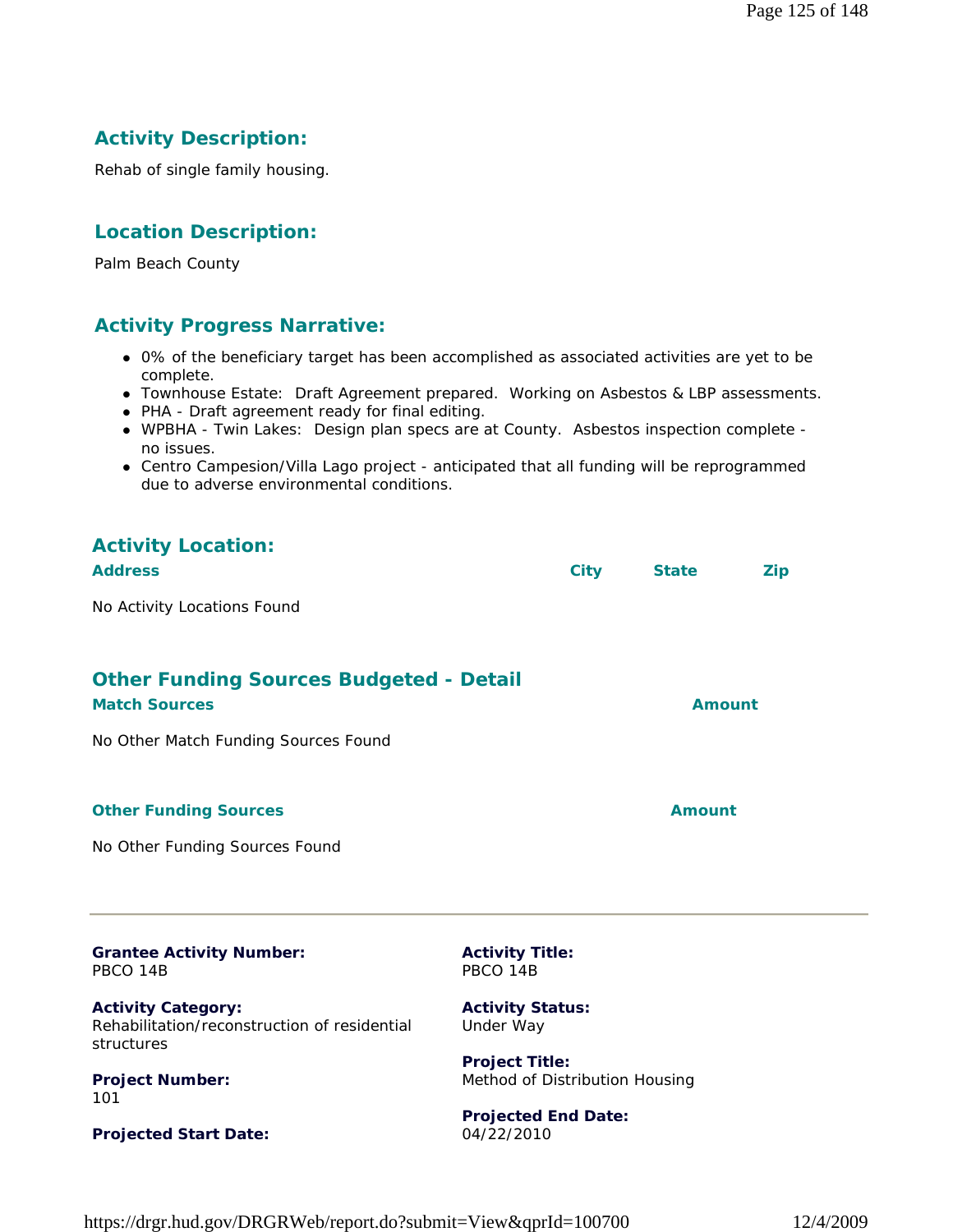04/23/2008

#### **National Objective:** Low/Mod

**Responsible Organization:**

Palm Beach County

|                                                | <b>Jul 1 thru Sep</b><br>30, 2009 | <b>To Date</b> |
|------------------------------------------------|-----------------------------------|----------------|
| <b>Total Projected Budget from All Sources</b> | N/A                               | 4,025,670      |
| <b>Total CDBG Program Funds Budgeted</b>       | N/A                               | 4,025,670      |
| Program Funds Drawdown                         | 6,496.05                          | 6,496.05       |
| <b>Obligated CDBG DR Funds</b>                 | 0                                 | 4,025,670      |
| <b>Expended CDBG DR Funds</b>                  | 6.496.05                          | 6.496.05       |
| <b>Match Contributed</b>                       | 0                                 | O              |
| <b>Program Income Received</b>                 | $\Omega$                          | O              |
| Program Income Drawdown                        | O                                 | 0              |

#### **Performance Measures**

|                             | <b>This Report Period</b> |     |          | Cumulative Actual Total / | <b>Expected</b> |       |
|-----------------------------|---------------------------|-----|----------|---------------------------|-----------------|-------|
|                             | Low                       | Mod | Total    | Low                       | Mod             | Total |
| # of housing units          |                           |     | $\Omega$ | 0/0                       | 0/0             | 0/327 |
| # of Households benefitting | O                         |     | $\Omega$ | 0/0                       | 0/327           | 0/327 |

### **Activity Description:**

Rehab of multi family housing units.

### **Location Description:**

Palm Beach County

### **Activity Progress Narrative:**

- 0% of the beneficiary target has been accomplished as associated activities are yet to be complete.
- WPBHA Colony Oaks: Design plan specs at County. Asbestos inspection complete roof issues.
- BRHA: Asbestos inspection complete no issues. DCA approved budget increase to \$405,000. Design underway.

# **Activity Location:**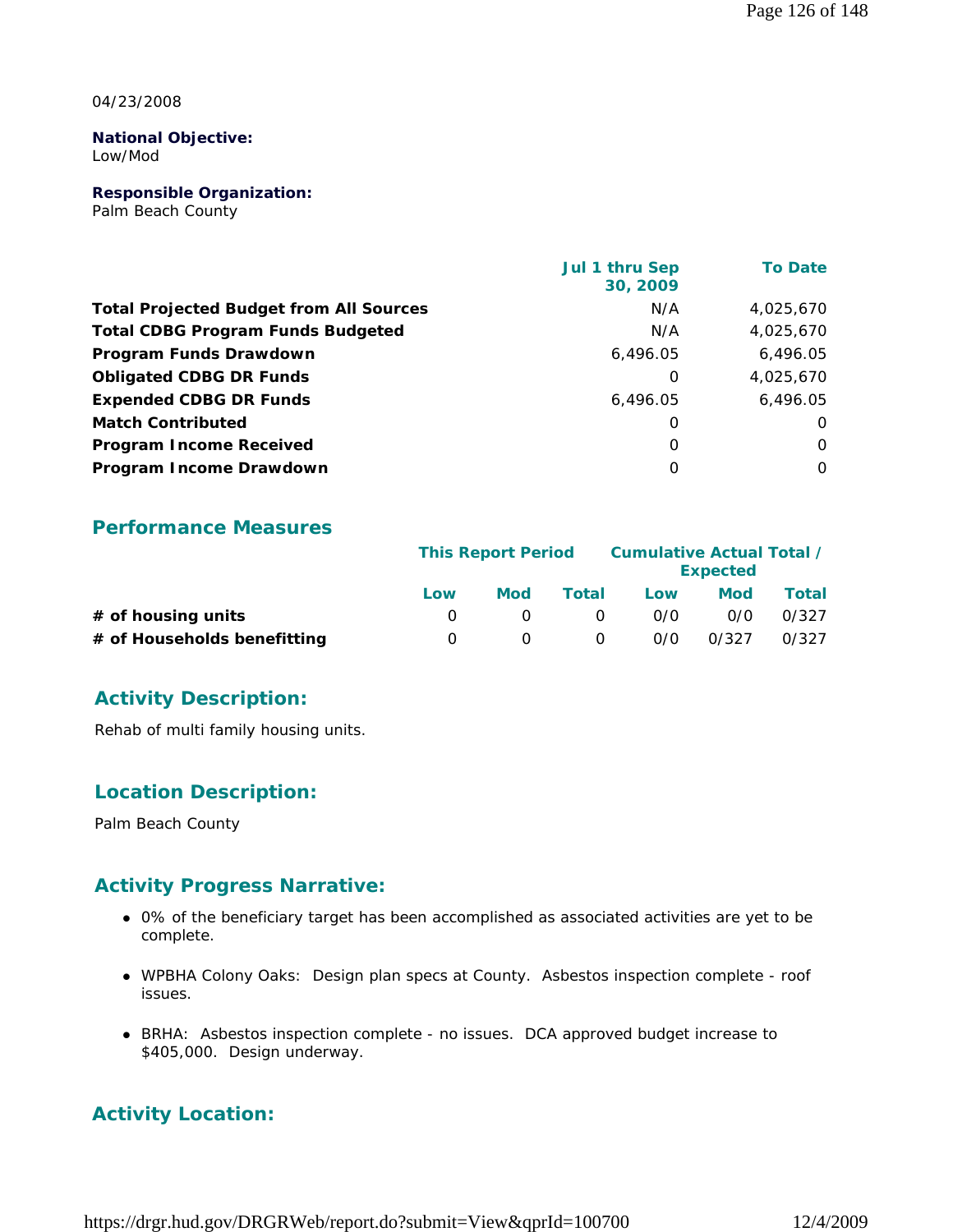| <b>Address</b>                                 | <b>City</b> | <b>State</b>  | <b>Zip</b> |
|------------------------------------------------|-------------|---------------|------------|
| No Activity Locations Found                    |             |               |            |
|                                                |             |               |            |
|                                                |             |               |            |
| <b>Other Funding Sources Budgeted - Detail</b> |             |               |            |
| <b>Match Sources</b>                           |             | <b>Amount</b> |            |
| No Other Match Funding Sources Found           |             |               |            |
|                                                |             |               |            |
|                                                |             |               |            |
| <b>Other Funding Sources</b>                   |             | Amount        |            |
|                                                |             |               |            |

**Activity Title:** PBCO 21A

**Activity Status:** Under Way

**Project Title:** Administrative Costs

04/22/2010

**Projected End Date:**

No Other Funding Sources Found

**Grantee Activity Number:** PBCO 21A

**Activity Category:** Administration

**Project Number:** 099

**Projected Start Date:** 04/23/2008

**National Objective:** N/A

**Responsible Organization:** Palm Beach County

|                                                | <b>Jul 1 thru Sep</b><br>30, 2009 | <b>To Date</b> |
|------------------------------------------------|-----------------------------------|----------------|
| <b>Total Projected Budget from All Sources</b> | N/A                               | 597,623        |
| <b>Total CDBG Program Funds Budgeted</b>       | N/A                               | 597,623        |
| Program Funds Drawdown                         | 1,215.9                           | 1,215.9        |
| <b>Obligated CDBG DR Funds</b>                 | 0                                 | 597,623        |
| <b>Expended CDBG DR Funds</b>                  | 1,215.9                           | 1,215.9        |
| <b>Match Contributed</b>                       | 0                                 | $\Omega$       |
| <b>Program Income Received</b>                 | $\Omega$                          | $\Omega$       |
| Program Income Drawdown                        | O                                 | $\Omega$       |

#### **Performance Measures**

 **This Report Period Cumulative Actual Total / Expected** 

https://drgr.hud.gov/DRGRWeb/report.do?submit=View&qprId=100700 12/4/2009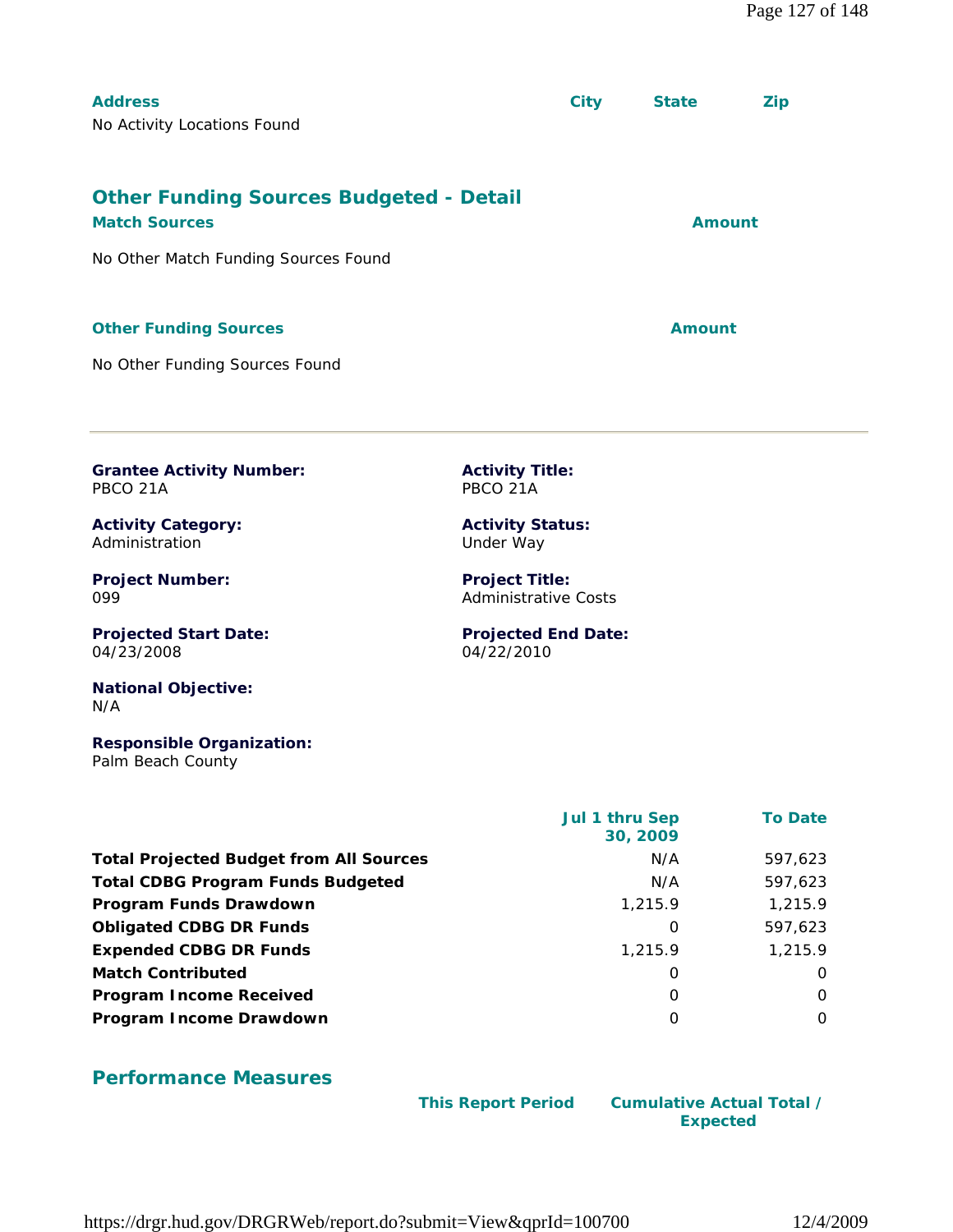|                               | Low | Mod Total Low | Mod | <b>Total</b> |
|-------------------------------|-----|---------------|-----|--------------|
| No Performance Measures Found |     |               |     |              |

# **Activity Description:**

Administrative funds associated with the Palm Beach County disaster grant (housing replacement and rehab).

# **Location Description:**

Palm Beach County

**National Objective:**

# **Activity Progress Narrative:**

Administrative activities are underway and will continue until the disaster recovery activities are completed.

| <b>Activity Location:</b><br><b>Address</b>                            |                                          | <b>City</b> | <b>State</b>                       | Zip |
|------------------------------------------------------------------------|------------------------------------------|-------------|------------------------------------|-----|
| No Activity Locations Found                                            |                                          |             |                                    |     |
| <b>Other Funding Sources Budgeted - Detail</b><br><b>Match Sources</b> |                                          |             | <b>Amount</b>                      |     |
| No Other Match Funding Sources Found                                   |                                          |             |                                    |     |
| <b>Other Funding Sources</b>                                           |                                          |             | <b>Amount</b>                      |     |
| No Other Funding Sources Found                                         |                                          |             |                                    |     |
| <b>Grantee Activity Number:</b><br>PBCO <sub>21B</sub>                 | <b>Activity Title:</b><br>PBCO 21B       |             |                                    |     |
| <b>Activity Category:</b><br>Planning                                  | <b>Activity Status:</b><br>Completed     |             |                                    |     |
| <b>Project Number:</b><br>102                                          | <b>Project Title:</b>                    |             | Method of Distribution Non-Housing |     |
| <b>Projected Start Date:</b><br>04/23/2008                             | <b>Projected End Date:</b><br>04/22/2010 |             |                                    |     |

#### https://drgr.hud.gov/DRGRWeb/report.do?submit=View&qprId=100700 12/4/2009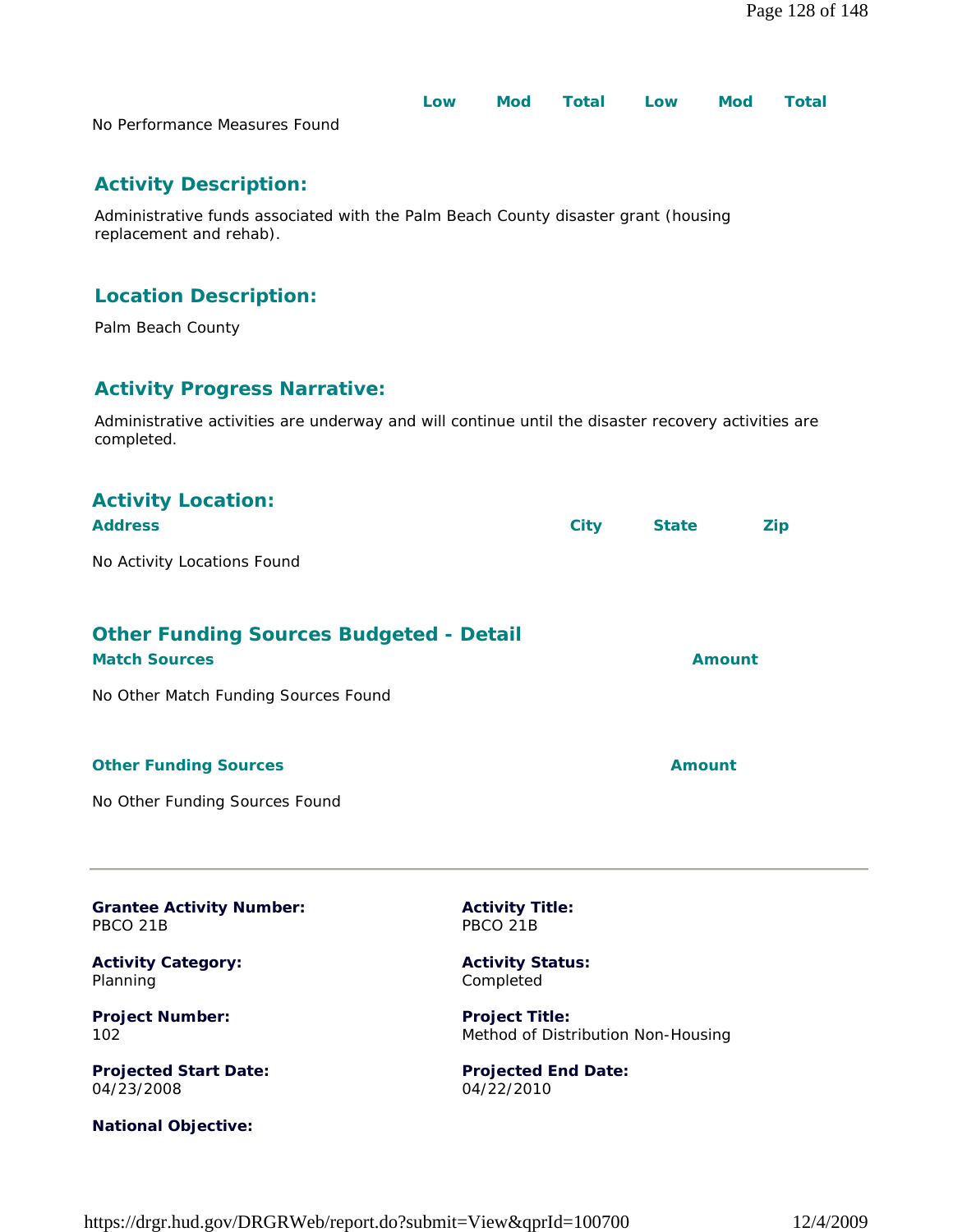#### N/A

#### **Responsible Organization:**

Palm Beach County

|                                                | Jul 1 thru Sep<br>30, 2009 | <b>To Date</b> |
|------------------------------------------------|----------------------------|----------------|
| <b>Total Projected Budget from All Sources</b> | N/A                        | $\Omega$       |
| <b>Total CDBG Program Funds Budgeted</b>       | N/A                        | $\Omega$       |
| Program Funds Drawdown                         | O                          | 0              |
| <b>Obligated CDBG DR Funds</b>                 | $-75,875.01$               | $\Omega$       |
| <b>Expended CDBG DR Funds</b>                  | O                          | O              |
| <b>Match Contributed</b>                       | O                          | $\Omega$       |
| <b>Program Income Received</b>                 | $\Omega$                   | $\Omega$       |
| Program Income Drawdown                        | O                          | 0              |

#### **Performance Measures**

|                               |     | <b>This Report Period</b> |       |     | Cumulative Actual Total /<br><b>Expected</b> |       |  |
|-------------------------------|-----|---------------------------|-------|-----|----------------------------------------------|-------|--|
|                               | Low | <b>Mod</b>                | Total | Low | Mod                                          | Total |  |
| No Performance Measures Found |     |                           |       |     |                                              |       |  |

# **Activity Description:**

Engineering funds associated with the Palm Beach County disaster grant (housing replacement and rehab).

#### **Location Description:**

Palm Beach County

#### **Activity Progress Narrative:**

| <b>Activity Location:</b><br><b>Address</b> | <b>City</b> | <b>State</b> | <b>Zip</b> |
|---------------------------------------------|-------------|--------------|------------|
| No Activity Locations Found                 |             |              |            |

#### **Other Funding Sources Budgeted - Detail Match Sources Amount**

No Other Match Funding Sources Found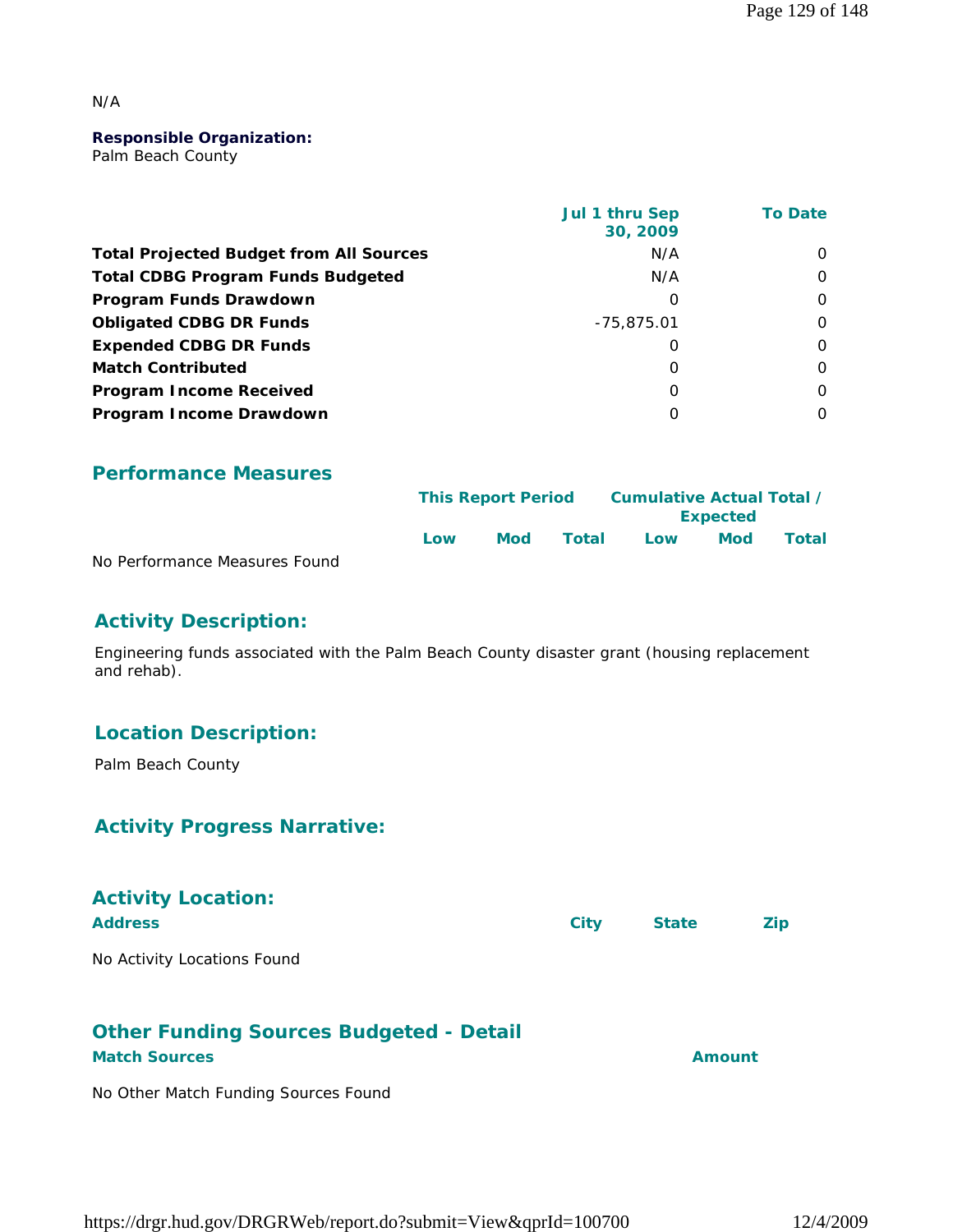#### **Other Funding Sources Amount**

No Other Funding Sources Found

**Grantee Activity Number:** PBCo PHA 14B

**Activity Category:** Affordable Rental Housing (KRW and Ike Grants Under Way Only) **Activity Status:**

**Project Number:** 101

PBCo PHA 14B

**Activity Title:**

**Project Title:** Method of Distribution Housing

**Projected End Date:**

06/25/2010

**Projected Start Date:** 06/26/2008

**National Objective:** Low/Mod

**Responsible Organization:** Palm Beach County PHA

|                                                | Jul 1 thru Sep<br>30, 2009 | <b>To Date</b> |
|------------------------------------------------|----------------------------|----------------|
| <b>Total Projected Budget from All Sources</b> | N/A                        | 749,958        |
| <b>Total CDBG Program Funds Budgeted</b>       | N/A                        | 749,958        |
| Program Funds Drawdown                         | 718,405                    | 718,405        |
| <b>Obligated CDBG DR Funds</b>                 | $\Omega$                   | 749,958        |
| <b>Expended CDBG DR Funds</b>                  | 718,405                    | 718,405        |
| <b>Match Contributed</b>                       | O                          | $\Omega$       |
| <b>Program Income Received</b>                 | $\Omega$                   | $\Omega$       |
| Program Income Drawdown                        | O                          | $\Omega$       |

#### **Performance Measures**

|                             |     | <b>This Report Period</b> |          | Cumulative Actual Total / |                 |       |
|-----------------------------|-----|---------------------------|----------|---------------------------|-----------------|-------|
|                             |     |                           |          |                           | <b>Expected</b> |       |
|                             | Low | Mod                       | Total    | Low                       | <b>Mod</b>      | Total |
| $#$ of housing units        |     |                           | $\Omega$ | 0/0                       | 0/0             | 0/238 |
| # of Households benefitting |     |                           | 0        | 0/0                       | 0/238           | 0/238 |

### **Activity Description:**

Rehab of multi family housing units.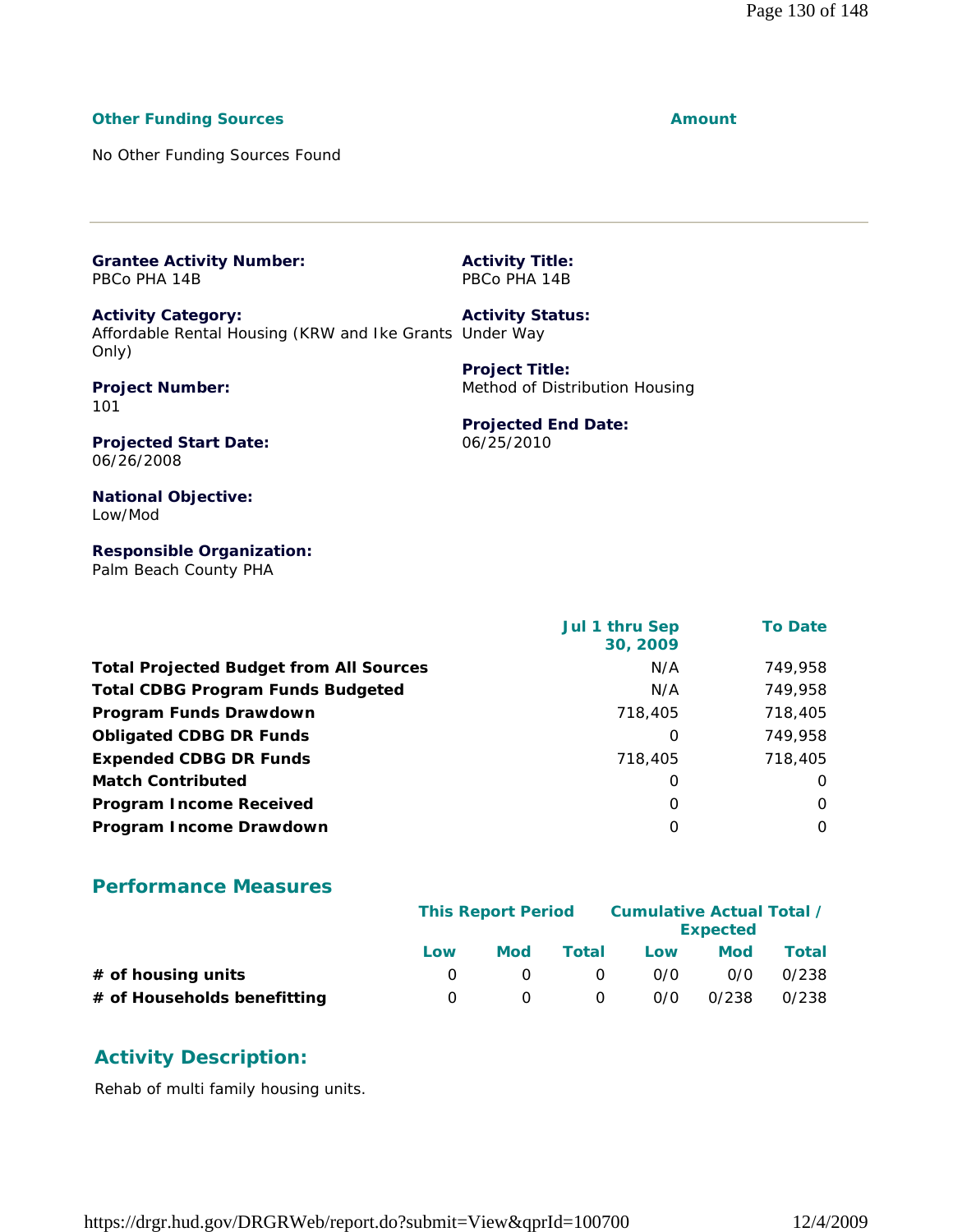# **Location Description:**

Palm Beach County PHA

# **Activity Progress Narrative:**

The project proceeded as planned and is 100% completed.

| <b>Activity Location:</b><br><b>Address</b>                                                   |                                                         | <b>City</b>               | <b>State</b>  | Zip            |
|-----------------------------------------------------------------------------------------------|---------------------------------------------------------|---------------------------|---------------|----------------|
| No Activity Locations Found                                                                   |                                                         |                           |               |                |
| <b>Other Funding Sources Budgeted - Detail</b><br><b>Match Sources</b>                        |                                                         |                           | <b>Amount</b> |                |
| No Other Match Funding Sources Found                                                          |                                                         |                           |               |                |
| <b>Other Funding Sources</b>                                                                  |                                                         |                           | <b>Amount</b> |                |
| No Other Funding Sources Found                                                                |                                                         |                           |               |                |
| <b>Grantee Activity Number:</b><br>S PHA 14B                                                  | <b>Activity Title:</b><br>S PHA 14B                     |                           |               |                |
| <b>Activity Category:</b><br>Affordable Rental Housing (KRW and Ike Grants Under Way<br>Only) | <b>Activity Status:</b>                                 |                           |               |                |
| <b>Project Number:</b><br>101                                                                 | <b>Project Title:</b><br>Method of Distribution Housing |                           |               |                |
| <b>Projected Start Date:</b><br>07/24/2008                                                    | <b>Projected End Date:</b><br>07/23/2010                |                           |               |                |
| <b>National Objective:</b><br>Low/Mod                                                         |                                                         |                           |               |                |
| <b>Responsible Organization:</b><br>Sarasota PHA                                              |                                                         |                           |               |                |
|                                                                                               |                                                         | Jul 1 thru Sep<br>20 2000 |               | <b>To Date</b> |

**30, 2009 Total Projected Budget from All Sources** N/A 190,040 **Total CDBG Program Funds Budgeted N/A** 190,040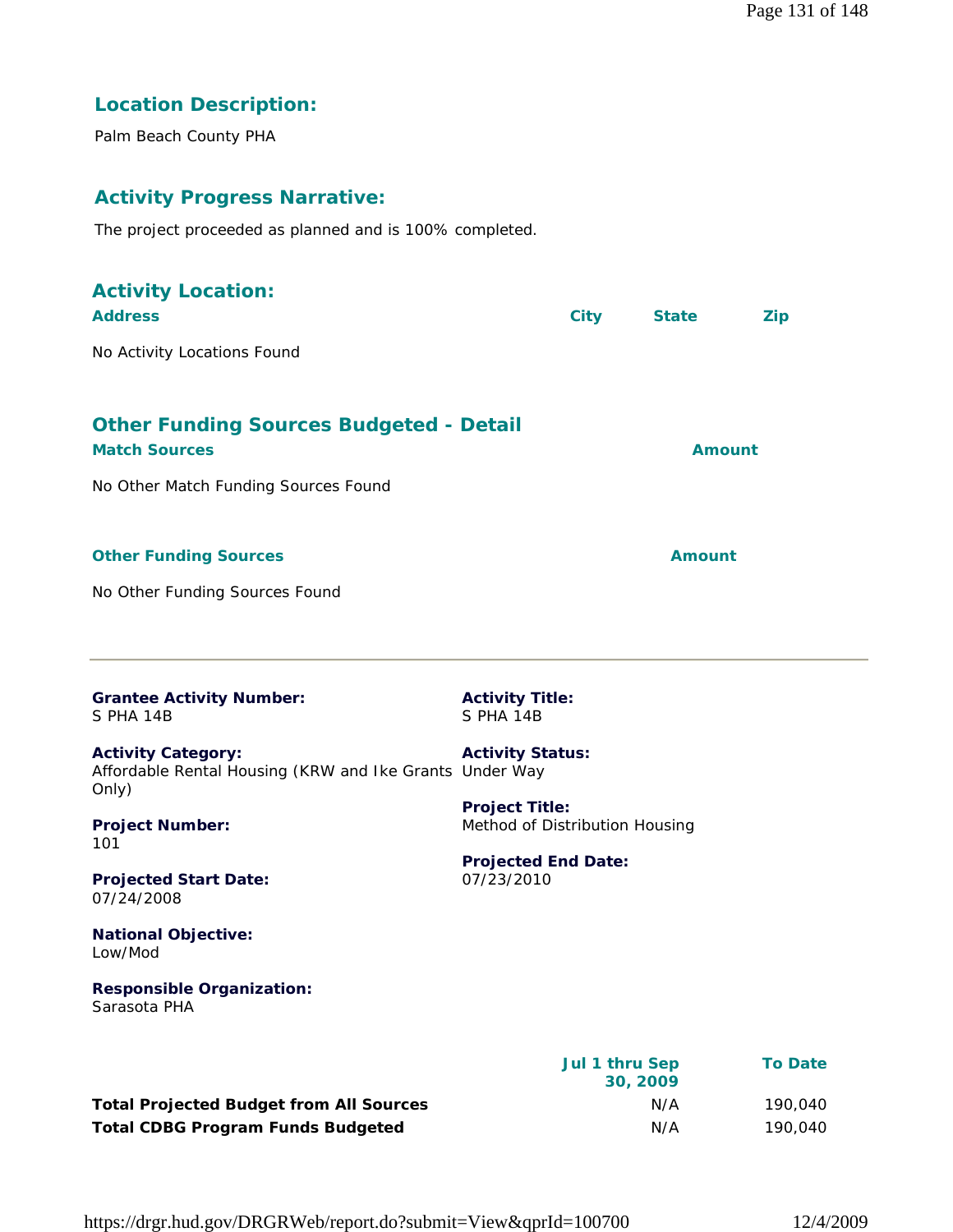| <b>Program Funds Drawdown</b>  |       |         |
|--------------------------------|-------|---------|
| <b>Obligated CDBG DR Funds</b> | 7.760 | 190,040 |
| <b>Expended CDBG DR Funds</b>  |       |         |
| <b>Match Contributed</b>       |       |         |
| <b>Program Income Received</b> |       |         |
| Program Income Drawdown        |       |         |

#### **Performance Measures**

|                             | <b>This Report Period</b> |            |          | Cumulative Actual Total / | <b>Expected</b> |       |
|-----------------------------|---------------------------|------------|----------|---------------------------|-----------------|-------|
|                             | Low                       | <b>Mod</b> | Total    | Low                       | Mod             | Total |
| # of housing units          |                           |            | $\Omega$ | 0/0                       | 0/0             | 0/175 |
| # of Households benefitting |                           |            | 0        | 0/0                       | 0/175           | 0/175 |

### **Activity Description:**

Rehab of multi family housing units.

### **Location Description:**

Sarasota PHA

### **Activity Progress Narrative:**

- 1. The first phase of this project began and was completed during this quarter.
- 2. The housing authority has gone through the sealed bid process and identified the lowest qualified bidder for phase II of the project.

| <b>Activity Location:</b><br><b>Address</b>                            | <b>City</b> | <b>State</b>  | Zip |
|------------------------------------------------------------------------|-------------|---------------|-----|
| No Activity Locations Found                                            |             |               |     |
| <b>Other Funding Sources Budgeted - Detail</b><br><b>Match Sources</b> |             | <b>Amount</b> |     |
| No Other Match Funding Sources Found                                   |             |               |     |
| <b>Other Funding Sources</b>                                           |             | Amount        |     |
| No Other Funding Sources Found                                         |             |               |     |
|                                                                        |             |               |     |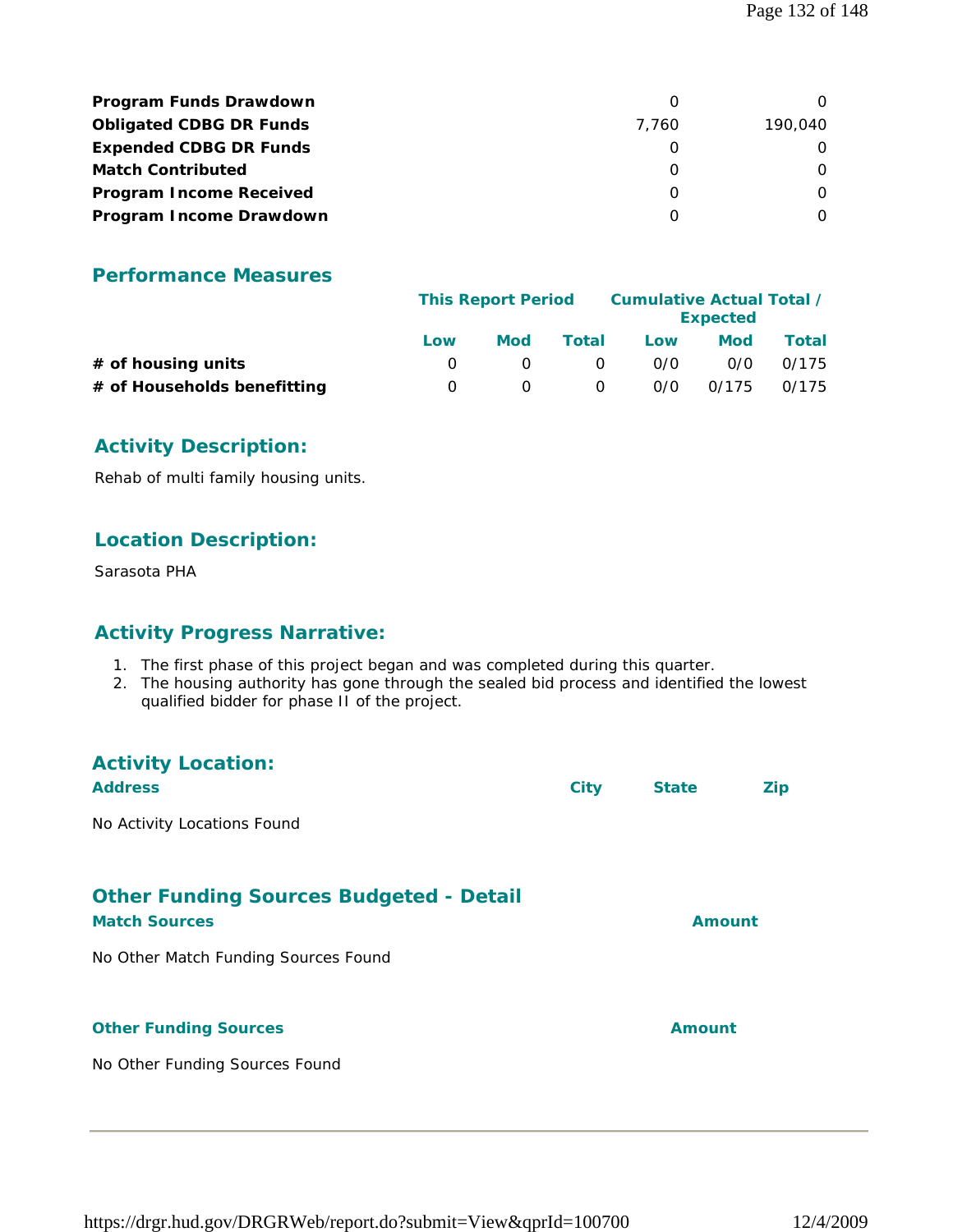#### **Grantee Activity Number:** S PHA 21B

**Activity Category:** Planning

**Project Number:** 101

**Projected Start Date:** 07/24/2008

**National Objective:** N/A

**Responsible Organization:** Sarasota PHA

**Activity Title:** S PHA 21B

**Activity Status:** Cancelled

**Project Title:** Method of Distribution Housing

#### **Projected End Date:** 07/23/2010

|                                                | Jul 1 thru Sep<br>30, 2009 | <b>To Date</b> |
|------------------------------------------------|----------------------------|----------------|
| <b>Total Projected Budget from All Sources</b> | N/A                        | $\Omega$       |
| <b>Total CDBG Program Funds Budgeted</b>       | N/A                        | $\Omega$       |
| Program Funds Drawdown                         | Ω                          | $\Omega$       |
| <b>Obligated CDBG DR Funds</b>                 | $-12,760$                  | $\Omega$       |
| <b>Expended CDBG DR Funds</b>                  | O                          | $\Omega$       |
| <b>Match Contributed</b>                       | O                          | $\Omega$       |
| <b>Program Income Received</b>                 | O                          | O              |
| Program Income Drawdown                        | 0                          | $\Omega$       |

#### **Performance Measures**

|                               |     | <b>This Report Period</b> |       | Cumulative Actual Total /<br><b>Expected</b> |     |       |
|-------------------------------|-----|---------------------------|-------|----------------------------------------------|-----|-------|
|                               | Low | Mod                       | Total | Low                                          | Mod | Total |
| No Performance Measures Found |     |                           |       |                                              |     |       |

#### **Activity Description:**

Cancelled

#### **Location Description:**

Sarasota PHA

#### **Activity Progress Narrative:**

### **Activity Location:**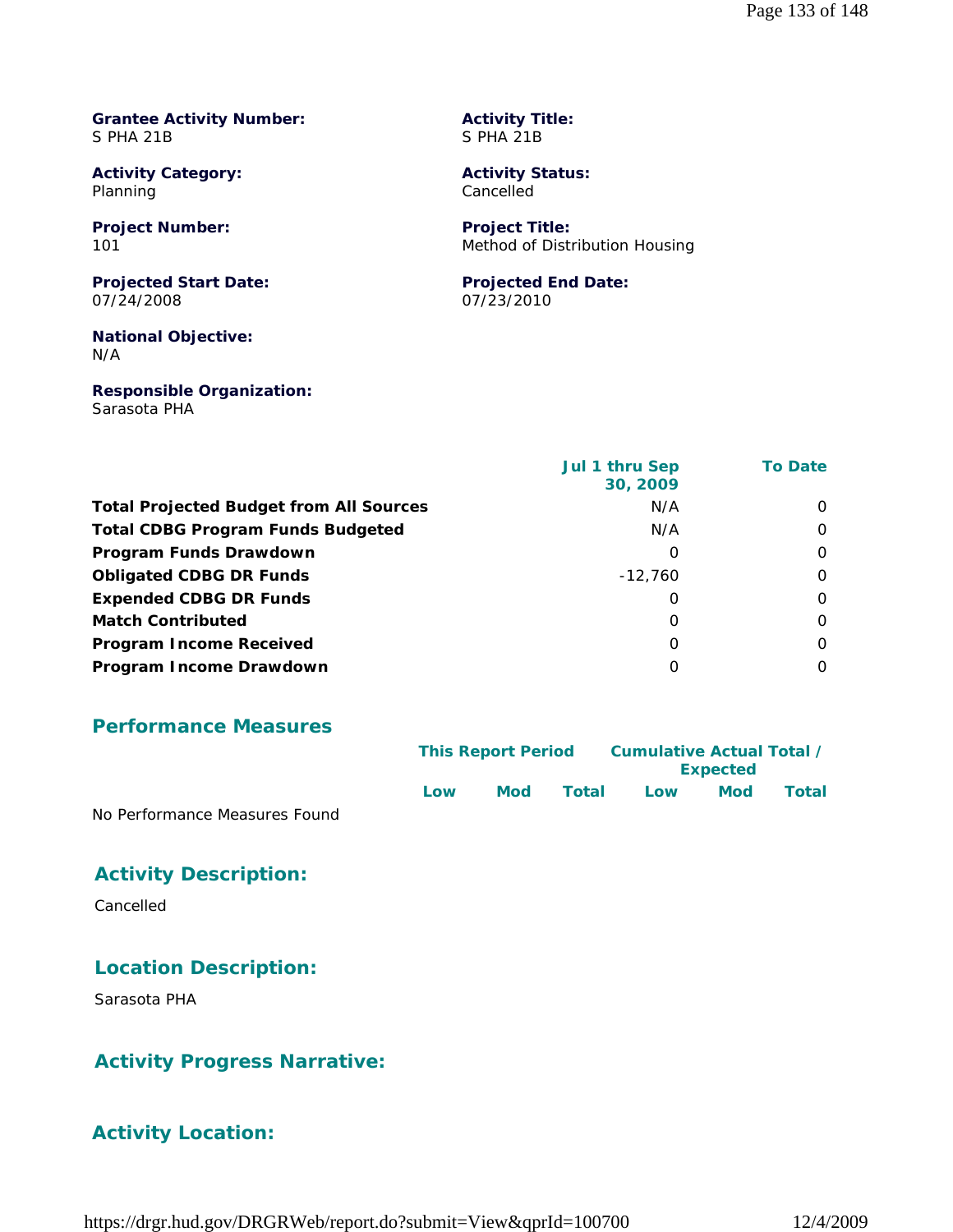| <b>Address</b>                                                                              |                                                             | <b>City</b>    | <b>State</b>  | <b>Zip</b>     |  |
|---------------------------------------------------------------------------------------------|-------------------------------------------------------------|----------------|---------------|----------------|--|
| No Activity Locations Found                                                                 |                                                             |                |               |                |  |
|                                                                                             |                                                             |                |               |                |  |
| <b>Other Funding Sources Budgeted - Detail</b><br><b>Match Sources</b>                      |                                                             |                |               | <b>Amount</b>  |  |
| No Other Match Funding Sources Found                                                        |                                                             |                |               |                |  |
| <b>Other Funding Sources</b>                                                                |                                                             |                | <b>Amount</b> |                |  |
| No Other Funding Sources Found                                                              |                                                             |                |               |                |  |
| <b>Grantee Activity Number:</b><br>StL Co 031                                               | <b>Activity Title:</b><br>StL Co 031                        |                |               |                |  |
| <b>Activity Category:</b><br>Construction/reconstruction of water/sewer<br>lines or systems | <b>Activity Status:</b><br>Under Way                        |                |               |                |  |
| <b>Project Number:</b><br>102                                                               | <b>Project Title:</b><br>Method of Distribution Non-Housing |                |               |                |  |
| <b>Projected Start Date:</b><br>05/14/2008                                                  | <b>Projected End Date:</b><br>05/13/2010                    |                |               |                |  |
| <b>National Objective:</b><br>Low/Mod                                                       |                                                             |                |               |                |  |
| <b>Responsible Organization:</b><br>St. Lucie County                                        |                                                             |                |               |                |  |
|                                                                                             |                                                             | Jul 1 thru Sep | 30, 2009      | <b>To Date</b> |  |
| <b>Total Projected Budget from All Sources</b>                                              |                                                             |                | N/A           | 874,576.27     |  |
| <b>Total CDBG Program Funds Budgeted</b>                                                    |                                                             |                | N/A           | 874,576.27     |  |
| Program Funds Drawdown                                                                      |                                                             | 298,301.48     |               | 562,299.91     |  |
| <b>Obligated CDBG DR Funds</b>                                                              |                                                             |                | $\mathbf 0$   | 874,576.27     |  |
| <b>Expended CDBG DR Funds</b>                                                               |                                                             | 298,301.48     |               | 562,299.91     |  |
| <b>Match Contributed</b>                                                                    | 0<br>0                                                      |                |               |                |  |

#### **Performance Measures**

**Program Income Received** 0 0 **Program Income Drawdown** 0 0

 **This Report Period Cumulative Actual Total /**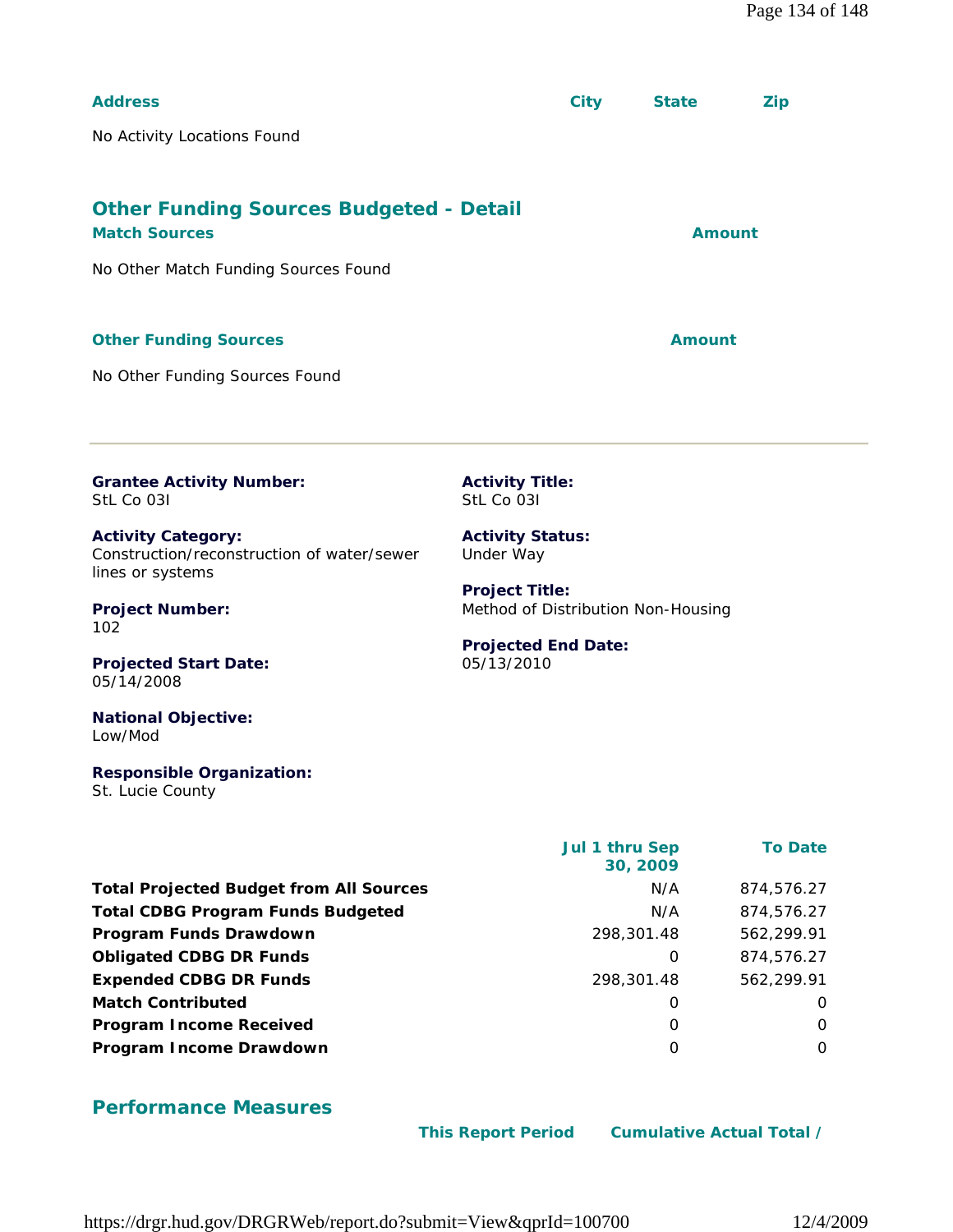|                                           |     |     |          | <b>Expected</b> |                     |                 |  |
|-------------------------------------------|-----|-----|----------|-----------------|---------------------|-----------------|--|
|                                           | Low | Mod | Total    | Low             | <b>Mod</b>          | Total           |  |
| # of Persons benefitting                  |     |     | $\Omega$ |                 | 0/0 0/2.018 0/3.731 |                 |  |
| # of Linear feet of Public<br>Improvement |     |     | $\Omega$ | 0/0             |                     | $0/0$ $0/6,320$ |  |

### **Activity Description:**

Flood and drainage improvements.

#### **Location Description:**

St. Lucie County

#### **Activity Progress Narrative:**

Project is underway.

# **Activity Location:**

| <b>Address</b>              | City | <b>State</b> | Zip |
|-----------------------------|------|--------------|-----|
| No Activity Locations Found |      |              |     |

# **Other Funding Sources Budgeted - Detail**

**Match Sources Amount** No Other Match Funding Sources Found

#### **Other Funding Sources Amount** 2008 2012 12:30 Amount

No Other Funding Sources Found

**Grantee Activity Number:** StL Co 03J

**Activity Category:** Construction/reconstruction of water/sewer lines or systems

**Project Number:** 102

**Projected Start Date:** 05/14/2008

**Activity Title:** StL Co 03J

**Activity Status:** Under Way

**Project Title:** Method of Distribution Non-Housing

**Projected End Date:** 05/13/2010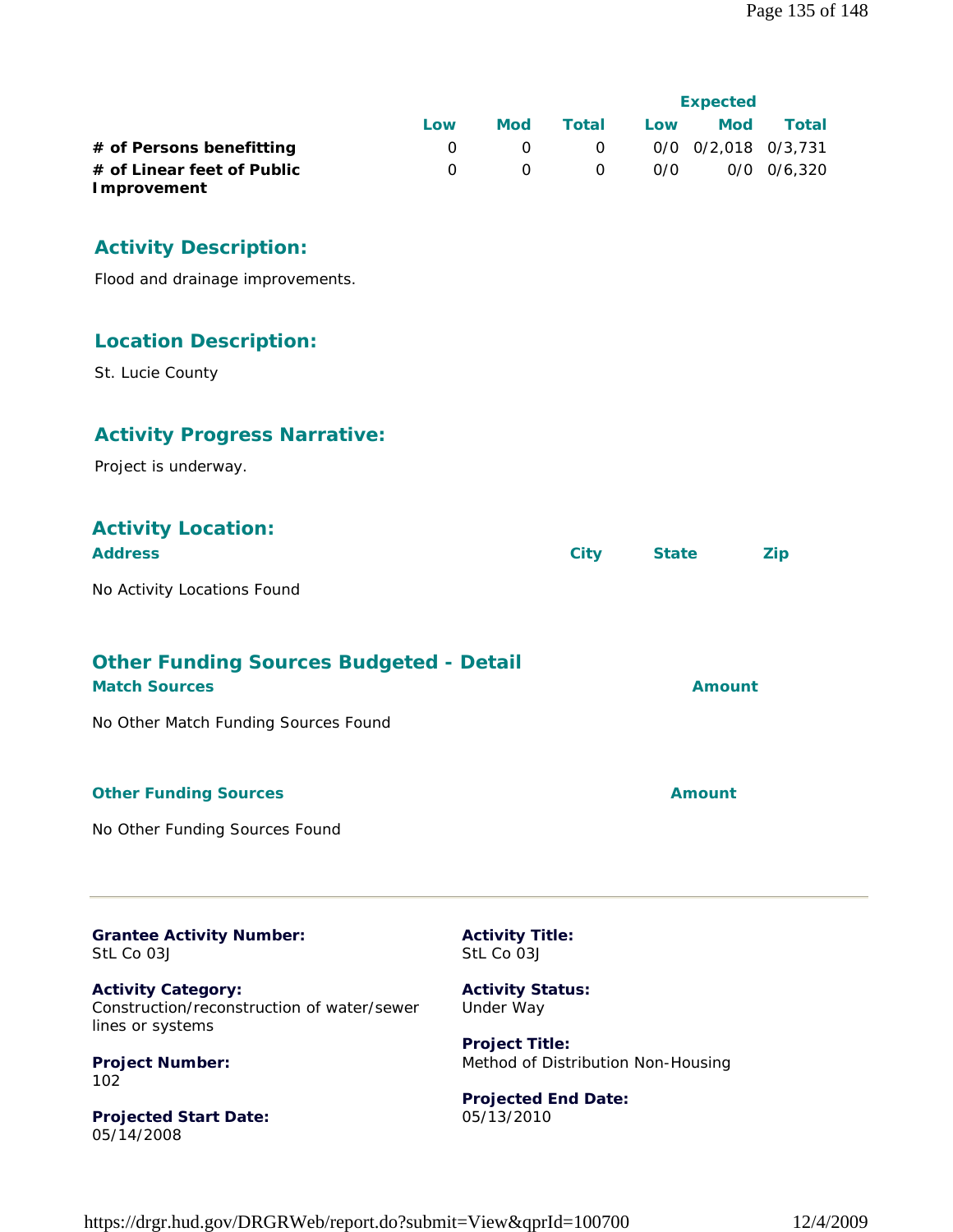#### **National Objective:**

Low/Mod

#### **Responsible Organization:**

St. Lucie County

|                                                | Jul 1 thru Sep<br>30, 2009 | <b>To Date</b> |
|------------------------------------------------|----------------------------|----------------|
| <b>Total Projected Budget from All Sources</b> | N/A                        | 300,000        |
| <b>Total CDBG Program Funds Budgeted</b>       | N/A                        | 300,000        |
| Program Funds Drawdown                         | 0                          | $\Omega$       |
| <b>Obligated CDBG DR Funds</b>                 | 0                          | 300,000        |
| <b>Expended CDBG DR Funds</b>                  | $\Omega$                   | $\Omega$       |
| <b>Match Contributed</b>                       | $\Omega$                   | $\Omega$       |
| <b>Program Income Received</b>                 | 0                          | $\Omega$       |
| Program Income Drawdown                        | O                          | $\Omega$       |

#### **Performance Measures**

|                          | <b>This Report Period</b> |     | Cumulative Actual Total / | <b>Expected</b> |      |       |
|--------------------------|---------------------------|-----|---------------------------|-----------------|------|-------|
|                          | Low                       | Mod | Total                     | Low             | Mod  | Total |
| # of Public Facilities   |                           |     | $\Omega$                  | 0/0             | 0/0  | 0/20  |
| # of Persons benefitting |                           |     | 0                         | 0/0             | 0/20 | 0/20  |

#### **Activity Description:**

Water and sewer improvements.

#### **Location Description:**

St. Lucie County

#### **Activity Progress Narrative:**

Activity is underway.

# **Activity Location:**

| <b>Address</b>              | City | <b>State</b> | <b>Zip</b> |
|-----------------------------|------|--------------|------------|
| No Activity Locations Found |      |              |            |

#### **Other Funding Sources Budgeted - Detail Match Sources Amount**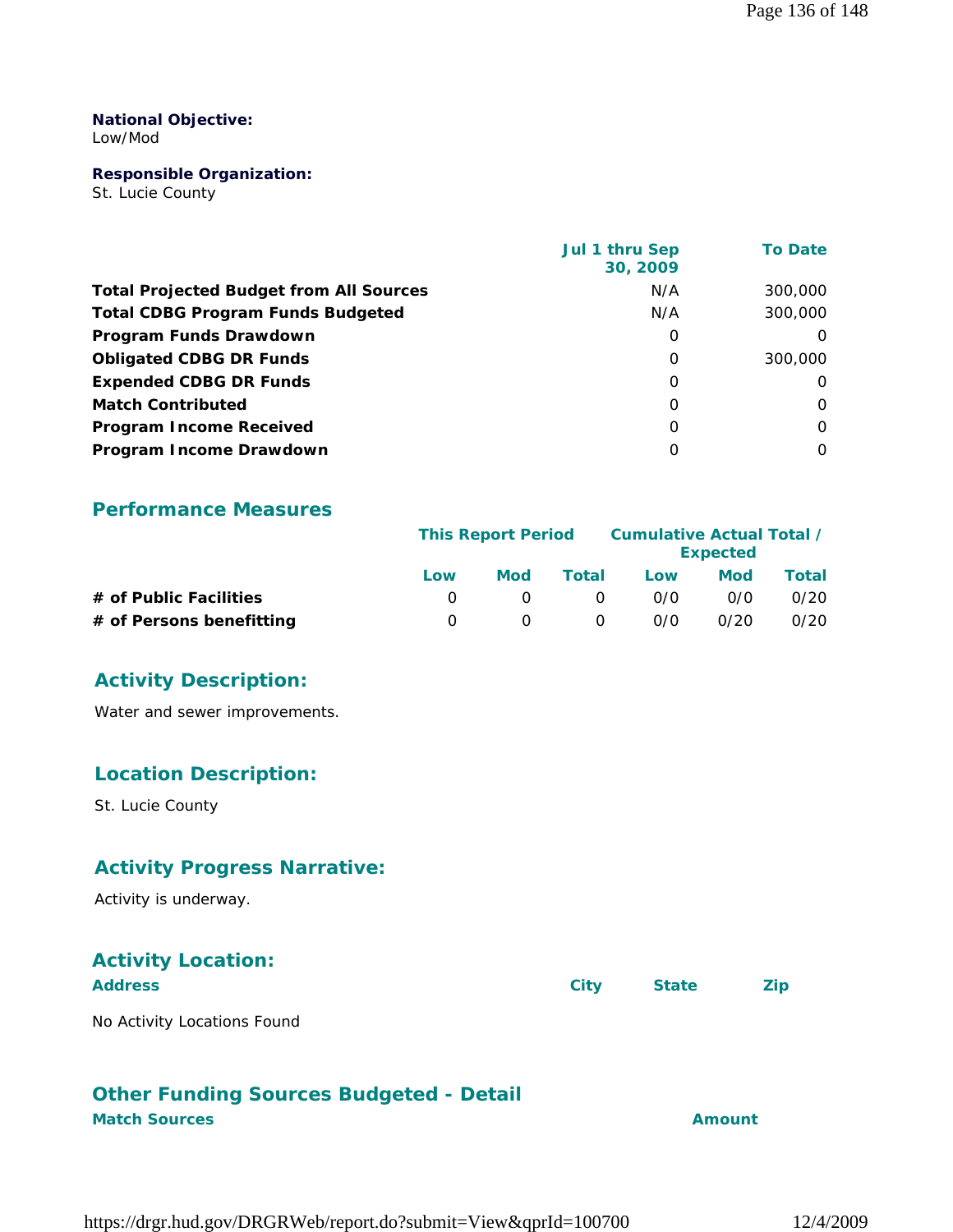No Other Match Funding Sources Found

#### **Other Funding Sources Amount Amount Amount**

No Other Funding Sources Found

**Grantee Activity Number:** StL Co 08

**Activity Category:** Relocation payments and assistance

**Project Number:** 101

**Activity Title:** StL Co 08

**Activity Status:** Under Way

**Projected End Date:**

05/13/2010

**Project Title:** Method of Distribution Housing

**Projected Start Date:** 05/14/2008

**National Objective:** Low/Mod

**Responsible Organization:** St. Lucie County

 **Jul 1 thru Sep 30, 2009 To Date Total Projected Budget from All Sources** M/A 117,959.11 **Total CDBG Program Funds Budgeted N/A 117,959.11 Program Funds Drawdown** and the contract of the contract of the contract of the contract of the contract of the contract of the contract of the contract of the contract of the contract of the contract of the contract of t **Obligated CDBG DR Funds 117,959.11 0** 117,959.11 **Expended CDBG DR Funds** 0 0 **Match Contributed** 0 0 **Program Income Received** 0 0 **Program Income Drawdown** 0 0

#### **Performance Measures**

|                             | <b>This Report Period</b> |     | Cumulative Actual Total / | <b>Expected</b> |            |       |
|-----------------------------|---------------------------|-----|---------------------------|-----------------|------------|-------|
|                             | Low                       | Mod | Total                     | Low             | <b>Mod</b> | Total |
| $#$ of housing units        |                           |     | $\Omega$                  | 0/0             | 0/0        | 0/16  |
| # of Households benefitting |                           |     | $\Omega$                  | 0/0             | 0/16       | 0/16  |

#### **Activity Description:**

Temporary relocation for hurricane victims.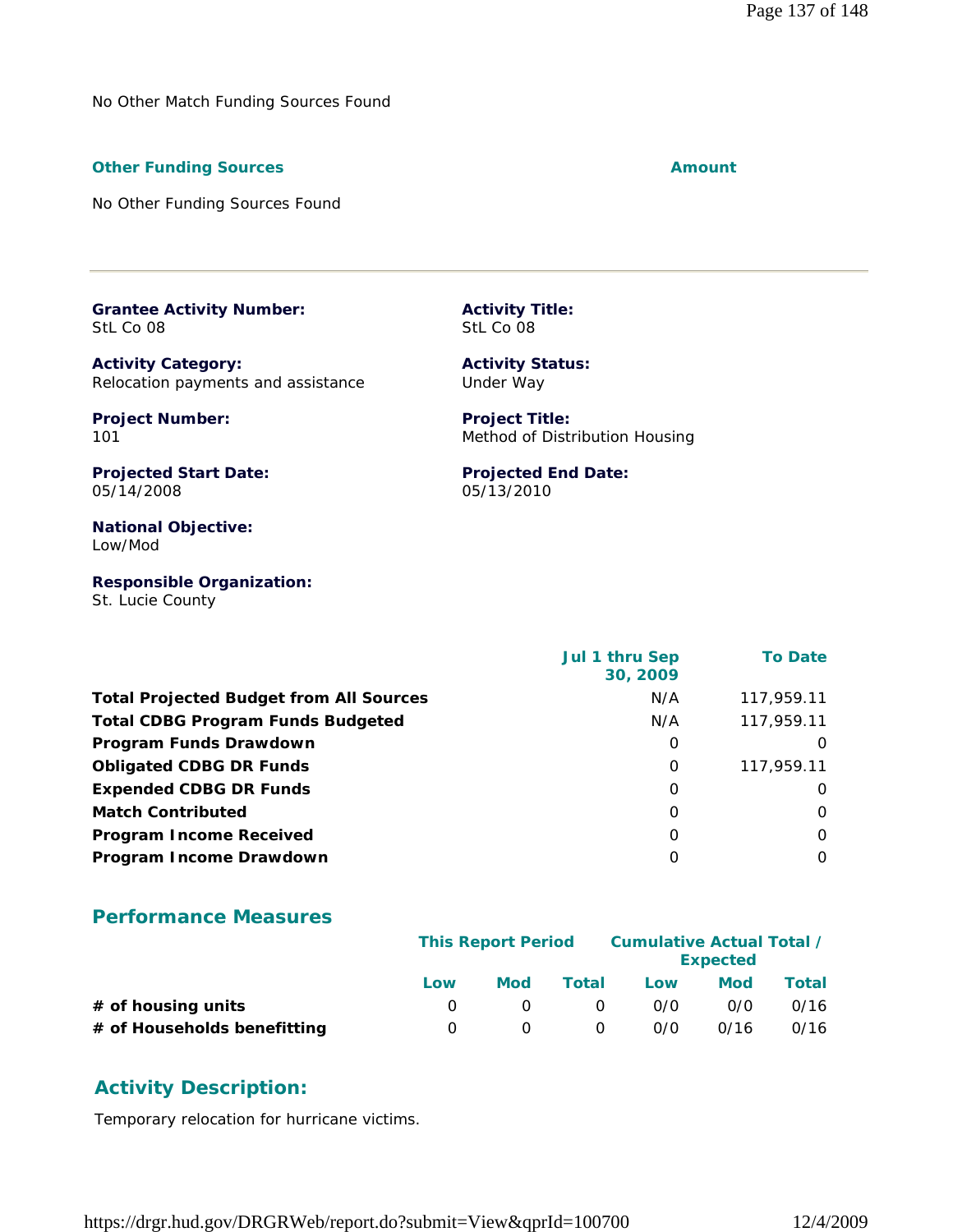# **Location Description:**

St. Lucie County

# **Activity Progress Narrative:**

Activity is underway.

| <b>Activity Location:</b><br><b>Address</b>                                                                    | <b>City</b> | <b>State</b>  | <b>Zip</b> |
|----------------------------------------------------------------------------------------------------------------|-------------|---------------|------------|
| No Activity Locations Found                                                                                    |             |               |            |
| <b>Other Funding Sources Budgeted - Detail</b><br><b>Match Sources</b><br>No Other Match Funding Sources Found |             | <b>Amount</b> |            |
| <b>Other Funding Sources</b><br>No Other Funding Sources Found                                                 |             | Amount        |            |
|                                                                                                                |             |               |            |

| <b>Grantee Activity Number:</b> |  |
|---------------------------------|--|
| StL Co 14A                      |  |

**Activity Category:** Rehabilitation/reconstruction of residential structures

**Project Number:** 101

**Projected Start Date:** 05/14/2008

**National Objective:** Low/Mod

**Responsible Organization:** St. Lucie County

**Activity Title:** StL Co 14A

**Activity Status:** Under Way

**Project Title:** Method of Distribution Housing

**Projected End Date:** 05/13/2010

> **Jul 1 thru Sep 30, 2009**

**To Date**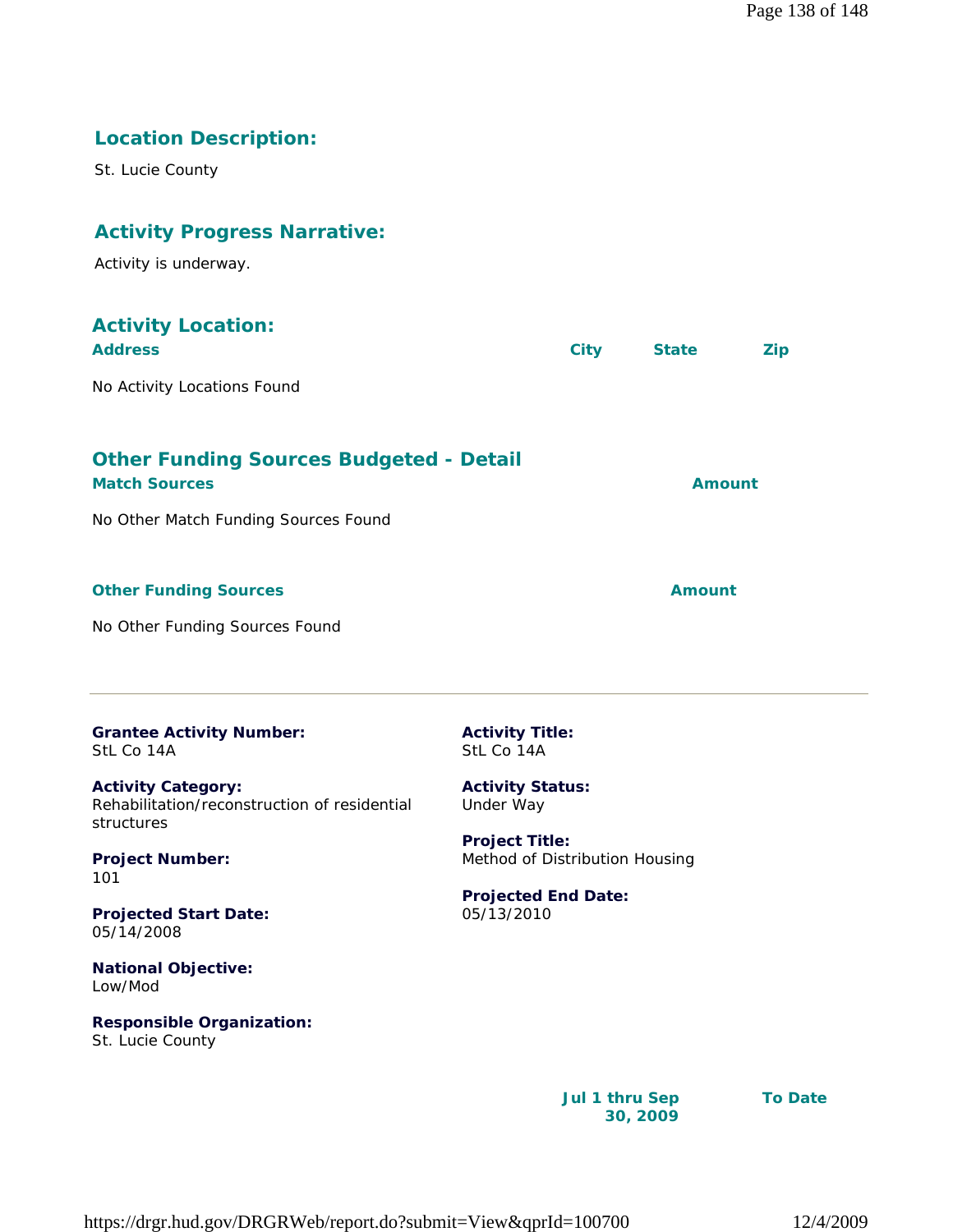| <b>Total Projected Budget from All Sources</b> | N/A    | 3,073,979.56 |
|------------------------------------------------|--------|--------------|
| <b>Total CDBG Program Funds Budgeted</b>       | N/A    | 3,073,979.56 |
| Program Funds Drawdown                         | 68,196 | 203,238      |
| <b>Obligated CDBG DR Funds</b>                 | 0      | 3,073,979.56 |
| <b>Expended CDBG DR Funds</b>                  | 68.196 | 203,238      |
| <b>Match Contributed</b>                       | O      | $\Omega$     |
| <b>Program Income Received</b>                 | O      | $\Omega$     |
| Program Income Drawdown                        | O      | $\Omega$     |

#### **Performance Measures**

|                             | <b>This Report Period</b> |     |          | Cumulative Actual Total / | <b>Expected</b> |       |
|-----------------------------|---------------------------|-----|----------|---------------------------|-----------------|-------|
|                             | Low                       | Mod | Total    | Low                       | <b>Mod</b>      | Total |
| $#$ of housing units        |                           |     | $\Omega$ | 0/0                       | 0/0             | 0/25  |
| # of Households benefitting |                           |     | $\Omega$ | 0/0                       | 0/25            | 0/25  |

### **Activity Description:**

Rehab of single family housing untits.

#### **Location Description:**

St. Lucie County

#### **Activity Progress Narrative:**

Construction contracts were signed on 11 housing units and a mandatory contractors walk through was conducted on September 29, 2009 for bid requests on four demolition replacements and 1 rehabilitation unit.

| <b>Activity Location:</b><br><b>Address</b>                            | <b>City</b> | <b>State</b>  | <b>Zip</b> |
|------------------------------------------------------------------------|-------------|---------------|------------|
| No Activity Locations Found                                            |             |               |            |
| <b>Other Funding Sources Budgeted - Detail</b><br><b>Match Sources</b> |             | <b>Amount</b> |            |
| No Other Match Funding Sources Found                                   |             |               |            |
| <b>Other Funding Sources</b>                                           |             | <b>Amount</b> |            |
| No Other Funding Sources Found                                         |             |               |            |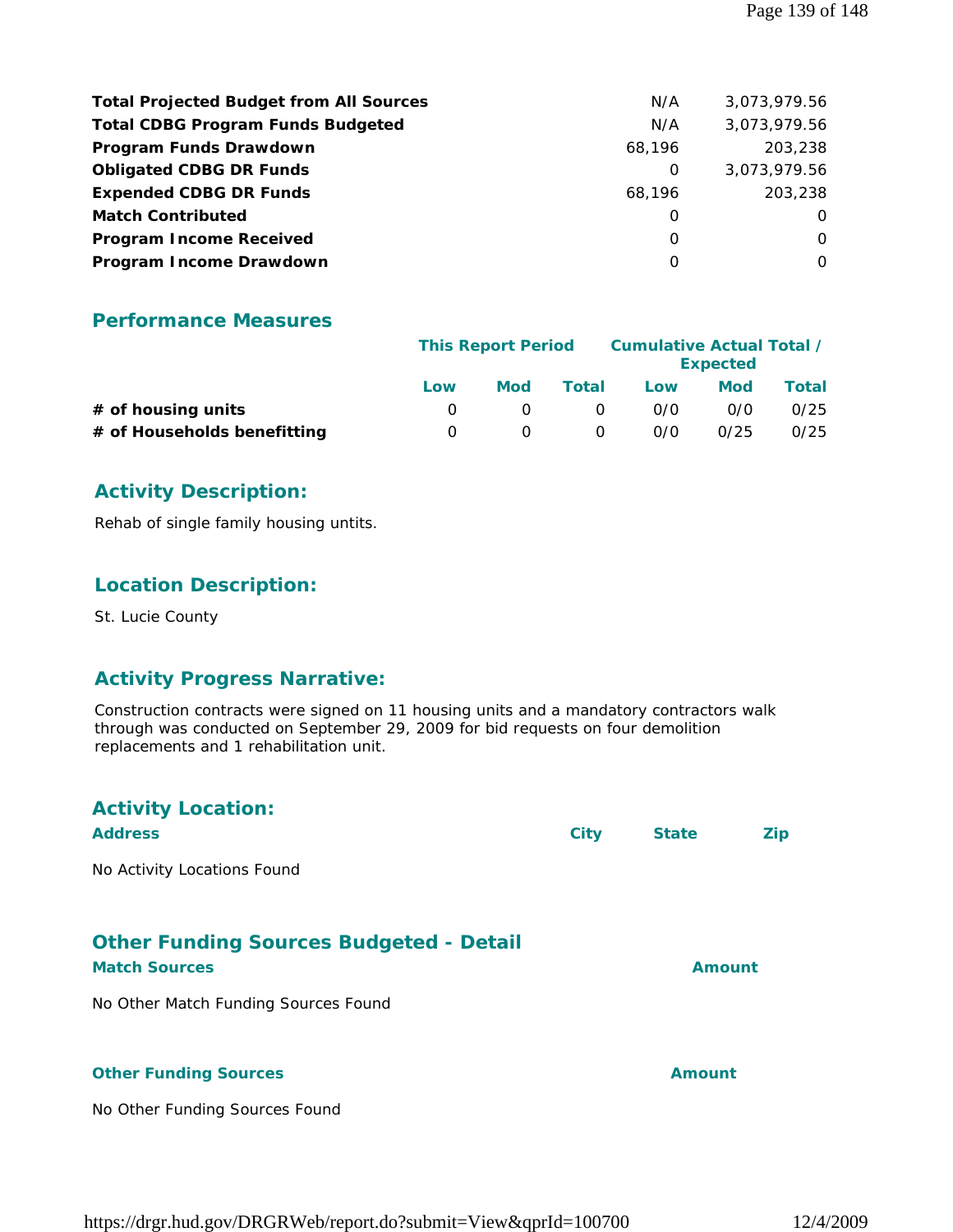#### **Grantee Activity Number:** StL Co 21A

**Activity Category:** Administration

**Project Number:** 099

**Projected Start Date:** 05/14/2008

**National Objective:** N/A

**Responsible Organization:** St. Lucie County

**Activity Title:** StL Co 21A

#### **Activity Status:** Under Way

**Project Title:** Administrative Costs

**Projected End Date:** 05/13/2010

|                                                | Jul 1 thru Sep<br>30, 2009 | <b>To Date</b> |
|------------------------------------------------|----------------------------|----------------|
| <b>Total Projected Budget from All Sources</b> | N/A                        | 135,046.85     |
| <b>Total CDBG Program Funds Budgeted</b>       | N/A                        | 135,046.85     |
| Program Funds Drawdown                         | 0                          | 0              |
| <b>Obligated CDBG DR Funds</b>                 | 0                          | 135,046.85     |
| <b>Expended CDBG DR Funds</b>                  | 0                          | $\Omega$       |
| <b>Match Contributed</b>                       | O                          | $\Omega$       |
| <b>Program Income Received</b>                 | O                          | $\Omega$       |
| Program Income Drawdown                        | 0                          | $\Omega$       |

#### **Performance Measures**

|                               |     | <b>This Report Period</b> |       | Cumulative Actual Total /<br><b>Expected</b> |            |       |
|-------------------------------|-----|---------------------------|-------|----------------------------------------------|------------|-------|
| No Performance Measures Found | Low | Mod                       | Total | Low                                          | <b>Mod</b> | Total |

No Performance Measures Found

#### **Activity Description:**

Administrative funds associated with St. Lucie County disater grant.(housing replacement and rehab)

#### **Location Description:**

St. Lucie County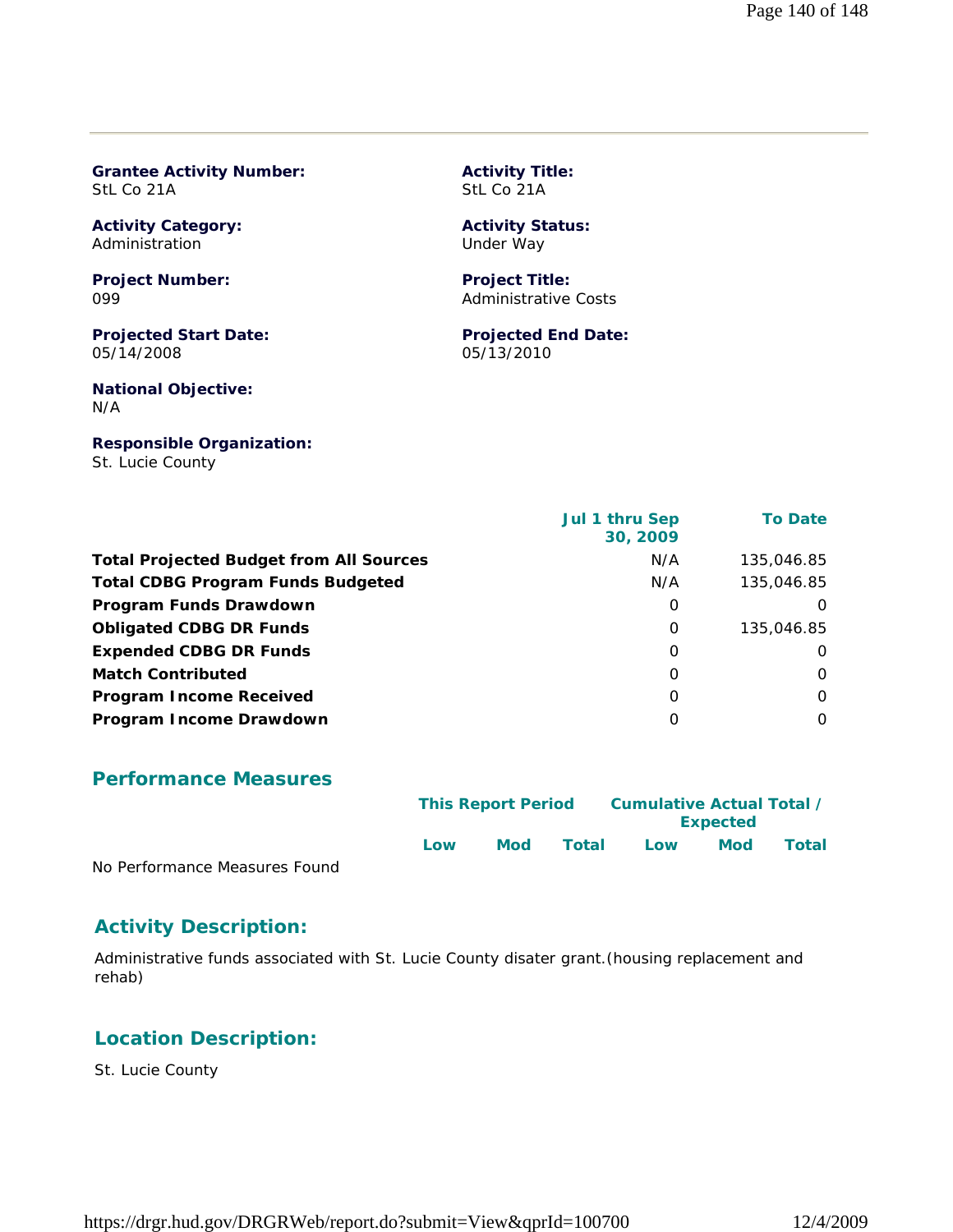# **Activity Progress Narrative:**

Administrative activities are underway and will continue until the disaster recovery activities are completed.

| <b>Activity Location:</b><br><b>Address</b><br>No Activity Locations Found                                                                                                                                                                                                                                                         |                                                                                                                                                                              | <b>City</b>                              | <b>State</b>              | <b>Zip</b>                                                    |
|------------------------------------------------------------------------------------------------------------------------------------------------------------------------------------------------------------------------------------------------------------------------------------------------------------------------------------|------------------------------------------------------------------------------------------------------------------------------------------------------------------------------|------------------------------------------|---------------------------|---------------------------------------------------------------|
| <b>Other Funding Sources Budgeted - Detail</b><br><b>Match Sources</b><br>No Other Match Funding Sources Found                                                                                                                                                                                                                     |                                                                                                                                                                              |                                          | <b>Amount</b>             |                                                               |
| <b>Other Funding Sources</b><br>No Other Funding Sources Found                                                                                                                                                                                                                                                                     |                                                                                                                                                                              |                                          | <b>Amount</b>             |                                                               |
| <b>Grantee Activity Number:</b><br>T PHA 14B<br><b>Activity Category:</b><br>Affordable Rental Housing (KRW and Ike Grants Under Way<br>Only)<br><b>Project Number:</b><br>101<br><b>Projected Start Date:</b><br>06/30/2008<br><b>National Objective:</b><br>Low/Mod<br><b>Responsible Organization:</b><br><b>Titusville PHA</b> | <b>Activity Title:</b><br><b>T PHA 14B</b><br><b>Activity Status:</b><br><b>Project Title:</b><br>Method of Distribution Housing<br><b>Projected End Date:</b><br>06/29/2010 |                                          |                           |                                                               |
| <b>Total Projected Budget from All Sources</b><br><b>Total CDBG Program Funds Budgeted</b><br>Program Funds Drawdown<br><b>Obligated CDBG DR Funds</b>                                                                                                                                                                             |                                                                                                                                                                              | Jul 1 thru Sep<br>30, 2009<br>238,829.93 | N/A<br>N/A<br>$\mathbf 0$ | <b>To Date</b><br>633,019<br>633,019<br>238,829.93<br>633,019 |

**Expended CDBG DR Funds** 238,829.93 238,829.93

https://drgr.hud.gov/DRGRWeb/report.do?submit=View&qprId=100700 12/4/2009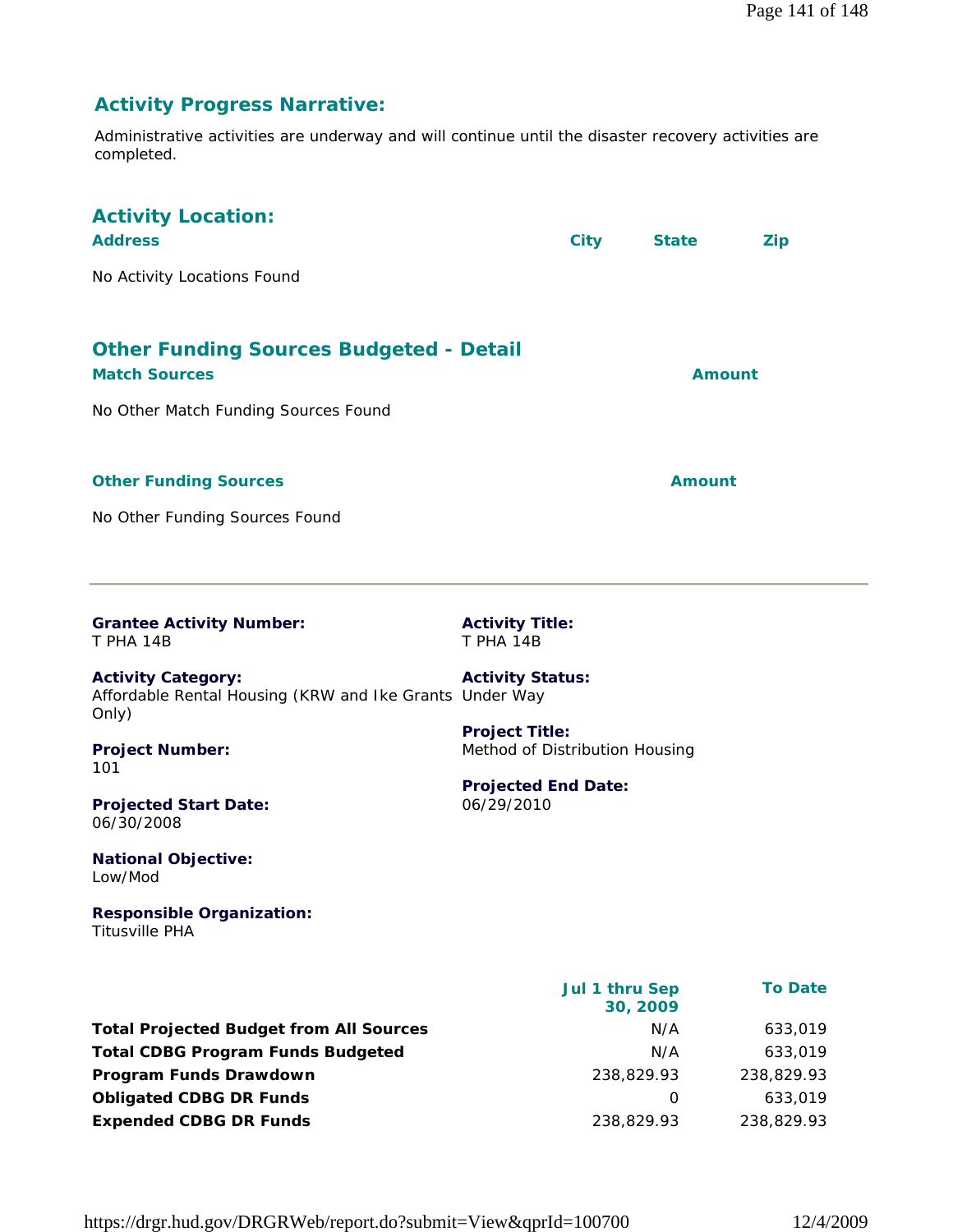| <b>Match Contributed</b>       |  |
|--------------------------------|--|
| <b>Program Income Received</b> |  |
| Program Income Drawdown        |  |

#### **Performance Measures**

|                             | <b>This Report Period</b> |     |          | Cumulative Actual Total /<br><b>Expected</b> |       |       |  |
|-----------------------------|---------------------------|-----|----------|----------------------------------------------|-------|-------|--|
|                             | Low                       | Mod | Total    | Low                                          | Mod   | Total |  |
| $#$ of housing units        |                           |     | 0        | 0/0                                          | 0/0   | 0/191 |  |
| # of Households benefitting | $\Omega$                  |     | $\Omega$ | 0/0                                          | 0/191 | 0/191 |  |

# **Activity Description:**

Multi family housing rehab.

#### **Location Description:**

Titusville PHA

#### **Activity Progress Narrative:**

Installation began 7/7/09. One hundred and ninety-one units have been completed. Some units are waiting to pass inspection so that reimbursement draws may be completed. Approximately 50% of project has been submitted for reimbursement.

| <b>Grantee Activity Number:</b>                                        | <b>Activity Title:</b> |               |            |
|------------------------------------------------------------------------|------------------------|---------------|------------|
| No Other Funding Sources Found                                         |                        |               |            |
| <b>Other Funding Sources</b>                                           |                        | <b>Amount</b> |            |
| No Other Match Funding Sources Found                                   |                        |               |            |
| <b>Other Funding Sources Budgeted - Detail</b><br><b>Match Sources</b> |                        | <b>Amount</b> |            |
| No Activity Locations Found                                            |                        |               |            |
| <b>Activity Location:</b><br><b>Address</b>                            | <b>City</b>            | <b>State</b>  | <b>Zip</b> |

T PHA 21A

**Activity Title:** T PHA 21A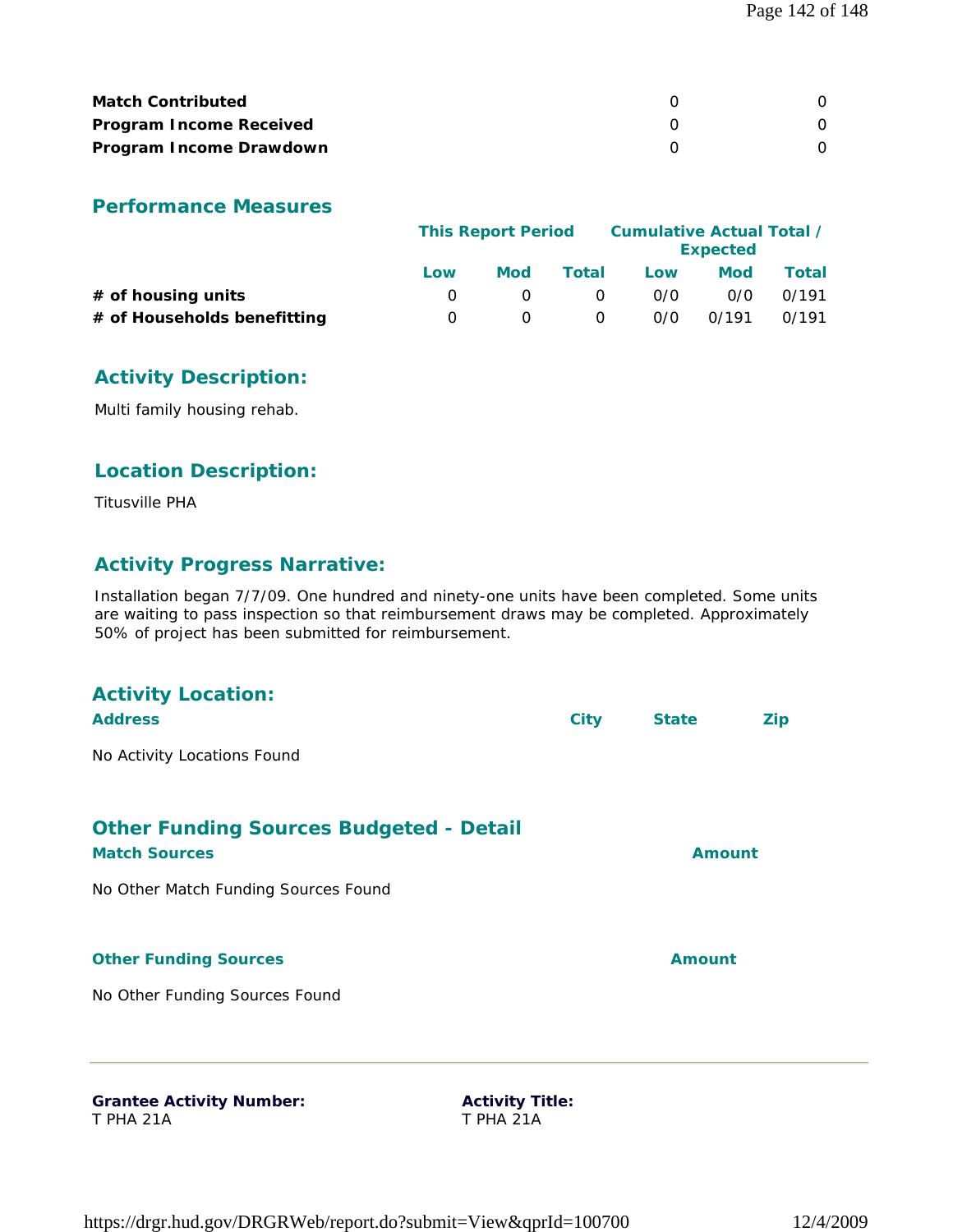**Activity Category:** Administration

**Project Number:** 099

**Projected Start Date:** 06/30/2008

**National Objective:** N/A

**Responsible Organization:** Titusville PHA

**Activity Status:** Under Way

**Project Title:** Administrative Costs

**Projected End Date:** 06/29/2010

|                                                | Jul 1 thru Sep<br>30, 2009 | <b>To Date</b> |
|------------------------------------------------|----------------------------|----------------|
| <b>Total Projected Budget from All Sources</b> | N/A                        | 18,086         |
| <b>Total CDBG Program Funds Budgeted</b>       | N/A                        | 18,086         |
| Program Funds Drawdown                         | 0                          | $\Omega$       |
| <b>Obligated CDBG DR Funds</b>                 | O                          | 18,086         |
| <b>Expended CDBG DR Funds</b>                  | O                          | $\Omega$       |
| <b>Match Contributed</b>                       | O                          | O              |
| <b>Program Income Received</b>                 | O                          | O              |
| Program Income Drawdown                        | O                          | $\Omega$       |

**Performance Measures**

|                               | <b>This Report Period</b> |     | Cumulative Actual Total / |     |                 |              |
|-------------------------------|---------------------------|-----|---------------------------|-----|-----------------|--------------|
|                               |                           |     |                           |     | <b>Expected</b> |              |
|                               | Low                       | Mod | Total                     | Low | <b>Mod</b>      | <b>Total</b> |
| No Performance Measures Found |                           |     |                           |     |                 |              |

#### **Activity Description:**

Administrative funds associated with the Titusville PHA disaster grant.

#### **Location Description:**

Titusville PHA

#### **Activity Progress Narrative:**

Administrative activities are underway and will continue until the disaster recovery activities are completed.

### **Activity Location:**

https://drgr.hud.gov/DRGRWeb/report.do?submit=View&qprId=100700 12/4/2009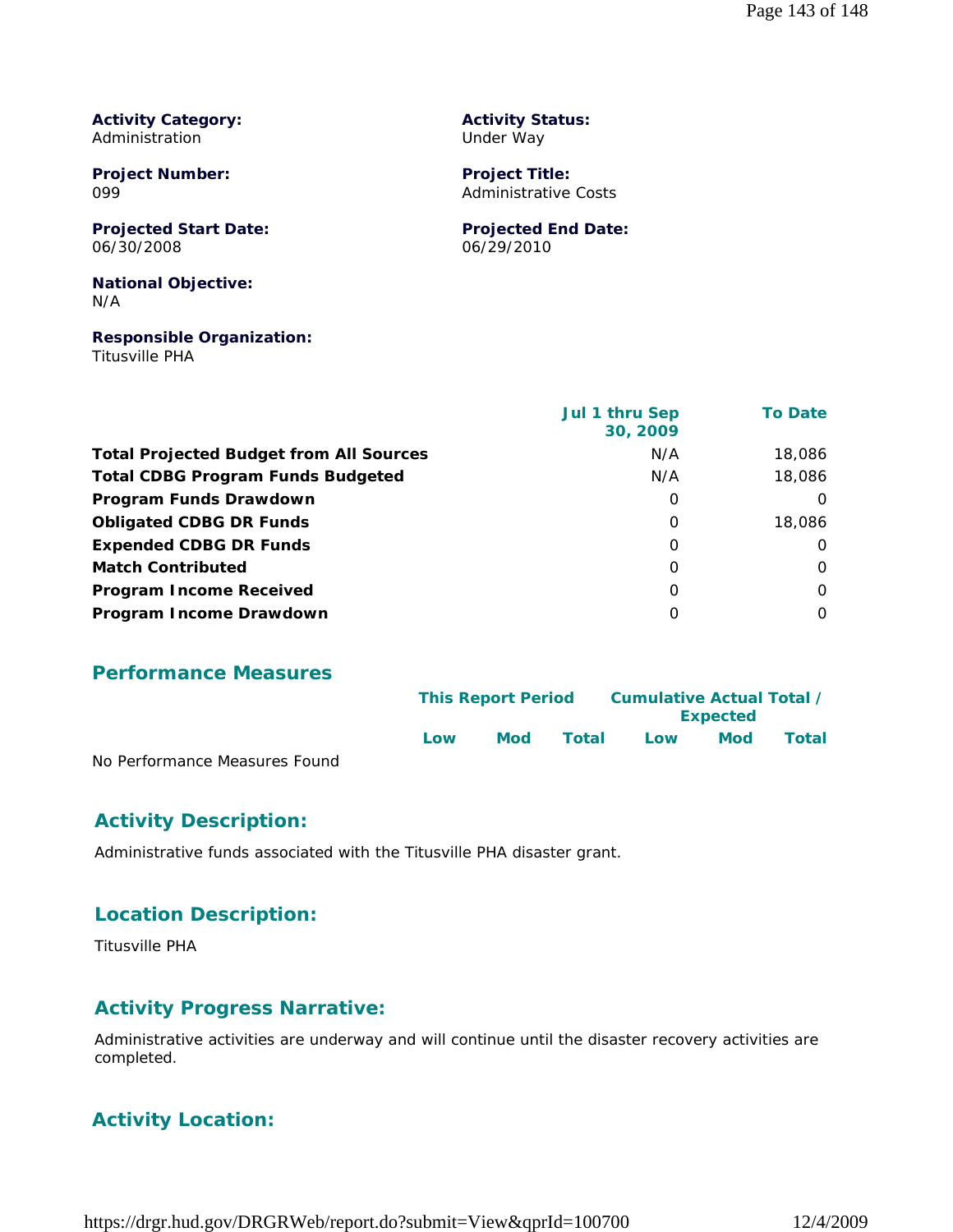| <b>Address</b><br>No Activity Locations Found                                                                  |                                                                                       | <b>City</b>                | <b>State</b>  | <b>Zip</b>     |  |
|----------------------------------------------------------------------------------------------------------------|---------------------------------------------------------------------------------------|----------------------------|---------------|----------------|--|
| <b>Other Funding Sources Budgeted - Detail</b><br><b>Match Sources</b><br>No Other Match Funding Sources Found |                                                                                       |                            | <b>Amount</b> |                |  |
| <b>Other Funding Sources</b><br>No Other Funding Sources Found                                                 |                                                                                       |                            | <b>Amount</b> |                |  |
| <b>Grantee Activity Number:</b><br>WPB PHA 14B                                                                 | <b>Activity Title:</b><br>WPB PHA 14B                                                 |                            |               |                |  |
| <b>Activity Category:</b><br>Affordable Rental Housing (KRW and Ike Grants Under Way<br>Only)                  | <b>Activity Status:</b>                                                               |                            |               |                |  |
| <b>Project Number:</b><br>101                                                                                  | <b>Project Title:</b><br>Method of Distribution Housing<br><b>Projected End Date:</b> |                            |               |                |  |
| <b>Projected Start Date:</b><br>06/27/2008<br><b>National Objective:</b>                                       | 06/26/2010                                                                            |                            |               |                |  |
| Low/Mod<br><b>Responsible Organization:</b><br>West Palm Beach PHA                                             |                                                                                       |                            |               |                |  |
|                                                                                                                |                                                                                       | Jul 1 thru Sep<br>30, 2009 |               | <b>To Date</b> |  |

Total Projected Budget from All Sources **N/A** 685,780 **Total CDBG Program Funds Budgeted** N/A 685,780 **Program Funds Drawdown** 25,100 77,953.37 **Obligated CDBG DR Funds 0** 685,780 **Expended CDBG DR Funds** 35,100 77,953.37 **Match Contributed** 0 0 **Program Income Received** 0 0 **Program Income Drawdown** 0 0

# **Performance Measures**

 **This Report Period Cumulative Actual Total /**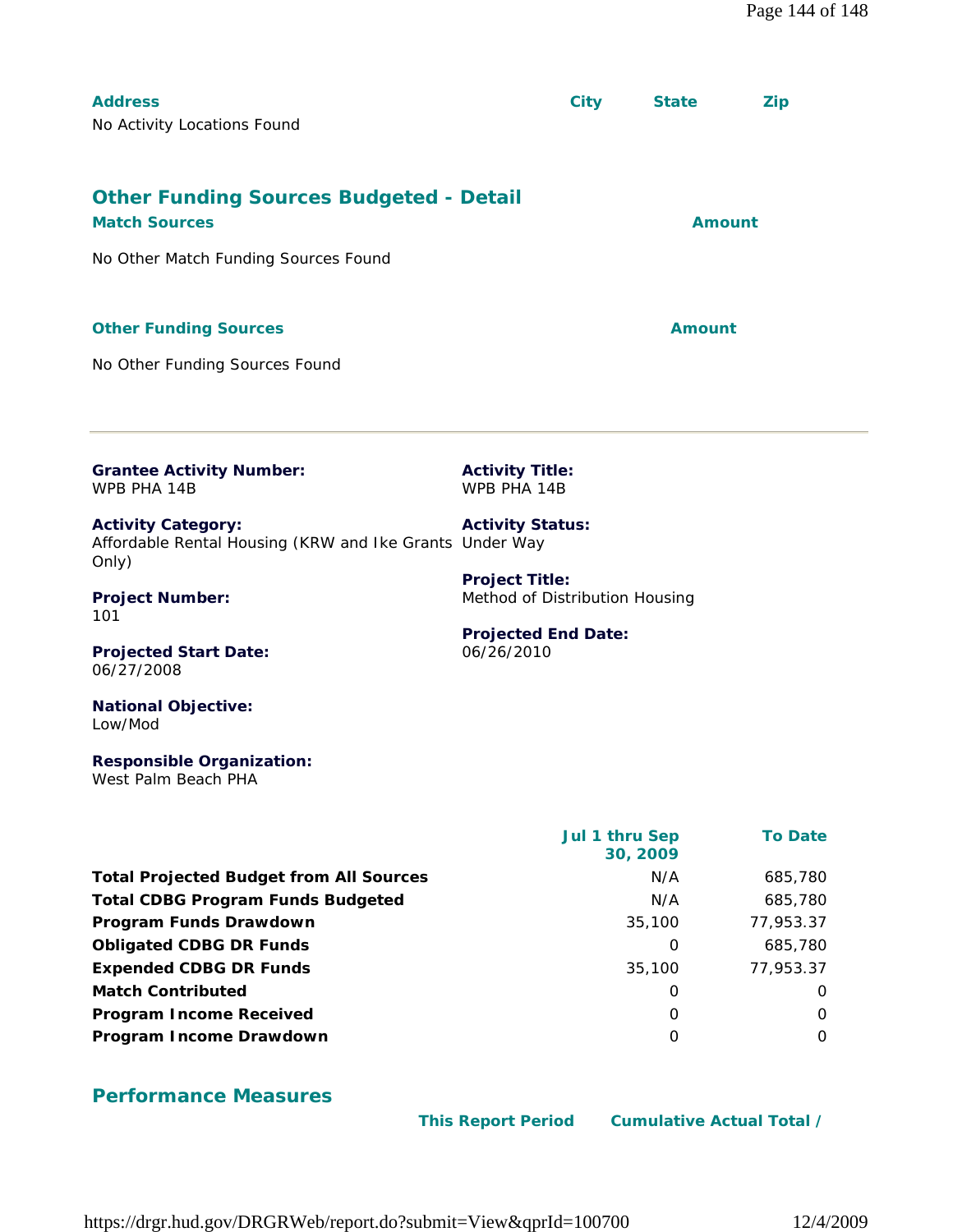|                             |     |     |          | <b>Expected</b> |            |              |
|-----------------------------|-----|-----|----------|-----------------|------------|--------------|
|                             | Low | Mod | Total    | Low             | <b>Mod</b> | <b>Total</b> |
| $#$ of housing units        |     |     | $\Omega$ | 0/0             | 0/0        | 0/40         |
| # of Households benefitting |     |     | $\Omega$ | 0/0             | 0/40       | 0/40         |

#### **Activity Description:**

Rehab of multi family housing units.

## **Location Description:**

West Palm Beach PHA

## **Activity Progress Narrative:**

Bid specifications are sheduled for completion by October 15; will be advertised by October 19, 2009.

| <b>Activity Location:</b><br><b>Address</b>                                                                    | <b>City</b> | <b>State</b>  | Zip |
|----------------------------------------------------------------------------------------------------------------|-------------|---------------|-----|
| No Activity Locations Found                                                                                    |             |               |     |
| <b>Other Funding Sources Budgeted - Detail</b><br><b>Match Sources</b><br>No Other Match Funding Sources Found |             | <b>Amount</b> |     |
| <b>Other Funding Sources</b>                                                                                   |             | Amount        |     |
| No Other Funding Sources Found                                                                                 |             |               |     |

**Grantee Activity Number:** WPB PHA 21A

**Activity Category:** Administration

**Project Number:** 099

**Projected Start Date:** 06/27/2008

**Activity Title:** WPB PHA 21A

**Activity Status:** Under Way

**Project Title:** Administrative Costs

**Projected End Date:** 06/26/2010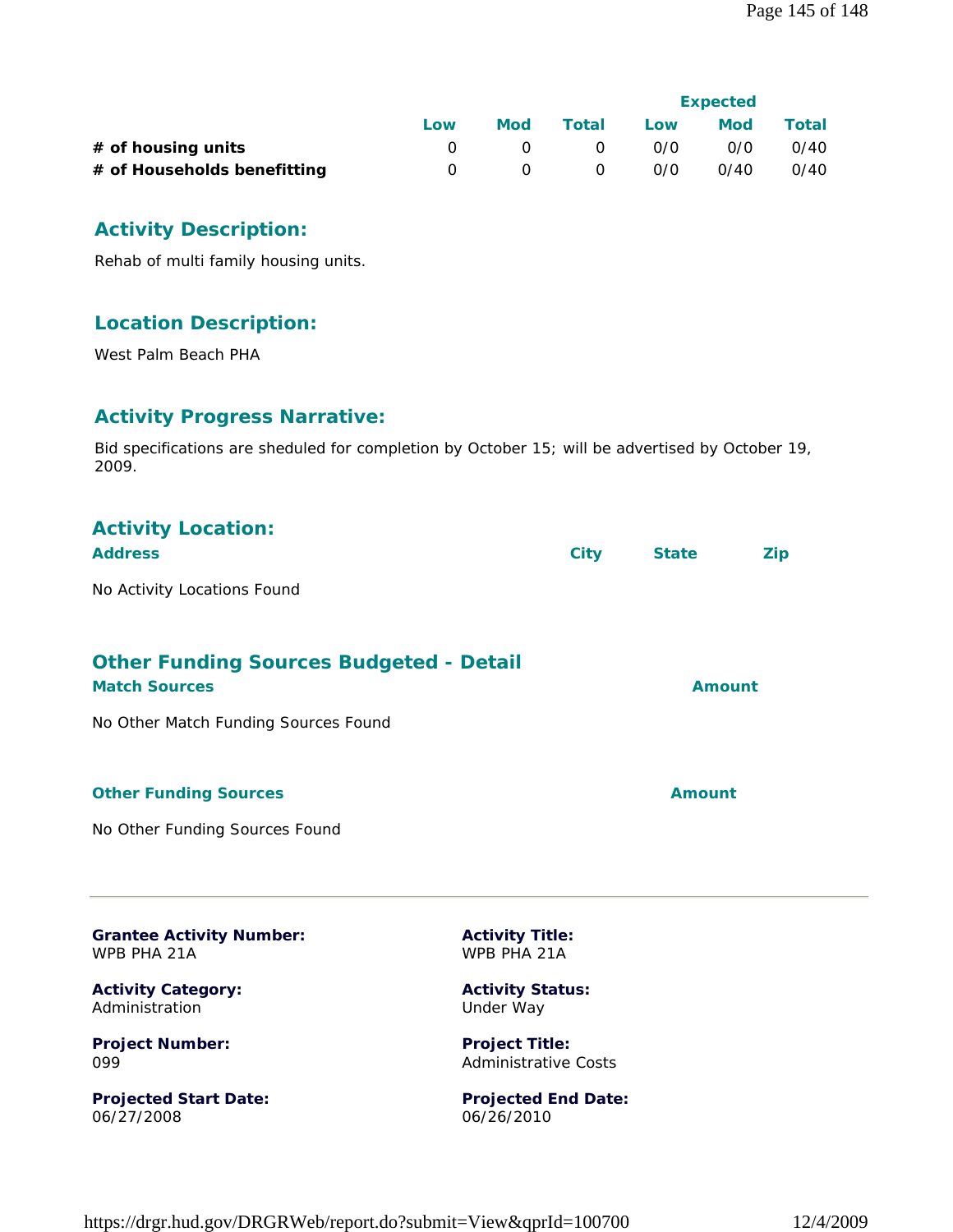#### **National Objective:** N/A

#### **Responsible Organization:**

West Palm Beach Public Housing Authority

|                                                | Jul 1 thru Sep<br>30, 2009 | <b>To Date</b> |
|------------------------------------------------|----------------------------|----------------|
| <b>Total Projected Budget from All Sources</b> | N/A                        | 22,440         |
| <b>Total CDBG Program Funds Budgeted</b>       | N/A                        | 22,440         |
| Program Funds Drawdown                         | 0                          | 4,191.09       |
| <b>Obligated CDBG DR Funds</b>                 | $\Omega$                   | 22,440         |
| <b>Expended CDBG DR Funds</b>                  | $\Omega$                   | 4.191.09       |
| <b>Match Contributed</b>                       | $\Omega$                   | O              |
| <b>Program Income Received</b>                 | $\Omega$                   | O              |
| Program Income Drawdown                        | O                          | 0              |

## **Performance Measures**

|                               |      | <b>This Report Period</b> |       |     | Cumulative Actual Total /<br><b>Expected</b> |       |  |
|-------------------------------|------|---------------------------|-------|-----|----------------------------------------------|-------|--|
|                               | l ow | Mod                       | Total | Low | <b>Mod</b>                                   | Total |  |
| No Porformanco Moasuros Found |      |                           |       |     |                                              |       |  |

No Performance Measures Found

# **Activity Description:**

Administrative funds associated with the West Palm Beach PHA disaster grant (housing replacement and rehab).

# **Location Description:**

West Palm Beach Public Housing Authority

## **Activity Progress Narrative:**

Administrative activities are underway and will continue until the disaster recovery activities are completed.

| <b>Activity Location:</b>   |      |              |            |
|-----------------------------|------|--------------|------------|
| <b>Address</b>              | City | <b>State</b> | <b>Zip</b> |
| No Activity Locations Found |      |              |            |

# **Other Funding Sources Budgeted - Detail Match Sources Amount**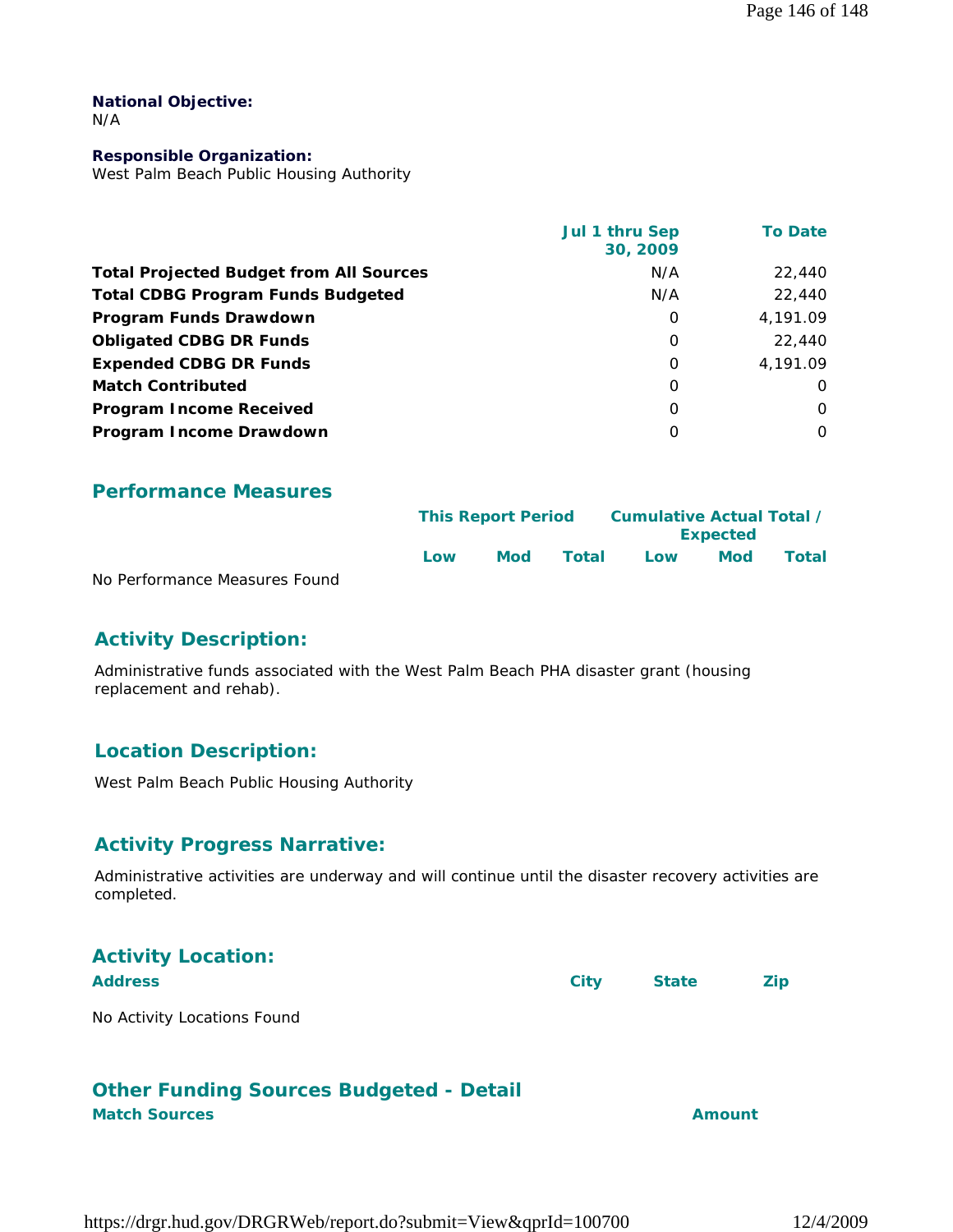No Other Match Funding Sources Found

#### **Other Funding Sources Amount Amount Amount**

No Other Funding Sources Found

**Grantee Activity Number:** WPB PHA 21B

**Activity Category:** Planning

**Project Number:** 101

**Projected Start Date:** 06/27/2008

**National Objective:** N/A

**Responsible Organization:** West Palm Beach Public Housing Authority

|                                                | Jul 1 thru Sep<br>30, 2009 | <b>To Date</b> |
|------------------------------------------------|----------------------------|----------------|
| <b>Total Projected Budget from All Sources</b> | N/A                        | 39,780         |
| <b>Total CDBG Program Funds Budgeted</b>       | N/A                        | 39,780         |
| Program Funds Drawdown                         | $\Omega$                   | 35,449.5       |
| <b>Obligated CDBG DR Funds</b>                 | $\Omega$                   | 39,780         |
| <b>Expended CDBG DR Funds</b>                  | $\Omega$                   | 35,449.5       |
| <b>Match Contributed</b>                       | $\Omega$                   | O              |
| <b>Program Income Received</b>                 | O                          | $\Omega$       |
| Program Income Drawdown                        | O                          | $\Omega$       |

#### **Performance Measures**

|                               |     | <b>This Report Period</b> |       |     | Cumulative Actual Total /<br><b>Expected</b> |       |  |  |
|-------------------------------|-----|---------------------------|-------|-----|----------------------------------------------|-------|--|--|
|                               | Low | <b>Mod</b>                | Total | Low | <b>Mod</b>                                   | Total |  |  |
| No Performance Measures Found |     |                           |       |     |                                              |       |  |  |

nance *weasu* 

# **Activity Description:**

Engineering funds associated with the West Palm Beach PHA disaster grant. (housing rehab and replacement)

**Activity Title:** WPB PHA 21B

> **Activity Status:** Under Way

**Project Title:** Method of Distribution Housing

**Projected End Date:** 06/26/2010